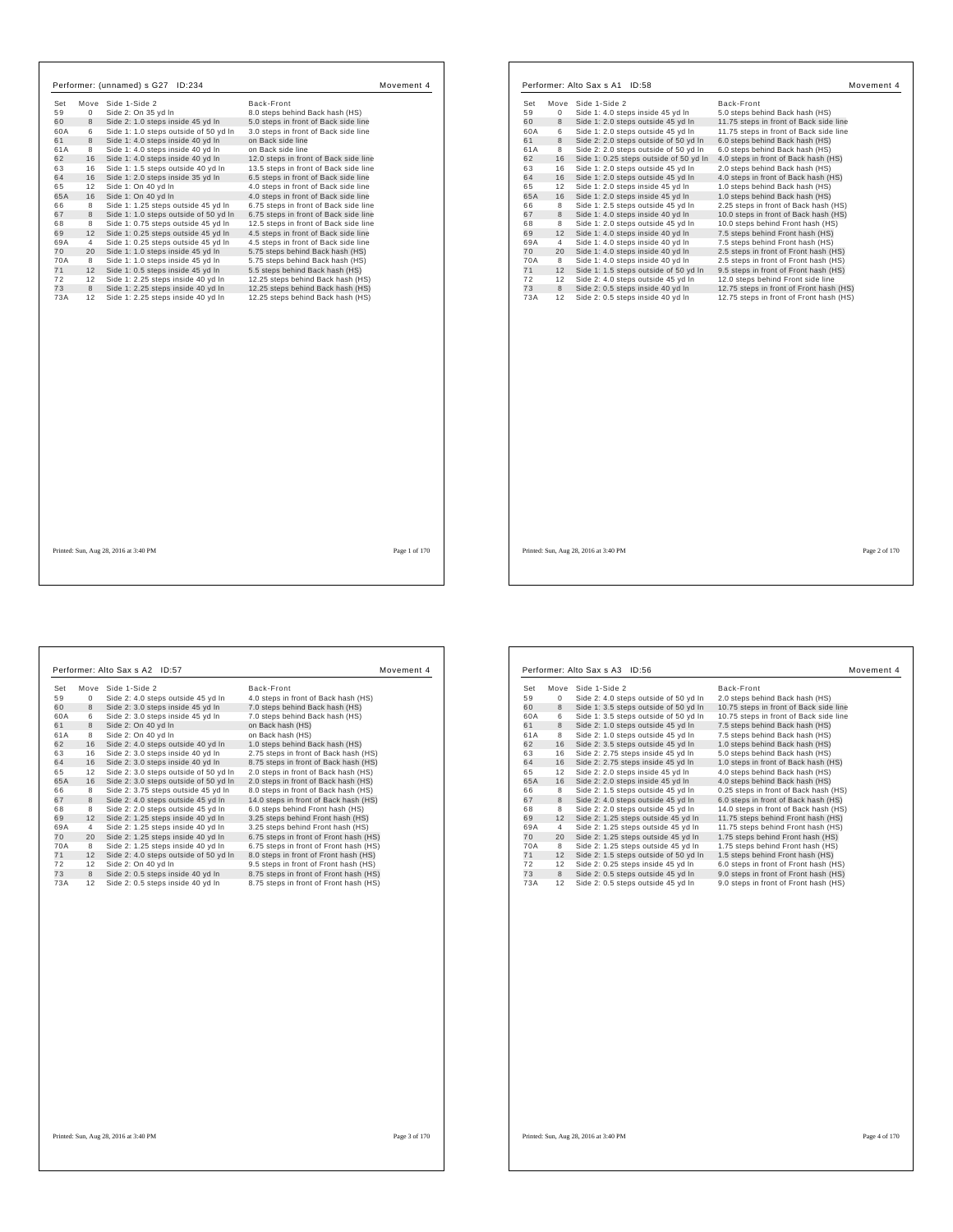| Performer: Alto Sax s A4 ID:55                                                                                                                                                                                                                                                                                                                                                                                                                                                                                                                                                                                                                                                                                                                                                                                                                                                                                                                                                                                                                                                               |                                                                                                                                                                                                                                                                                                                                                                                                                                                                                                                                                                                                                                                                                                                                                                                                                                                 |                                                                                                                                         | Performer: Alto Sax s A5 ID:54                                                                                                                                                                                                                                                                                                                                                                                                                                                                                                                                                                                                                                                                                                                                                                                                                                                                                                                                                         |                                                                                                                                                                                                                                                                                                                                                                                                                                                                                                                                                                                                                                                                                                                                                                                                                                                                      |
|----------------------------------------------------------------------------------------------------------------------------------------------------------------------------------------------------------------------------------------------------------------------------------------------------------------------------------------------------------------------------------------------------------------------------------------------------------------------------------------------------------------------------------------------------------------------------------------------------------------------------------------------------------------------------------------------------------------------------------------------------------------------------------------------------------------------------------------------------------------------------------------------------------------------------------------------------------------------------------------------------------------------------------------------------------------------------------------------|-------------------------------------------------------------------------------------------------------------------------------------------------------------------------------------------------------------------------------------------------------------------------------------------------------------------------------------------------------------------------------------------------------------------------------------------------------------------------------------------------------------------------------------------------------------------------------------------------------------------------------------------------------------------------------------------------------------------------------------------------------------------------------------------------------------------------------------------------|-----------------------------------------------------------------------------------------------------------------------------------------|----------------------------------------------------------------------------------------------------------------------------------------------------------------------------------------------------------------------------------------------------------------------------------------------------------------------------------------------------------------------------------------------------------------------------------------------------------------------------------------------------------------------------------------------------------------------------------------------------------------------------------------------------------------------------------------------------------------------------------------------------------------------------------------------------------------------------------------------------------------------------------------------------------------------------------------------------------------------------------------|----------------------------------------------------------------------------------------------------------------------------------------------------------------------------------------------------------------------------------------------------------------------------------------------------------------------------------------------------------------------------------------------------------------------------------------------------------------------------------------------------------------------------------------------------------------------------------------------------------------------------------------------------------------------------------------------------------------------------------------------------------------------------------------------------------------------------------------------------------------------|
| Set<br>Move Side 1-Side 2<br>59<br>$\mathbf{0}$<br>On 50 yd In<br>60<br>8<br>Side 1: 2.25 steps inside 45 yd In<br>Side 1: 2.25 steps inside 45 yd In<br>60A<br>6<br>8<br>Side 2: 2.5 steps inside 45 yd In<br>61<br>Side 2: 2.5 steps inside 45 yd In<br>61A<br>8<br>62<br>16<br>Side 2: 3.5 steps outside of 50 yd In<br>63<br>Side 1: 2.75 steps inside 45 yd In<br>16<br>64<br>16<br>Side 1: 2.75 steps inside 45 yd In<br>Side 1: 2.0 steps inside 45 yd In<br>65<br>12<br>65A<br>Side 1: 2.0 steps inside 45 yd In<br>16<br>66<br>Side 1: 0.25 steps outside 45 yd In<br>8<br>67<br>Side 1: 4.0 steps inside 40 yd In<br>8<br>68<br>Side 1: 2.0 steps outside 45 yd In<br>8<br>69<br>12<br>Side 1: 1.25 steps outside 45 yd In<br>69A<br>Side 1: 1.25 steps outside 45 yd In<br>4<br>70<br>20<br>Side 1: 1.25 steps outside 45 yd In<br>70A<br>Side 1: 1.25 steps outside 45 yd In<br>8<br>71<br>12 Side 1: 2.5 steps inside 45 yd In<br>Side 2: 0.75 steps inside 45 vd In<br>72<br>12<br>73<br>Side 2: 4.0 steps inside 40 yd In<br>8<br>73A<br>12 Side 2: 4.0 steps inside 40 yd In | Movement 4<br>Back-Front<br>1.0 steps in front of Back hash (HS)<br>11.75 steps behind Back hash (HS)<br>11.75 steps behind Back hash (HS)<br>2.75 steps behind Back hash (HS)<br>2.75 steps behind Back hash (HS)<br>1.5 steps in front of Back hash (HS)<br>5.0 steps behind Back hash (HS)<br>1.0 steps in front of Back hash (HS)<br>4.0 steps behind Back hash (HS)<br>4.0 steps behind Back hash (HS)<br>1.25 steps behind Back hash (HS)<br>6.0 steps in front of Back hash (HS)<br>14.0 steps in front of Back hash (HS)<br>11.75 steps behind Front hash (HS)<br>11.75 steps behind Front hash (HS)<br>1.75 steps behind Front hash (HS)<br>1.75 steps behind Front hash (HS)<br>5.5 steps in front of Front hash (HS)<br>13.25 steps behind Front side line<br>13.0 steps behind Front side line<br>13.0 steps behind Front side line | Set<br>59<br>60<br>60A<br>61<br>61A<br>62<br>63<br>64<br>65<br>65A<br>66<br>67<br>68<br>69<br>69A<br>70<br>70A<br>71<br>72<br>73<br>73A | Move Side 1-Side 2<br>0<br>Side 1: 4.0 steps inside 45 yd In<br>8<br>Side 1: 0.75 steps outside 45 yd In<br>Side 1: 0.75 steps outside 45 yd In<br>6<br>8<br>Side 2: 2.0 steps outside of 50 yd In<br>8<br>Side 2: 2.0 steps outside of 50 yd In<br>16<br>Side 1: 1.75 steps outside of 50 yd In<br>16<br>Side 1: 3.75 steps outside 45 yd In<br>16<br>Side 1: 3.75 steps outside 45 yd In<br>Side 1: 3.0 steps outside of 50 yd In<br>12<br>Side 1: 3.0 steps outside of 50 yd In<br>16<br>Side 1: 3.0 steps outside 45 yd In<br>8<br>8<br>Side 1: 4.0 steps inside 40 yd In<br>8<br>Side 1: 2.0 steps outside 45 yd In<br>12<br>Side 1: 2.75 steps inside 40 yd In<br>$\overline{4}$<br>Side 1: 2.75 steps inside 40 yd In<br>20<br>Side 1: 2.75 steps inside 40 yd In<br>8<br>Side 1: 2.75 steps inside 40 yd In<br>Side 2: 1.5 steps outside of 50 yd In<br>12<br>12<br>Side 2: On 40 vd In<br>Side 2: 2.25 steps inside 40 yd In<br>8<br>Side 2: 2.25 steps inside 40 yd In<br>12 | Movement 4<br>Back-Front<br>2.0 steps behind Back hash (HS)<br>11.0 steps behind Back hash (HS)<br>11.0 steps behind Back hash (HS)<br>1.5 steps behind Back hash (HS)<br>1.5 steps behind Back hash (HS)<br>5.25 steps in front of Back hash (HS)<br>0.25 steps in front of Back hash (HS)<br>6.25 steps in front of Back hash (HS)<br>1.0 steps behind Back hash (HS)<br>1.0 steps behind Back hash (HS)<br>4.0 steps in front of Back hash (HS)<br>12.0 steps in front of Back hash (HS)<br>8.0 steps behind Front hash (HS)<br>5.25 steps behind Front hash (HS)<br>5.25 steps behind Front hash (HS)<br>4.75 steps in front of Front hash (HS)<br>4.75 steps in front of Front hash (HS)<br>9.5 steps in front of Front hash (HS)<br>12.0 steps in front of Front hash (HS)<br>9.75 steps in front of Front hash (HS)<br>9.75 steps in front of Front hash (HS) |
| Printed: Sun, Aug 28, 2016 at 3:40 PM                                                                                                                                                                                                                                                                                                                                                                                                                                                                                                                                                                                                                                                                                                                                                                                                                                                                                                                                                                                                                                                        | Page 5 of 170                                                                                                                                                                                                                                                                                                                                                                                                                                                                                                                                                                                                                                                                                                                                                                                                                                   |                                                                                                                                         | Printed: Sun, Aug 28, 2016 at 3:40 PM                                                                                                                                                                                                                                                                                                                                                                                                                                                                                                                                                                                                                                                                                                                                                                                                                                                                                                                                                  | Page 6 of 170                                                                                                                                                                                                                                                                                                                                                                                                                                                                                                                                                                                                                                                                                                                                                                                                                                                        |

|     |      | Performer: Alto Sax s A6 ID:53        | Movement 4                             |
|-----|------|---------------------------------------|----------------------------------------|
| Set | Move | Side 1-Side 2                         | Back-Front                             |
| 59  | 0    | Side 2: 4.0 steps outside 45 yd In    | 1.0 steps in front of Back hash (HS)   |
| 60  | 8    | Side 2: 4.0 steps outside of 50 yd In | 12.0 steps behind Back hash (HS)       |
| 60A | 6    | Side 2: 4.0 steps outside of 50 yd In | 12.0 steps behind Back hash (HS)       |
| 61  | 8    | Side 2: On 40 yd In                   | 4.0 steps behind Back hash (HS)        |
| 61A | 8    | Side 2: On 40 vd In                   | 4.0 steps behind Back hash (HS)        |
| 62  | 16   | Side 2: 2.0 steps inside 35 vd In     | 0.5 steps behind Back hash (HS)        |
| 63  | 16   | Side 2: 2.25 steps inside 40 yd In    | 5.25 steps in front of Back hash (HS)  |
| 64  | 16   | Side 2: 2.25 steps inside 40 yd In    | 11.25 steps in front of Back hash (HS) |
| 65  | 12   | Side 2: 3.0 steps outside of 50 yd In | 5.0 steps in front of Back hash (HS)   |
| 65A | 16   | Side 2: 3.0 steps outside of 50 yd In | 5.0 steps in front of Back hash (HS)   |
| 66  | 8    | Side 2: 3.75 steps outside 45 yd In   | 10.0 steps in front of Back hash (HS)  |
| 67  | 8    | Side 2: 4.0 steps outside 45 yd In    | 12.0 steps behind Front hash (HS)      |
| 68  | 8    | Side 2: 2.0 steps outside 45 yd In    | 4.0 steps behind Front hash (HS)       |
| 69  | 12   | Side 2: On 40 yd In                   | 1.0 steps behind Front hash (HS)       |
| 69A | 4    | Side 2: On 40 yd In                   | 1.0 steps behind Front hash (HS)       |
| 70  | 20   | Side 2: On 40 yd In                   | 9.0 steps in front of Front hash (HS)  |
| 70A | 8    | Side 2: On 40 yd In                   | 9.0 steps in front of Front hash (HS)  |
| 71  | 12   | Side 2: On 45 yd In                   | on Front hash (HS)                     |
| 72  | 12   | Side 2: 2.0 steps outside 40 yd In    | 4.0 steps in front of Front hash (HS)  |
| 73  | 8    | Side 2: 0.5 steps inside 40 yd In     | 4.75 steps in front of Front hash (HS) |
| 73A | 12   | Side 2: 0.5 steps inside 40 yd In     | 4.75 steps in front of Front hash (HS) |

|     |                | Performer: Alto Sax s A7 ID:52         |                                        | Movement 4 |
|-----|----------------|----------------------------------------|----------------------------------------|------------|
| Set | Move           | Side 1-Side 2                          | Back-Front                             |            |
| 59  | 0              | Side 2: On 45 vd In                    | 1.0 steps in front of Back hash (HS)   |            |
| 60  | 8              | Side 2: 0.75 steps outside of 50 yd In | 12.25 steps behind Back hash (HS)      |            |
| 60A | 6              | Side 2: 0.75 steps outside of 50 yd In | 12.25 steps behind Back hash (HS)      |            |
| 61  | 8              | Side 2: 3.5 steps inside 40 yd In      | 4.0 steps behind Back hash (HS)        |            |
| 61A | 8              | Side 2: 3.5 steps inside 40 yd In      | 4.0 steps behind Back hash (HS)        |            |
| 62  | 16             | Side 2: 0.25 steps inside 40 yd In     | 1.5 steps behind Back hash (HS)        |            |
| 63  | 16             | Side 2: 2.0 steps outside 45 yd In     | 2.0 steps behind Back hash (HS)        |            |
| 64  | 16             | Side 2: 2.0 steps outside 45 yd In     | 4.0 steps in front of Back hash (HS)   |            |
| 65  | 12             | Side 2: 2.0 steps inside 45 yd In      | 1.0 steps behind Back hash (HS)        |            |
| 65A | 16             | Side 2: 2.0 steps inside 45 yd In      | 1.0 steps behind Back hash (HS)        |            |
| 66  | 8              | Side 2: 3.0 steps outside 45 yd In     | 4.0 steps in front of Back hash (HS)   |            |
| 67  | 8              | Side 2: 4.0 steps outside 45 yd In     | 10.0 steps in front of Back hash (HS)  |            |
| 68  | 8              | Side 2: 2.0 steps outside 45 yd In     | 10.0 steps behind Front hash (HS)      |            |
| 69  | 12             | Side 2: 4.0 steps outside 45 yd In     | 7.5 steps behind Front hash (HS)       |            |
| 69A | $\overline{4}$ | Side 2: 4.0 steps outside 45 yd In     | 7.5 steps behind Front hash (HS)       |            |
| 70  | 20             | Side 2: 4.0 steps outside 45 yd In     | 2.5 steps in front of Front hash (HS)  |            |
| 70A | 8              | Side 2: 4.0 steps outside 45 yd In     | 2.5 steps in front of Front hash (HS)  |            |
| 71  | 12             | Side 2: 2.5 steps inside 45 yd In      | 2.5 steps in front of Front hash (HS)  |            |
| 72  | 12             | Side 2: 3.25 steps inside 40 yd In     | 5.75 steps in front of Front hash (HS) |            |
| 73  | 8              | Side 2: 4.0 steps inside 40 yd In      | 7.0 steps in front of Front hash (HS)  |            |
| 73A | 12             | Side 2: 4.0 steps inside 40 yd In      | 7.0 steps in front of Front hash (HS)  |            |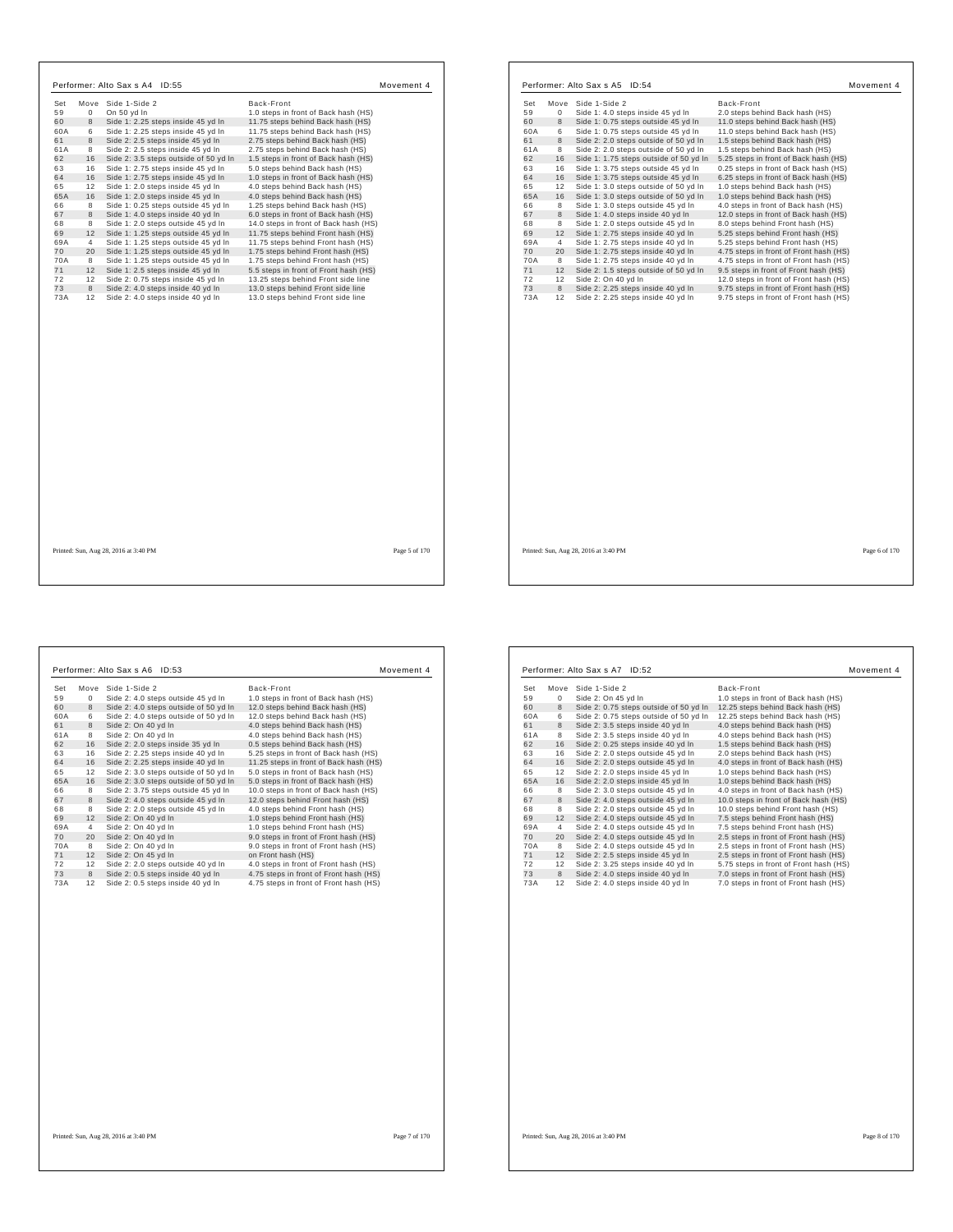| Set       | Move             | Side 1-Side 2                                                                    | Back-Front                                                                       |  |
|-----------|------------------|----------------------------------------------------------------------------------|----------------------------------------------------------------------------------|--|
| 59        | $\mathbf 0$<br>8 | Side 2: On 45 yd In                                                              | 2.0 steps behind Back hash (HS)                                                  |  |
| 60<br>60A | 6                | Side 1: 0.25 steps outside of 50 yd In<br>Side 1: 0.25 steps outside of 50 yd In | 10.75 steps in front of Back side line<br>10.75 steps in front of Back side line |  |
| 61        | 8                | Side 2: 3.5 steps inside 40 yd In                                                | 8.0 steps behind Back hash (HS)                                                  |  |
| 61A       | 8                | Side 2: 3.5 steps inside 40 yd In                                                | 8.0 steps behind Back hash (HS)                                                  |  |
| 62        | 16               | Side 2: 1.75 steps outside 40 yd In                                              | 1.25 steps behind Back hash (HS)                                                 |  |
| 63        | 16               | Side 2: 3.75 steps outside 45 yd In                                              | 0.25 steps in front of Back hash (HS)                                            |  |
| 64        | 16               | Side 2: 3.75 steps outside 45 yd In                                              | 6.25 steps in front of Back hash (HS)                                            |  |
| 65        | 12               | Side 2: 3.0 steps outside of 50 yd In                                            | 1.0 steps behind Back hash (HS)                                                  |  |
| 65A       | 16               | Side 2: 3.0 steps outside of 50 yd In                                            | 1.0 steps behind Back hash (HS)                                                  |  |
| 66        | 8                | Side 2: 3.5 steps outside 45 vd In                                               | 6.0 steps in front of Back hash (HS)                                             |  |
| 67        | 8                | Side 2: 4.0 steps outside 45 yd In                                               | 12.0 steps in front of Back hash (HS)                                            |  |
| 68        | 8                | Side 2: 2.0 steps outside 45 yd In                                               | 8.0 steps behind Front hash (HS)                                                 |  |
| 69        | 12               | Side 2: 2.75 steps inside 40 yd In                                               | 5.25 steps behind Front hash (HS)                                                |  |
| 69A       | $\overline{4}$   | Side 2: 2.75 steps inside 40 yd In                                               | 5.25 steps behind Front hash (HS)                                                |  |
| 70        | 20               | Side 2: 2.75 steps inside 40 yd In                                               | 4.75 steps in front of Front hash (HS)                                           |  |
| 70A       | 8                | Side 2: 2.75 steps inside 40 yd In                                               | 4.75 steps in front of Front hash (HS)                                           |  |
| 71        | 12               | Side 2: 2.5 steps inside 45 yd In                                                | 5.5 steps in front of Front hash (HS)                                            |  |
| 72        | 12               | Side 2: 1.25 steps inside 40 yd In                                               | 7.25 steps in front of Front hash (HS)                                           |  |
| 73        | 8                | Side 2: 2.25 steps inside 40 yd In                                               | 5.75 steps in front of Front hash (HS)                                           |  |
| 73A       | 12               | Side 2: 2.25 steps inside 40 yd In                                               | 5.75 steps in front of Front hash (HS)                                           |  |
|           |                  |                                                                                  |                                                                                  |  |
|           |                  |                                                                                  |                                                                                  |  |

| Set<br>Move          | Side 1-Side 2                          | Back-Front                             |  |
|----------------------|----------------------------------------|----------------------------------------|--|
| 59<br>0              | Side 2: 4.0 steps outside of 50 yd In  | 1.0 steps in front of Back hash (HS)   |  |
| 8<br>60              | Side 1: 2.5 steps outside of 50 yd In  | 12.0 steps behind Back hash (HS)       |  |
| 60A<br>6             | Side 1: 2.5 steps outside of 50 yd In  | 12.0 steps behind Back hash (HS)       |  |
| 8<br>61              | Side 2: 1.0 steps outside 45 yd In     | 3.25 steps behind Back hash (HS)       |  |
| 61A<br>8             | Side 2: 1.0 steps outside 45 yd In     | 3.25 steps behind Back hash (HS)       |  |
| 16<br>62             | Side 2: 1.25 steps outside 45 yd In    | 0.75 steps behind Back hash (HS)       |  |
| 63<br>16             | Side 2: 2.75 steps outside of 50 yd In | 5.75 steps behind Back hash (HS)       |  |
| 16<br>64             | Side 2: 2.75 steps outside of 50 yd In | 0.25 steps in front of Back hash (HS)  |  |
| 12<br>65             | Side 2: 3.0 steps outside of 50 yd In  | 7.0 steps behind Back hash (HS)        |  |
| 65A<br>16            | Side 2: 3.0 steps outside of 50 yd In  | 7.0 steps behind Back hash (HS)        |  |
| 8<br>66              | Side 2: 0.25 steps outside 45 yd In    | 1.25 steps behind Back hash (HS)       |  |
| 8<br>67              | Side 2: 4.0 steps outside 45 yd In     | 4.0 steps in front of Back hash (HS)   |  |
| 8<br>68              | Side 2: 2.0 steps outside 45 yd In     | 12.0 steps in front of Back hash (HS)  |  |
| 12<br>69             | Side 2: On 45 yd In                    | 14.0 steps in front of Back hash (HS)  |  |
| 69A<br>4             | Side 2: On 45 yd In                    | 14.0 steps in front of Back hash (HS)  |  |
| 70<br>20             | Side 2: On 45 yd In                    | 4.0 steps behind Front hash (HS)       |  |
| 70A<br>8             | Side 2: On 45 yd In                    | 4.0 steps behind Front hash (HS)       |  |
| 71<br>12             | Side 1: 1.5 steps outside of 50 yd In  | 1.5 steps behind Front hash (HS)       |  |
| 72<br>12             | Side 2: 2.0 steps inside 45 yd In      | 8.0 steps in front of Front hash (HS)  |  |
| 73<br>8<br>73A<br>12 | Side 2: 2.25 steps outside 45 yd In    | 12.0 steps in front of Front hash (HS) |  |
|                      |                                        |                                        |  |
|                      |                                        |                                        |  |

|     |      | Performer: Alto Sax s A10<br>ID:83     | Movement 4                             |
|-----|------|----------------------------------------|----------------------------------------|
| Set | Move | Side 1-Side 2                          | Back-Front                             |
| 59  | 0    | Side 1: 4.0 steps inside 45 yd In      | 4.0 steps in front of Back hash (HS)   |
| 60  | 8    | Side 1: 0.25 steps inside 45 yd In     | 5.75 steps behind Back hash (HS)       |
| 60A | 6    | Side 1: 0.25 steps inside 45 yd In     | 5.75 steps behind Back hash (HS)       |
| 61  | 8    | Side 2: 2.0 steps outside of 50 yd In  | 3.25 steps in front of Back hash (HS)  |
| 61A | 8    | Side 2: 2.0 steps outside of 50 yd In  | 3.25 steps in front of Back hash (HS)  |
| 62  | 16   | Side 1: 3.25 steps outside of 50 yd In | 6.75 steps in front of Back hash (HS)  |
| 63  | 16   | Side 1: 3.0 steps inside 40 yd In      | 2.75 steps in front of Back hash (HS)  |
| 64  | 16   | Side 1: 3.0 steps inside 40 yd In      | 8.75 steps in front of Back hash (HS)  |
| 65  | 12   | Side 1: 3.0 steps outside of 50 yd In  | 2.0 steps in front of Back hash (HS)   |
| 65A | 16   | Side 1: 3.0 steps outside of 50 yd In  | 2.0 steps in front of Back hash (HS)   |
| 66  | 8    | Side 1: 3.5 steps outside 45 yd In     | 6.0 steps in front of Back hash (HS)   |
| 67  | 8    | Side 1: 4.0 steps inside 40 yd In      | 14.0 steps in front of Back hash (HS)  |
| 68  | 8    | Side 1: 2.0 steps outside 45 yd In     | 6.0 steps behind Front hash (HS)       |
| 69  | 12   | Side 1: 1.25 steps inside 40 yd In     | 3.25 steps behind Front hash (HS)      |
| 69A | 4    | Side 1: 1.25 steps inside 40 yd In     | 3.25 steps behind Front hash (HS)      |
| 70  | 20   | Side 1: 1.25 steps inside 40 yd In     | 6.75 steps in front of Front hash (HS) |
| 70A | 8    | Side 1: 1.25 steps inside 40 yd In     | 6.75 steps in front of Front hash (HS) |
| 71  | 12   | Side 1: 2.0 steps inside 45 yd In      | 8.0 steps in front of Front hash (HS)  |
| 72  | 12   | Side 2: 3.0 steps outside of 50 yd In  | 9.0 steps in front of Front hash (HS)  |
| 73  | 8    | Side 2: 1.5 steps inside 45 yd In      | 9.75 steps in front of Front hash (HS) |
| 73A | 12   | Side 2: 1.5 steps inside 45 yd In      | 9.75 steps in front of Front hash (HS) |

| On 50 yd In<br>4.0 steps in front of Back hash (HS)<br>0<br>Side 1: 3.25 steps inside 45 yd In<br>6.5 steps behind Back hash (HS)<br>8<br>6<br>Side 1: 3.25 steps inside 45 yd In<br>6.5 steps behind Back hash (HS)<br>Side 2: 2.5 steps inside 45 yd In<br>1.75 steps in front of Back hash (HS)<br>8<br>8<br>Side 2: 2.5 steps inside 45 vd In<br>1.75 steps in front of Back hash (HS)<br>16<br>Side 2: 1.5 steps outside of 50 yd In<br>2.75 steps in front of Back hash (HS)<br>Side 1: 0.25 steps inside 45 yd In<br>3.75 steps behind Back hash (HS)<br>16<br>16<br>Side 1: 0.25 steps inside 45 yd In<br>2.25 steps in front of Back hash (HS)<br>12<br>Side 1: 1.0 steps outside 45 yd In<br>1.0 steps behind Back hash (HS)<br>16<br>Side 1: 1.0 steps outside 45 yd In<br>1.0 steps behind Back hash (HS)<br>Side 1: 1.5 steps outside 45 yd In<br>0.25 steps in front of Back hash (HS)<br>8<br>Side 1: 4.0 steps inside 40 yd In<br>8.0 steps in front of Back hash (HS)<br>8<br>Side 1: 2.0 steps outside 45 yd In<br>8<br>12.0 steps behind Front hash (HS)<br>Side 1: 2.75 steps outside 45 yd In<br>9.75 steps behind Front hash (HS)<br>12<br>9.75 steps behind Front hash (HS)<br>Side 1: 2.75 steps outside 45 yd In<br>4<br>Side 1: 2.75 steps outside 45 yd In<br>0.25 steps in front of Front hash (HS)<br>20<br>8<br>Side 1: 2.75 steps outside 45 yd In<br>0.25 steps in front of Front hash (HS)<br>Side 1: 4.0 steps inside 45 yd In<br>8.0 steps in front of Front hash (HS)<br>12<br>Side 2: 1.5 steps outside 45 yd In<br>12.0 steps behind Front side line<br>12<br>Side 2: 2.25 steps inside 40 yd In<br>13.75 steps in front of Front hash (HS)<br>8 | Set | Move | Side 1-Side 2                      | Back-Front                              |
|----------------------------------------------------------------------------------------------------------------------------------------------------------------------------------------------------------------------------------------------------------------------------------------------------------------------------------------------------------------------------------------------------------------------------------------------------------------------------------------------------------------------------------------------------------------------------------------------------------------------------------------------------------------------------------------------------------------------------------------------------------------------------------------------------------------------------------------------------------------------------------------------------------------------------------------------------------------------------------------------------------------------------------------------------------------------------------------------------------------------------------------------------------------------------------------------------------------------------------------------------------------------------------------------------------------------------------------------------------------------------------------------------------------------------------------------------------------------------------------------------------------------------------------------------------------------------------------------------------------------------------------------------------------------------------------|-----|------|------------------------------------|-----------------------------------------|
|                                                                                                                                                                                                                                                                                                                                                                                                                                                                                                                                                                                                                                                                                                                                                                                                                                                                                                                                                                                                                                                                                                                                                                                                                                                                                                                                                                                                                                                                                                                                                                                                                                                                                        | 59  |      |                                    |                                         |
|                                                                                                                                                                                                                                                                                                                                                                                                                                                                                                                                                                                                                                                                                                                                                                                                                                                                                                                                                                                                                                                                                                                                                                                                                                                                                                                                                                                                                                                                                                                                                                                                                                                                                        | 60  |      |                                    |                                         |
|                                                                                                                                                                                                                                                                                                                                                                                                                                                                                                                                                                                                                                                                                                                                                                                                                                                                                                                                                                                                                                                                                                                                                                                                                                                                                                                                                                                                                                                                                                                                                                                                                                                                                        | 60A |      |                                    |                                         |
|                                                                                                                                                                                                                                                                                                                                                                                                                                                                                                                                                                                                                                                                                                                                                                                                                                                                                                                                                                                                                                                                                                                                                                                                                                                                                                                                                                                                                                                                                                                                                                                                                                                                                        | 61  |      |                                    |                                         |
|                                                                                                                                                                                                                                                                                                                                                                                                                                                                                                                                                                                                                                                                                                                                                                                                                                                                                                                                                                                                                                                                                                                                                                                                                                                                                                                                                                                                                                                                                                                                                                                                                                                                                        | 61A |      |                                    |                                         |
|                                                                                                                                                                                                                                                                                                                                                                                                                                                                                                                                                                                                                                                                                                                                                                                                                                                                                                                                                                                                                                                                                                                                                                                                                                                                                                                                                                                                                                                                                                                                                                                                                                                                                        | 62  |      |                                    |                                         |
|                                                                                                                                                                                                                                                                                                                                                                                                                                                                                                                                                                                                                                                                                                                                                                                                                                                                                                                                                                                                                                                                                                                                                                                                                                                                                                                                                                                                                                                                                                                                                                                                                                                                                        | 63  |      |                                    |                                         |
|                                                                                                                                                                                                                                                                                                                                                                                                                                                                                                                                                                                                                                                                                                                                                                                                                                                                                                                                                                                                                                                                                                                                                                                                                                                                                                                                                                                                                                                                                                                                                                                                                                                                                        | 64  |      |                                    |                                         |
|                                                                                                                                                                                                                                                                                                                                                                                                                                                                                                                                                                                                                                                                                                                                                                                                                                                                                                                                                                                                                                                                                                                                                                                                                                                                                                                                                                                                                                                                                                                                                                                                                                                                                        | 65  |      |                                    |                                         |
|                                                                                                                                                                                                                                                                                                                                                                                                                                                                                                                                                                                                                                                                                                                                                                                                                                                                                                                                                                                                                                                                                                                                                                                                                                                                                                                                                                                                                                                                                                                                                                                                                                                                                        | 65A |      |                                    |                                         |
|                                                                                                                                                                                                                                                                                                                                                                                                                                                                                                                                                                                                                                                                                                                                                                                                                                                                                                                                                                                                                                                                                                                                                                                                                                                                                                                                                                                                                                                                                                                                                                                                                                                                                        | 66  |      |                                    |                                         |
|                                                                                                                                                                                                                                                                                                                                                                                                                                                                                                                                                                                                                                                                                                                                                                                                                                                                                                                                                                                                                                                                                                                                                                                                                                                                                                                                                                                                                                                                                                                                                                                                                                                                                        | 67  |      |                                    |                                         |
|                                                                                                                                                                                                                                                                                                                                                                                                                                                                                                                                                                                                                                                                                                                                                                                                                                                                                                                                                                                                                                                                                                                                                                                                                                                                                                                                                                                                                                                                                                                                                                                                                                                                                        | 68  |      |                                    |                                         |
|                                                                                                                                                                                                                                                                                                                                                                                                                                                                                                                                                                                                                                                                                                                                                                                                                                                                                                                                                                                                                                                                                                                                                                                                                                                                                                                                                                                                                                                                                                                                                                                                                                                                                        | 69  |      |                                    |                                         |
|                                                                                                                                                                                                                                                                                                                                                                                                                                                                                                                                                                                                                                                                                                                                                                                                                                                                                                                                                                                                                                                                                                                                                                                                                                                                                                                                                                                                                                                                                                                                                                                                                                                                                        | 69A |      |                                    |                                         |
|                                                                                                                                                                                                                                                                                                                                                                                                                                                                                                                                                                                                                                                                                                                                                                                                                                                                                                                                                                                                                                                                                                                                                                                                                                                                                                                                                                                                                                                                                                                                                                                                                                                                                        | 70  |      |                                    |                                         |
|                                                                                                                                                                                                                                                                                                                                                                                                                                                                                                                                                                                                                                                                                                                                                                                                                                                                                                                                                                                                                                                                                                                                                                                                                                                                                                                                                                                                                                                                                                                                                                                                                                                                                        | 70A |      |                                    |                                         |
|                                                                                                                                                                                                                                                                                                                                                                                                                                                                                                                                                                                                                                                                                                                                                                                                                                                                                                                                                                                                                                                                                                                                                                                                                                                                                                                                                                                                                                                                                                                                                                                                                                                                                        | 71  |      |                                    |                                         |
|                                                                                                                                                                                                                                                                                                                                                                                                                                                                                                                                                                                                                                                                                                                                                                                                                                                                                                                                                                                                                                                                                                                                                                                                                                                                                                                                                                                                                                                                                                                                                                                                                                                                                        | 72  |      |                                    |                                         |
|                                                                                                                                                                                                                                                                                                                                                                                                                                                                                                                                                                                                                                                                                                                                                                                                                                                                                                                                                                                                                                                                                                                                                                                                                                                                                                                                                                                                                                                                                                                                                                                                                                                                                        | 73  |      |                                    |                                         |
|                                                                                                                                                                                                                                                                                                                                                                                                                                                                                                                                                                                                                                                                                                                                                                                                                                                                                                                                                                                                                                                                                                                                                                                                                                                                                                                                                                                                                                                                                                                                                                                                                                                                                        | 73A | 12   | Side 2: 2.25 steps inside 40 yd In | 13.75 steps in front of Front hash (HS) |

 $\Gamma$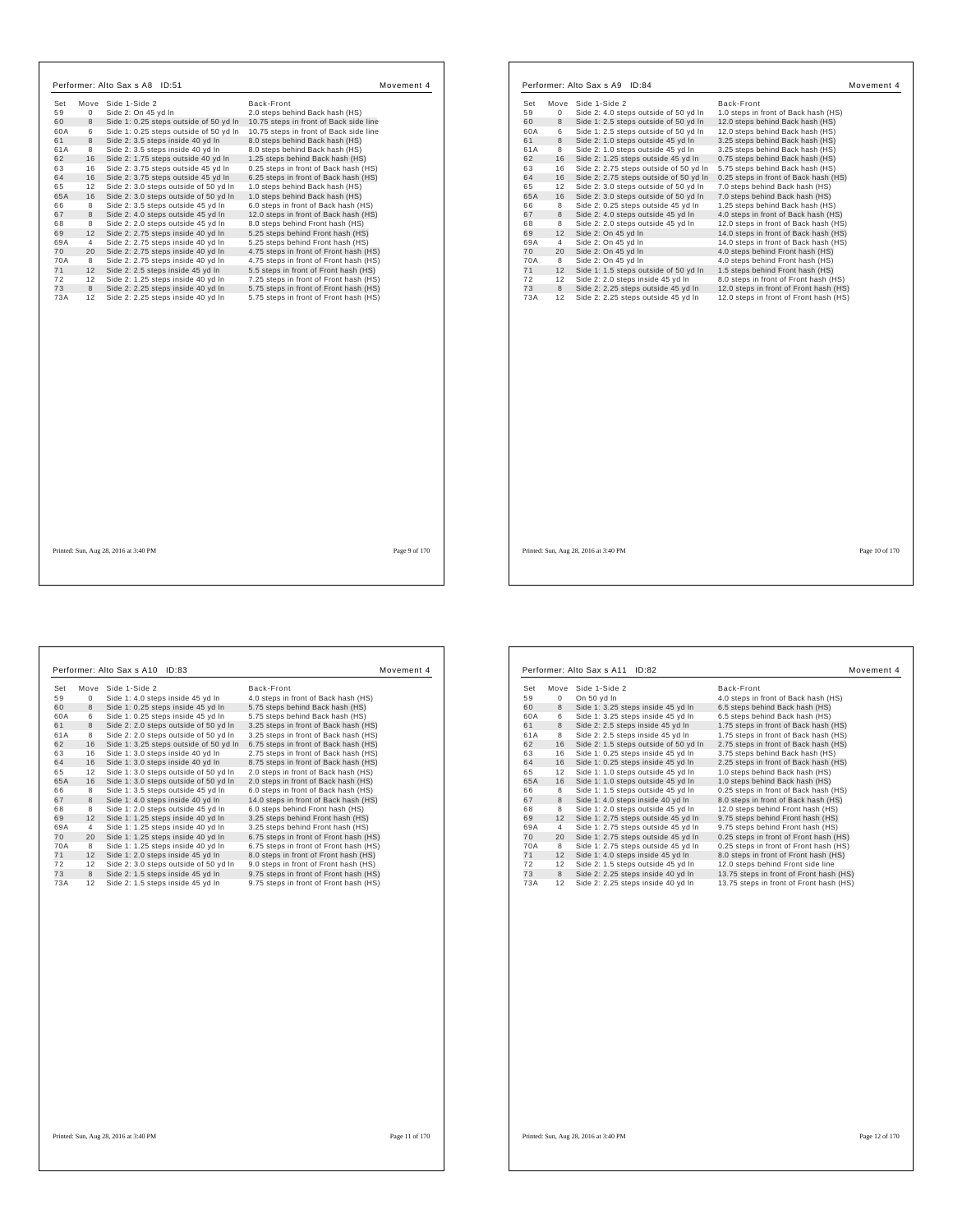|           |                | Performer: Alto Sax s A12 ID:81                                        |                                                                                  | Movement 4 |
|-----------|----------------|------------------------------------------------------------------------|----------------------------------------------------------------------------------|------------|
| Set       |                | Move Side 1-Side 2                                                     | Back-Front                                                                       |            |
| 59        | $\Omega$       | Side 2: 4.0 steps outside of 50 yd In                                  | 4.0 steps in front of Back hash (HS)                                             |            |
| 60        | 8              | Side 1: 1.5 steps outside of 50 yd In                                  | 7.0 steps behind Back hash (HS)                                                  |            |
| 60A       | 6              | Side 1: 1.5 steps outside of 50 yd In                                  | 7.0 steps behind Back hash (HS)                                                  |            |
| 61        | 8              | Side 2: 1.0 steps outside 45 yd In                                     | 1.0 steps in front of Back hash (HS)                                             |            |
| 61A       | 8              | Side 2: 1.0 steps outside 45 yd In                                     | 1.0 steps in front of Back hash (HS)                                             |            |
| 62        | 16             | Side 2: 0.75 steps inside 45 yd In                                     | on Back hash (HS)                                                                |            |
| 63        | 16             | On 50 yd In                                                            | 6.0 steps behind Back hash (HS)                                                  |            |
| 64        | 16             | On 50 yd In                                                            | on Back hash (HS)                                                                |            |
| 65        | 12             | On 50 yd In                                                            | 10.0 steps behind Back hash (HS)                                                 |            |
| 65A       | 16             | On 50 yd In                                                            | 10.0 steps behind Back hash (HS)                                                 |            |
| 66        | 8              | Side 1: 2.75 steps inside 45 yd In                                     | 3.75 steps behind Back hash (HS)                                                 |            |
| 67        | 8              | Side 1: 4.0 steps inside 40 yd In                                      | 2.0 steps in front of Back hash (HS)                                             |            |
| 68        | 8              | Side 1: 2.0 steps outside 45 yd In                                     | 10.0 steps in front of Back hash (HS)                                            |            |
| 69        | 12             | Side 1: 1.25 steps inside 45 yd In                                     | 11.75 steps in front of Back hash (HS)                                           |            |
| 69A       | $\overline{4}$ | Side 1: 1.25 steps inside 45 yd In                                     | 11.75 steps in front of Back hash (HS)                                           |            |
| 70        | 20             | Side 1: 1.25 steps inside 45 yd In                                     | 6.25 steps behind Front hash (HS)                                                |            |
| 70A       | 8              | Side 1: 1.25 steps inside 45 yd In                                     | 6.25 steps behind Front hash (HS)                                                |            |
| 71        | 12             | Side 1: 4.0 steps inside 45 yd In                                      | on Front hash (HS)                                                               |            |
| 72        | 12             | Side 2: 2.75 steps inside 45 vd In                                     | 10.25 steps in front of Front hash (HS)                                          |            |
| 73<br>73A | 8<br>12        | Side 2: 4.0 steps inside 40 yd In<br>Side 2: 4.0 steps inside 40 yd In | 11.0 steps in front of Front hash (HS)<br>11.0 steps in front of Front hash (HS) |            |
|           |                |                                                                        |                                                                                  |            |
|           |                |                                                                        |                                                                                  |            |

| Set       | Move           | Side 1-Side 2                                             | Back-Front                                                                   |  |
|-----------|----------------|-----------------------------------------------------------|------------------------------------------------------------------------------|--|
| 59        | 0              | Side 1: 4.0 steps inside 45 yd In                         | 1.0 steps in front of Back hash (HS)                                         |  |
| 60        | 8              | Side 1: 4.0 steps outside 45 yd In                        | 10.0 steps behind Back hash (HS)                                             |  |
| 60A       | 6              | Side 1: 4.0 steps outside 45 yd In                        | 10.0 steps behind Back hash (HS)                                             |  |
| 61        | 8              | Side 1: 0.75 steps outside of 50 yd In                    | 0.75 steps behind Back hash (HS)                                             |  |
| 61A       | 8              | Side 1: 0.75 steps outside of 50 yd In                    | 0.75 steps behind Back hash (HS)                                             |  |
| 62        | 16             | Side 1: 2.0 steps inside 45 yd In                         | 10.0 steps in front of Back hash (HS)                                        |  |
| 63        | 16             | Side 1: 2.0 steps inside 40 yd In                         | 8.0 steps in front of Back hash (HS)                                         |  |
| 64        | 16             | Side 1: 2.0 steps inside 40 yd In                         | 14.0 steps in front of Back hash (HS)                                        |  |
| 65        | 12             | Side 1: 3.0 steps outside of 50 yd In                     | 8.0 steps in front of Back hash (HS)                                         |  |
| 65A       | 16             | Side 1: 3.0 steps outside of 50 yd In                     | 8.0 steps in front of Back hash (HS)                                         |  |
| 66        | 8              | Side 1: 3.75 steps outside 45 yd In                       | 10.0 steps in front of Back hash (HS)                                        |  |
| 67        | 8              | Side 1: 4.0 steps inside 40 yd In                         | 10.0 steps behind Front hash (HS)                                            |  |
| 68        | 8              | Side 1: 2.0 steps inside 40 yd In                         | on Front hash (HS)                                                           |  |
| 69        | 12             | Side 1: 1.5 steps outside 40 yd In                        | 2.0 steps in front of Front hash (HS)                                        |  |
| 69A       | $\overline{4}$ | Side 1: 1.5 steps outside 40 yd In                        | 2.0 steps in front of Front hash (HS)                                        |  |
| 70        | 20<br>8        | Side 1: 1.5 steps outside 40 yd In                        | 12.0 steps in front of Front hash (HS)                                       |  |
| 70A<br>71 | 12             | Side 1: 1.5 steps outside 40 yd In<br>Side 1: On 35 yd In | 12.0 steps in front of Front hash (HS)<br>12.25 steps behind Front side line |  |
| 72        | 12             | Side 1: 1.0 steps inside 40 yd In                         | 11.25 steps behind Front side line                                           |  |
| 73        | 8              | Side 1: 1.75 steps outside 45 yd In                       | 10.5 steps behind Front side line                                            |  |
| 73A       | 12             | Side 1: 1.75 steps outside 45 yd In                       | 10.5 steps behind Front side line                                            |  |
|           |                |                                                           |                                                                              |  |
|           |                |                                                           |                                                                              |  |
|           |                |                                                           |                                                                              |  |
|           |                |                                                           |                                                                              |  |
|           |                |                                                           |                                                                              |  |
|           |                |                                                           |                                                                              |  |
|           |                |                                                           |                                                                              |  |
|           |                |                                                           |                                                                              |  |
|           |                |                                                           |                                                                              |  |
|           |                |                                                           |                                                                              |  |

| Set | Move     | Side 1-Side 2                          | Back-Front                              |
|-----|----------|----------------------------------------|-----------------------------------------|
| 59  | $\Omega$ | On 50 yd In                            | 2.0 steps behind Back hash (HS)         |
| 60  | 8        | Side 1: 1.25 steps inside 45 yd In     | 11.25 steps in front of Back side line  |
| 60A | 6        | Side 1: 1.25 steps inside 45 yd In     | 11.25 steps in front of Back side line  |
| 61  | 8        | Side 2: 2.5 steps inside 45 yd In      | 7.0 steps behind Back hash (HS)         |
| 61A | 8        | Side 2: 2.5 steps inside 45 yd In      | 7.0 steps behind Back hash (HS)         |
| 62  | 16       | Side 2: 2.75 steps inside 45 yd In     | 0.75 steps in front of Back hash (HS)   |
| 63  | 16       | Side 1: 2.75 steps outside of 50 yd In | 5.75 steps behind Back hash (HS)        |
| 64  | 16       | Side 1: 2.75 steps outside of 50 yd In | 0.25 steps in front of Back hash (HS)   |
| 65  | 12       | Side 1: 3.0 steps outside of 50 yd In  | 7.0 steps behind Back hash (HS)         |
| 65A | 16       | Side 1: 3.0 steps outside of 50 yd In  | 7.0 steps behind Back hash (HS)         |
| 66  | 8        | Side 1: 1.0 steps inside 45 yd In      | 2.5 steps behind Back hash (HS)         |
| 67  | 8        | Side 1: 4.0 steps inside 40 yd In      | 4.0 steps in front of Back hash (HS)    |
| 68  | 8        | Side 1: 2.0 steps outside 45 yd In     | 12.0 steps in front of Back hash (HS)   |
| 69  | 12       | Side 1: On 45 yd In                    | 14.0 steps in front of Back hash (HS)   |
| 69A | 4        | Side 1: On 45 yd In                    | 14.0 steps in front of Back hash (HS)   |
| 70  | 20       | Side 1: On 45 yd In                    | 4.0 steps behind Front hash (HS)        |
| 70A | 8        | Side 1: On 45 yd In                    | 4.0 steps behind Front hash (HS)        |
| 71  | 12       | Side 1: 2.5 steps inside 45 yd In      | 2.5 steps in front of Front hash (HS)   |
| 72  | 12       | Side 2: 2.25 steps inside 45 yd In     | 12.75 steps in front of Front hash (HS) |
| 73  | 8        | Side 2: 2.25 steps outside 45 yd In    | 12.0 steps behind Front side line       |
| 73A | 12       | Side 2: 2.25 steps outside 45 yd In    | 12.0 steps behind Front side line       |

| 11.0 steps in front of Back side line  |
|----------------------------------------|
| 11.0 steps in front of Back side line  |
|                                        |
|                                        |
|                                        |
| 8.0 steps in front of Back hash (HS)   |
| 14.0 steps in front of Back hash (HS)  |
| 8.0 steps in front of Back hash (HS)   |
| 8.0 steps in front of Back hash (HS)   |
| 12.0 steps in front of Back hash (HS)  |
| 10.0 steps behind Front hash (HS)      |
|                                        |
| 2.0 steps in front of Front hash (HS)  |
| 2.0 steps in front of Front hash (HS)  |
| 12.0 steps in front of Front hash (HS) |
| 12.0 steps in front of Front hash (HS) |
| 1.0 steps in front of Front hash (HS)  |
| 5.0 steps in front of Front hash (HS)  |
| 4.0 steps in front of Front hash (HS)  |
| 4.0 steps in front of Front hash (HS)  |
|                                        |

Printed: Sun, Aug 28, 2016 at 3:40 PM Page 16 of 170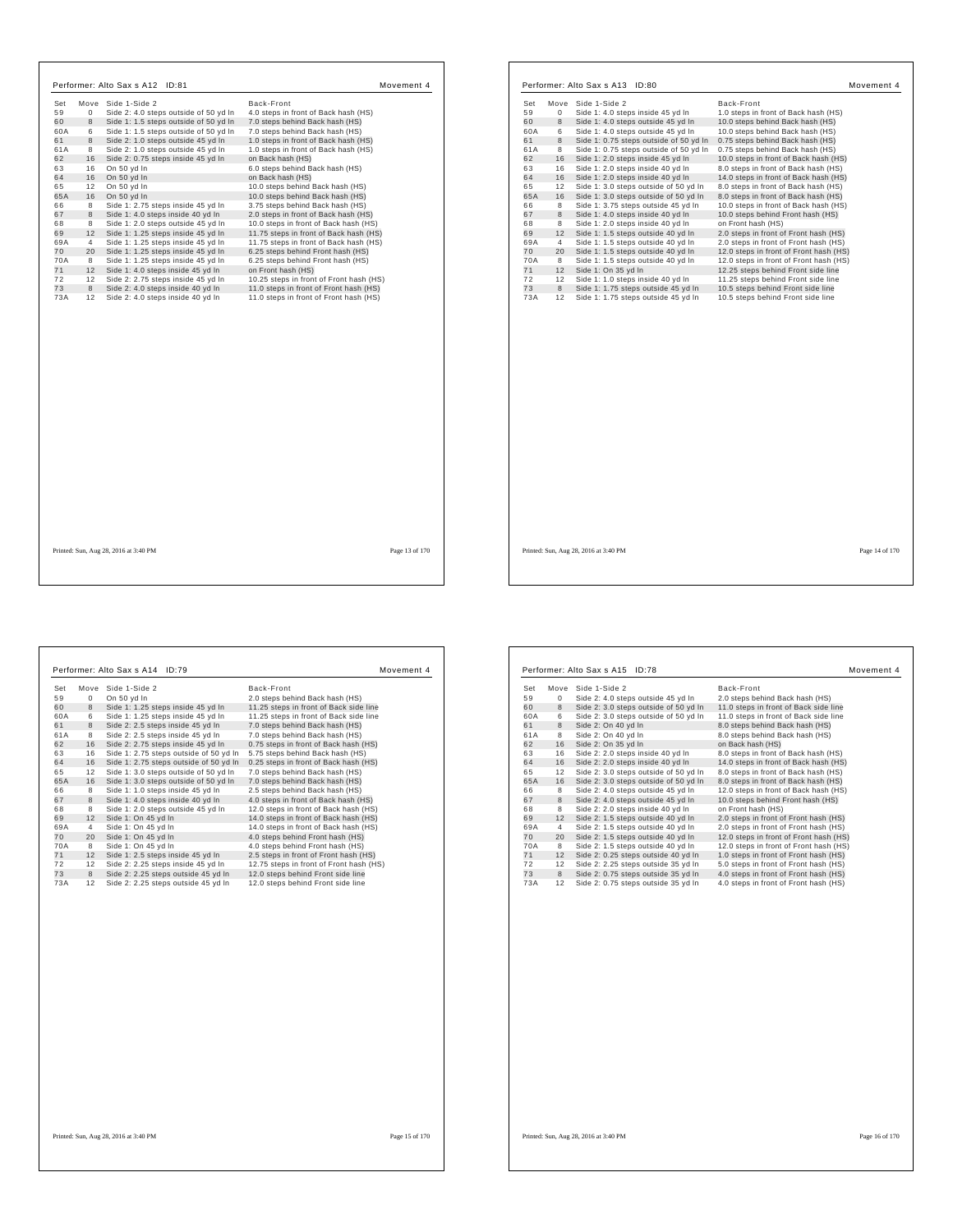| Set | Move           | Side 1-Side 2                          | Back-Front                             |
|-----|----------------|----------------------------------------|----------------------------------------|
| 59  | $\mathbf 0$    | Side 2: On 45 yd In                    | 4.0 steps in front of Back hash (HS)   |
| 60  | 8              | Side 2: 1.75 steps outside of 50 yd In | 7.25 steps behind Back hash (HS)       |
| 60A | 6              | Side 2: 1.75 steps outside of 50 yd In | 7.25 steps behind Back hash (HS)       |
| 61  | 8              | Side 2: 3.5 steps inside 40 yd In      | 0.25 steps in front of Back hash (HS)  |
| 61A | 8              | Side 2: 3.5 steps inside 40 yd In      | 0.25 steps in front of Back hash (HS)  |
| 62  | 16             | Side 2: 2.5 steps inside 40 yd In      | 1.25 steps behind Back hash (HS)       |
| 63  | 16             | Side 2: 0.25 steps inside 45 yd In     | 3.75 steps behind Back hash (HS)       |
| 64  | 16             | Side 2: 0.25 steps inside 45 yd In     | 2.25 steps in front of Back hash (HS)  |
| 65  | 12             | Side 2: 1.0 steps outside 45 yd In     | 1.0 steps behind Back hash (HS)        |
| 65A | 16             | Side 2: 1.0 steps outside 45 yd In     | 1.0 steps behind Back hash (HS)        |
| 66  | 8              | Side 2: 2.5 steps outside 45 yd In     | 2.25 steps in front of Back hash (HS)  |
| 67  | 8              | Side 2: 4.0 steps outside 45 yd In     | 8.0 steps in front of Back hash (HS)   |
| 68  | 8              | Side 2: 2.0 steps outside 45 yd In     | 12.0 steps behind Front hash (HS)      |
| 69  | 12             | Side 2: 2.75 steps outside 45 yd In    | 9.75 steps behind Front hash (HS)      |
| 69A | $\overline{4}$ | Side 2: 2.75 steps outside 45 yd In    | 9.75 steps behind Front hash (HS)      |
| 70  | 20             | Side 2: 2.75 steps outside 45 yd In    | 0.25 steps in front of Front hash (HS) |
| 70A | 8              | Side 2: 2.75 steps outside 45 yd In    | 0.25 steps in front of Front hash (HS) |
| 71  | 12             | Side 2: 4.0 steps outside of 50 yd In  | on Front hash (HS)                     |
| 72  | 12             | Side 2: 2.25 steps outside 45 vd In    | 5.25 steps in front of Front hash (HS) |
| 73  | 8              | Side 2: 2.25 steps outside 45 yd In    | 8.0 steps in front of Front hash (HS)  |
| 73A | 12             | Side 2: 2.25 steps outside 45 yd In    | 8.0 steps in front of Front hash (HS)  |
|     |                |                                        |                                        |
|     |                |                                        |                                        |
|     |                |                                        |                                        |
|     |                |                                        |                                        |
|     |                |                                        |                                        |
|     |                | Printed: Sun, Aug 28, 2016 at 3:40 PM  | Page 17 of 170                         |

| Set       |         |                                       |                                        |
|-----------|---------|---------------------------------------|----------------------------------------|
|           | Move    | Side 1-Side 2                         | Back-Front                             |
| 59        | 0       | Side 1: 4.0 steps inside 45 yd In     | 7.0 steps in front of Back hash (HS)   |
| 60        | 8       | Side 1: 1.25 steps inside 45 yd In    | 0.25 steps behind Back hash (HS)       |
| 60A       | 6       | Side 1: 1.25 steps inside 45 vd In    | 0.25 steps behind Back hash (HS)       |
| 61        | 8       | Side 2: 2.0 steps outside of 50 yd In | 7.75 steps in front of Back hash (HS)  |
| 61A       | 8       | Side 2: 2.0 steps outside of 50 yd In | 7.75 steps in front of Back hash (HS)  |
| 62        | 16      | Side 1: 3.25 steps inside 45 yd In    | 8.25 steps in front of Back hash (HS)  |
| 63        | 16      | Side 1: 2.25 steps inside 40 yd In    | 5.25 steps in front of Back hash (HS)  |
| 64        | 16      | Side 1: 2.25 steps inside 40 yd In    | 11.25 steps in front of Back hash (HS) |
| 65        | 12      | Side 1: 3.0 steps outside of 50 yd In | 5.0 steps in front of Back hash (HS)   |
| 65A       | 16      | Side 1: 3.0 steps outside of 50 yd In | 5.0 steps in front of Back hash (HS)   |
| 66        | 8       | Side 1: 3.75 steps outside 45 vd In   | 8.0 steps in front of Back hash (HS)   |
| 67        | 8       | Side 1: 4.0 steps inside 40 yd In     | 12.0 steps behind Front hash (HS)      |
| 68        | 8       | Side 1: 2.0 steps outside 45 yd In    | 4.0 steps behind Front hash (HS)       |
| 69        | 12      | Side 1: On 40 yd In                   | 1.0 steps behind Front hash (HS)       |
| 69A       | 4       | Side 1: On 40 yd In                   | 1.0 steps behind Front hash (HS)       |
| 70        | 20      | Side 1: On 40 yd In                   | 9.0 steps in front of Front hash (HS)  |
| 70A       | 8       | Side 1: On 40 yd In                   | 9.0 steps in front of Front hash (HS)  |
| 71        | 12      | Side 1: On 45 yd In                   | 7.25 steps in front of Front hash (HS) |
| 72        | 12      | Side 2: 1.0 steps outside of 50 yd In | 9.75 steps in front of Front hash (HS) |
| 73<br>73A | 8<br>12 | Side 2: 3.5 steps inside 45 yd In     | 10.5 steps in front of Front hash (HS) |
|           |         |                                       |                                        |
|           |         |                                       |                                        |

| Set | Move        | Side 1-Side 2                         | Back-Front                             |
|-----|-------------|---------------------------------------|----------------------------------------|
| 59  | $\mathbf 0$ | Side 1: 4.0 steps inside 45 yd In     | on Front hash (HS)                     |
| 60  | 8           | Side 1: 1.0 steps inside 40 yd In     | 5.75 steps behind Front hash (HS)      |
| 60A | 6           | Side 1: 1.0 steps inside 40 yd In     | 5.75 steps behind Front hash (HS)      |
| 61  | 8           | Side 1: 1.75 steps outside 45 yd In   | 1.25 steps in front of Front hash (HS) |
| 61A | 8           | Side 1: 1.75 steps outside 45 vd In   | 1.25 steps in front of Front hash (HS) |
| 62  | 16          | Side 1: 3.5 steps outside of 50 yd In | 8.0 steps behind Front hash (HS)       |
| 63  | 16          | Side 1: 3.25 steps outside 45 yd In   | 11.75 steps behind Front hash (HS)     |
| 64  | 16          | Side 1: 3.0 steps inside 35 yd In     | 2.0 steps in front of Front hash (HS)  |
| 65  | 12          | Side 1: 0.75 steps inside 35 yd In    | 5.25 steps in front of Front hash (HS) |
| 65A | 16          | Side 1: 0.75 steps inside 35 yd In    | 5.25 steps in front of Front hash (HS) |
| 66  | 8           | Side 1: 4.0 steps inside 35 yd In     | 4.0 steps in front of Front hash (HS)  |
| 67  | 8           | Side 1: On 40 vd In                   | 9.0 steps in front of Front hash (HS)  |
| 68  | 8           | Side 1: 2.0 steps outside 40 yd In    | 4.0 steps in front of Front hash (HS)  |
| 69  | 12          | Side 1: 1.5 steps inside 35 yd In     | 6.0 steps in front of Front hash (HS)  |
| 69A | 4           | Side 1: 1.5 steps inside 35 yd In     | 6.0 steps in front of Front hash (HS)  |
| 70  | 20          | Side 1: 1.5 steps inside 35 yd In     | 12.0 steps behind Front side line      |
| 70A | 8           | Side 1: 1.5 steps inside 35 yd In     | 12.0 steps behind Front side line      |
| 71  | 12          | Side 1: 4.0 steps outside 35 yd In    | 8.0 steps behind Front side line       |
| 72  | 12          | Side 1: 3.0 steps outside 40 yd In    | 7.0 steps behind Front side line       |
| 73  | 8           | Side 1: 2.25 steps inside 40 yd In    | 6.5 steps behind Front side line       |
| 73A | 12          | Side 1: 2.25 steps inside 40 yd In    | 6.5 steps behind Front side line       |

| Set | Move            | Side 1-Side 2                         | Back-Front                             |
|-----|-----------------|---------------------------------------|----------------------------------------|
| 59  | $^{\circ}$      | Side 2: 4.0 steps outside 45 yd In    | 3.0 steps behind Front hash (HS)       |
| 60  | 8               | Side 2: 4.0 steps outside 45 yd In    | on Front hash (HS)                     |
| 60A | 6               | Side 2: 4.0 steps outside 45 yd In    | on Front hash (HS)                     |
| 61  | 8               | Side 2: On 40 yd In                   | on Front hash (HS)                     |
| 61A | 8               | Side 2: On 40 yd In                   | on Front hash (HS)                     |
| 62  | 16              | Side 2: 4.0 steps outside of 50 yd In | 5.0 steps behind Front hash (HS)       |
| 63  | 16              | Side 1: 3.0 steps outside of 50 yd In | 12.0 steps behind Front hash (HS)      |
| 64  | 16              | Side 1: 4.0 steps inside 40 yd In     | 2.0 steps in front of Front hash (HS)  |
| 65  | 12              | Side 1: 3.25 steps inside 40 yd In    | 8.0 steps in front of Front hash (HS)  |
| 65A | 16              | Side 1: 3.25 steps inside 40 yd In    | 8.0 steps in front of Front hash (HS)  |
| 66  | 8               | Side 1: On 45 yd In                   | 4.0 steps in front of Front hash (HS)  |
| 67  | 8               | Side 1: On 45 yd In                   | 12.0 steps in front of Front hash (HS) |
| 68  | 8               | Side 1: On 45 vd In                   | 4.0 steps in front of Front hash (HS)  |
| 69  | 12              | Side 1: 2.0 steps outside 45 yd In    | 6.0 steps in front of Front hash (HS)  |
| 69A | $\overline{4}$  | Side 1: 2.0 steps outside 45 yd In    | 6.0 steps in front of Front hash (HS)  |
| 70  | 20              | Side 1: 2.0 steps outside 45 yd In    | 12.0 steps behind Front side line      |
| 70A | 8               | Side 1: 2.0 steps outside 45 yd In    | 12.0 steps behind Front side line      |
| 71  | 12              | Side 1: 1.75 steps outside 40 yd In   | 9.0 steps behind Front side line       |
| 72  | 12              | Side 1: 0.75 steps outside 45 yd In   | 8.0 steps behind Front side line       |
| 73  | 8               | Side 1: 3.5 steps outside of 50 yd In | 7.25 steps behind Front side line      |
| 73A | 12 <sup>1</sup> | Side 1: 3.5 steps outside of 50 yd In | 7.25 steps behind Front side line      |

Printed: Sun, Aug 28, 2016 at 3:40 PM Page 20 of 170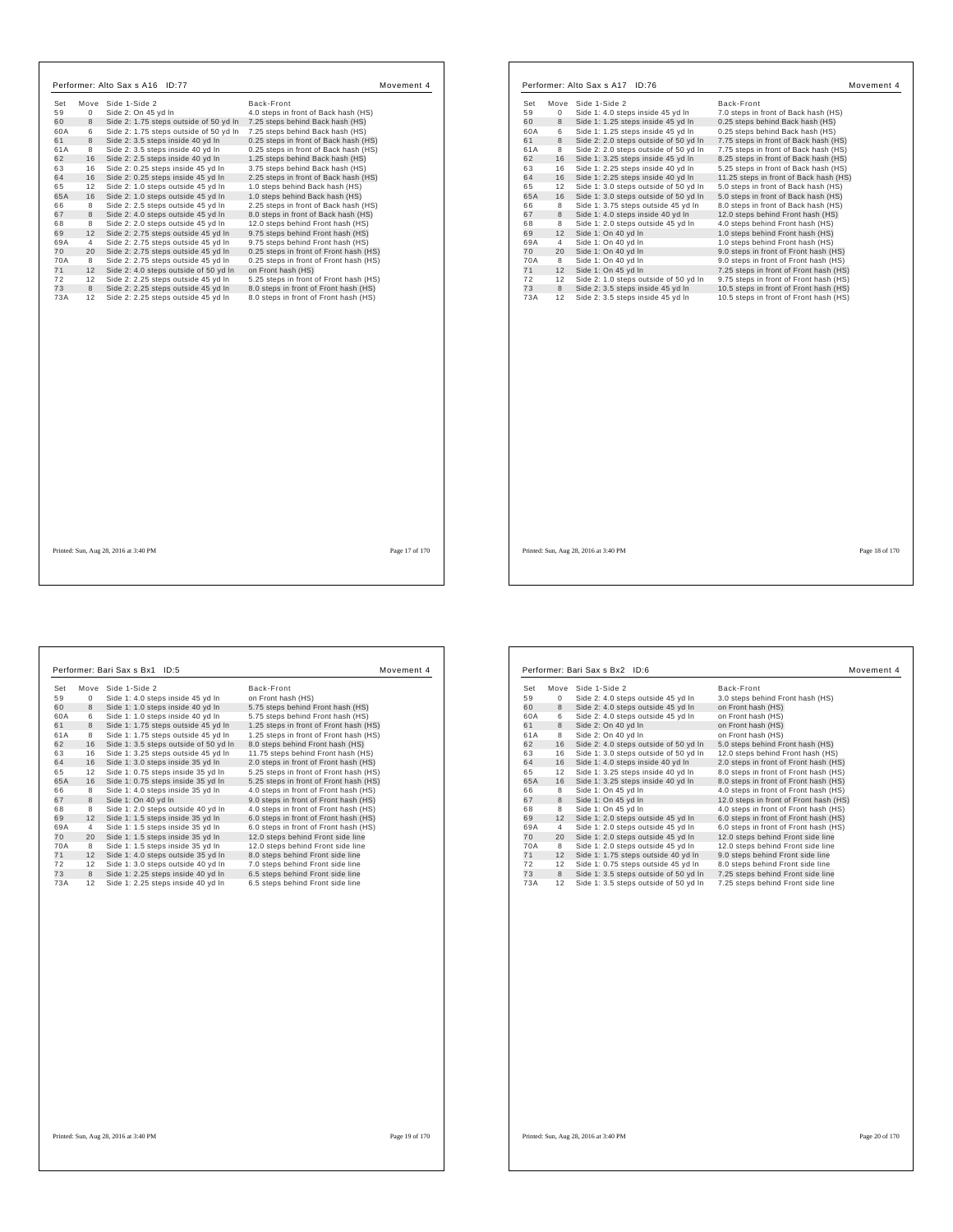| Set      |          | Move Side 1-Side 2                                                       | Back-Front                                                             |  |
|----------|----------|--------------------------------------------------------------------------|------------------------------------------------------------------------|--|
| 59       | $\Omega$ | Side 2: 4.0 steps outside of 50 yd In                                    | 3.0 steps behind Front hash (HS)                                       |  |
| 60       | 8        | Side 1: 1.75 steps outside of 50 yd In                                   | 5.75 steps behind Front hash (HS)                                      |  |
| 60A      | 6        | Side 1: 1.75 steps outside of 50 yd In                                   | 5.75 steps behind Front hash (HS)                                      |  |
| 61       | 8        | Side 2: 2.0 steps outside of 50 yd In                                    | 2.0 steps behind Front hash (HS)                                       |  |
| 61A      | 8        | Side 2: 2.0 steps outside of 50 yd In                                    | 2.0 steps behind Front hash (HS)                                       |  |
| 62       | 16       | Side 1: 0.75 steps outside of 50 yd In                                   | 7.5 steps behind Front hash (HS)                                       |  |
| 63       | 16       | Side 1: 0.5 steps outside 45 yd In                                       | 12.0 steps behind Front hash (HS)                                      |  |
| 64       | 16       | Side 1: 2.0 steps outside 40 yd In                                       | 2.0 steps in front of Front hash (HS)                                  |  |
| 65       | 12       | Side 1: 4.0 steps outside 40 yd In                                       | 6.75 steps in front of Front hash (HS)                                 |  |
| 65A      | 16       | Side 1: 4.0 steps outside 40 yd In                                       | 6.75 steps in front of Front hash (HS)                                 |  |
| 66       | 8        | Side 1: On 40 yd In                                                      | 4.0 steps in front of Front hash (HS)                                  |  |
| 67       | 8        | Side 1: On 40 yd In                                                      | 3.0 steps in front of Front hash (HS)                                  |  |
| 68       | 8        | Side 1: 2.0 steps inside 35 yd In                                        | 4.0 steps in front of Front hash (HS)                                  |  |
| 69       | 12       | Side 1: 3.5 steps outside 35 yd In                                       | 6.0 steps in front of Front hash (HS)                                  |  |
| 69A      | 4        | Side 1: 3.5 steps outside 35 yd In                                       | 6.0 steps in front of Front hash (HS)                                  |  |
| 70       | 20       | Side 1: 3.5 steps outside 35 yd In                                       | 12.0 steps behind Front side line                                      |  |
| 70A      | 8        | Side 1: 3.5 steps outside 35 yd In                                       | 12.0 steps behind Front side line                                      |  |
| 71       | 12       | Side 1: On 30 yd In                                                      | 8.0 steps behind Front side line                                       |  |
| 72<br>73 | 12<br>8  | Side 1: 1.0 steps inside 35 vd In                                        | 7.0 steps behind Front side line                                       |  |
| 73A      | 12       | Side 1: 2.0 steps outside 40 yd In<br>Side 1: 2.0 steps outside 40 yd In | 6.75 steps behind Front side line<br>6.75 steps behind Front side line |  |
|          |          |                                                                          |                                                                        |  |
|          |          |                                                                          |                                                                        |  |
|          |          |                                                                          |                                                                        |  |
|          |          |                                                                          |                                                                        |  |
|          |          |                                                                          |                                                                        |  |
|          |          |                                                                          |                                                                        |  |

| Set | Move           | Side 1-Side 2                          | Back-Front                             |
|-----|----------------|----------------------------------------|----------------------------------------|
| 59  | 0              | Side 2: On 45 yd In                    | 3.0 steps behind Front hash (HS)       |
| 60  | 8              | Side 2: 3.0 steps inside 45 yd In      | 3.5 steps behind Front hash (HS)       |
| 60A | 6              | Side 2: 3.0 steps inside 45 yd In      | 3.5 steps behind Front hash (HS)       |
| 61  | 8              | Side 2: 1.0 steps outside 45 yd In     | 2.0 steps behind Front hash (HS)       |
| 61A | 8              | Side 2: 1.0 steps outside 45 yd In     | 2.0 steps behind Front hash (HS)       |
| 62  | 16             | Side 2: 1.75 steps outside of 50 yd In | 6.5 steps behind Front hash (HS)       |
| 63  | 16             | Side 1: 2.25 steps inside 45 yd In     | 12.0 steps behind Front hash (HS)      |
| 64  | 16             | Side 1: 1.0 steps inside 40 yd In      | 2.0 steps in front of Front hash (HS)  |
| 65  | 12             | Side 1: 0.5 steps outside 40 yd In     | 7.75 steps in front of Front hash (HS) |
| 65A | 16             | Side 1: 0.5 steps outside 40 yd In     | 7.75 steps in front of Front hash (HS) |
| 66  | 8              | Side 1: 4.0 steps inside 40 yd In      | 4.0 steps in front of Front hash (HS)  |
| 67  | 8              | Side 1: 4.0 steps inside 40 yd In      | 12.0 steps in front of Front hash (HS) |
| 68  | 8              | Side 1: 4.0 steps inside 40 yd In      | 4.0 steps in front of Front hash (HS)  |
| 69  | 12             | Side 1: 1.0 steps inside 40 yd In      | 6.0 steps in front of Front hash (HS)  |
| 69A | $\overline{4}$ | Side 1: 1.0 steps inside 40 yd In      | 6.0 steps in front of Front hash (HS)  |
| 70  | 20             | Side 1: 1.0 steps inside 40 yd In      | 12.0 steps behind Front side line      |
| 70A | 8              | Side 1: 1.0 steps inside 40 yd In      | 12.0 steps behind Front side line      |
| 71  | 12             | Side 1: 2.25 steps inside 35 yd In     | 8.25 steps behind Front side line      |
| 72  | 12             | Side 1: 3.25 steps inside 40 yd In     | 7.25 steps behind Front side line      |
| 73  | 8              | Side 1: 0.5 steps inside 45 yd In      | 6.75 steps behind Front side line      |
| 73A | 12             | Side 1: 0.5 steps inside 45 yd In      | 6.75 steps behind Front side line      |
|     |                |                                        |                                        |
|     |                |                                        |                                        |
|     |                |                                        |                                        |
|     |                |                                        |                                        |
|     |                |                                        |                                        |
|     |                |                                        |                                        |

Printed: Sun, Aug 28, 2016 at 3:40 PM Page 22 of 170

 $\Gamma$ 

| 59  | Move         | Side 1-Side 2                       | Back-Front                             |
|-----|--------------|-------------------------------------|----------------------------------------|
|     | $\mathbf{0}$ | Side 1: 4.0 steps inside 35 yd In   | 3.0 steps in front of Front hash (HS)  |
| 60  | 8            | Side 1: 4.0 steps inside 25 yd In   | 6.5 steps behind Front hash (HS)       |
| 60A | 6            | Side 1: 4.0 steps inside 25 yd In   | 6.5 steps behind Front hash (HS)       |
| 61  | 8            | Side 1: 3.5 steps outside 35 yd In  | 5.0 steps in front of Front hash (HS)  |
| 61A | 8            | Side 1: 3.5 steps outside 35 yd In  | 5.0 steps in front of Front hash (HS)  |
| 62  | 16           | Side 1: 2.0 steps inside 35 yd In   | 5.75 steps in front of Front hash (HS) |
| 63  | 16           | Side 1: 3.25 steps outside 45 yd In | 7.75 steps in front of Front hash (HS) |
| 64  | 16           | Side 1: On 35 yd In                 | 6.0 steps in front of Front hash (HS)  |
| 65  | 12           | Side 1: 1.0 steps outside 35 yd In  | 4.5 steps in front of Front hash (HS)  |
| 65A | 16           | Side 1: 1.0 steps outside 35 yd In  | 4.5 steps in front of Front hash (HS)  |
| 66  | 8            | Side 1: 2.0 steps inside 35 yd In   | 4.0 steps in front of Front hash (HS)  |
| 67  | 8            | Side 1: On 40 yd In                 | 12.0 steps in front of Front hash (HS) |
| 68  | 8            | Side 1: On 40 vd In                 | 4.0 steps in front of Front hash (HS)  |
| 69  | 12           | Side 1: 4.0 steps inside 35 yd In   | 6.0 steps in front of Front hash (HS)  |
| 69A | 4            | Side 1: 4.0 steps inside 35 yd In   | 6.0 steps in front of Front hash (HS)  |
| 70  | 20           | Side 1: 4.0 steps inside 35 yd In   | 12.0 steps behind Front side line      |
| 70A | 8            | Side 1: 4.0 steps inside 35 yd In   | 12.0 steps behind Front side line      |
| 71  | 12           | Side 1: 2.0 steps outside 35 yd In  | 8.0 steps behind Front side line       |
| 72  | 12           | Side 1: 1.0 steps outside 40 yd In  | 7.0 steps behind Front side line       |
| 73  | 8            | Side 1: 3.75 steps outside 45 yd In | 6.5 steps behind Front side line       |
| 73A | 12           | Side 1: 3.75 steps outside 45 yd In | 6.5 steps behind Front side line       |

|     |    | Performer: Baritone s B2 ID:96      | Movement 4                             |  |
|-----|----|-------------------------------------|----------------------------------------|--|
| Set |    | Move Side 1-Side 2                  | Back-Front                             |  |
| 59  | 0  | Side 1: On 35 yd In                 | 6.0 steps in front of Front hash (HS)  |  |
| 60  | 8  | Side 1: 1.25 steps outside 25 yd In | 4.25 steps behind Front hash (HS)      |  |
| 60A | 6  | Side 1: 1.25 steps outside 25 yd In | 4.25 steps behind Front hash (HS)      |  |
| 61  | 8  | Side 1: On 30 yd In                 | 8.5 steps in front of Front hash (HS)  |  |
| 61A | 8  | Side 1: On 30 vd In                 | 8.5 steps in front of Front hash (HS)  |  |
| 62  | 16 | Side 1: 3.25 steps inside 35 yd In  | 3.5 steps in front of Front hash (HS)  |  |
| 63  | 16 | Side 1: 2.25 steps inside 40 yd In  | 7.25 steps in front of Front hash (HS) |  |
| 64  | 16 | Side 1: 3.0 steps outside 35 yd In  | 6.0 steps in front of Front hash (HS)  |  |
| 65  | 12 | Side 1: 3.75 steps outside 35 yd In | 2.25 steps in front of Front hash (HS) |  |
| 65A | 16 | Side 1: 3.75 steps outside 35 yd In | 2.25 steps in front of Front hash (HS) |  |
| 66  | 8  | Side 1: 2.0 steps outside 35 yd In  | 4.0 steps in front of Front hash (HS)  |  |
| 67  | 8  | Side 1: On 35 yd In                 | 6.0 steps in front of Front hash (HS)  |  |
| 68  | 8  | Side 1: 4.0 steps inside 30 yd In   | 4.0 steps in front of Front hash (HS)  |  |
| 69  | 12 | Side 1: 3.0 steps outside 30 yd In  | 6.0 steps in front of Front hash (HS)  |  |
| 69A | 4  | Side 1: 3.0 steps outside 30 yd In  | 6.0 steps in front of Front hash (HS)  |  |
| 70  | 20 | Side 1: 3.0 steps outside 30 yd In  | 12.0 steps behind Front side line      |  |
| 70A | 8  | Side 1: 3.0 steps outside 30 yd In  | 12.0 steps behind Front side line      |  |
| 71  | 12 | Side 1: 2.0 steps inside 25 yd In   | 8.75 steps behind Front side line      |  |
| 72  | 12 | Side 1: 3.0 steps inside 30 yd In   | 7.75 steps behind Front side line      |  |
| 73  | 8  | Side 1: On 35 yd In                 | 8.0 steps behind Front side line       |  |
| 73A | 12 | Side 1: On 35 yd In                 | 8.0 steps behind Front side line       |  |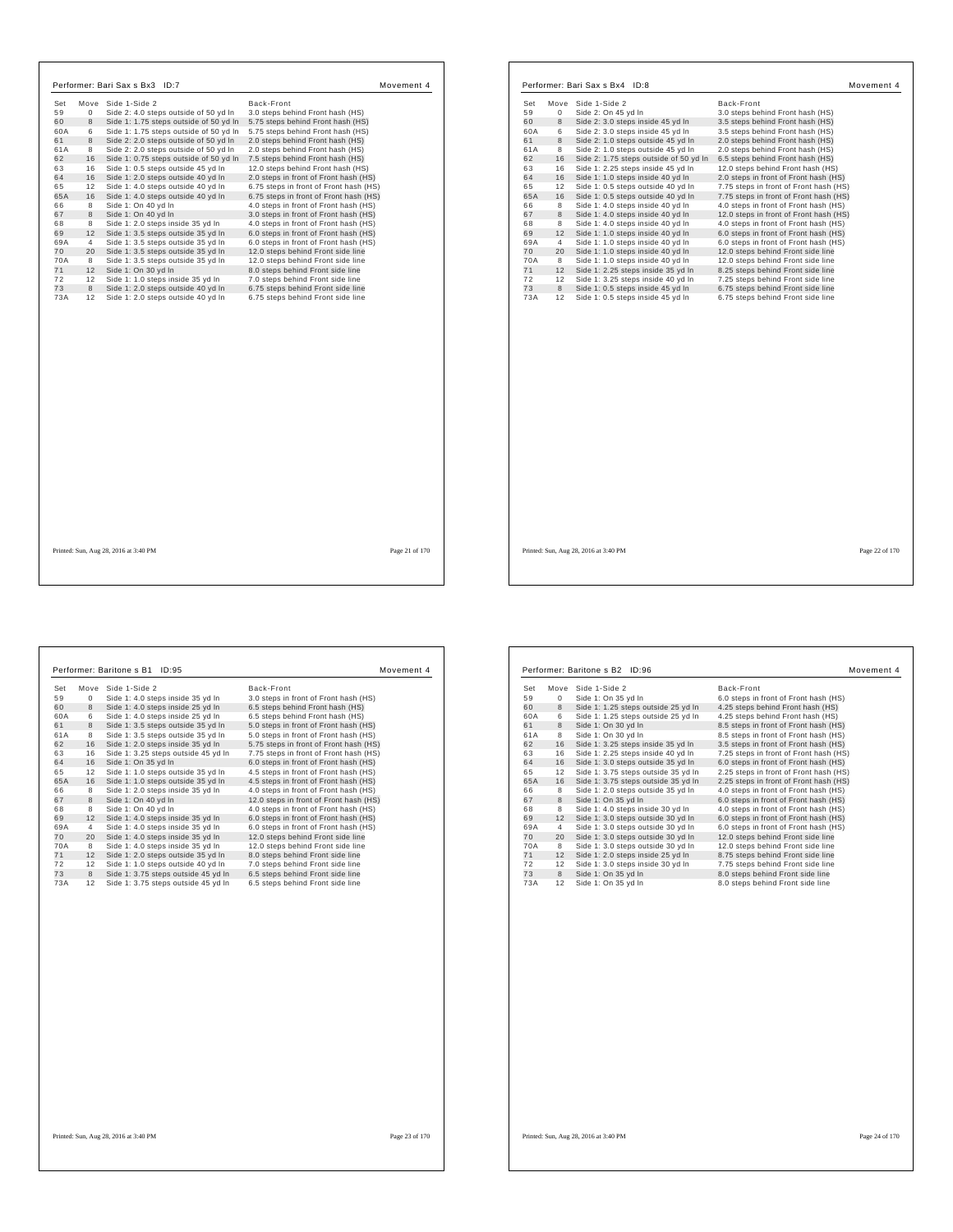| Set |                | Move Side 1-Side 2                  | Back-Front                            |  |
|-----|----------------|-------------------------------------|---------------------------------------|--|
| 59  | $\Omega$       | Side 1: 4.0 steps inside 35 yd In   | 6.0 steps in front of Front hash (HS) |  |
| 60  | 8              | Side 1: 3.75 steps inside 25 yd In  | 3.25 steps behind Front hash (HS)     |  |
| 60A | 6              | Side 1: 3.75 steps inside 25 vd In  | 3.25 steps behind Front hash (HS)     |  |
| 61  | 8              | Side 1: 3.75 steps outside 35 yd In | 8.5 steps in front of Front hash (HS) |  |
| 61A | 8              | Side 1: 3.75 steps outside 35 yd In | 8.5 steps in front of Front hash (HS) |  |
| 62  | 16             | Side 1: 2.0 steps inside 35 yd In   | 8.0 steps in front of Front hash (HS) |  |
| 63  | 16             | Side 1: 0.5 steps outside 45 yd In  | 8.0 steps in front of Front hash (HS) |  |
| 64  | 16             | Side 1: 3.0 steps inside 35 yd In   | 6.0 steps in front of Front hash (HS) |  |
| 65  | 12             | Side 1: 2.25 steps inside 35 yd In  | 6.0 steps in front of Front hash (HS) |  |
| 65A | 16             | Side 1: 2.25 steps inside 35 yd In  | 6.0 steps in front of Front hash (HS) |  |
| 66  | 8              | Side 1: 2.0 steps outside 40 yd In  | 4.0 steps in front of Front hash (HS) |  |
| 67  | 8              | Side 1: On 40 vd In                 | 6.0 steps in front of Front hash (HS) |  |
| 68  | 8              | Side 1: 4.0 steps inside 35 yd In   | 4.0 steps in front of Front hash (HS) |  |
| 69  | 12             | Side 1: 1.0 steps outside 35 yd In  | 6.0 steps in front of Front hash (HS) |  |
| 69A | $\overline{4}$ | Side 1: 1.0 steps outside 35 yd In  | 6.0 steps in front of Front hash (HS) |  |
| 70  | 20             | Side 1: 1.0 steps outside 35 yd In  | 12.0 steps behind Front side line     |  |
| 70A | 8              | Side 1: 1.0 steps outside 35 yd In  | 12.0 steps behind Front side line     |  |
| 71  | 12             | Side 1: 2.0 steps inside 30 yd In   | 8.0 steps behind Front side line      |  |
| 72  | 12             | Side 1: 3.0 steps inside 35 yd In   | 7.0 steps behind Front side line      |  |
| 73  | 8              | Side 1: 0.25 steps inside 40 yd In  | 6.5 steps behind Front side line      |  |
| 73A | 12             | Side 1: 0.25 steps inside 40 yd In  | 6.5 steps behind Front side line      |  |
|     |                |                                     |                                       |  |
|     |                |                                     |                                       |  |
|     |                |                                     |                                       |  |
|     |                |                                     |                                       |  |
|     |                |                                     |                                       |  |
|     |                |                                     |                                       |  |
|     |                |                                     |                                       |  |
|     |                |                                     |                                       |  |
|     |                |                                     |                                       |  |

| Set | Move | Side 1-Side 2                       | Back-Front                             |
|-----|------|-------------------------------------|----------------------------------------|
| 59  | 0    | Side 1: On 40 vd In                 | 6.0 steps in front of Front hash (HS)  |
| 60  | 8    | Side 1: 0.75 steps inside 30 yd In  | 2.25 steps behind Front hash (HS)      |
| 60A | 6    | Side 1: 0.75 steps inside 30 yd In  | 2.25 steps behind Front hash (HS)      |
| 61  | 8    | Side 1: 0.25 steps inside 35 yd In  | 8.5 steps in front of Front hash (HS)  |
| 61A | 8    | Side 1: 0.25 steps inside 35 yd In  | 8.5 steps in front of Front hash (HS)  |
| 62  | 16   | Side 1: 3.75 steps inside 35 yd In  | 10.0 steps in front of Front hash (HS) |
| 63  | 16   | Side 1: 2.25 steps inside 45 yd In  | 8.0 steps in front of Front hash (HS)  |
| 64  | 16   | Side 1: 2.0 steps outside 40 yd In  | 6.0 steps in front of Front hash (HS)  |
| 65  | 12   | Side 1: 2.25 steps outside 40 yd In | 7.25 steps in front of Front hash (HS) |
| 65A | 16   | Side 1: 2.25 steps outside 40 yd In | 7.25 steps in front of Front hash (HS) |
| 66  | 8    | Side 1: 2.0 steps inside 40 yd In   | 4.0 steps in front of Front hash (HS)  |
| 67  | 8    | Side 1: 2.0 steps inside 40 yd In   | 12.0 steps in front of Front hash (HS) |
| 68  | 8    | Side 1: 2.0 steps inside 40 yd In   | 4.0 steps in front of Front hash (HS)  |
| 69  | 12   | Side 1: 1.5 steps outside 40 yd In  | 6.0 steps in front of Front hash (HS)  |
| 69A | 4    | Side 1: 1.5 steps outside 40 yd In  | 6.0 steps in front of Front hash (HS)  |
| 70  | 20   | Side 1: 1.5 steps outside 40 yd In  | 12.0 steps behind Front side line      |
| 70A | 8    | Side 1: 1.5 steps outside 40 yd In  | 12.0 steps behind Front side line      |
| 71  | 12   | Side 1: 0.25 steps inside 35 yd In  | 8.25 steps behind Front side line      |
| 72  | 12   | Side 1: 1.25 steps inside 40 vd In  | 7.25 steps behind Front side line      |
| 73  | 8    | Side 1: 1.75 steps outside 45 yd In | 6.5 steps behind Front side line       |
|     |      |                                     |                                        |
|     |      |                                     |                                        |

Printed: Sun, Aug 28, 2016 at 3:40 PM Page 26 of 170

 $\Gamma$ 

┑

| Set<br>59<br>60<br>60A<br>61<br>61A<br>62<br>63<br>64<br>65<br>65A<br>66<br>67<br>68 | Move<br>$\mathbf 0$<br>8<br>6<br>8<br>8<br>16<br>16<br>16<br>12<br>16<br>8<br>8 | Side 1-Side 2<br>Side 1: 4.0 steps inside 40 yd In<br>Side 1: 2.0 steps outside 35 yd In<br>Side 1: 2.0 steps outside 35 yd In<br>Side 1: 3.75 steps outside 40 yd In<br>Side 1: 3.75 steps outside 40 yd In<br>Side 1: 2.25 steps outside 40 yd In<br>Side 1: 3.0 steps outside of 50 yd In<br>Side 1: 1.0 steps inside 40 yd In<br>Side 1: 1.25 steps inside 40 yd In<br>Side 1: 1.25 steps inside 40 yd In<br>Side 1: 2.0 steps outside 45 yd In | Back-Front<br>6.0 steps in front of Front hash (HS)<br>1.25 steps behind Front hash (HS)<br>1.25 steps behind Front hash (HS)<br>8.5 steps in front of Front hash (HS)<br>8.5 steps in front of Front hash (HS)<br>11.0 steps in front of Front hash (HS)<br>8.0 steps in front of Front hash (HS)<br>6.0 steps in front of Front hash (HS)<br>8.0 steps in front of Front hash (HS)<br>8.0 steps in front of Front hash (HS) |
|--------------------------------------------------------------------------------------|---------------------------------------------------------------------------------|-----------------------------------------------------------------------------------------------------------------------------------------------------------------------------------------------------------------------------------------------------------------------------------------------------------------------------------------------------------------------------------------------------------------------------------------------------|-------------------------------------------------------------------------------------------------------------------------------------------------------------------------------------------------------------------------------------------------------------------------------------------------------------------------------------------------------------------------------------------------------------------------------|
|                                                                                      |                                                                                 |                                                                                                                                                                                                                                                                                                                                                                                                                                                     |                                                                                                                                                                                                                                                                                                                                                                                                                               |
|                                                                                      |                                                                                 |                                                                                                                                                                                                                                                                                                                                                                                                                                                     |                                                                                                                                                                                                                                                                                                                                                                                                                               |
|                                                                                      |                                                                                 |                                                                                                                                                                                                                                                                                                                                                                                                                                                     |                                                                                                                                                                                                                                                                                                                                                                                                                               |
|                                                                                      |                                                                                 |                                                                                                                                                                                                                                                                                                                                                                                                                                                     |                                                                                                                                                                                                                                                                                                                                                                                                                               |
|                                                                                      |                                                                                 |                                                                                                                                                                                                                                                                                                                                                                                                                                                     |                                                                                                                                                                                                                                                                                                                                                                                                                               |
|                                                                                      |                                                                                 |                                                                                                                                                                                                                                                                                                                                                                                                                                                     |                                                                                                                                                                                                                                                                                                                                                                                                                               |
|                                                                                      |                                                                                 |                                                                                                                                                                                                                                                                                                                                                                                                                                                     |                                                                                                                                                                                                                                                                                                                                                                                                                               |
|                                                                                      |                                                                                 |                                                                                                                                                                                                                                                                                                                                                                                                                                                     |                                                                                                                                                                                                                                                                                                                                                                                                                               |
|                                                                                      |                                                                                 |                                                                                                                                                                                                                                                                                                                                                                                                                                                     |                                                                                                                                                                                                                                                                                                                                                                                                                               |
|                                                                                      |                                                                                 |                                                                                                                                                                                                                                                                                                                                                                                                                                                     |                                                                                                                                                                                                                                                                                                                                                                                                                               |
|                                                                                      |                                                                                 |                                                                                                                                                                                                                                                                                                                                                                                                                                                     |                                                                                                                                                                                                                                                                                                                                                                                                                               |
|                                                                                      |                                                                                 |                                                                                                                                                                                                                                                                                                                                                                                                                                                     | 4.0 steps in front of Front hash (HS)                                                                                                                                                                                                                                                                                                                                                                                         |
|                                                                                      |                                                                                 | Side 1: 2.0 steps outside 45 yd In                                                                                                                                                                                                                                                                                                                                                                                                                  | 12.0 steps in front of Front hash (HS)                                                                                                                                                                                                                                                                                                                                                                                        |
|                                                                                      | 8                                                                               | Side 1: 2.0 steps outside 45 vd In                                                                                                                                                                                                                                                                                                                                                                                                                  | 4.0 steps in front of Front hash (HS)                                                                                                                                                                                                                                                                                                                                                                                         |
| 69                                                                                   | 12                                                                              | Side 1: 3.5 steps inside 40 yd In                                                                                                                                                                                                                                                                                                                                                                                                                   | 6.0 steps in front of Front hash (HS)                                                                                                                                                                                                                                                                                                                                                                                         |
| 69A                                                                                  | $\overline{4}$                                                                  | Side 1: 3.5 steps inside 40 yd In                                                                                                                                                                                                                                                                                                                                                                                                                   | 6.0 steps in front of Front hash (HS)                                                                                                                                                                                                                                                                                                                                                                                         |
| 70                                                                                   | 20                                                                              | Side 1: 3.5 steps inside 40 yd In                                                                                                                                                                                                                                                                                                                                                                                                                   | 12.0 steps behind Front side line                                                                                                                                                                                                                                                                                                                                                                                             |
| 70A                                                                                  | 8                                                                               | Side 1: 3.5 steps inside 40 yd In                                                                                                                                                                                                                                                                                                                                                                                                                   | 12.0 steps behind Front side line                                                                                                                                                                                                                                                                                                                                                                                             |
| 71                                                                                   | 12                                                                              | Side 1: 3.75 steps outside 40 yd In                                                                                                                                                                                                                                                                                                                                                                                                                 | 8.5 steps behind Front side line                                                                                                                                                                                                                                                                                                                                                                                              |
| 72                                                                                   | 12                                                                              | Side 1: 2.75 steps outside 45 yd In                                                                                                                                                                                                                                                                                                                                                                                                                 | 7.5 steps behind Front side line                                                                                                                                                                                                                                                                                                                                                                                              |
| 73                                                                                   | 8                                                                               | Side 1: 2.5 steps inside 45 yd In                                                                                                                                                                                                                                                                                                                                                                                                                   | 7.0 steps behind Front side line                                                                                                                                                                                                                                                                                                                                                                                              |
| 73A                                                                                  | 12                                                                              | Side 1: 2.5 steps inside 45 yd In                                                                                                                                                                                                                                                                                                                                                                                                                   | 7.0 steps behind Front side line                                                                                                                                                                                                                                                                                                                                                                                              |
|                                                                                      |                                                                                 |                                                                                                                                                                                                                                                                                                                                                                                                                                                     |                                                                                                                                                                                                                                                                                                                                                                                                                               |
|                                                                                      |                                                                                 |                                                                                                                                                                                                                                                                                                                                                                                                                                                     |                                                                                                                                                                                                                                                                                                                                                                                                                               |
|                                                                                      |                                                                                 |                                                                                                                                                                                                                                                                                                                                                                                                                                                     |                                                                                                                                                                                                                                                                                                                                                                                                                               |
|                                                                                      |                                                                                 |                                                                                                                                                                                                                                                                                                                                                                                                                                                     |                                                                                                                                                                                                                                                                                                                                                                                                                               |
|                                                                                      |                                                                                 |                                                                                                                                                                                                                                                                                                                                                                                                                                                     |                                                                                                                                                                                                                                                                                                                                                                                                                               |
|                                                                                      |                                                                                 |                                                                                                                                                                                                                                                                                                                                                                                                                                                     |                                                                                                                                                                                                                                                                                                                                                                                                                               |

| Set | Move | Side 1-Side 2                       | Back-Front                             |  |
|-----|------|-------------------------------------|----------------------------------------|--|
| 59  | 0    | Side 1: On 35 vd In                 | 3.0 steps in front of Front hash (HS)  |  |
| 60  | 8    | Side 1: 1.25 steps outside 25 yd In | 7.5 steps behind Front hash (HS)       |  |
| 60A | 6    | Side 1: 1.25 steps outside 25 yd In | 7.5 steps behind Front hash (HS)       |  |
| 61  | 8    | Side 1: 0.25 steps inside 30 yd In  | 5.0 steps in front of Front hash (HS)  |  |
| 61A | 8    | Side 1: 0.25 steps inside 30 yd In  | 5.0 steps in front of Front hash (HS)  |  |
| 62  | 16   | Side 1: 3.0 steps outside 40 yd In  | 2.0 steps in front of Front hash (HS)  |  |
| 63  | 16   | Side 1: On 40 yd In                 | 5.75 steps in front of Front hash (HS) |  |
| 64  | 16   | Side 1: 2.0 steps inside 30 yd In   | 6.0 steps in front of Front hash (HS)  |  |
| 65  | 12   | Side 1: 1.5 steps inside 30 yd In   | 0.25 steps behind Front hash (HS)      |  |
| 65A | 16   | Side 1: 1.5 steps inside 30 yd In   | 0.25 steps behind Front hash (HS)      |  |
| 66  | 8    | Side 1: 2.0 steps inside 30 yd In   | 4.0 steps in front of Front hash (HS)  |  |
| 67  | 8    | Side 1: On 35 yd In                 | 12.0 steps in front of Front hash (HS) |  |
| 68  | 8    | Side 1: On 35 vd In                 | 4.0 steps in front of Front hash (HS)  |  |
| 69  | 12   | Side 1: 2.0 steps inside 30 yd In   | 6.0 steps in front of Front hash (HS)  |  |
| 69A | 4    | Side 1: 2.0 steps inside 30 yd In   | 6.0 steps in front of Front hash (HS)  |  |
| 70  | 20   | Side 1: 2.0 steps inside 30 yd In   | 12.0 steps behind Front side line      |  |
| 70A | 8    | Side 1: 2.0 steps inside 30 yd In   | 12.0 steps behind Front side line      |  |
| 71  | 12   | Side 1: 2.0 steps outside 30 yd In  | 8.25 steps behind Front side line      |  |
| 72  | 12   | Side 1: 1.0 steps outside 35 yd In  | 7.25 steps behind Front side line      |  |
| 73  | 8    | Side 1: 4.0 steps outside 40 yd In  | 7.25 steps behind Front side line      |  |
| 73A | 12   | Side 1: 4.0 steps outside 40 yd In  | 7.25 steps behind Front side line      |  |

Printed: Sun, Aug 28, 2016 at 3:40 PM Page 28 of 170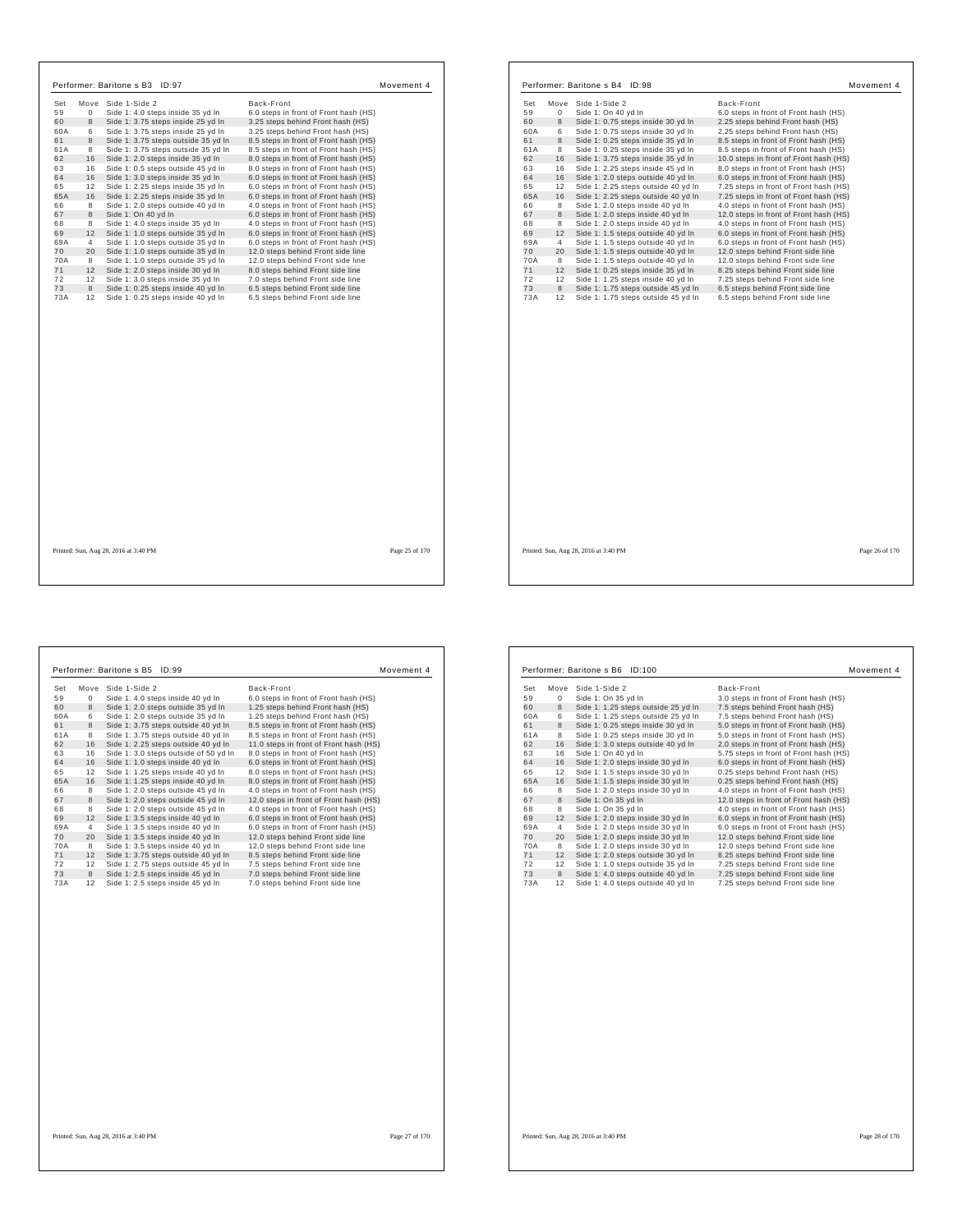| Set | Move           | Side 1-Side 2                                                            | Back-Front                             |  |
|-----|----------------|--------------------------------------------------------------------------|----------------------------------------|--|
| 59  | $\Omega$       | Side 1: On 45 yd In                                                      | 6.0 steps in front of Front hash (HS)  |  |
| 60  | 8              | Side 1: 3.0 steps inside 35 yd In                                        | 0.25 steps behind Front hash (HS)      |  |
| 60A | 6              | Side 1: 3.0 steps inside 35 yd In                                        | 0.25 steps behind Front hash (HS)      |  |
| 61  | 8              | Side 1: 0.25 steps inside 40 vd In                                       | 8.5 steps in front of Front hash (HS)  |  |
| 61A | 8              | Side 1: 0.25 steps inside 40 yd In                                       | 8.5 steps in front of Front hash (HS)  |  |
| 62  | 16             | Side 1: On 40 yd In                                                      | 12.0 steps in front of Front hash (HS) |  |
| 63  | 16             | On 50 yd In                                                              | 8.0 steps in front of Front hash (HS)  |  |
| 64  | 16             | Side 1: 4.0 steps inside 40 yd In                                        | 6.0 steps in front of Front hash (HS)  |  |
| 65  | 12             | Side 1: 3.0 steps outside 45 yd In                                       | 8.0 steps in front of Front hash (HS)  |  |
| 65A | 16             | Side 1: 3.0 steps outside 45 yd In                                       | 8.0 steps in front of Front hash (HS)  |  |
| 66  | 8              | Side 1: 2.0 steps inside 45 yd In                                        | 4.0 steps in front of Front hash (HS)  |  |
| 67  | 8              | Side 1: 2.0 steps inside 45 vd In                                        | 12.0 steps in front of Front hash (HS) |  |
| 68  | 8              | Side 1: 2.0 steps inside 45 yd In                                        | 4.0 steps in front of Front hash (HS)  |  |
| 69  | 12             | Side 1: 0.5 steps inside 45 yd In                                        | 6.0 steps in front of Front hash (HS)  |  |
| 69A | $\overline{4}$ | Side 1: 0.5 steps inside 45 yd In                                        | 6.0 steps in front of Front hash (HS)  |  |
| 70  | 20             | Side 1: 0.5 steps inside 45 yd In                                        | 12.0 steps behind Front side line      |  |
| 70A |                | Side 1: 0.5 steps inside 45 yd In                                        | 12.0 steps behind Front side line      |  |
| 71  | 8<br>12        |                                                                          | 9.25 steps behind Front side line      |  |
| 72  |                | Side 1: 0.25 steps inside 40 yd In<br>Side 1: 1.25 steps inside 45 vd In | 8.25 steps behind Front side line      |  |
| 73  | 12<br>8        | Side 1: 1.5 steps outside of 50 yd In                                    | 7.75 steps behind Front side line      |  |
| 73A | 12             | Side 1: 1.5 steps outside of 50 yd In                                    | 7.75 steps behind Front side line      |  |
|     |                |                                                                          |                                        |  |
|     |                |                                                                          |                                        |  |

| Set<br>Move       | Side 1-Side 2                       | Back-Front                             |
|-------------------|-------------------------------------|----------------------------------------|
| 59<br>$\mathbf 0$ | Side 1: On 35 yd In                 | on Front hash (HS)                     |
| 60<br>8           | Side 1: 0.75 steps outside 25 vd In | 10.75 steps behind Front hash (HS)     |
| 60A<br>6          | Side 1: 0.75 steps outside 25 vd In | 10.75 steps behind Front hash (HS)     |
| 61<br>8           | Side 1: 1.0 steps inside 30 yd In   | 1.75 steps in front of Front hash (HS) |
| 61A<br>8          | Side 1: 1.0 steps inside 30 yd In   | 1.75 steps in front of Front hash (HS) |
| 62<br>16          | Side 1: 0.75 steps outside 40 yd In | 1.25 steps in front of Front hash (HS) |
| 63<br>16          | Side 1: 1.75 steps outside 40 yd In | 3.75 steps in front of Front hash (HS) |
| 64<br>16          | Side 1: 1.0 steps outside 30 yd In  | 6.0 steps in front of Front hash (HS)  |
| 65<br>12          | Side 1: 0.5 steps outside 30 yd In  | 3.0 steps behind Front hash (HS)       |
| 65A<br>16         | Side 1: 0.5 steps outside 30 yd In  | 3.0 steps behind Front hash (HS)       |
| 66<br>8           | Side 1: 2.0 steps outside 30 yd In  | 4.0 steps in front of Front hash (HS)  |
| 67<br>8           | Side 1: On 30 vd In                 | 3.0 steps in front of Front hash (HS)  |
| 68<br>8           | Side 1: 2.0 steps inside 25 yd In   | 4.0 steps in front of Front hash (HS)  |
| 69<br>12          | Side 1: 0.5 steps inside 20 yd In   | 6.0 steps in front of Front hash (HS)  |
| 69A<br>4          | Side 1: 0.5 steps inside 20 yd In   | 6.0 steps in front of Front hash (HS)  |
| 70<br>20          | Side 1: 0.5 steps inside 20 yd In   | 12.0 steps behind Front side line      |
| 70A<br>8          | Side 1: 0.5 steps inside 20 yd In   | 12.0 steps behind Front side line      |
| 71<br>12          | Side 1: On 20 yd In                 | 11.0 steps behind Front side line      |
| 72<br>12          | Side 1: 1.0 steps inside 25 vd In   | 10.0 steps behind Front side line      |
| 73<br>8           | Side 1: 2.0 steps outside 30 yd In  | 11.0 steps behind Front side line      |
|                   |                                     |                                        |

Printed: Sun, Aug 28, 2016 at 3:40 PM Page 30 of 170

 $\Gamma$ 

|    |                                                                                                                     | Back-Front                                                                                                                                                                                                                                                                                                                                                                                                                                                                                                                                                                                                                                                                                                                                                                                                  |
|----|---------------------------------------------------------------------------------------------------------------------|-------------------------------------------------------------------------------------------------------------------------------------------------------------------------------------------------------------------------------------------------------------------------------------------------------------------------------------------------------------------------------------------------------------------------------------------------------------------------------------------------------------------------------------------------------------------------------------------------------------------------------------------------------------------------------------------------------------------------------------------------------------------------------------------------------------|
|    |                                                                                                                     | 13.0 steps in front of Back hash (HS)                                                                                                                                                                                                                                                                                                                                                                                                                                                                                                                                                                                                                                                                                                                                                                       |
|    |                                                                                                                     | 10.25 steps in front of Back hash (HS)                                                                                                                                                                                                                                                                                                                                                                                                                                                                                                                                                                                                                                                                                                                                                                      |
|    |                                                                                                                     | 10.25 steps in front of Back hash (HS)                                                                                                                                                                                                                                                                                                                                                                                                                                                                                                                                                                                                                                                                                                                                                                      |
|    |                                                                                                                     | 11.25 steps behind Front hash (HS)                                                                                                                                                                                                                                                                                                                                                                                                                                                                                                                                                                                                                                                                                                                                                                          |
|    |                                                                                                                     | 11.25 steps behind Front hash (HS)                                                                                                                                                                                                                                                                                                                                                                                                                                                                                                                                                                                                                                                                                                                                                                          |
|    |                                                                                                                     | 8.75 steps in front of Back hash (HS)                                                                                                                                                                                                                                                                                                                                                                                                                                                                                                                                                                                                                                                                                                                                                                       |
|    |                                                                                                                     | 2.0 steps in front of Back hash (HS)                                                                                                                                                                                                                                                                                                                                                                                                                                                                                                                                                                                                                                                                                                                                                                        |
|    |                                                                                                                     | 6.25 steps in front of Back hash (HS)                                                                                                                                                                                                                                                                                                                                                                                                                                                                                                                                                                                                                                                                                                                                                                       |
|    |                                                                                                                     | 5.0 steps in front of Back hash (HS)                                                                                                                                                                                                                                                                                                                                                                                                                                                                                                                                                                                                                                                                                                                                                                        |
|    |                                                                                                                     | 5.0 steps in front of Back hash (HS)                                                                                                                                                                                                                                                                                                                                                                                                                                                                                                                                                                                                                                                                                                                                                                        |
|    |                                                                                                                     | 13.0 steps in front of Back hash (HS)                                                                                                                                                                                                                                                                                                                                                                                                                                                                                                                                                                                                                                                                                                                                                                       |
|    |                                                                                                                     | 10.75 steps in front of Back hash (HS)                                                                                                                                                                                                                                                                                                                                                                                                                                                                                                                                                                                                                                                                                                                                                                      |
|    |                                                                                                                     | 10.75 steps in front of Back hash (HS)                                                                                                                                                                                                                                                                                                                                                                                                                                                                                                                                                                                                                                                                                                                                                                      |
|    |                                                                                                                     | 9.0 steps behind Front hash (HS)                                                                                                                                                                                                                                                                                                                                                                                                                                                                                                                                                                                                                                                                                                                                                                            |
|    |                                                                                                                     | 9.0 steps behind Front hash (HS)                                                                                                                                                                                                                                                                                                                                                                                                                                                                                                                                                                                                                                                                                                                                                                            |
|    |                                                                                                                     | 1.0 steps in front of Front hash (HS)                                                                                                                                                                                                                                                                                                                                                                                                                                                                                                                                                                                                                                                                                                                                                                       |
|    |                                                                                                                     | 1.0 steps in front of Front hash (HS)                                                                                                                                                                                                                                                                                                                                                                                                                                                                                                                                                                                                                                                                                                                                                                       |
|    |                                                                                                                     | 3.0 steps behind Front hash (HS)                                                                                                                                                                                                                                                                                                                                                                                                                                                                                                                                                                                                                                                                                                                                                                            |
|    |                                                                                                                     | 1.0 steps in front of Front hash (HS)                                                                                                                                                                                                                                                                                                                                                                                                                                                                                                                                                                                                                                                                                                                                                                       |
|    |                                                                                                                     | 0.75 steps in front of Front hash (HS)                                                                                                                                                                                                                                                                                                                                                                                                                                                                                                                                                                                                                                                                                                                                                                      |
| 12 | Side 2: 1.0 steps inside 35 yd In                                                                                   | 0.75 steps in front of Front hash (HS)                                                                                                                                                                                                                                                                                                                                                                                                                                                                                                                                                                                                                                                                                                                                                                      |
|    | $\mathbf 0$<br>8<br>6<br>8<br>8<br>16<br>16<br>16<br>12<br>16<br>8<br>8<br>8<br>12<br>4<br>20<br>8<br>12<br>12<br>8 | Side 1-Side 2<br>Move<br>Side 1: 4.0 steps inside 45 yd In<br>Side 1: 3.5 steps inside 45 yd In<br>Side 1: 3.5 steps inside 45 vd In<br>Side 2: 2.0 steps outside of 50 yd In<br>Side 2: 2.0 steps outside of 50 yd In<br>Side 2: 3.75 steps outside 45 yd In<br>Side 2: 3.25 steps inside 35 yd In<br>Side 2: 2.75 steps inside 35 yd In<br>Side 2: 3.0 steps inside 30 yd In<br>Side 2: 3.0 steps inside 30 yd In<br>Side 2: 1.0 steps inside 35 yd In<br>Side 2: 2.75 steps inside 35 yd In<br>Side 2: 2.5 steps outside 40 yd In<br>Side 2: 1.0 steps inside 35 yd In<br>Side 2: 1.0 steps inside 35 yd In<br>Side 2: 1.0 steps inside 35 yd In<br>Side 2: 1.0 steps inside 35 yd In<br>Side 2: 0.25 steps outside 40 yd In<br>Side 2: 2.25 steps outside 35 yd In<br>Side 2: 1.0 steps inside 35 yd In |

| Set | Move | Side 1-Side 2                         | Back-Front                             |
|-----|------|---------------------------------------|----------------------------------------|
| 59  | 0    | Side 1: 4.0 steps inside 45 yd In     | 12.0 steps behind Front hash (HS)      |
| 60  | 8    | Side 1: 0.75 steps inside 45 yd In    | 12.0 steps in front of Back hash (HS)  |
| 60A | 6    | Side 1: 0.75 steps inside 45 yd In    | 12.0 steps in front of Back hash (HS)  |
| 61  | 8    | Side 1: 1.0 steps outside of 50 yd In | 10.25 steps behind Front hash (HS)     |
| 61A | 8    | Side 1: 1.0 steps outside of 50 yd In | 10.25 steps behind Front hash (HS)     |
| 62  | 16   | Side 2: 1.5 steps outside 45 vd In    | 9.75 steps in front of Back hash (HS)  |
| 63  | 16   | Side 2: 2.75 steps outside 40 yd In   | 3.5 steps in front of Back hash (HS)   |
| 64  | 16   | Side 2: 3.5 steps outside 40 yd In    | 9.0 steps in front of Back hash (HS)   |
| 65  | 12   | Side 2: 3.0 steps inside 30 yd In     | 8.0 steps in front of Back hash (HS)   |
| 65A | 16   | Side 2: 3.0 steps inside 30 yd In     | 8.0 steps in front of Back hash (HS)   |
| 66  | 8    | Side 2: 1.25 steps inside 35 yd In    | 12.75 steps behind Front hash (HS)     |
| 67  | 8    | Side 2: 3.0 steps outside 40 yd In    | 12.25 steps in front of Back hash (HS) |
| 68  | 8    | Side 2: 0.5 steps outside 40 vd In    | 10.25 steps in front of Back hash (HS) |
| 69  | 12   | Side 2: 2.75 steps inside 35 yd In    | 7.0 steps behind Front hash (HS)       |
| 69A | 4    | Side 2: 2.75 steps inside 35 yd In    | 7.0 steps behind Front hash (HS)       |
| 70  | 20   | Side 2: 2.75 steps inside 35 yd In    | 3.0 steps in front of Front hash (HS)  |
| 70A | 8    | Side 2: 2.75 steps inside 35 yd In    | 3.0 steps in front of Front hash (HS)  |
| 71  | 12   | Side 2: 1.75 steps inside 40 yd In    | 2.5 steps behind Front hash (HS)       |
| 72  | 12   | Side 2: 0.25 steps outside 35 yd In   | 1.5 steps in front of Front hash (HS)  |
| 73  | 8    | Side 2: 3.0 steps inside 35 yd In     | 1.75 steps in front of Front hash (HS) |
| 73A | 12   | Side 2: 3.0 steps inside 35 yd In     | 1.75 steps in front of Front hash (HS) |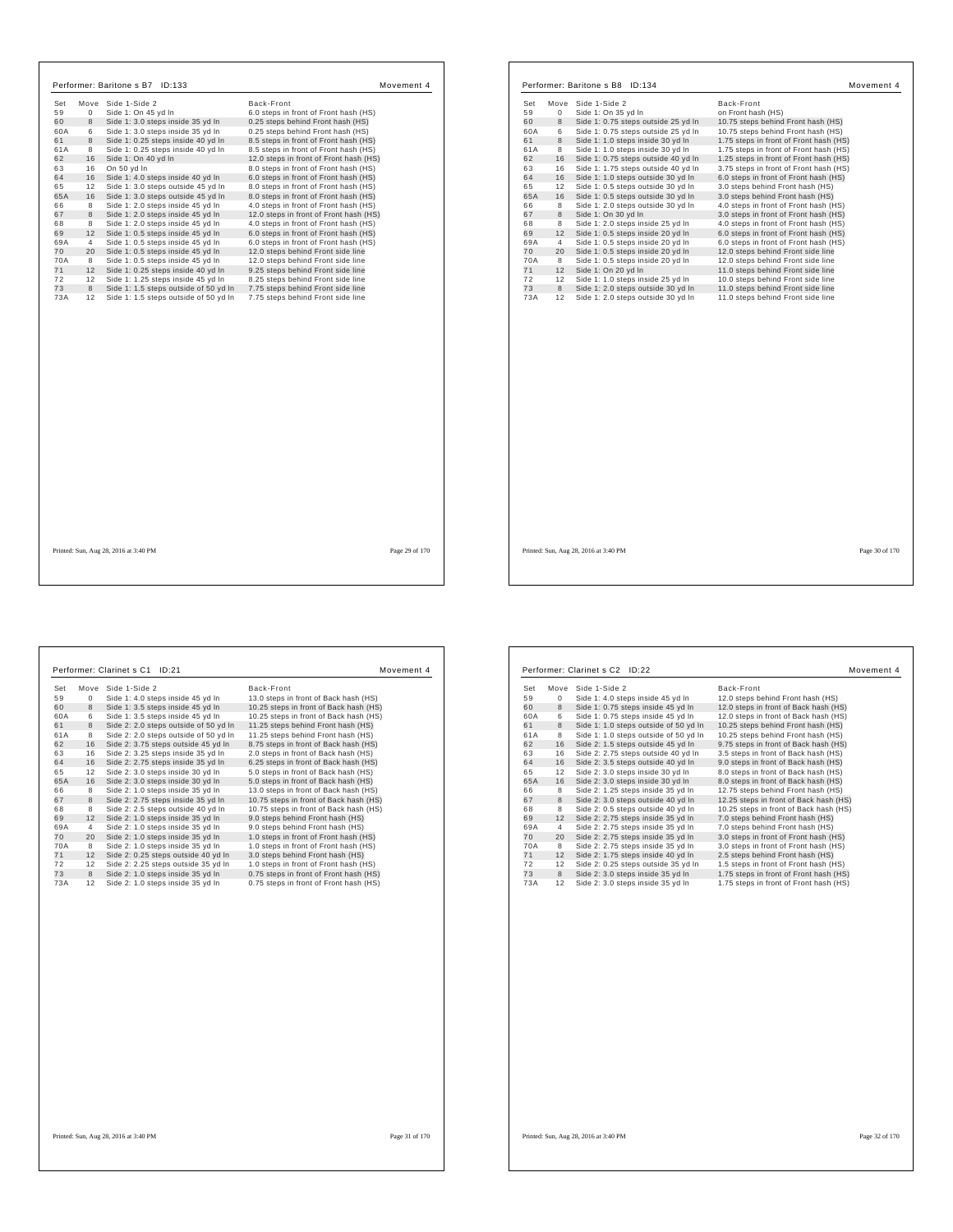| Set       | Move           | Side 1-Side 2                                                               | Back-Front                                                                    |
|-----------|----------------|-----------------------------------------------------------------------------|-------------------------------------------------------------------------------|
| 59        | $\Omega$       | Side 2: On 45 yd In                                                         | 10.0 steps in front of Back hash (HS)                                         |
| 60        | 8              | Side 2: 3.75 steps outside of 50 yd In                                      | 3.0 steps in front of Back hash (HS)                                          |
| 60A       | 6<br>8         | Side 2: 3.75 steps outside of 50 yd In<br>Side 2: 3.5 steps inside 40 vd In | 3.0 steps in front of Back hash (HS)<br>8.25 steps in front of Back hash (HS) |
| 61<br>61A | 8              | Side 2: 3.5 steps inside 40 yd In                                           | 8.25 steps in front of Back hash (HS)                                         |
| 62        | 16             | Side 2: 1.5 steps inside 30 yd In                                           | 10.25 steps behind Front hash (HS)                                            |
| 63        | 16             | Side 2: 1.0 steps inside 25 yd In                                           | 12.75 steps in front of Back hash (HS)                                        |
| 64        | 16             | Side 2: 3.75 steps outside 25 yd In                                         | 12.5 steps behind Front hash (HS)                                             |
| 65        | 12             | Side 2: 3.0 steps outside 30 vd In                                          | 5.0 steps in front of Back hash (HS)                                          |
| 65A       | 16             | Side 2: 3.0 steps outside 30 yd In                                          | 5.0 steps in front of Back hash (HS)                                          |
| 66        | 8              | Side 2: 1.0 steps outside 25 vd In                                          | 13.0 steps in front of Back hash (HS)                                         |
| 67        | 8              | Side 2: 2.0 steps inside 25 yd In                                           | 5.75 steps behind Front hash (HS)                                             |
| 68        | 8              | Side 2: 3.25 steps inside 25 yd In                                          | 5.75 steps behind Front hash (HS)                                             |
| 69        | 12             | Side 2: 0.5 steps outside 25 yd In                                          | 7.25 steps behind Front hash (HS)                                             |
| 69A       | $\overline{4}$ | Side 2: 0.5 steps outside 25 yd In                                          | 7.25 steps behind Front hash (HS)                                             |
| 70        | 20             | Side 2: 0.5 steps outside 25 yd In                                          | 2.75 steps in front of Front hash (HS)                                        |
| 70A       | 8              | Side 2: 0.5 steps outside 25 yd In                                          | 2.75 steps in front of Front hash (HS)                                        |
| 71        | 12             | Side 2: 2.0 steps inside 25 yd In                                           | 1.75 steps behind Front hash (HS)                                             |
| 72        | 12             | Side 2: On 20 yd In                                                         | 2.25 steps in front of Front hash (HS)                                        |
| 73        | 8              | Side 2: 2.75 steps outside 25 yd In                                         | 2.25 steps in front of Front hash (HS)                                        |
| 73A       | 12             | Side 2: 2.75 steps outside 25 yd In                                         | 2.25 steps in front of Front hash (HS)                                        |
|           |                |                                                                             |                                                                               |
|           |                |                                                                             |                                                                               |
|           |                |                                                                             |                                                                               |
|           |                |                                                                             |                                                                               |
|           |                |                                                                             |                                                                               |
|           |                |                                                                             |                                                                               |
|           |                |                                                                             |                                                                               |
|           |                |                                                                             |                                                                               |
|           |                | Printed: Sun, Aug 28, 2016 at 3:40 PM                                       | Page 33 of 170                                                                |

| Set | Move           | Side 1-Side 2                      | Back-Front                             |
|-----|----------------|------------------------------------|----------------------------------------|
| 59  | 0              | Side 2: On 45 yd In                | 13.0 steps in front of Back hash (HS)  |
| 60  | 8              | Side 2: 3.25 steps inside 45 yd In | 7.75 steps in front of Back hash (HS)  |
| 60A | 6              | Side 2: 3.25 steps inside 45 yd In | 7.75 steps in front of Back hash (HS)  |
| 61  | 8              | Side 2: 3.5 steps inside 40 yd In  | 12.25 steps in front of Back hash (HS) |
| 61A | 8              | Side 2: 3.5 steps inside 40 yd In  | 12.25 steps in front of Back hash (HS) |
| 62  | 16             | Side 2: 2.25 steps inside 30 yd In | 5.5 steps behind Front hash (HS)       |
| 63  | 16             | Side 2: 2.5 steps inside 25 yd In  | 10.25 steps behind Front hash (HS)     |
| 64  | 16             | Side 2: 2.0 steps outside 25 yd In | 6.5 steps behind Front hash (HS)       |
| 65  | 12             | Side 2: 3.0 steps outside 30 yd In | 11.0 steps in front of Back hash (HS)  |
| 65A | 16             | Side 2: 3.0 steps outside 30 yd In | 11.0 steps in front of Back hash (HS)  |
| 66  | 8              | Side 2: 1.0 steps outside 25 yd In | 10.25 steps behind Front hash (HS)     |
| 67  | 8              | Side 2: 3.5 steps inside 25 vd In  | 1.0 steps behind Front hash (HS)       |
| 68  | 8              | Side 2: 1.0 steps inside 25 yd In  | 2.0 steps behind Front hash (HS)       |
| 69  | 12             | Side 2: 4.0 steps inside 20 yd In  | 2.75 steps behind Front hash (HS)      |
| 69A | $\overline{4}$ | Side 2: 4.0 steps inside 20 yd In  | 2.75 steps behind Front hash (HS)      |
| 70  | 20             | Side 2: 4.0 steps inside 20 yd In  | 7.25 steps in front of Front hash (HS) |
| 70A | 8              | Side 2: 4.0 steps inside 20 yd In  | 7.25 steps in front of Front hash (HS) |
| 71  | 12             | Side 2: 2.0 steps outside 25 yd In | on Front hash (HS)                     |
| 72  | 12             | Side 2: 4.0 steps inside 15 yd In  | 4.0 steps in front of Front hash (HS)  |
| 73  | 8              | Side 2: 1.75 steps inside 20 yd In | 4.75 steps in front of Front hash (HS) |
| 73A | 12             | Side 2: 1.75 steps inside 20 yd In | 4.75 steps in front of Front hash (HS) |
|     |                |                                    |                                        |
|     |                |                                    |                                        |
|     |                |                                    |                                        |
|     |                |                                    |                                        |
|     |                |                                    |                                        |
|     |                |                                    |                                        |
|     |                |                                    |                                        |
|     |                |                                    |                                        |
|     |                |                                    |                                        |
|     |                |                                    |                                        |

Set Move Side 1-Side 2<br>
8 Back-Front of Back hash (HS)<br>
59 0 On 50 yd In<br>
8 Side 1: 1.75 steps outside of 50 yd In 9.0 steps in front of Back hash (HS)<br>
60 8 Side 1: 1.75 steps outside of 50 yd In 9.0 steps in front of Bac 8 Side 2: 1.5 steps outside 35 yd In 8.75 steps in front of Back hash (HS)<br>67 8 Side 2: 2.0 steps outside 35 yd In 9.5 steps in front of Back hash (HS)<br>68 8 Side 2: 1.25 steps inside 35 yd In 11.75 steps in front of Back h 69A 4 Side 2: 2.75 steps outside 35 yd In 13.0 steps behind Front hash (HS)<br>70 20 Side 2: 2.75 steps outside 35 yd In 3.0 steps behind Front hash (HS)<br>70A 8 Side 2: 2.75 steps outside 35 yd In 3.0 steps behind Front hash ( 4 Side 2: 2.75 steps outside 35 yd ln 0.25 steps behind Front hash (HS)<br>
20 Side 2: 2.75 steps outside 35 yd ln 3.0 steps behind Front hash (HS)<br>
20 8 ide 2: 2.75 steps outside 35 yd ln 3.0 steps behind Front hash (HS)<br>
2 72 12 Side 2: 1.5 steps inside 30 yd ln 0.25 steps in front of Front hash(<br>73 8 Side 2: 2.75 steps outside 35 yd ln 0.5 steps behind Front hash (HS)<br>73A 12 Side 2: 2.75 steps outside 35 yd ln 0.5 steps beh Performer: Clarinet s C5 ID:25 Movement 4

|     |                | Performer: Clarinet s C6 ID:26      |                                       | Movement 4 |
|-----|----------------|-------------------------------------|---------------------------------------|------------|
| Set |                | Move Side 1-Side 2                  | Back-Front                            |            |
| 59  | 0              | Side 2: 4.0 steps outside 45 yd In  | 10.0 steps in front of Back hash (HS) |            |
| 60  | 8              | Side 2: 1.0 steps inside 45 yd In   | 3.0 steps in front of Back hash (HS)  |            |
| 60A | 6              | Side 2: 1.0 steps inside 45 yd In   | 3.0 steps in front of Back hash (HS)  |            |
| 61  | 8              | Side 2: On 40 yd In                 | 8.0 steps in front of Back hash (HS)  |            |
| 61A | 8              | Side 2: On 40 yd In                 | 8.0 steps in front of Back hash (HS)  |            |
| 62  | 16             | Side 2: 1.75 steps inside 30 yd In  | 7.75 steps behind Front hash (HS)     |            |
| 63  | 16             | Side 2: 1.5 steps inside 25 yd In   | 12.5 steps behind Front hash (HS)     |            |
| 64  | 16             | Side 2: 3.25 steps outside 25 yd In | 9.5 steps behind Front hash (HS)      |            |
| 65  | 12             | Side 2: 3.0 steps outside 30 yd In  | 8.0 steps in front of Back hash (HS)  |            |
| 65A | 16             | Side 2: 3.0 steps outside 30 yd In  | 8.0 steps in front of Back hash (HS)  |            |
| 66  | 8              | Side 2: 1.25 steps outside 25 yd In | 12.75 steps behind Front hash (HS)    |            |
| 67  | 8              | Side 2: 2.5 steps inside 25 yd In   | 3.25 steps behind Front hash (HS)     |            |
| 68  | 8              | Side 2: 2.0 steps inside 25 yd In   | 4.0 steps behind Front hash (HS)      |            |
| 69  | 12             | Side 2: 2.25 steps outside 25 yd In | 5.0 steps behind Front hash (HS)      |            |
| 69A | $\overline{4}$ | Side 2: 2.25 steps outside 25 yd In | 5.0 steps behind Front hash (HS)      |            |
| 70  | 20             | Side 2: 2.25 steps outside 25 yd In | 5.0 steps in front of Front hash (HS) |            |
| 70A | 8              | Side 2: 2.25 steps outside 25 yd In | 5.0 steps in front of Front hash (HS) |            |
| 71  | 12             | Side 2: On 25 yd In                 | 1.0 steps behind Front hash (HS)      |            |
| 72  | 12             | Side 2: 2.0 steps outside 20 yd In  | 3.0 steps in front of Front hash (HS) |            |
| 73  | 8              | Side 2: 3.5 steps inside 20 yd In   | 3.5 steps in front of Front hash (HS) |            |
| 73A | 12             | Side 2: 3.5 steps inside 20 yd In   | 3.5 steps in front of Front hash (HS) |            |

Printed: Sun, Aug 28, 2016 at 3:40 PM Page 36 of 170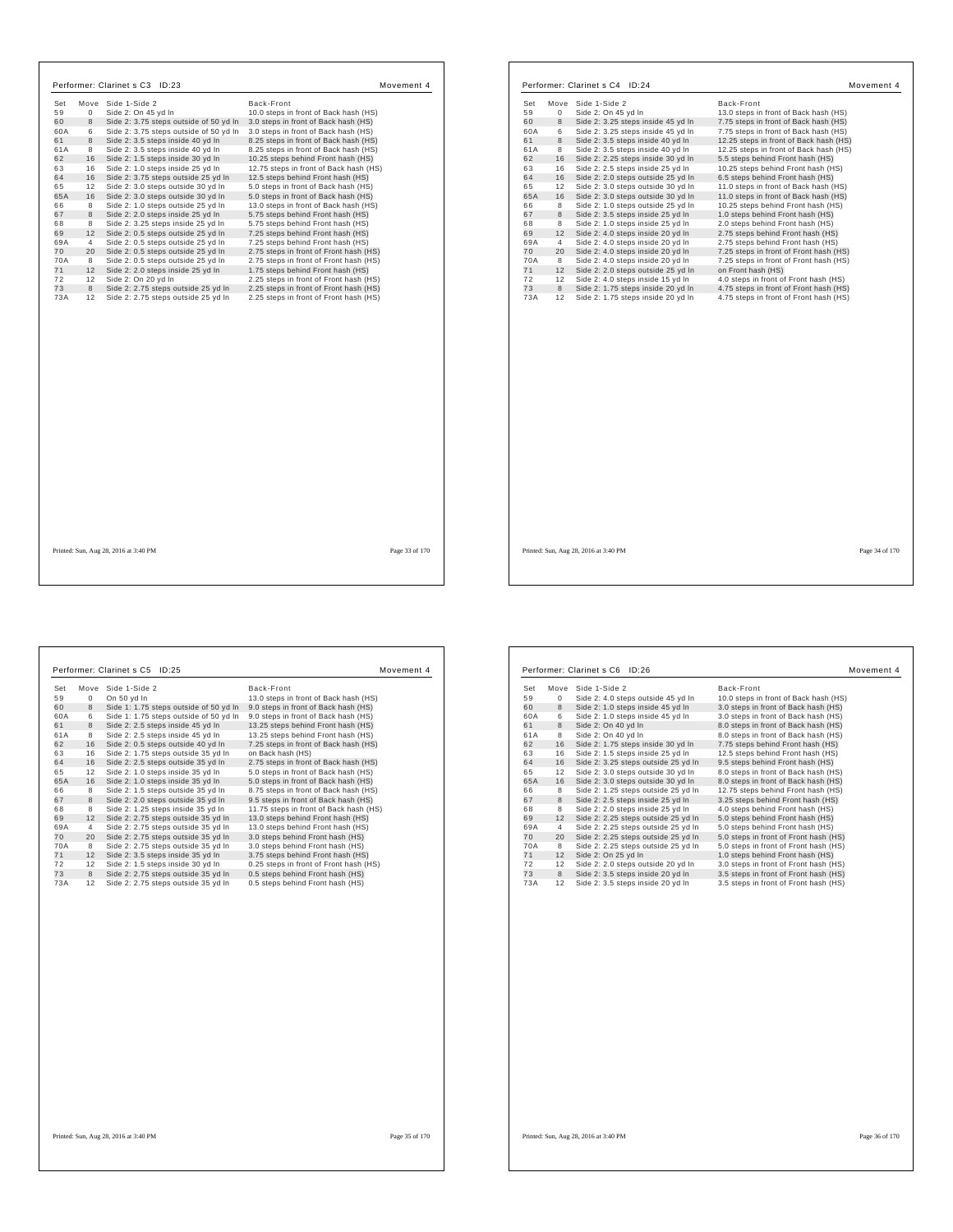| Set | Move           | Side 1-Side 2                                                          | Back-Front                                                                  |
|-----|----------------|------------------------------------------------------------------------|-----------------------------------------------------------------------------|
| 59  | $\mathbf 0$    | Side 2: 4.0 steps outside of 50 yd In                                  | 10.0 steps in front of Back hash (HS)                                       |
| 60  | 8              | Side 2: 0.5 steps outside of 50 yd In                                  | 3.25 steps in front of Back hash (HS)                                       |
| 60A | 6              | Side 2: 0.5 steps outside of 50 yd In                                  | 3.25 steps in front of Back hash (HS)                                       |
| 61  | 8              | Side 2: 1.0 steps outside 45 vd In                                     | 9.25 steps in front of Back hash (HS)                                       |
| 61A | 8              | Side 2: 1.0 steps outside 45 yd In                                     | 9.25 steps in front of Back hash (HS)                                       |
| 62  | 16             | Side 2: 2.0 steps outside 35 yd In                                     | 9.25 steps in front of Back hash (HS)                                       |
| 63  | 16             | Side 2: 3.5 steps outside 30 yd In                                     | 3.25 steps in front of Back hash (HS)                                       |
| 64  | 16             | Side 2: 1.5 steps inside 25 yd In                                      | 4.5 steps in front of Back hash (HS)                                        |
| 65  | 12             | Side 2: 3.0 steps outside 30 yd In                                     | 1.0 steps behind Back hash (HS)                                             |
| 65A | 16             | Side 2: 3.0 steps outside 30 yd In                                     | 1.0 steps behind Back hash (HS)                                             |
| 66  | 8              | Side 2: 2.5 steps outside 30 vd In                                     | 6.25 steps in front of Back hash (HS)                                       |
| 67  | 8              | Side 2: 2.75 steps outside 30 yd In                                    | 13.25 steps in front of Back hash (HS)                                      |
| 68  | 8              | Side 2: 1.5 steps inside 30 yd In                                      | 12.0 steps behind Front hash (HS)                                           |
| 69  | 12             | Side 2: 1.75 steps outside 30 yd In                                    | 11.25 steps in front of Back hash (HS)                                      |
| 69A | $\overline{4}$ | Side 2: 1.75 steps outside 30 yd In                                    | 11.25 steps in front of Back hash (HS)                                      |
| 70  | 20             | Side 2: 1.75 steps outside 30 yd In                                    | 6.75 steps behind Front hash (HS)                                           |
| 70A | 8              | Side 2: 1.75 steps outside 30 yd In                                    | 6.75 steps behind Front hash (HS)                                           |
| 71  | 12             |                                                                        |                                                                             |
| 72  | 12             | Side 2: 2.5 steps inside 30 yd In<br>Side 2: 0.5 steps inside 25 vd In | 3.75 steps behind Front hash (HS)<br>0.25 steps in front of Front hash (HS) |
| 73  | 8              | Side 2: 3.0 steps outside 30 yd In                                     | 0.5 steps behind Front hash (HS)                                            |
| 73A | 12             | Side 2: 3.0 steps outside 30 yd In                                     | 0.5 steps behind Front hash (HS)                                            |
|     |                |                                                                        |                                                                             |
|     |                |                                                                        |                                                                             |

|                       | Performer: Clarinet s C8 ID:28      | Movement 4                             |
|-----------------------|-------------------------------------|----------------------------------------|
| Set<br>Move           | Side 1-Side 2                       | Back-Front                             |
| 59<br>0               | Side 2: 4.0 steps outside 45 yd In  | 7.0 steps in front of Back hash (HS)   |
| 8<br>60               | Side 2: 2.0 steps inside 45 yd In   | 2.0 steps behind Back hash (HS)        |
| 60A<br>6              | Side 2: 2.0 steps inside 45 yd In   | 2.0 steps behind Back hash (HS)        |
| 8<br>61               | Side 2: On 40 vd In                 | 4.0 steps in front of Back hash (HS)   |
| 61A<br>8              | Side 2: On 40 yd In                 | 4.0 steps in front of Back hash (HS)   |
| 16<br>62              | Side 2: 1.75 steps inside 30 yd In  | 12.75 steps behind Front hash (HS)     |
| 16<br>63              | Side 2: 1.0 steps inside 25 yd In   | 10.25 steps in front of Back hash (HS) |
| 64<br>16              | Side 2: 3.5 steps outside 25 yd In  | 12.25 steps in front of Back hash (HS) |
| 65<br>12              | Side 2: 2.0 steps inside 25 yd In   | 5.0 steps in front of Back hash (HS)   |
| 65A<br>16             | Side 2: 2.0 steps inside 25 yd In   | 5.0 steps in front of Back hash (HS)   |
| 8<br>66               | Side 2: On 25 yd In                 | 10.75 steps in front of Back hash (HS) |
| 67<br>8               | Side 2: 2.0 steps inside 25 yd In   | 8.25 steps behind Front hash (HS)      |
| 68<br>8               | Side 2: 3.25 steps outside 30 yd In | 7.5 steps behind Front hash (HS)       |
| 69<br>12              | Side 2: 1.0 steps inside 25 yd In   | 9.75 steps behind Front hash (HS)      |
| 69A<br>$\overline{4}$ | Side 2: 1.0 steps inside 25 yd In   | 9.75 steps behind Front hash (HS)      |
| 70<br>20              | Side 2: 1.0 steps inside 25 yd In   | 0.25 steps in front of Front hash (HS) |
| 70A<br>8              | Side 2: 1.0 steps inside 25 yd In   | 0.25 steps in front of Front hash (HS) |
| 71<br>12              | Side 2: 4.0 steps outside 30 yd In  | 2.5 steps behind Front hash (HS)       |
| 72<br>12              | Side 2: 2.0 steps inside 20 yd In   | 1.5 steps in front of Front hash (HS)  |
| 73<br>8               | Side 2: 1.0 steps outside 25 yd In  | 1.5 steps in front of Front hash (HS)  |
| 73A<br>12             | Side 2: 1.0 steps outside 25 yd In  | 1.5 steps in front of Front hash (HS)  |
|                       |                                     |                                        |
|                       |                                     |                                        |
|                       |                                     |                                        |
|                       |                                     |                                        |
|                       |                                     |                                        |
|                       |                                     |                                        |
|                       |                                     |                                        |
|                       |                                     |                                        |
|                       |                                     |                                        |
|                       |                                     |                                        |

Printed: Sun, Aug 28, 2016 at 3:40 PM Page 38 of 170

| Set | Move         | Side 1-Side 2                         | Back-Front                             |
|-----|--------------|---------------------------------------|----------------------------------------|
| 59  | $\mathbf{0}$ | On 50 yd In                           | 10.0 steps in front of Back hash (HS)  |
| 60  | 8            | Side 1: 2.5 steps outside of 50 yd In | 4.0 steps in front of Back hash (HS)   |
| 60A | 6            | Side 1: 2.5 steps outside of 50 yd In | 4.0 steps in front of Back hash (HS)   |
| 61  | 8            | Side 2: 2.5 steps inside 45 yd In     | 10.5 steps in front of Back hash (HS)  |
| 61A | 8            | Side 2: 2.5 steps inside 45 yd In     | 10.5 steps in front of Back hash (HS)  |
| 62  | 16           | Side 2: 3.0 steps outside 40 yd In    | 7.0 steps in front of Back hash (HS)   |
| 63  | 16           | Side 2: 3.5 steps inside 30 yd In     | on Back hash (HS)                      |
| 64  | 16           | Side 2: 2.5 steps inside 30 yd In     | 2.0 steps in front of Back hash (HS)   |
| 65  | 12           | Side 2: 2.0 steps outside 35 yd In    | 2.0 steps in front of Back hash (HS)   |
| 65A | 16           | Side 2: 2.0 steps outside 35 yd In    | 2.0 steps in front of Back hash (HS)   |
| 66  | 8            | Side 2: 3.25 steps outside 35 yd In   | 7.25 steps in front of Back hash (HS)  |
| 67  | 8            | Side 2: 3.5 steps inside 30 yd In     | 9.75 steps in front of Back hash (HS)  |
| 68  | 8            | Side 2: 0.75 steps outside 35 yd In   | 12.75 steps in front of Back hash (HS) |
| 69  | 12           | Side 2: 3.5 steps inside 30 yd In     | 13.0 steps in front of Back hash (HS)  |
| 69A | 4            | Side 2: 3.5 steps inside 30 yd In     | 13.0 steps in front of Back hash (HS)  |
| 70  | 20           | Side 2: 3.5 steps inside 30 yd In     | 5.0 steps behind Front hash (HS)       |
| 70A | 8            | Side 2: 3.5 steps inside 30 yd In     | 5.0 steps behind Front hash (HS)       |
| 71  | 12           | Side 2: 1.25 steps inside 35 yd In    | 4.0 steps behind Front hash (HS)       |
| 72  | 12           | Side 2: 0.75 steps outside 30 yd In   | on Front hash (HS)                     |
| 73  | 8            | Side 2: 3.0 steps inside 30 yd In     | 0.75 steps behind Front hash (HS)      |
| 73A | 12           | Side 2: 3.0 steps inside 30 yd In     | 0.75 steps behind Front hash (HS)      |
|     |              |                                       |                                        |

| Set | Move | Side 1-Side 2                          | Back-Front                            |  |
|-----|------|----------------------------------------|---------------------------------------|--|
| 59  | 0    | Side 2: On 45 yd In                    | 7.0 steps in front of Back hash (HS)  |  |
| 60  | 8    | Side 2: 2.75 steps outside of 50 yd In | 2.0 steps behind Back hash (HS)       |  |
| 60A | 6    | Side 2: 2.75 steps outside of 50 yd In | 2.0 steps behind Back hash (HS)       |  |
| 61  | 8    | Side 2: 3.5 steps inside 40 yd In      | 4.25 steps in front of Back hash (HS) |  |
| 61A | 8    | Side 2: 3.5 steps inside 40 yd In      | 4.25 steps in front of Back hash (HS) |  |
| 62  | 16   | Side 2: 2.5 steps inside 30 yd In      | 13.0 steps in front of Back hash (HS) |  |
| 63  | 16   | Side 2: 1.75 steps inside 25 yd In     | 7.75 steps in front of Back hash (HS) |  |
| 64  | 16   | Side 2: 2.5 steps outside 25 yd In     | 9.25 steps in front of Back hash (HS) |  |
| 65  | 12   | Side 2: 1.0 steps outside 25 yd In     | 5.0 steps in front of Back hash (HS)  |  |
| 65A | 16   | Side 2: 1.0 steps outside 25 yd In     | 5.0 steps in front of Back hash (HS)  |  |
| 66  | 8    | Side 2: 1.5 steps inside 25 yd In      | 8.75 steps in front of Back hash (HS) |  |
| 67  | 8    | Side 2: 2.5 steps inside 25 yd In      | 10.5 steps behind Front hash (HS)     |  |
| 68  | 8    | Side 2: 1.75 steps outside 30 yd In    | 9.0 steps behind Front hash (HS)      |  |
| 69  | 12   | Side 2: 2.75 steps inside 25 yd In     | 12.0 steps behind Front hash (HS)     |  |
| 69A | 4    | Side 2: 2.75 steps inside 25 yd In     | 12.0 steps behind Front hash (HS)     |  |
| 70  | 20   | Side 2: 2.75 steps inside 25 yd In     | 2.0 steps behind Front hash (HS)      |  |
| 70A | 8    | Side 2: 2.75 steps inside 25 yd In     | 2.0 steps behind Front hash (HS)      |  |
| 71  | 12   | Side 2: 1.75 steps outside 30 yd In    | 3.0 steps behind Front hash (HS)      |  |
| 72  | 12   | Side 2: 3.75 steps outside 25 yd In    | 1.0 steps in front of Front hash (HS) |  |
| 73  | 8    | Side 2: 1.0 steps inside 25 yd In      | 0.5 steps in front of Front hash (HS) |  |
| 73A | 12   | Side 2: 1.0 steps inside 25 yd In      | 0.5 steps in front of Front hash (HS) |  |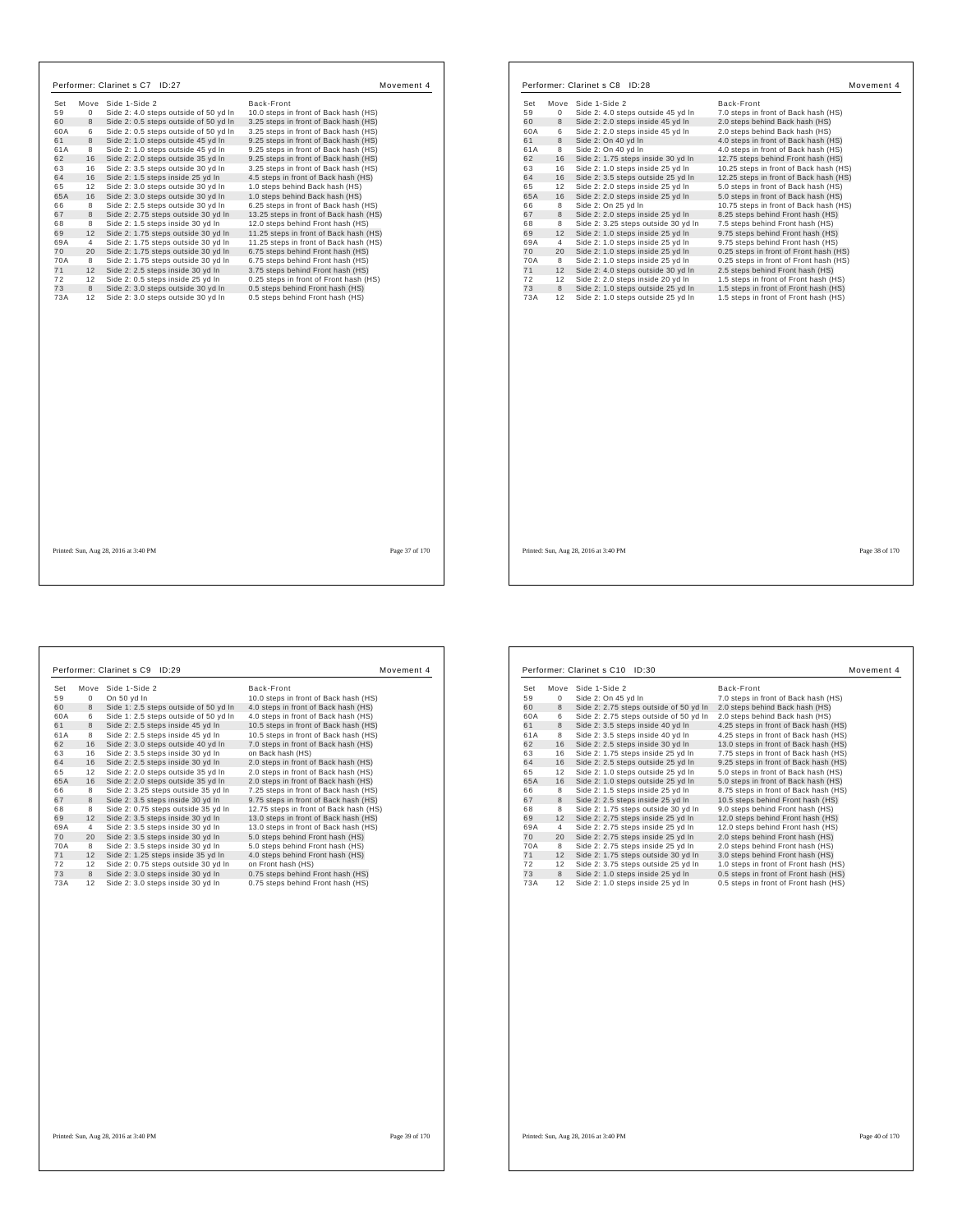|           | Move           | Side 1-Side 2                                                          | Back-Front                               |                | Set       |
|-----------|----------------|------------------------------------------------------------------------|------------------------------------------|----------------|-----------|
| Set<br>59 | $\mathbf 0$    | Side 2: 4.0 steps outside of 50 yd In                                  | 7.0 steps in front of Back hash (HS)     |                | 59        |
| 60        | 8              | Side 1: 0.5 steps outside of 50 yd In                                  | 1.75 steps behind Back hash (HS)         |                | 60        |
| 60A       | 6              | Side 1: 0.5 steps outside of 50 yd In                                  | 1.75 steps behind Back hash (HS)         |                | 60A       |
| 61        | 8              | Side 2: 1.0 steps outside 45 yd In                                     | 5.0 steps in front of Back hash (HS)     |                | 61        |
| 61A       | 8              | Side 2: 1.0 steps outside 45 yd In                                     | 5.0 steps in front of Back hash (HS)     |                | 61A       |
| 62        | 16             | Side 2: 4.0 steps outside 35 yd In                                     | 11.0 steps in front of Back hash (HS)    |                | 62        |
| 63        | 16             | Side 2: 2.75 steps inside 25 yd In                                     | 5.25 steps in front of Back hash (HS)    |                | 63        |
| 64        | 16             | Side 2: 0.75 steps outside 25 yd In                                    | 6.75 steps in front of Back hash (HS)    |                | 64        |
| 65        | 12             | Side 2: 2.0 steps inside 25 yd In                                      | 2.0 steps in front of Back hash (HS)     |                | 65        |
| 65A       | 16             | Side 2: 2.0 steps inside 25 yd In                                      | 2.0 steps in front of Back hash (HS)     |                | 65A       |
| 66        | 8              | Side 2: 3.25 steps inside 25 yd In                                     | 7.25 steps in front of Back hash (HS)    |                | 66        |
| 67        | 8              | Side 2: 3.75 steps inside 25 yd In                                     | 12.75 steps behind Front hash (HS)       |                | 67        |
| 68        | 8              | Side 2: 0.25 steps outside 30 yd In                                    | 10.5 steps behind Front hash (HS)        |                | 68        |
| 69        | 12             | Side 2: 3.5 steps outside 30 yd In                                     | 13.75 steps in front of Back hash (HS)   |                | 69        |
| 69A       | $\overline{4}$ | Side 2: 3.5 steps outside 30 yd In                                     | 13.75 steps in front of Back hash (HS)   |                | 69A       |
| 70        | 20             | Side 2: 3.5 steps outside 30 yd In                                     | 4.25 steps behind Front hash (HS)        |                | 70        |
| 70A       | 8              | Side 2: 3.5 steps outside 30 yd In                                     | 4.25 steps behind Front hash (HS)        |                | 70A       |
| 71        | 12             | Side 2: 0.5 steps inside 30 yd In                                      | 3.5 steps behind Front hash (HS)         |                | 71        |
| 72        | 12             | Side 2: 1.5 steps outside 25 vd In                                     | 0.5 steps in front of Front hash (HS)    |                | 72        |
| 73<br>73A | 8<br>12        | Side 2: 3.0 steps inside 25 yd In<br>Side 2: 3.0 steps inside 25 yd In | on Front hash (HS)<br>on Front hash (HS) |                | 73<br>73A |
|           |                |                                                                        |                                          |                |           |
|           |                |                                                                        |                                          |                |           |
|           |                |                                                                        |                                          |                |           |
|           |                |                                                                        |                                          |                |           |
|           |                |                                                                        |                                          |                |           |
|           |                |                                                                        |                                          |                |           |
|           |                |                                                                        |                                          |                |           |
|           |                |                                                                        |                                          |                |           |
|           |                | Printed: Sun, Aug 28, 2016 at 3:40 PM                                  |                                          | Page 41 of 170 | Printed:  |

| Set       | Move           | Side 1-Side 2                                                          | Back-Front                                                                     |
|-----------|----------------|------------------------------------------------------------------------|--------------------------------------------------------------------------------|
| 59        | 0              | On 50 yd In                                                            | 7.0 steps in front of Back hash (HS)                                           |
| 60        | 8              | Side 1: 3.5 steps outside of 50 yd In                                  | 1.25 steps behind Back hash (HS)                                               |
| 60A       | 6              | Side 1: 3.5 steps outside of 50 yd In                                  | 1.25 steps behind Back hash (HS)                                               |
| 61        | 8              | Side 2: 2.5 steps inside 45 vd In                                      | 6.25 steps in front of Back hash (HS)                                          |
| 61A       | 8              | Side 2: 2.5 steps inside 45 yd In                                      |                                                                                |
| 62        | 16             | Side 2: 2.5 steps inside 35 yd In                                      | 6.25 steps in front of Back hash (HS)<br>7.25 steps in front of Back hash (HS) |
| 63        | 16             | Side 2: 1.0 steps inside 30 yd In                                      |                                                                                |
|           |                |                                                                        | 0.5 steps in front of Back hash (HS)                                           |
| 64        | 16             | Side 2: 0.75 steps outside 30 yd In                                    | 2.0 steps in front of Back hash (HS)                                           |
| 65        | 12             | Side 2: 3.0 steps inside 30 yd In                                      | 1.0 steps behind Back hash (HS)                                                |
| 65A       | 16             | Side 2: 3.0 steps inside 30 yd In                                      | 1.0 steps behind Back hash (HS)                                                |
| 66        | 8              | Side 2: 2.5 steps inside 30 yd In                                      | 6.25 steps in front of Back hash (HS)                                          |
| 67        | 8              | Side 2: 1.25 steps inside 30 yd In                                     | 10.5 steps in front of Back hash (HS)                                          |
| 68        | 8              | Side 2: 2.75 steps outside 35 yd In                                    | 13.75 steps in front of Back hash (HS)                                         |
| 69        | 12             | Side 2: 1.75 steps inside 30 yd In                                     | 11.0 steps in front of Back hash (HS)                                          |
| 69A       | $\overline{4}$ | Side 2: 1.75 steps inside 30 yd In                                     | 11.0 steps in front of Back hash (HS)                                          |
| 70        | 20             | Side 2: 1.75 steps inside 30 yd In                                     | 7.0 steps behind Front hash (HS)                                               |
| 70A       | 8              | Side 2: 1.75 steps inside 30 yd In                                     | 7.0 steps behind Front hash (HS)                                               |
| 71        | 12             | Side 2: 1.0 steps outside 35 yd In                                     | 4.0 steps behind Front hash (HS)                                               |
| 72        | 12             | Side 2: 3.0 steps outside 30 yd In                                     | on Front hash (HS)                                                             |
| 73<br>73A | 8<br>12        | Side 2: 1.0 steps inside 30 yd In<br>Side 2: 1.0 steps inside 30 yd In | 0.75 steps behind Front hash (HS)<br>0.75 steps behind Front hash (HS)         |
|           |                |                                                                        |                                                                                |
|           |                |                                                                        |                                                                                |
|           |                |                                                                        |                                                                                |
|           |                |                                                                        |                                                                                |
|           |                |                                                                        |                                                                                |
|           |                |                                                                        |                                                                                |
|           |                |                                                                        |                                                                                |
|           |                |                                                                        |                                                                                |
|           |                |                                                                        |                                                                                |
|           |                |                                                                        |                                                                                |
|           |                |                                                                        |                                                                                |

|     |                | Performer: Clarinet s C13<br>ID:75    | Movement 4                             |
|-----|----------------|---------------------------------------|----------------------------------------|
| Set | Move           | Side 1-Side 2                         | Back-Front                             |
| 59  | $\mathbf{0}$   | Side 1: 4.0 steps inside 45 yd In     | 10.0 steps in front of Back hash (HS)  |
| 60  | 8              | Side 1: 2.5 steps inside 45 yd In     | 5.0 steps in front of Back hash (HS)   |
| 60A | 6              | Side 1: 2.5 steps inside 45 yd In     | 5.0 steps in front of Back hash (HS)   |
| 61  | 8              | Side 2: 2.0 steps outside of 50 yd In | 12.25 steps in front of Back hash (HS) |
| 61A | 8              | Side 2: 2.0 steps outside of 50 yd In | 12.25 steps in front of Back hash (HS) |
| 62  | 16             | Side 2: 1.75 steps inside 40 yd In    | 8.0 steps in front of Back hash (HS)   |
| 63  | 16             | Side 2: 0.75 steps inside 35 yd In    | 0.75 steps in front of Back hash (HS)  |
| 64  | 16             | Side 2: 0.25 steps inside 35 yd In    | 4.25 steps in front of Back hash (HS)  |
| 65  | 12             | Side 2: 2.0 steps outside 35 yd In    | 5.0 steps in front of Back hash (HS)   |
| 65A | 16             | Side 2: 2.0 steps outside 35 yd In    | 5.0 steps in front of Back hash (HS)   |
| 66  | 8              | Side 2: On 35 yd In                   | 10.75 steps in front of Back hash (HS) |
| 67  | 8              | Side 2: 0.5 steps inside 35 yd In     | 10.0 steps in front of Back hash (HS)  |
| 68  | 8              | Side 2: 3.25 steps inside 35 vd In    | 11.25 steps in front of Back hash (HS) |
| 69  | 12             | Side 2: 1.0 steps outside 35 yd In    | 11.0 steps behind Front hash (HS)      |
| 69A | $\overline{4}$ | Side 2: 1.0 steps outside 35 yd In    | 11.0 steps behind Front hash (HS)      |
| 70  | 20             | Side 2: 1.0 steps outside 35 yd In    | 1.0 steps behind Front hash (HS)       |
| 70A | 8              | Side 2: 1.0 steps outside 35 yd In    | 1.0 steps behind Front hash (HS)       |
| 71  | 12             | Side 2: 2.5 steps outside 40 yd In    | 3.5 steps behind Front hash (HS)       |
| 72  | 12             | Side 2: 3.5 steps inside 30 yd In     | 0.5 steps in front of Front hash (HS)  |
| 73  | 8              | Side 2: 0.75 steps outside 35 yd In   | on Front hash (HS)                     |
| 73A | 12             | Side 2: 0.75 steps outside 35 yd In   | on Front hash (HS)                     |
|     |                |                                       |                                        |

| Set | Move       | Side 1-Side 2                         | Back-Front                             |
|-----|------------|---------------------------------------|----------------------------------------|
| 59  | $^{\circ}$ | Side 2: 4.0 steps outside of 50 yd In | 12.0 steps behind Front hash (HS)      |
| 60  | 8          | Side 2: 2.5 steps outside of 50 yd In | 13.5 steps in front of Back hash (HS)  |
| 60A | 6          | Side 2: 2.5 steps outside of 50 yd In | 13.5 steps in front of Back hash (HS)  |
| 61  | 8          | Side 2: 1.0 steps outside 45 yd In    | 10.5 steps behind Front hash (HS)      |
| 61A | 8          | Side 2: 1.0 steps outside 45 vd In    | 10.5 steps behind Front hash (HS)      |
| 62  | 16         | Side 2: 0.75 steps inside 45 vd In    | 10.75 steps in front of Back hash (HS) |
| 63  | 16         | Side 2: 1.25 steps outside 40 yd In   | 5.5 steps in front of Back hash (HS)   |
| 64  | 16         | Side 2: 2.25 steps outside 40 yd In   | 11.75 steps in front of Back hash (HS) |
| 65  | 12         | Side 2: 3.0 steps inside 30 yd In     | 11.0 steps in front of Back hash (HS)  |
| 65A | 16         | Side 2: 3.0 steps inside 30 yd In     | 11.0 steps in front of Back hash (HS)  |
| 66  | 8          | Side 2: 1.0 steps inside 35 yd In     | 10.25 steps behind Front hash (HS)     |
| 67  | 8          | Side 2: 1.25 steps outside 40 yd In   | 14.0 steps in front of Back hash (HS)  |
| 68  | 8          | Side 2: 1.75 steps inside 40 yd In    | 10.0 steps in front of Back hash (HS)  |
| 69  | 12         | Side 2: 3.5 steps outside 40 yd In    | 5.0 steps behind Front hash (HS)       |
| 69A | 4          | Side 2: 3.5 steps outside 40 yd In    | 5.0 steps behind Front hash (HS)       |
| 70  | 20         | Side 2: 3.5 steps outside 40 yd In    | 5.0 steps in front of Front hash (HS)  |
| 70A | 8          | Side 2: 3.5 steps outside 40 yd In    | 5.0 steps in front of Front hash (HS)  |
| 71  | 12         | Side 2: 4.0 steps inside 40 yd In     | 1.75 steps behind Front hash (HS)      |
| 72  | 12         | Side 2: 2.0 steps inside 35 yd In     | 2.25 steps in front of Front hash (HS) |
| 73  | 8          | Side 2: 3.25 steps outside 40 yd In   | 2.5 steps in front of Front hash (HS)  |
| 73A | 12         | Side 2: 3.25 steps outside 40 yd In   | 2.5 steps in front of Front hash (HS)  |

Printed: Sun, Aug 28, 2016 at 3:40 PM Page 44 of 170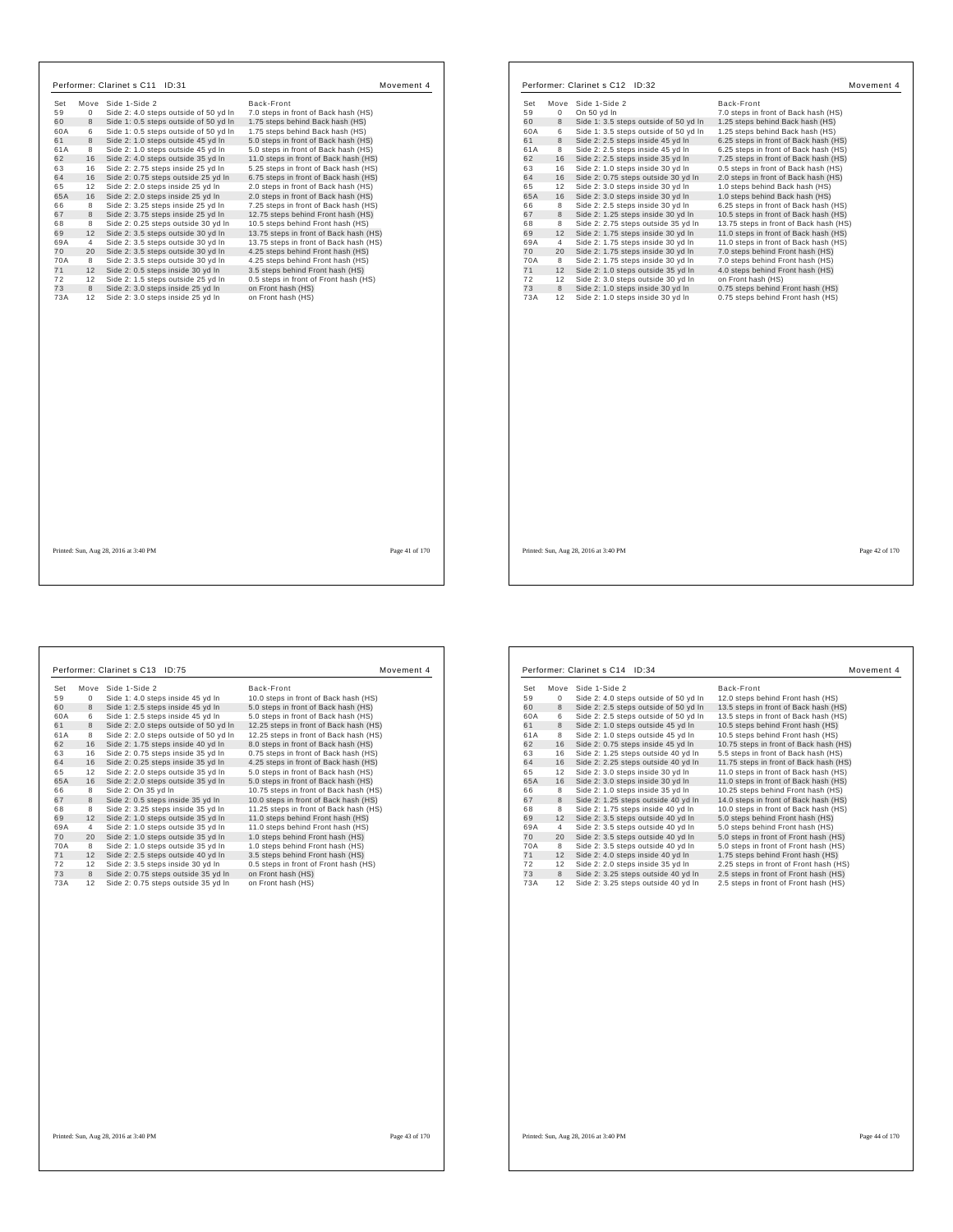|           |                | Move Side 1-Side 2                    | Back-Front                             |
|-----------|----------------|---------------------------------------|----------------------------------------|
| Set<br>59 | $\Omega$       | On 50 yd In                           | 12.0 steps behind Front hash (HS)      |
| 60        | 8              | Side 1: 0.5 steps outside of 50 yd In | 13.5 steps behind Front hash (HS)      |
| 60A       | 6              | Side 1: 0.5 steps outside of 50 yd In | 13.5 steps behind Front hash (HS)      |
| 61        | 8              | Side 2: 2.5 steps inside 45 yd In     | 8.75 steps behind Front hash (HS)      |
| 61A       | 8              | Side 2: 2.5 steps inside 45 yd In     | 8.75 steps behind Front hash (HS)      |
| 62        | 16             | Side 2: 3.0 steps inside 45 yd In     | 12.0 steps in front of Back hash (HS)  |
| 63        | 16             | Side 2: On 40 yd In                   | 8.0 steps in front of Back hash (HS)   |
| 64        | 16             | Side 2: 2.0 steps outside 40 yd In    | 13.0 steps behind Front hash (HS)      |
| 65        | 12             | Side 2: 3.0 steps inside 30 yd In     | 14.0 steps in front of Back hash (HS)  |
| 65A       | 16             | Side 2: 3.0 steps inside 30 yd In     | 14.0 steps in front of Back hash (HS)  |
| 66        | 8              | Side 2: On 35 yd In                   | 8.0 steps behind Front hash (HS)       |
| 67        | 8              | Side 2: On 40 vd In                   | 12.0 steps behind Front hash (HS)      |
| 68        | 8              | Side 2: 4.0 steps outside 45 yd In    | 10.0 steps in front of Back hash (HS)  |
| 69        | 12             | Side 2: 1.75 steps outside 40 yd In   | 3.0 steps behind Front hash (HS)       |
| 69A       | $\overline{4}$ | Side 2: 1.75 steps outside 40 yd In   | 3.0 steps behind Front hash (HS)       |
| 70        | 20             | Side 2: 1.75 steps outside 40 yd In   | 7.0 steps in front of Front hash (HS)  |
| 70A       | 8              | Side 2: 1.75 steps outside 40 yd In   | 7.0 steps in front of Front hash (HS)  |
| 71        | 12             | Side 2: 2.0 steps outside 45 yd In    | 1.0 steps behind Front hash (HS)       |
| 72        | 12             | Side 2: 4.0 steps outside 40 vd In    | 3.0 steps in front of Front hash (HS)  |
| 73        | 8              | Side 2: 1.25 steps outside 40 yd In   | 3.75 steps in front of Front hash (HS) |
| 73A       | 12             | Side 2: 1.25 steps outside 40 yd In   | 3.75 steps in front of Front hash (HS) |
|           |                |                                       |                                        |
|           |                |                                       |                                        |
|           |                |                                       |                                        |

| Set      |         |                                                                          |                                                                        |
|----------|---------|--------------------------------------------------------------------------|------------------------------------------------------------------------|
|          | Move    | Side 1-Side 2                                                            | Back-Front                                                             |
| 59       | 0       | Side 2: 4.0 steps outside of 50 yd In                                    | 13.0 steps in front of Back hash (HS)                                  |
| 60       | 8       | Side 2: 1.5 steps outside of 50 yd In                                    | 8.25 steps in front of Back hash (HS)                                  |
| 60A      | 6       | Side 2: 1.5 steps outside of 50 yd In                                    | 8.25 steps in front of Back hash (HS)                                  |
| 61       | 8       | Side 2: 1.0 steps outside 45 yd In                                       | 13.5 steps in front of Back hash (HS)                                  |
| 61A      | 8       | Side 2: 1.0 steps outside 45 yd In                                       | 13.5 steps in front of Back hash (HS)                                  |
| 62       | 16      | Side 2: On 35 yd In                                                      | 8.0 steps in front of Back hash (HS)                                   |
| 63       | 16      | Side 2: 1.25 steps outside 30 yd In                                      | 1.75 steps in front of Back hash (HS)                                  |
| 64       | 16      | Side 2: 3.75 steps outside 30 yd In                                      | 3.0 steps in front of Back hash (HS)                                   |
| 65       | 12      | Side 2: On 30 yd In                                                      | 4.0 steps behind Back hash (HS)                                        |
| 65A      | 16      | Side 2: On 30 yd In                                                      | 4.0 steps behind Back hash (HS)                                        |
| 66       | 8       | Side 2: On 30 yd In                                                      | 6.0 steps in front of Back hash (HS)                                   |
| 67       | 8       | Side 2: 1.0 steps outside 30 yd In                                       | 11.5 steps in front of Back hash (HS)                                  |
| 68       | 8       | Side 2: 3.25 steps inside 30 yd In                                       | 13.25 steps behind Front hash (HS)                                     |
| 69       | 12      | Side 2: On 30 yd In                                                      | 9.0 steps in front of Back hash (HS)                                   |
| 69A      | 4       | Side 2: On 30 yd In                                                      | 9.0 steps in front of Back hash (HS)                                   |
| 70       | 20      | Side 2: On 30 yd In                                                      | 9.0 steps behind Front hash (HS)                                       |
| 70A      | 8       | Side 2: On 30 yd In                                                      | 9.0 steps behind Front hash (HS)                                       |
| 71       | 12      | Side 2: 3.25 steps outside 35 yd In                                      | 4.0 steps behind Front hash (HS)                                       |
| 72<br>73 | 12<br>8 | Side 2: 2.75 steps inside 25 yd In                                       | on Front hash (HS)                                                     |
| 73A      | 12      | Side 2: 1.0 steps outside 30 yd In<br>Side 2: 1.0 steps outside 30 yd In | 0.75 steps behind Front hash (HS)<br>0.75 steps behind Front hash (HS) |
|          |         |                                                                          |                                                                        |
|          |         |                                                                          |                                                                        |
|          |         |                                                                          |                                                                        |
|          |         |                                                                          |                                                                        |
|          |         |                                                                          |                                                                        |
|          |         |                                                                          |                                                                        |

٦

| 59<br>Side 2: 4.0 steps outside 45 yd In<br>13.0 steps in front of Back hash (HS)<br>$\mathbf{0}$<br>60<br>Side 2: On 45 yd In<br>8<br>8.0 steps in front of Back hash (HS)<br>Side 2: On 45 yd In<br>60A<br>6<br>8.0 steps in front of Back hash (HS)<br>61<br>8<br>Side 2: On 40 yd In<br>12.0 steps in front of Back hash (HS)<br>Side 2: On 40 vd In<br>61A<br>8<br>12.0 steps in front of Back hash (HS)<br>62<br>Side 2: 3.0 steps inside 30 yd In<br>16<br>3.0 steps behind Front hash (HS)<br>63<br>16<br>Side 2: 4.0 steps outside 30 yd In<br>8.0 steps behind Front hash (HS)<br>64<br>16<br>Side 2: On 25 yd In<br>4.0 steps behind Front hash (HS)<br>65<br>Side 2: 3.0 steps outside 30 yd In<br>14.0 steps in front of Back hash (HS)<br>12<br>Side 2: 3.0 steps outside 30 yd In<br>65A<br>14.0 steps in front of Back hash (HS)<br>16<br>66<br>8<br>Side 2: On 25 vd In<br>8.0 steps behind Front hash (HS)<br>67<br>Side 2: 3.0 steps outside 30 yd In<br>1.0 steps in front of Front hash (HS)<br>8<br>68<br>8<br>Side 2: On 25 yd In<br>on Front hash (HS)<br>69<br>Side 2: 2.25 steps inside 20 yd In<br>0.25 steps behind Front hash (HS)<br>12<br>69A<br>0.25 steps behind Front hash (HS)<br>Side 2: 2.25 steps inside 20 yd In<br>4<br>70<br>Side 2: 2.25 steps inside 20 yd In<br>9.75 steps in front of Front hash (HS)<br>20<br>70A<br>8<br>Side 2: 2.25 steps inside 20 yd In<br>9.75 steps in front of Front hash (HS)<br>71<br>Side 2: 4.0 steps outside 25 yd In<br>1.0 steps in front of Front hash (HS)<br>12<br>Side 2: 2.0 steps inside 15 yd In<br>5.0 steps in front of Front hash (HS)<br>72<br>12<br>73<br>6.0 steps in front of Front hash (HS)<br>8<br>Side 2: On 20 yd In | Set | Move | Side 1-Side 2 | Back-Front |
|----------------------------------------------------------------------------------------------------------------------------------------------------------------------------------------------------------------------------------------------------------------------------------------------------------------------------------------------------------------------------------------------------------------------------------------------------------------------------------------------------------------------------------------------------------------------------------------------------------------------------------------------------------------------------------------------------------------------------------------------------------------------------------------------------------------------------------------------------------------------------------------------------------------------------------------------------------------------------------------------------------------------------------------------------------------------------------------------------------------------------------------------------------------------------------------------------------------------------------------------------------------------------------------------------------------------------------------------------------------------------------------------------------------------------------------------------------------------------------------------------------------------------------------------------------------------------------------------------------------------------------------------------------------------------------------------------------------------|-----|------|---------------|------------|
|                                                                                                                                                                                                                                                                                                                                                                                                                                                                                                                                                                                                                                                                                                                                                                                                                                                                                                                                                                                                                                                                                                                                                                                                                                                                                                                                                                                                                                                                                                                                                                                                                                                                                                                      |     |      |               |            |
|                                                                                                                                                                                                                                                                                                                                                                                                                                                                                                                                                                                                                                                                                                                                                                                                                                                                                                                                                                                                                                                                                                                                                                                                                                                                                                                                                                                                                                                                                                                                                                                                                                                                                                                      |     |      |               |            |
|                                                                                                                                                                                                                                                                                                                                                                                                                                                                                                                                                                                                                                                                                                                                                                                                                                                                                                                                                                                                                                                                                                                                                                                                                                                                                                                                                                                                                                                                                                                                                                                                                                                                                                                      |     |      |               |            |
|                                                                                                                                                                                                                                                                                                                                                                                                                                                                                                                                                                                                                                                                                                                                                                                                                                                                                                                                                                                                                                                                                                                                                                                                                                                                                                                                                                                                                                                                                                                                                                                                                                                                                                                      |     |      |               |            |
|                                                                                                                                                                                                                                                                                                                                                                                                                                                                                                                                                                                                                                                                                                                                                                                                                                                                                                                                                                                                                                                                                                                                                                                                                                                                                                                                                                                                                                                                                                                                                                                                                                                                                                                      |     |      |               |            |
|                                                                                                                                                                                                                                                                                                                                                                                                                                                                                                                                                                                                                                                                                                                                                                                                                                                                                                                                                                                                                                                                                                                                                                                                                                                                                                                                                                                                                                                                                                                                                                                                                                                                                                                      |     |      |               |            |
|                                                                                                                                                                                                                                                                                                                                                                                                                                                                                                                                                                                                                                                                                                                                                                                                                                                                                                                                                                                                                                                                                                                                                                                                                                                                                                                                                                                                                                                                                                                                                                                                                                                                                                                      |     |      |               |            |
|                                                                                                                                                                                                                                                                                                                                                                                                                                                                                                                                                                                                                                                                                                                                                                                                                                                                                                                                                                                                                                                                                                                                                                                                                                                                                                                                                                                                                                                                                                                                                                                                                                                                                                                      |     |      |               |            |
|                                                                                                                                                                                                                                                                                                                                                                                                                                                                                                                                                                                                                                                                                                                                                                                                                                                                                                                                                                                                                                                                                                                                                                                                                                                                                                                                                                                                                                                                                                                                                                                                                                                                                                                      |     |      |               |            |
|                                                                                                                                                                                                                                                                                                                                                                                                                                                                                                                                                                                                                                                                                                                                                                                                                                                                                                                                                                                                                                                                                                                                                                                                                                                                                                                                                                                                                                                                                                                                                                                                                                                                                                                      |     |      |               |            |
|                                                                                                                                                                                                                                                                                                                                                                                                                                                                                                                                                                                                                                                                                                                                                                                                                                                                                                                                                                                                                                                                                                                                                                                                                                                                                                                                                                                                                                                                                                                                                                                                                                                                                                                      |     |      |               |            |
|                                                                                                                                                                                                                                                                                                                                                                                                                                                                                                                                                                                                                                                                                                                                                                                                                                                                                                                                                                                                                                                                                                                                                                                                                                                                                                                                                                                                                                                                                                                                                                                                                                                                                                                      |     |      |               |            |
|                                                                                                                                                                                                                                                                                                                                                                                                                                                                                                                                                                                                                                                                                                                                                                                                                                                                                                                                                                                                                                                                                                                                                                                                                                                                                                                                                                                                                                                                                                                                                                                                                                                                                                                      |     |      |               |            |
|                                                                                                                                                                                                                                                                                                                                                                                                                                                                                                                                                                                                                                                                                                                                                                                                                                                                                                                                                                                                                                                                                                                                                                                                                                                                                                                                                                                                                                                                                                                                                                                                                                                                                                                      |     |      |               |            |
|                                                                                                                                                                                                                                                                                                                                                                                                                                                                                                                                                                                                                                                                                                                                                                                                                                                                                                                                                                                                                                                                                                                                                                                                                                                                                                                                                                                                                                                                                                                                                                                                                                                                                                                      |     |      |               |            |
|                                                                                                                                                                                                                                                                                                                                                                                                                                                                                                                                                                                                                                                                                                                                                                                                                                                                                                                                                                                                                                                                                                                                                                                                                                                                                                                                                                                                                                                                                                                                                                                                                                                                                                                      |     |      |               |            |
|                                                                                                                                                                                                                                                                                                                                                                                                                                                                                                                                                                                                                                                                                                                                                                                                                                                                                                                                                                                                                                                                                                                                                                                                                                                                                                                                                                                                                                                                                                                                                                                                                                                                                                                      |     |      |               |            |
|                                                                                                                                                                                                                                                                                                                                                                                                                                                                                                                                                                                                                                                                                                                                                                                                                                                                                                                                                                                                                                                                                                                                                                                                                                                                                                                                                                                                                                                                                                                                                                                                                                                                                                                      |     |      |               |            |
|                                                                                                                                                                                                                                                                                                                                                                                                                                                                                                                                                                                                                                                                                                                                                                                                                                                                                                                                                                                                                                                                                                                                                                                                                                                                                                                                                                                                                                                                                                                                                                                                                                                                                                                      |     |      |               |            |
|                                                                                                                                                                                                                                                                                                                                                                                                                                                                                                                                                                                                                                                                                                                                                                                                                                                                                                                                                                                                                                                                                                                                                                                                                                                                                                                                                                                                                                                                                                                                                                                                                                                                                                                      |     |      |               |            |
| 73A<br>Side 2: On 20 vd In<br>6.0 steps in front of Front hash (HS)<br>12                                                                                                                                                                                                                                                                                                                                                                                                                                                                                                                                                                                                                                                                                                                                                                                                                                                                                                                                                                                                                                                                                                                                                                                                                                                                                                                                                                                                                                                                                                                                                                                                                                            |     |      |               |            |

| Set |    | Move Side 1-Side 2                     | Back-Front                             |
|-----|----|----------------------------------------|----------------------------------------|
| 59  | 0  | Side 1: 4.0 steps inside 35 yd In      | 12.0 steps behind Front hash (HS)      |
| 60  | 8  | Side 1: 0.75 steps outside 30 yd In    | 9.0 steps in front of Back hash (HS)   |
| 60A | 6  | Side 1: 0.75 steps outside 30 yd In    | 9.0 steps in front of Back hash (HS)   |
| 61  | 8  | Side 1: 0.75 steps inside 35 yd In     | 8.0 steps behind Front hash (HS)       |
| 61A | 8  | Side 1: 0.75 steps inside 35 yd In     | 8.0 steps behind Front hash (HS)       |
| 62  | 16 | Side 1: 0.75 steps outside 45 vd In    | 13.25 steps in front of Back hash (HS) |
| 63  | 16 | Side 1: 1.75 steps inside 45 yd In     | 10.5 steps in front of Back hash (HS)  |
| 64  | 16 | Side 1: 2.0 steps inside 45 yd In      | 11.75 steps behind Front hash (HS)     |
| 65  | 12 | Side 1: 3.75 steps outside of 50 yd In | 12.5 steps behind Front hash (HS)      |
| 65A | 16 | Side 1: 3.75 steps outside of 50 yd In | 12.5 steps behind Front hash (HS)      |
| 66  | 8  | Side 1: 4.0 steps inside 40 yd In      | 12.0 steps behind Front hash (HS)      |
| 67  | 8  | Side 1: 1.5 steps outside 45 yd In     | 2.5 steps behind Front hash (HS)       |
| 68  | 8  | Side 1: On 45 yd In                    | on Front hash (HS)                     |
| 69  | 12 | Side 1: 2.0 steps outside 45 yd In     | 2.0 steps in front of Front hash (HS)  |
| 69A | 4  | Side 1: 2.0 steps outside 45 yd In     | 2.0 steps in front of Front hash (HS)  |
| 70  | 20 | Side 1: 2.0 steps outside 45 yd In     | 12.0 steps in front of Front hash (HS) |
| 70A | 8  | Side 1: 2.0 steps outside 45 yd In     | 12.0 steps in front of Front hash (HS) |
| 71  | 12 | Side 1: 1.75 steps outside 40 yd In    | 12.75 steps behind Front side line     |
| 72  | 12 | Side 1: 0.75 steps outside 45 yd In    | 11.75 steps behind Front side line     |
| 73  | 8  | Side 1: 3.5 steps outside of 50 yd In  | 11.25 steps behind Front side line     |
| 73A | 12 | Side 1: 3.5 steps outside of 50 yd In  | 11.25 steps behind Front side line     |

Printed: Sun, Aug 28, 2016 at 3:40 PM Page 48 of 170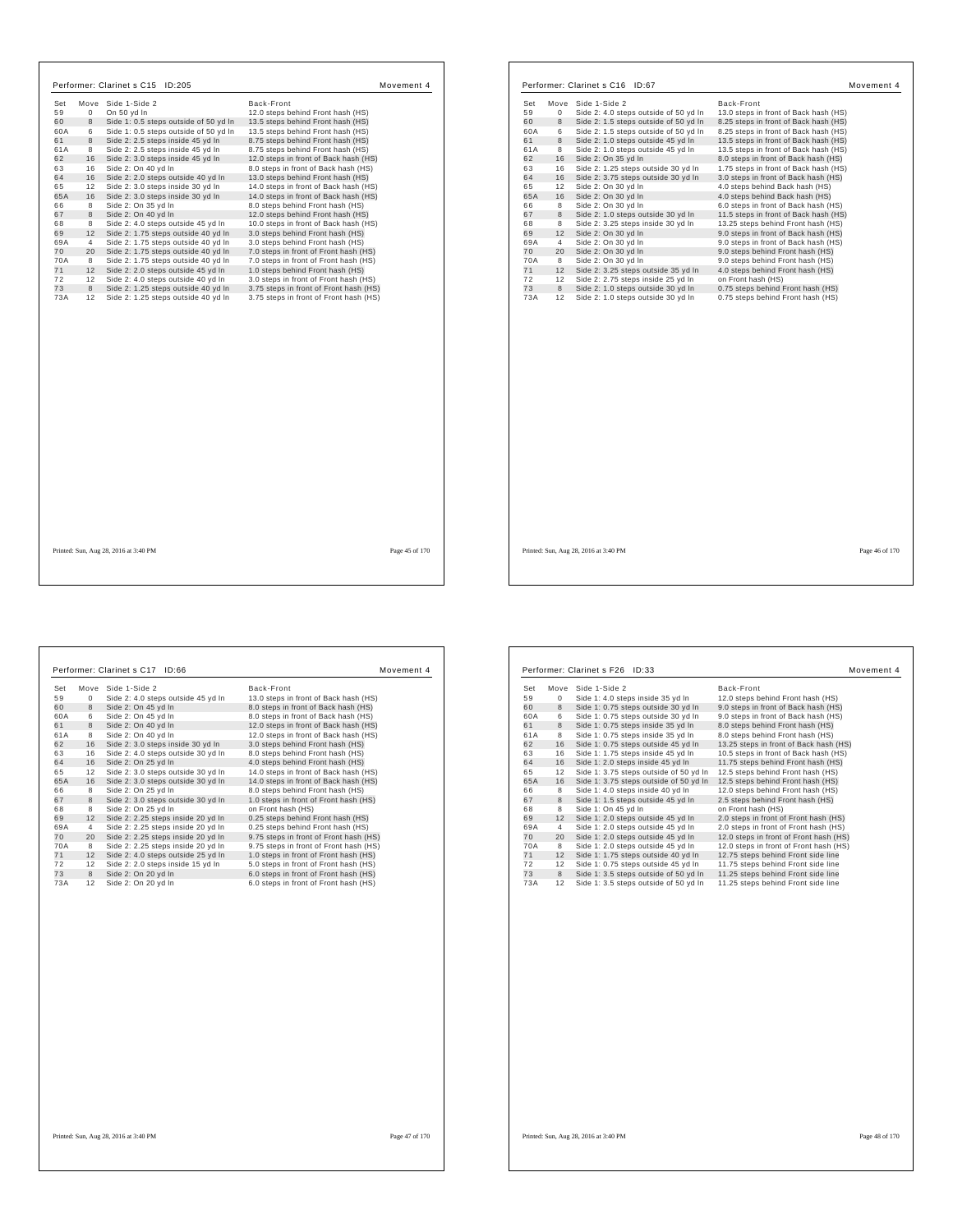| Set       |                | Move Side 1-Side 2                                                         | Back-Front                                                                   |                |
|-----------|----------------|----------------------------------------------------------------------------|------------------------------------------------------------------------------|----------------|
| 59        | $\Omega$       | Side 2: 1.5 steps inside 35 yd In                                          | 2.25 steps behind Front side line                                            |                |
| 60        | 8              | Side 2: 4.0 steps outside 40 yd In                                         | on Front side line                                                           |                |
| 60A       | 6              | Side 2: 4.0 steps outside 40 yd In                                         | on Front side line                                                           |                |
| 61        | 8              | Side 2: 4.0 steps outside 40 yd In                                         | on Front side line                                                           |                |
| 61A       | 8              | Side 2: 4.0 steps outside 40 yd In                                         | on Front side line                                                           |                |
| 62        | 16             | Side 2: 2.25 steps inside 40 yd In                                         | 2.0 steps behind Front side line                                             |                |
| 63        | 16             | Side 2: 2.5 steps inside 35 yd In                                          | 10.0 steps behind Front side line                                            |                |
| 64        | 16             | Side 2: On 40 yd In                                                        | 12.0 steps behind Front side line                                            |                |
| 65        | 12             | Side 2: On 35 yd In                                                        | 12.0 steps behind Front side line                                            |                |
| 65A       | 16             | Side 2: On 35 yd In                                                        | 12.0 steps behind Front side line                                            |                |
| 66        | 8              | Side 2: 4.0 steps outside 40 yd In                                         | 12.0 steps behind Front side line                                            |                |
| 67        | 8              | Side 2: On 30 yd In                                                        | 8.0 steps behind Front side line                                             |                |
| 68        | 8              | Side 2: 2.0 steps inside 20 yd In                                          | 7.0 steps behind Front side line                                             |                |
| 69        | 12             | Side 2: On 10 yd In                                                        | 8.0 steps behind Front side line                                             |                |
| 69A       | $\overline{4}$ | Side 2: On 10 yd In                                                        | 8.0 steps behind Front side line                                             |                |
| 70        | 20             | Side 2: On 5 yd In                                                         | 4.0 steps in front of Front hash (HS)                                        |                |
| 70A       | 8              | Side 2: On 5 yd In                                                         | 4.0 steps in front of Front hash (HS)                                        |                |
| 71        | 12             | Side 2: On 10 yd In                                                        | 12.0 steps behind Front hash (HS)                                            |                |
| 72        | 12             | Side 2: 0.75 steps outside 15 vd In                                        | 1.5 steps in front of Back hash (HS)                                         |                |
| 73<br>73A | 8<br>12        | Side 2: 0.75 steps outside 15 yd In<br>Side 2: 0.75 steps outside 15 yd In | 1.5 steps in front of Back hash (HS)<br>1.5 steps in front of Back hash (HS) |                |
|           |                |                                                                            |                                                                              |                |
|           |                | Printed: Sun, Aug 28, 2016 at 3:40 PM                                      |                                                                              | Page 49 of 170 |

| Set |           |                                      |                                                |
|-----|-----------|--------------------------------------|------------------------------------------------|
| 59  | Move<br>0 | Side 1-Side 2<br>Side 2: On 30 yd In | Back-Front<br>8.0 steps behind Front side line |
| 60  | 8         | Side 2: On 30 yd In                  | on Front side line                             |
| 60A | 6         | Side 2: On 30 yd In                  | on Front side line                             |
| 61  | 8         | Side 2: On 30 yd In                  | on Front side line                             |
| 61A | 8         | Side 2: On 30 yd In                  | on Front side line                             |
| 62  | 16        | Side 2: 1.5 steps inside 30 yd In    | 4.0 steps behind Front side line               |
| 63  | 16        | Side 2: 2.5 steps inside 25 yd In    | 13.75 steps in front of Front hash (HS)        |
| 64  | 16        | Side 2: 2.25 steps inside 15 yd In   | 9.0 steps behind Front side line               |
| 65  | 12        | Side 2: 1.75 steps inside 15 yd In   | 6.5 steps in front of Front hash (HS)          |
| 65A | 16        | Side 2: 1.75 steps inside 15 yd In   | 6.5 steps in front of Front hash (HS)          |
| 66  | 8         | Side 2: On 10 yd In                  | 4.0 steps behind Front hash (HS)               |
| 67  | 8         | Side 2: 3.25 steps outside 10 yd In  | 3.75 steps in front of Front hash (HS)         |
| 68  | 8         | Side 2: 2.25 steps inside 10 yd In   | 5.0 steps behind Front hash (HS)               |
| 69  | 12        | Side 2: 3.25 steps outside 15 yd In  | 12.75 steps behind Front hash (HS)             |
| 69A | 4         | Side 2: 3.25 steps outside 15 yd In  | 12.75 steps behind Front hash (HS)             |
| 70  | 20        | Side 2: 0.25 steps outside 15 yd In  | 9.25 steps in front of Back hash (HS)          |
| 70A | 8         | Side 2: 0.25 steps outside 15 yd In  | 9.25 steps in front of Back hash (HS)          |
| 71  | 12        | Side 2: 2.5 steps outside 25 yd In   | 2.25 steps in front of Back hash (HS)          |
| 72  | 12        | Side 2: 2.0 steps outside 30 yd In   | 6.0 steps behind Back hash (HS)                |
| 73  | 8         | Side 2: 2.0 steps outside 30 yd In   | 6.0 steps behind Back hash (HS)                |
| 73A | 12        | Side 2: 2.0 steps outside 30 yd In   | 6.0 steps behind Back hash (HS)                |
|     |           |                                      |                                                |
|     |           |                                      |                                                |
|     |           |                                      |                                                |
|     |           |                                      |                                                |
|     |           |                                      |                                                |
|     |           |                                      |                                                |
|     |           |                                      |                                                |
|     |           |                                      |                                                |
|     |           |                                      |                                                |

Ш

 $\Gamma$ 

|     |                | Performer: Color Guard s G3 ID:232 |                                       | Movement 4 |
|-----|----------------|------------------------------------|---------------------------------------|------------|
| Set |                | Move Side 1-Side 2                 | Back-Front                            |            |
| 59  | $\mathbf{0}$   | Side 2: On 40 yd In                | 11.0 steps behind Front side line     |            |
| 60  | 8              | Side 2: On 45 yd In                | on Front side line                    |            |
| 60A | 6              | Side 2: On 45 yd In                | on Front side line                    |            |
| 61  | 8              | Side 2: On 45 yd In                | on Front side line                    |            |
| 61A | 8              | Side 2: On 45 yd In                | on Front side line                    |            |
| 62  | 16             | Side 1: 2.25 steps inside 40 yd In | 1.75 steps behind Front side line     |            |
| 63  | 16             | Side 1: 2.5 steps inside 35 yd In  | 10.0 steps behind Front side line     |            |
| 64  | 16             | Side 1: On 40 yd In                | 12.0 steps behind Front side line     |            |
| 65  | 12             | Side 1: On 35 yd In                | 12.0 steps behind Front side line     |            |
| 65A | 16             | Side 1: On 35 yd In                | 12.0 steps behind Front side line     |            |
| 66  | 8              | Side 1: 4.0 steps inside 35 yd In  | 12.0 steps behind Front side line     |            |
| 67  | 8              | Side 1: 0.5 steps inside 30 yd In  | 8.0 steps behind Front side line      |            |
| 68  | 8              | Side 1: 2.0 steps inside 20 yd In  | 7.0 steps behind Front side line      |            |
| 69  | 12             | Side 1: On 10 yd In                | 8.0 steps behind Front side line      |            |
| 69A | $\overline{4}$ | Side 1: On 10 yd In                | 8.0 steps behind Front side line      |            |
| 70  | 20             | Side 1: On 5 yd In                 | 4.0 steps in front of Front hash (HS) |            |
| 70A | 8              | Side 1: On 5 yd In                 | 4.0 steps in front of Front hash (HS) |            |
| 71  | 12             | Side 1: On 5 yd In                 | 4.0 steps in front of Front hash (HS) |            |
| 72  | 12             | Side 1: On 10 yd In                | 4.0 steps in front of Front hash (HS) |            |
| 73  | 8              | Side 1: On 10 yd In                | 4.0 steps in front of Front hash (HS) |            |
| 73A | 12             | Side 1: On 10 yd In                | 4.0 steps in front of Front hash (HS) |            |

|     |                | Performer: Color Guard s G4 ID:216  | Movement 4                             |
|-----|----------------|-------------------------------------|----------------------------------------|
| Set |                | Move Side 1-Side 2                  | Back-Front                             |
| 59  | $\Omega$       | Side 2: On 35 yd In                 | 8.0 steps behind Front side line       |
| 60  | 8              | Side 2: On 35 yd In                 | on Front side line                     |
| 60A | 6              | Side 2: On 35 yd In                 | on Front side line                     |
| 61  | 8              | Side 2: On 35 yd In                 | on Front side line                     |
| 61A | 8              | Side 2: On 35 yd In                 | on Front side line                     |
| 62  | 16             | Side 2: 3.25 steps outside 40 yd In | 2.25 steps behind Front side line      |
| 63  | 16             | Side 2: 3.0 steps outside 35 yd In  | 10.5 steps behind Front side line      |
| 64  | 16             | Side 2: 2.75 steps inside 30 yd In  | 3.25 steps behind Front side line      |
| 65  | 12             | Side 2: 2.25 steps inside 25 yd In  | 7.25 steps behind Front side line      |
| 65A | 16             | Side 2: 2.25 steps inside 25 yd In  | 7.25 steps behind Front side line      |
| 66  | 8              | Side 2: On 30 yd In                 | 12.0 steps behind Front side line      |
| 67  | 8              | Side 2: 3.75 steps inside 20 yd In  | 10.75 steps behind Front side line     |
| 68  | 8              | Side 2: 2.5 steps inside 20 yd In   | 10.0 steps in front of Front hash (HS) |
| 69  | 12             | Side 2: 1.75 steps inside 15 yd In  | 2.5 steps in front of Front hash (HS)  |
| 69A | $\overline{4}$ | Side 2: 1.75 steps inside 15 yd In  | 2.5 steps in front of Front hash (HS)  |
| 70  | 20             | Side 2: 1.5 steps inside 15 yd In   | 1.5 steps in front of Front hash (HS)  |
| 70A | 8              | Side 2: 1.5 steps inside 15 yd In   | 1.5 steps in front of Front hash (HS)  |
| 71  | 12             | Side 2: 0.75 steps inside 20 yd In  | 7.25 steps behind Front hash (HS)      |
| 72  | 12             | Side 2: 2.75 steps inside 25 yd In  | 6.75 steps behind Front hash (HS)      |
| 73  | 8              | Side 2: 2.75 steps inside 25 yd In  | 6.75 steps behind Front hash (HS)      |
| 73A | 12             | Side 2: 2.75 steps inside 25 yd In  | 6.75 steps behind Front hash (HS)      |

Printed: Sun, Aug 28, 2016 at 3:40 PM Page 52 of 170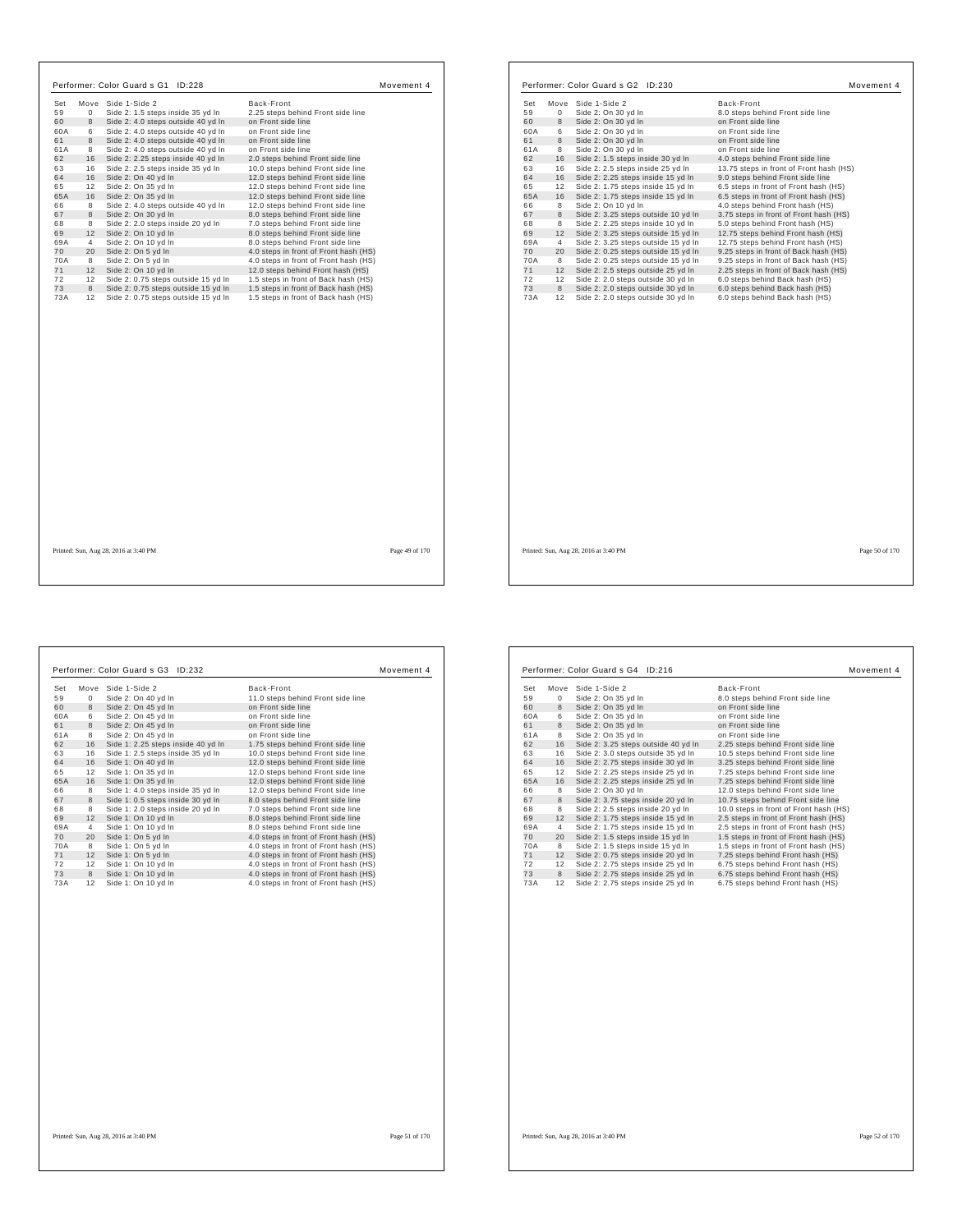|          |             | Performer: Color Guard s G5 ID:229                                        | Movement 4                                                                     |
|----------|-------------|---------------------------------------------------------------------------|--------------------------------------------------------------------------------|
| Set      |             | Move Side 1-Side 2                                                        | Back-Front                                                                     |
| 59       | $\mathbf 0$ | Side 2: 0.25 steps outside 30 yd In                                       | 13.25 steps in front of Front hash (HS)                                        |
| 60       | 8           | Side 2: 4.0 steps outside 25 yd In                                        | on Front side line                                                             |
| 60A      | 6           | Side 2: 4.0 steps outside 25 yd In                                        | on Front side line                                                             |
| 61       | 8           | Side 2: 4.0 steps outside 25 vd In                                        | on Front side line                                                             |
| 61A      | 8           | Side 2: 4.0 steps outside 25 yd In                                        | on Front side line                                                             |
| 62       | 16          | Side 2: 1.75 steps inside 20 yd In                                        | 10.0 steps behind Front side line                                              |
| 63       | 16          | Side 2: 2.25 steps outside 20 yd In                                       | 3.5 steps in front of Front hash (HS)                                          |
| 64       | 16          | Side 2: On 15 yd In                                                       | 12.5 steps behind Front hash (HS)                                              |
| 65       | 12          | Side 2: 0.25 steps outside 20 yd In                                       | 5.25 steps in front of Back hash (HS)                                          |
| 65A      | 16          | Side 2: 0.25 steps outside 20 yd In                                       | 5.25 steps in front of Back hash (HS)                                          |
| 66<br>67 | 8<br>8      | Side 2: 0.25 steps outside 20 yd In<br>Side 2: 2.0 steps outside 25 vd In | 10.0 steps in front of Back hash (HS)<br>3.75 steps in front of Back hash (HS) |
| 68       | 8           | Side 2: 2.0 steps inside 20 yd In                                         | 12.5 steps in front of Back hash (HS)                                          |
| 69       | 12          | Side 2: 2.0 steps outside 25 yd In                                        | 7.0 steps in front of Back hash (HS)                                           |
| 69A      | 4           | Side 2: 2.0 steps outside 25 yd In                                        | 7.0 steps in front of Back hash (HS)                                           |
| 70       | 20          | Side 2: 1.5 steps inside 25 yd In                                         | 12.5 steps in front of Back hash (HS)                                          |
| 70A      | 8           | Side 2: 1.5 steps inside 25 yd In                                         | 12.5 steps in front of Back hash (HS)                                          |
| 71       | 12          | Side 2: 3.5 steps outside 35 yd In                                        | 10.75 steps in front of Back hash (HS)                                         |
| 72       | 12          | Side 2: 1.25 steps outside 40 vd In                                       | 10.25 steps behind Front hash (HS)                                             |
| 73       | 8           | Side 2: 1.25 steps outside 40 yd In                                       | 10.25 steps behind Front hash (HS)                                             |
| 73A      | 12          | Side 2: 1.25 steps outside 40 yd In                                       | 10.25 steps behind Front hash (HS)                                             |
|          |             |                                                                           |                                                                                |
|          |             |                                                                           |                                                                                |
|          |             |                                                                           |                                                                                |
|          |             |                                                                           |                                                                                |
|          |             |                                                                           |                                                                                |
|          |             |                                                                           |                                                                                |
|          |             |                                                                           |                                                                                |

Set Move Side 1-Side 2<br>
Set Move Side 2: 3.75 steps inside 25 yd In<br>
S. 8. steps behind Front side line<br>
60 8 Side 2: 4.0 steps outside 20 yd In on Front side line<br>
61 8 Side 2: 4.0 steps outside 20 yd In on Front side lin

Performer: Color Guard s G7 ID:233 Movement 4

8 Side 2: 3.0 steps inside 25 yd In 1.25 steps behind Back hash (HS)<br>67 8 Side 2: 2.75 steps inside 30 yd In 5.75 steps behind Back hash (HS)<br>68 8 Side 2: 3.0 steps outside 30 yd In 2.75 steps in front of Back hash (HS)<br>69

89A 4 Side 2: 0.25 steps inside 30 yd In 2.0 steps behind Back hash (HS)<br>70 20 Side 2: 3.5 steps inside 30 yd In 6.5 steps in front of Back hash (HS)<br>70A 8 Side 2: 3.5 steps inside 30 yd In 6.5 steps in front of Back hash 11 12 Side 2: 0.5 steps outside 40 yd In 8.0 steps in front of Back hash (HS)<br>12 12 Side 2: 1.5 steps outside 45 yd In 7.25 steps in front of Back hash (HS)<br>13 8 Gide 2: 1.5 steps outside 45 yd In 7.25 steps in front of Ba

|                      | Performer: Color Guard s G6 ID:231                                         |                                                                      | Movement 4 |
|----------------------|----------------------------------------------------------------------------|----------------------------------------------------------------------|------------|
| Set                  | Move Side 1-Side 2                                                         | Back-Front                                                           |            |
| 59<br>0              | Side 2: 4.0 steps outside 30 yd In                                         | 11.0 steps behind Front side line                                    |            |
| 8<br>60              | Side 2: On 20 yd In                                                        | on Front side line                                                   |            |
| 6<br>60A             | Side 2: On 20 vd In                                                        | on Front side line                                                   |            |
| 61<br>8              | Side 2: On 20 yd In                                                        | on Front side line                                                   |            |
| 61A<br>8             | Side 2: On 20 yd In                                                        | on Front side line                                                   |            |
| 16<br>62             | Side 2: 3.25 steps outside 20 yd In                                        | 12.75 steps behind Front side line                                   |            |
| 63<br>16             | Side 2: 2.5 steps inside 15 yd In                                          | 1.0 steps behind Front hash (HS)                                     |            |
| 64<br>16             | Side 2: 0.75 steps outside 10 yd In                                        | 1.5 steps in front of Back hash (HS)                                 |            |
| 65<br>12             | Side 2: 1.75 steps inside 15 yd In                                         | 7.5 steps behind Back hash (HS)                                      |            |
| 65A<br>16            | Side 2: 1.75 steps inside 15 yd In                                         | 7.5 steps behind Back hash (HS)                                      |            |
| 66<br>8              | Side 2: 3.0 steps outside 25 yd In                                         | 6.5 steps behind Back hash (HS)                                      |            |
| 67<br>8              | Side 2: 0.75 steps outside 20 yd In                                        | 0.25 steps behind Back hash (HS)                                     |            |
| 68<br>8              | Side 2: 0.5 steps outside 25 yd In                                         | 3.25 steps behind Back hash (HS)                                     |            |
| 69<br>12             | Side 2: 1.0 steps inside 25 yd In                                          | 11.0 steps behind Back hash (HS)                                     |            |
| 69A<br>4             | Side 2: 1.0 steps inside 25 yd In                                          | 11.0 steps behind Back hash (HS)                                     |            |
| 20<br>70             | Side 2: 1.5 steps outside 30 yd In                                         | 6.5 steps behind Back hash (HS)                                      |            |
| 70A<br>8             | Side 2: 1.5 steps outside 30 yd In                                         | 6.5 steps behind Back hash (HS)                                      |            |
| 71<br>12             | Side 2: 2.0 steps outside 40 yd In                                         | 5.0 steps behind Back hash (HS)                                      |            |
| 72<br>12             | Side 2: 2.25 steps outside 45 yd In                                        | 10.5 steps behind Back hash (HS)                                     |            |
| 73<br>8<br>73A<br>12 | Side 2: 2.25 steps outside 45 yd In<br>Side 2: 2.25 steps outside 45 yd In | 10.5 steps behind Back hash (HS)<br>10.5 steps behind Back hash (HS) |            |
|                      |                                                                            |                                                                      |            |
|                      |                                                                            |                                                                      |            |
|                      |                                                                            |                                                                      |            |
|                      |                                                                            |                                                                      |            |

|     |    | Performer: Color Guard s G8 ID:225  | Movement 4                              |
|-----|----|-------------------------------------|-----------------------------------------|
| Set |    | Move Side 1-Side 2                  | Back-Front                              |
| 59  | 0  | Side 2: 3.0 steps outside 35 yd In  | 11.75 steps in front of Front hash (HS) |
| 60  | 8  | Side 2: 4.0 steps outside 30 yd In  | on Front side line                      |
| 60A | 6  | Side 2: 4.0 steps outside 30 yd In  | on Front side line                      |
| 61  | 8  | Side 2: 4.0 steps outside 30 yd In  | on Front side line                      |
| 61A | 8  | Side 2: 4.0 steps outside 30 yd In  | on Front side line                      |
| 62  | 16 | Side 2: 4.0 steps outside 30 yd In  | 5.75 steps behind Front side line       |
| 63  | 16 | Side 2: 2.25 steps outside 25 yd In | 11.0 steps in front of Front hash (HS)  |
| 64  | 16 | Side 2: 2.75 steps outside 20 yd In | 5.25 steps in front of Front hash (HS)  |
| 65  | 12 | Side 2: 0.25 steps inside 20 yd In  | 6.0 steps behind Front hash (HS)        |
| 65A | 16 | Side 2: 0.25 steps inside 20 yd In  | 6.0 steps behind Front hash (HS)        |
| 66  | 8  | Side 2: On 15 yd In                 | 4.0 steps behind Front hash (HS)        |
| 67  | 8  | Side 2: 3.5 steps outside 20 yd In  | 11.75 steps behind Front hash (HS)      |
| 68  | 8  | Side 2: 4.0 steps inside 15 yd In   | 2.25 steps behind Front hash (HS)       |
| 69  | 12 | Side 2: 1.5 steps outside 20 yd In  | 10.0 steps behind Front hash (HS)       |
| 69A | 4  | Side 2: 1.5 steps outside 20 yd In  | 10.0 steps behind Front hash (HS)       |
| 70  | 20 | Side 2: 0.75 steps inside 20 yd In  | 7.5 steps behind Front hash (HS)        |
| 70A | 8  | Side 2: 0.75 steps inside 20 yd In  | 7.5 steps behind Front hash (HS)        |
| 71  | 12 | Side 2: 2.25 steps inside 25 yd In  | 13.0 steps behind Front hash (HS)       |
| 72  | 12 | Side 2: 2.25 steps inside 30 yd In  | 10.5 steps in front of Back hash (HS)   |
| 73  | 8  | Side 2: 2.25 steps inside 30 yd In  | 10.5 steps in front of Back hash (HS)   |
| 73A | 12 | Side 2: 2.25 steps inside 30 yd In  | 10.5 steps in front of Back hash (HS)   |

Printed: Sun, Aug 28, 2016 at 3:40 PM Page 56 of 170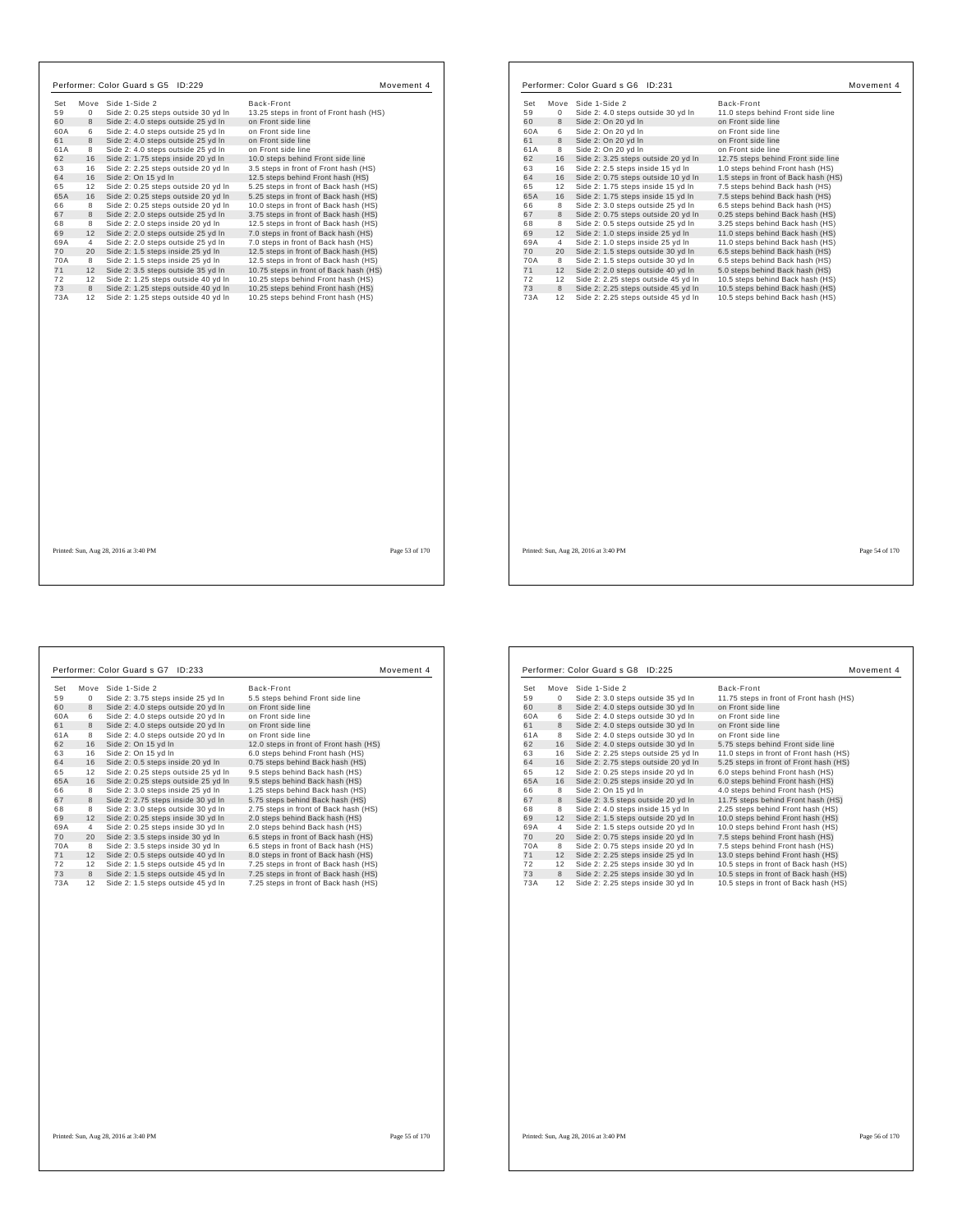| Set |                 |                                                         | Back-Front                              |
|-----|-----------------|---------------------------------------------------------|-----------------------------------------|
| 59  | $\Omega$        | Move Side 1-Side 2<br>Side 2: 2.5 steps inside 35 yd In | 11.75 steps in front of Front hash (HS) |
| 60  | 8               | Side 2: On 40 yd In                                     | on Front side line                      |
| 60A | 6               | Side 2: On 40 yd In                                     | on Front side line                      |
| 61  | 8               | Side 2: On 40 yd In                                     | on Front side line                      |
| 61A | 8               | Side 2: On 40 yd In                                     | on Front side line                      |
| 62  | 16              | Side 2: On 45 yd In                                     | 2.0 steps behind Front side line        |
| 63  | 16              | Side 2: On 40 yd In                                     | 10.0 steps behind Front side line       |
| 64  | 16              | Side 2: 4.0 steps outside of 50 yd In                   | 4.0 steps behind Front side line        |
| 65  | 12              | Side 2: On 40 yd In                                     | 4.0 steps behind Front side line        |
| 65A | 16              | Side 2: On 40 yd In                                     | 4.0 steps behind Front side line        |
| 66  | 8               | Side 2: On 45 yd In                                     | 12.0 steps behind Front side line       |
| 67  | 8               | Side 2: 3.5 steps outside 40 yd In                      | 8.0 steps behind Front side line        |
| 68  | 8               | Side 2: On 30 yd In                                     | 12.0 steps behind Front side line       |
| 69  | 12              | Side 2: On 15 yd In                                     | 12.0 steps behind Front side line       |
| 69A | $\overline{4}$  | Side 2: On 15 yd In                                     | 12.0 steps behind Front side line       |
| 70  | 20              | Side 2: 4.0 steps outside 15 yd In                      | 12.0 steps in front of Front hash (HS)  |
| 70A | 8               | Side 2: 4.0 steps outside 15 yd In                      | 12.0 steps in front of Front hash (HS)  |
| 71  | 12              | Side 2: On 15 yd In                                     | on Front hash (HS)                      |
| 72  | 12 <sup>1</sup> | Side 2: 1.5 steps outside 20 vd In                      | 12.5 steps behind Front hash (HS)       |
| 73  | 8               | Side 2: 1.5 steps outside 20 yd In                      | 12.5 steps behind Front hash (HS)       |
| 73A | 12              | Side 2: 1.5 steps outside 20 yd In                      | 12.5 steps behind Front hash (HS)       |
|     |                 |                                                         |                                         |
|     |                 |                                                         |                                         |
|     |                 |                                                         |                                         |
|     |                 |                                                         |                                         |
|     |                 |                                                         |                                         |
|     |                 |                                                         |                                         |
|     |                 |                                                         |                                         |

| Set<br>59<br>60<br>60A | Move<br>$\mathbf 0$ | Side 1-Side 2                                                            | Back-Front                                                                     |
|------------------------|---------------------|--------------------------------------------------------------------------|--------------------------------------------------------------------------------|
|                        |                     |                                                                          |                                                                                |
|                        |                     | Side 2: 1.0 steps outside 30 yd In                                       | 1.5 steps behind Front side line                                               |
|                        | 8                   | Side 2: On 25 yd In                                                      | on Front side line                                                             |
|                        | 6<br>$\mathbf{g}$   | Side 2: On 25 vd In                                                      | on Front side line<br>on Front side line                                       |
| 61<br>61A              | 8                   | Side 2: On 25 yd In<br>Side 2: On 25 yd In                               | on Front side line                                                             |
| 62                     | 16                  |                                                                          |                                                                                |
|                        |                     | Side 2: 1.25 steps outside 25 yd In                                      | 7.75 steps behind Front side line                                              |
| 63<br>64               | 16<br>16            | Side 2: 1.5 steps inside 20 yd In                                        | 7.5 steps in front of Front hash (HS)                                          |
|                        |                     | Side 2: 3.0 steps outside 10 yd In                                       | 1.75 steps behind Front hash (HS)                                              |
| 65                     | 12                  | Side 2: 3.5 steps inside 10 yd In                                        | 13.5 steps in front of Back hash (HS)                                          |
| 65A                    | 16                  | Side 2: 3.5 steps inside 10 yd In                                        | 13.5 steps in front of Back hash (HS)                                          |
| 66                     | 8                   | Side 2: 0.25 steps inside 15 yd In                                       | 7.25 steps in front of Back hash (HS)                                          |
| 67                     | 8                   | Side 2: 3.25 steps outside 15 yd In                                      | 13.25 steps behind Front hash (HS)                                             |
| 68                     | 8                   | Side 2: 2.75 steps inside 15 yd In                                       | 8.0 steps in front of Back hash (HS)                                           |
| 69                     | 12                  | Side 2: 2.75 steps outside 20 yd In                                      | 0.75 steps in front of Back hash (HS)                                          |
| 69A                    | 4                   | Side 2: 2.75 steps outside 20 yd In                                      | 0.75 steps in front of Back hash (HS)                                          |
| 70                     | 20                  | Side 2: 2.5 steps inside 20 yd In                                        | 0.5 steps in front of Back hash (HS)                                           |
| 70A                    | 8                   | Side 2: 2.5 steps inside 20 yd In                                        | 0.5 steps in front of Back hash (HS)                                           |
| 71                     | 12                  | Side 2: 1.5 steps inside 30 yd In                                        | 2.25 steps behind Back hash (HS)                                               |
| 72                     | 12                  | Side 2: 2.75 steps inside 35 yd In                                       | 0.25 steps in front of Back hash (HS)                                          |
| 73<br>73A              | 8<br>12             | Side 2: 2.75 steps inside 35 yd In<br>Side 2: 2.75 steps inside 35 yd In | 0.25 steps in front of Back hash (HS)<br>0.25 steps in front of Back hash (HS) |
|                        |                     |                                                                          |                                                                                |
|                        |                     |                                                                          |                                                                                |

 $\mathbf{I}$ 

 $\Gamma$ 

| Set |    | Move Side 1-Side 2                    | Back-Front                             |
|-----|----|---------------------------------------|----------------------------------------|
| 59  | 0  | Side 2: On 40 vd In                   | 12.0 steps in front of Front hash (HS) |
| 60  | 8  | Side 2: 4.0 steps outside of 50 yd In | on Front side line                     |
| 60A | 6  | Side 2: 4.0 steps outside of 50 yd In | on Front side line                     |
| 61  | 8  | Side 2: 4.0 steps outside of 50 yd In | on Front side line                     |
| 61A | 8  | Side 2: 4.0 steps outside of 50 yd In | on Front side line                     |
| 62  | 16 | Side 1: 3.5 steps outside 40 yd In    | 2.0 steps behind Front side line       |
| 63  | 16 | Side 1: 3.0 steps outside 35 yd In    | 10.5 steps behind Front side line      |
| 64  | 16 | Side 1: 2.75 steps inside 30 yd In    | 3.25 steps behind Front side line      |
| 65  | 12 | Side 1: 2.25 steps inside 25 yd In    | 7.25 steps behind Front side line      |
| 65A | 16 | Side 1: 2.25 steps inside 25 yd In    | 7.25 steps behind Front side line      |
| 66  | 8  | Side 1: On 30 yd In                   | 12.0 steps behind Front side line      |
| 67  | 8  | Side 1: 3.75 steps outside 25 yd In   | 10.75 steps behind Front side line     |
| 68  | 8  | Side 1: 2.5 steps inside 20 yd In     | 10.0 steps in front of Front hash (HS) |
| 69  | 12 | Side 1: 1.75 steps inside 15 yd In    | 2.5 steps in front of Front hash (HS)  |
| 69A | 4  | Side 1: 1.75 steps inside 15 yd In    | 2.5 steps in front of Front hash (HS)  |
| 70  | 20 | Side 1: 1.5 steps inside 15 yd In     | 1.5 steps in front of Front hash (HS)  |
| 70A | 8  | Side 1: 1.5 steps inside 15 yd In     | 1.5 steps in front of Front hash (HS)  |
| 71  | 12 | Side 1: 2.25 steps inside 15 yd In    | 6.75 steps in front of Front hash (HS) |
| 72  | 12 | Side 1: 1.0 steps outside 20 yd In    | 4.0 steps in front of Front hash (HS)  |
| 73  | 8  | Side 1: 1.0 steps outside 20 yd In    | 4.0 steps in front of Front hash (HS)  |
| 73A | 12 | Side 1: 1.0 steps outside 20 yd In    | 4.0 steps in front of Front hash (HS)  |
|     |    |                                       |                                        |

| Set | Move           | Side 1-Side 2                       | Back-Front                             |
|-----|----------------|-------------------------------------|----------------------------------------|
| 59  | 0              | Side 1: On 25 yd In                 | 8.0 steps behind Front side line       |
| 60  | 8              | Side 1: On 15 yd In                 | on Front side line                     |
| 60A | 6              | Side 1: On 15 yd In                 | on Front side line                     |
| 61  | 8              | Side 1: On 15 yd In                 | on Front side line                     |
| 61A | 8              | Side 1: On 15 yd In                 | on Front side line                     |
| 62  | 16             | Side 1: On 15 yd In                 | 12.0 steps in front of Front hash (HS) |
| 63  | 16             | Side 1: On 15 yd In                 | 6.0 steps behind Front hash (HS)       |
| 64  | 16             | Side 1: 0.5 steps inside 20 yd In   | 0.75 steps behind Back hash (HS)       |
| 65  | 12             | Side 1: 0.25 steps outside 25 yd In | 9.5 steps behind Back hash (HS)        |
| 65A | 16             | Side 1: 0.25 steps outside 25 yd In | 9.5 steps behind Back hash (HS)        |
| 66  | 8              | Side 1: 3.0 steps inside 25 yd In   | 1.25 steps behind Back hash (HS)       |
| 67  | 8              | Side 1: 3.25 steps outside 25 yd In | 5.25 steps in front of Back hash (HS)  |
| 68  | 8              | Side 1: 3.0 steps outside 30 yd In  | 2.75 steps in front of Back hash (HS)  |
| 69  | 12             | Side 1: 0.25 steps inside 30 yd In  | 2.0 steps behind Back hash (HS)        |
| 69A | $\overline{4}$ | Side 1: 0.25 steps inside 30 yd In  | 2.0 steps behind Back hash (HS)        |
| 70  | 20             | Side 1: 3.5 steps inside 30 yd In   | 6.5 steps in front of Back hash (HS)   |
| 70A | 8              | Side 1: 3.5 steps inside 30 yd In   | 6.5 steps in front of Back hash (HS)   |
| 71  | 12             | Side 1: 3.5 steps outside 35 yd In  | 14.0 steps behind Front hash (HS)      |
| 72  | 12             | Side 1: 0.75 steps inside 30 yd In  | 9.25 steps in front of Back hash (HS)  |
| 73  | 8              | Side 1: 0.75 steps inside 30 yd In  | 9.25 steps in front of Back hash (HS)  |
| 73A | 12             | Side 1: 0.75 steps inside 30 yd In  | 9.25 steps in front of Back hash (HS)  |

Printed: Sun, Aug 28, 2016 at 3:40 PM Page 60 of 170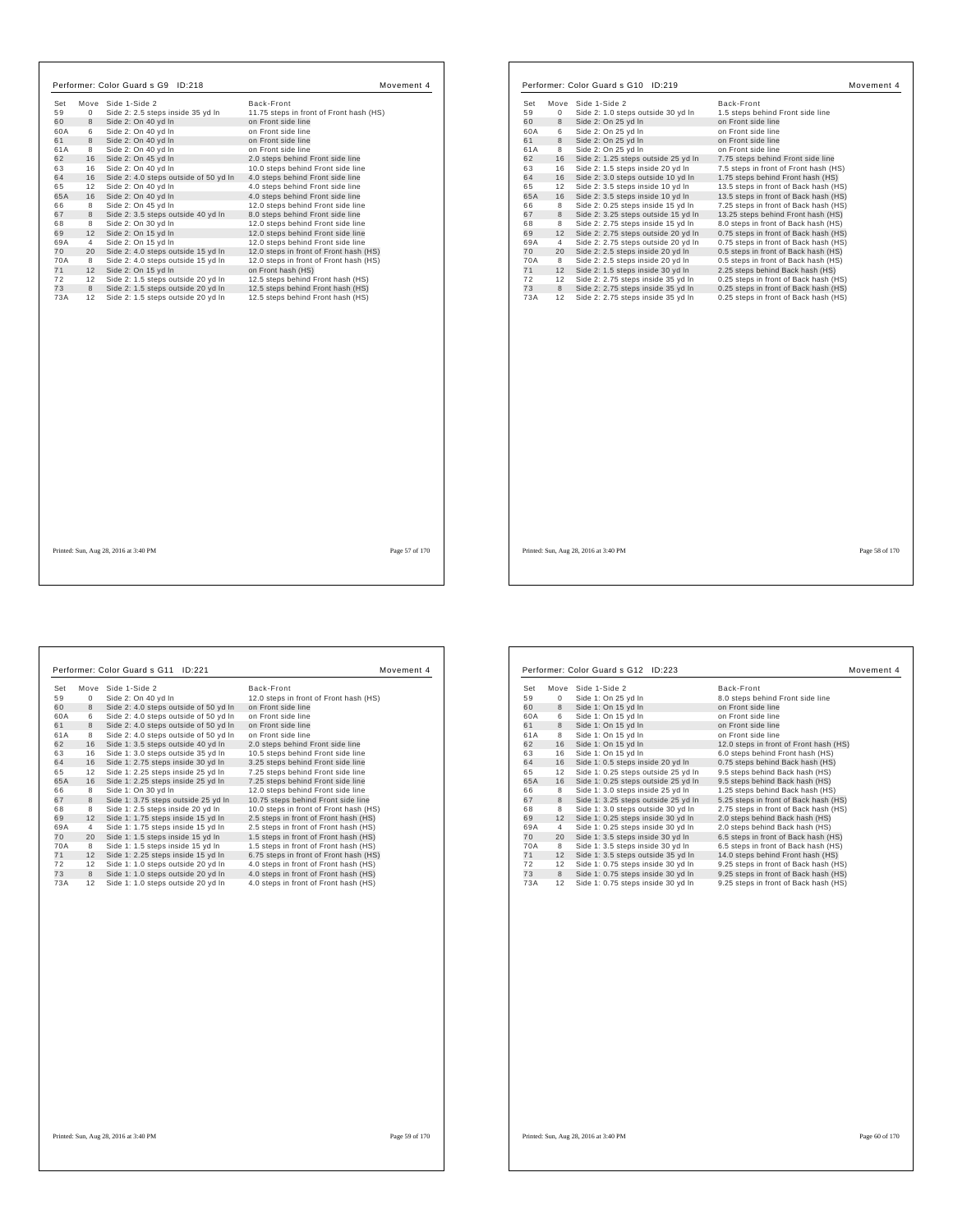|     |      | Performer: Color Guard s G13 ID:227    |                                        | Movement 4 |
|-----|------|----------------------------------------|----------------------------------------|------------|
| Set | Move | Side 1-Side 2                          | Back-Front                             |            |
| 59  | 0    | Side 2: On 35 yd In                    | 4.0 steps in front of Front hash (HS)  |            |
| 60  | 8    | Side 2: On 35 yd In                    | 8.0 steps in front of Back hash (HS)   |            |
| 60A | 6    | Side 2: 1.75 steps outside 35 yd In    | 7.5 steps behind Back hash (HS)        |            |
| 61  | 8    | Side 2: 4.0 steps outside 35 yd In     | on Back side line                      |            |
| 61A | 8    | Side 2: 4.0 steps outside 35 yd In     | on Back side line                      |            |
| 62  | 16   | Side 2: 4.0 steps outside 35 yd In     | 12.0 steps in front of Back side line  |            |
| 63  | 16   | Side 2: On 25 yd In                    | 8.0 steps behind Back hash (HS)        |            |
| 64  | 16   | Side 2: 1.5 steps inside 20 yd In      | 13.0 steps in front of Back side line  |            |
| 65  | 12   | Side 2: 2.25 steps inside 25 yd In     | 6.25 steps in front of Back side line  |            |
| 65A | 16   | Side 2: 2.25 steps inside 25 yd In     | 6.25 steps in front of Back side line  |            |
| 66  | 8    | Side 2: 3.25 steps outside 35 yd In    | 11.75 steps in front of Back side line |            |
| 67  | 8    | Side 2: 2.25 steps outside 30 vd In    | 12.0 steps behind Back hash (HS)       |            |
| 68  | 8    | Side 2: 1.25 steps outside 35 yd In    | 11.25 steps behind Back hash (HS)      |            |
| 69  | 12   | Side 2: 0.5 steps outside 35 yd In     | 8.75 steps in front of Back side line  |            |
| 69A | 4    | Side 2: 0.5 steps outside 35 yd In     | 8.75 steps in front of Back side line  |            |
| 70  | 20   | Side 2: 3.5 steps inside 35 yd In      | 11.25 steps behind Back hash (HS)      |            |
| 70A | 8    | Side 2: 3.5 steps inside 35 yd In      | 11.25 steps behind Back hash (HS)      |            |
| 71  | 12   | Side 2: 2.75 steps inside 45 yd In     | 6.25 steps behind Back hash (HS)       |            |
| 72  | 12   | Side 1: 0.75 steps outside of 50 yd In | 1.0 steps behind Back hash (HS)        |            |
| 73  | 8    | Side 1: 0.75 steps outside of 50 yd In | 1.0 steps behind Back hash (HS)        |            |
| 73A | 12   | Side 1: 0.75 steps outside of 50 yd In | 1.0 steps behind Back hash (HS)        |            |
|     |      |                                        |                                        |            |
|     |      |                                        |                                        |            |
|     |      |                                        |                                        |            |
|     |      |                                        |                                        |            |
|     |      |                                        |                                        |            |
|     |      |                                        |                                        |            |
|     |      |                                        |                                        |            |
|     |      |                                        |                                        |            |
|     |      |                                        |                                        |            |

| Set<br>Move          | Side 1-Side 2                                                            | Back-Front                                                         |  |
|----------------------|--------------------------------------------------------------------------|--------------------------------------------------------------------|--|
| 59<br>0              | Side 2: On 35 yd In                                                      | 4.0 steps in front of Back side line                               |  |
| 60<br>8              | Side 1: On 45 yd In                                                      | 4.0 steps in front of Back side line                               |  |
| 60A<br>6             | Side 1: 0.5 steps outside 40 yd In                                       | 2.25 steps in front of Back side line                              |  |
| 8<br>61              | Side 1: 4.0 steps inside 30 yd In                                        | on Back side line                                                  |  |
| 8<br>61A             | Side 1: 4.0 steps inside 30 yd In                                        | on Back side line                                                  |  |
| 62<br>16             | Side 1: 4.0 steps inside 30 yd In                                        | 12.0 steps in front of Back side line                              |  |
| 16<br>63             | Side 1: On 25 yd In                                                      | 8.0 steps behind Back hash (HS)                                    |  |
| 64<br>16             | Side 1: 1.5 steps inside 20 yd In                                        | 13.0 steps in front of Back side line                              |  |
| 12<br>65             | Side 1: 2.25 steps inside 25 yd In                                       | 6.25 steps in front of Back side line                              |  |
| 65A<br>16            | Side 1: 2.25 steps inside 25 yd In                                       | 6.25 steps in front of Back side line                              |  |
| 8<br>66              | Side 1: 3.25 steps outside 35 yd In                                      | 11.75 steps in front of Back side line                             |  |
| 67<br>8              | Side 1: 3.25 steps outside 40 yd In                                      | 9.5 steps in front of Back side line                               |  |
| 8<br>68              | Side 1: 1.25 steps outside 35 yd In                                      | 11.25 steps behind Back hash (HS)                                  |  |
| 12<br>69             | Side 1: 0.5 steps outside 35 yd In                                       | 8.75 steps in front of Back side line                              |  |
| 69A<br>4             | Side 1: 0.5 steps outside 35 yd In                                       | 8.75 steps in front of Back side line                              |  |
| 70<br>20             | Side 1: 3.5 steps inside 35 yd In                                        | 11.25 steps behind Back hash (HS)                                  |  |
| 70A<br>8             | Side 1: 3.5 steps inside 35 yd In                                        | 11.25 steps behind Back hash (HS)                                  |  |
| 71<br>12             | Side 1: 4.0 steps inside 35 yd In                                        | 3.25 steps behind Back hash (HS)                                   |  |
| 72<br>12             | Side 1: 1.25 steps inside 35 yd In                                       | 0.5 steps behind Back hash (HS)                                    |  |
| 73<br>8<br>12<br>73A | Side 1: 1.25 steps inside 35 yd In<br>Side 1: 1.25 steps inside 35 yd In | 0.5 steps behind Back hash (HS)<br>0.5 steps behind Back hash (HS) |  |
|                      |                                                                          |                                                                    |  |
|                      |                                                                          |                                                                    |  |
|                      |                                                                          |                                                                    |  |

| Set |              | Move Side 1-Side 2                  | Back-Front                             |
|-----|--------------|-------------------------------------|----------------------------------------|
| 59  | $\mathbf{0}$ | Side 2: 2.75 steps outside 40 yd In | 6.25 steps behind Front side line      |
| 60  | 8            | Side 2: 4.0 steps outside 45 yd In  | on Front side line                     |
| 60A | 6            | Side 2: 4.0 steps outside 45 yd In  | on Front side line                     |
| 61  | 8            | Side 2: 4.0 steps outside 45 yd In  | on Front side line                     |
| 61A | 8            | Side 2: 4.0 steps outside 45 vd In  | on Front side line                     |
| 62  | 16           | Side 1: On 45 vd In                 | 2.0 steps behind Front side line       |
| 63  | 16           | Side 1: On 40 yd In                 | 10.0 steps behind Front side line      |
| 64  | 16           | Side 1: 4.0 steps inside 45 yd In   | 4.0 steps behind Front side line       |
| 65  | 12           | Side 1: On 40 yd In                 | 4.0 steps behind Front side line       |
| 65A | 16           | Side 1: On 40 yd In                 | 4.0 steps behind Front side line       |
| 66  | 8            | Side 1: On 45 yd In                 | 12.0 steps behind Front side line      |
| 67  | 8            | Side 1: 3.0 steps outside 40 yd In  | 8.0 steps behind Front side line       |
| 68  | 8            | Side 1: On 30 vd In                 | 12.0 steps behind Front side line      |
| 69  | 12           | Side 1: On 15 yd In                 | 12.0 steps behind Front side line      |
| 69A | 4            | Side 1: On 15 yd In                 | 12.0 steps behind Front side line      |
| 70  | 20           | Side 1: 4.0 steps inside 10 yd In   | 12.0 steps in front of Front hash (HS) |
| 70A | 8            | Side 1: 4.0 steps inside 10 yd In   | 12.0 steps in front of Front hash (HS) |
| 71  | 12           | Side 1: 4.0 steps inside 10 yd In   | 12.0 steps behind Front side line      |
| 72  | 12           | Side 1: 3.5 steps outside 20 yd In  | 12.0 steps behind Front side line      |
| 73  | 8            | Side 1: 3.5 steps outside 20 yd In  | 12.0 steps behind Front side line      |
| 73A | 12           | Side 1: 3.5 steps outside 20 yd In  | 12.0 steps behind Front side line      |

| Set | Move       | Side 1-Side 2                       | Back-Front                            |
|-----|------------|-------------------------------------|---------------------------------------|
| 59  | $^{\circ}$ | Side 1: On 35 yd In                 | 8.0 steps behind Front side line      |
| 60  | 8          | Side 1: On 25 yd In                 | on Front side line                    |
| 60A | 6          | Side 1: On 25 vd In                 | on Front side line                    |
| 61  | 8          | Side 1: On 25 vd In                 | on Front side line                    |
| 61A | 8          | Side 1: On 25 yd In                 | on Front side line                    |
| 62  | 16         | Side 1: 1.5 steps inside 20 yd In   | 9.75 steps behind Front side line     |
| 63  | 16         | Side 1: 2.25 steps outside 20 yd In | 3.5 steps in front of Front hash (HS) |
| 64  | 16         | Side 1: On 15 yd In                 | 12.5 steps behind Front hash (HS)     |
| 65  | 12         | Side 1: 0.25 steps outside 20 yd In | 5.25 steps in front of Back hash (HS) |
| 65A | 16         | Side 1: 0.25 steps outside 20 yd In | 5.25 steps in front of Back hash (HS) |
| 66  | 8          | Side 1: 0.25 steps outside 20 yd In | 10.0 steps in front of Back hash (HS) |
| 67  | 8          | Side 1: 3.5 steps inside 15 yd In   | 10.0 steps behind Front hash (HS)     |
| 68  | 8          | Side 1: 2.0 steps inside 20 yd In   | 12.5 steps in front of Back hash (HS) |
| 69  | 12         | Side 1: 2.0 steps outside 25 yd In  | 7.0 steps in front of Back hash (HS)  |
| 69A | 4          | Side 1: 2.0 steps outside 25 yd In  | 7.0 steps in front of Back hash (HS)  |
| 70  | 20         | Side 1: 1.5 steps inside 25 yd In   | 12.5 steps in front of Back hash (HS) |
| 70A | 8          | Side 1: 1.5 steps inside 25 yd In   | 12.5 steps in front of Back hash (HS) |
| 71  | 12         | Side 1: 2.75 steps inside 25 yd In  | 8.5 steps behind Front hash (HS)      |
| 72  | 12         | Side 1: 1.25 steps outside 30 yd In | 6.5 steps behind Front hash (HS)      |
| 73  | 8          | Side 1: 1.25 steps outside 30 yd In | 6.5 steps behind Front hash (HS)      |
| 73A | 12         | Side 1: 1.25 steps outside 30 yd In | 6.5 steps behind Front hash (HS)      |

 $\sqrt{ }$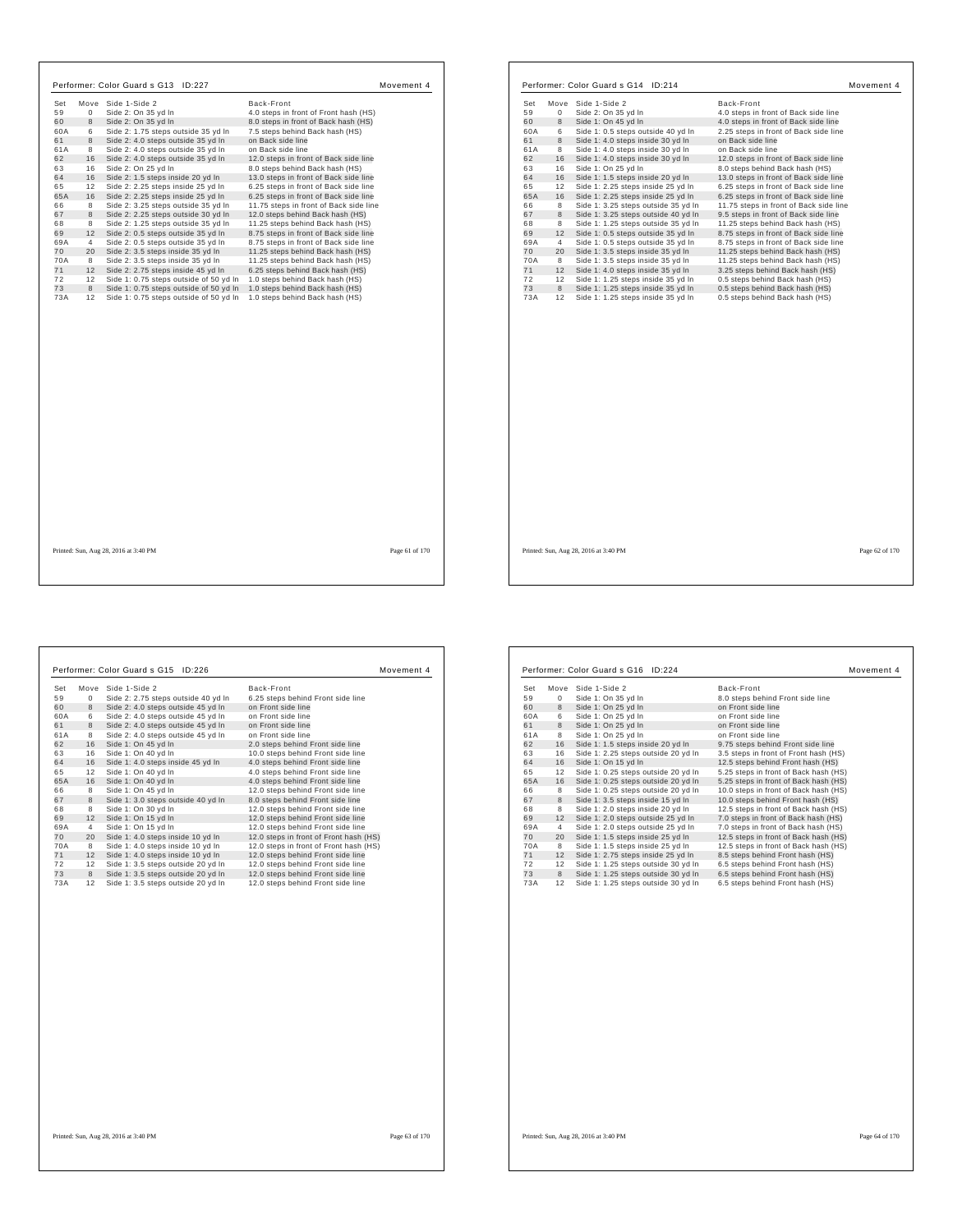| Set       |                |                                                                          |                                          |
|-----------|----------------|--------------------------------------------------------------------------|------------------------------------------|
|           | Move           | Side 1-Side 2                                                            | Back-Front                               |
| 59        | $\Omega$<br>8  | Side 2: 3.75 steps outside 35 yd In                                      | 0.75 steps behind Front side line        |
| 60        |                | Side 2: 4.0 steps outside 35 yd In                                       | on Front side line<br>on Front side line |
| 60A<br>61 | 6<br>8         | Side 2: 4.0 steps outside 35 yd In<br>Side 2: 4.0 steps outside 35 yd In | on Front side line                       |
| 61A       | 8              | Side 2: 4.0 steps outside 35 yd In                                       | on Front side line                       |
| 62        | 16             | Side 2: 1.0 steps outside 35 yd In                                       | 3.0 steps behind Front side line         |
| 63        | 16             | Side 2: 0.5 steps outside 30 yd In                                       | 12.0 steps behind Front side line        |
| 64        | 16             | Side 2: 3.0 steps outside 30 yd In                                       | 13.25 steps behind Front side line       |
| 65        | 12             | Side 2: 1.0 steps inside 25 yd In                                        | 8.0 steps in front of Front hash (HS)    |
| 65A       | 16             | Side 2: 1.0 steps inside 25 yd In                                        | 8.0 steps in front of Front hash (HS)    |
| 66        | 8              | Side 2: 4.0 steps outside 25 yd In                                       | 12.0 steps behind Front side line        |
| 67        | 8              | Side 2: 0.5 steps inside 15 yd In                                        | 12.0 steps in front of Front hash (HS)   |
| 68        | 8              | Side 2: 4.0 steps inside 10 yd In                                        | 11.5 steps in front of Front hash (HS)   |
| 69        | 12             | Side 2: 0.25 steps inside 10 yd In                                       | 3.25 steps in front of Front hash (HS)   |
| 69A       | $\overline{4}$ | Side 2: 0.25 steps inside 10 yd In                                       | 3.25 steps in front of Front hash (HS)   |
| 70        | 20             | Side 2: 1.0 steps outside 10 yd In                                       | 8.0 steps behind Front hash (HS)         |
| 70A       | 8              | Side 2: 1.0 steps outside 10 yd In                                       | 8.0 steps behind Front hash (HS)         |
| 71        | 12             | Side 2: 2.25 steps inside 15 yd In                                       | 8.5 steps in front of Back hash (HS)     |
| 72        | 12             | Side 2: 3.0 steps outside 25 vd In                                       | 4.0 steps in front of Back hash (HS)     |
| 73        | 8              | Side 2: 3.0 steps outside 25 yd In                                       | 4.0 steps in front of Back hash (HS)     |
| 73A       | 12             | Side 2: 3.0 steps outside 25 yd In                                       | 4.0 steps in front of Back hash (HS)     |
|           |                |                                                                          |                                          |
|           |                |                                                                          |                                          |
|           |                |                                                                          |                                          |
|           |                |                                                                          |                                          |
|           |                |                                                                          |                                          |
|           |                |                                                                          |                                          |
|           |                |                                                                          |                                          |

| Set      | Move           | Side 1-Side 2                                     | Back-Front                                                                      |
|----------|----------------|---------------------------------------------------|---------------------------------------------------------------------------------|
| 59       | 0              | Side 2: On 35 yd In                               | on Back hash (HS)                                                               |
| 60       | 8              | Side 2: 2.0 steps inside 40 yd In                 | 8.25 steps in front of Back side line                                           |
| 60A      | 6              | Side 2: 1.75 steps inside 45 yd In                | 4.75 steps in front of Back side line                                           |
| 61       | 8              | Side 1: 4.0 steps inside 45 vd In                 | on Back side line                                                               |
| 61A      | 8              | Side 1: 4.0 steps inside 45 yd In                 | on Back side line                                                               |
| 62       | 16             | Side 1: 4.0 steps inside 45 yd In                 | 12.0 steps in front of Back side line                                           |
| 63       | 16             | Side 1: 2.25 steps inside 45 yd In                | 12.25 steps in front of Back side line                                          |
| 64       | 16             | Side 1: 4.0 steps inside 40 yd In                 | 12.0 steps behind Back hash (HS)                                                |
| 65       | 12             | Side 1: On 45 yd In                               | 12.0 steps in front of Back side line                                           |
| 65A      | 16             | Side 1: On 45 yd In                               | 12.0 steps in front of Back side line                                           |
| 66       | 8              | Side 1: On 45 yd In                               | 13.5 steps behind Back hash (HS)                                                |
| 67       | 8              | Side 1: 0.5 steps outside 40 yd In                | 11.25 steps behind Back hash (HS)                                               |
| 68       | 8              | Side 1: 0.75 steps inside 45 yd In                | 6.0 steps behind Back hash (HS)                                                 |
| 69       | 12             | Side 1: 1.25 steps inside 45 yd In                | 11.5 steps behind Back hash (HS)                                                |
| 69A      | $\overline{4}$ | Side 1: 1.25 steps inside 45 yd In                | 11.5 steps behind Back hash (HS)                                                |
| 70       | 20             | Side 1: 2.0 steps inside 45 yd In                 | 12.0 steps in front of Back hash (HS)                                           |
| 70A      | 8              | Side 1: 4.0 steps inside 45 yd In                 | 4.0 steps behind Front hash (HS)                                                |
| 71<br>72 | 12<br>12       | On 50 vd In<br>Side 2: 4.0 steps outside 45 yd In | 6.0 steps in front of Front hash (HS)<br>10.0 steps in front of Front hash (HS) |
| 73       | 8              | Side 2: On 35 yd In                               | 8.0 steps behind Front side line                                                |
| 73A      | 12             | Side 2: On 35 yd In                               | 8.0 steps behind Front side line                                                |
|          |                |                                                   |                                                                                 |
|          |                |                                                   |                                                                                 |
|          |                |                                                   |                                                                                 |
|          |                |                                                   |                                                                                 |
|          |                |                                                   |                                                                                 |
|          |                |                                                   |                                                                                 |

Printed: Sun, Aug 28, 2016 at 3:40 PM Page 66 of 170

 $\sqrt{ }$ 

 $\mathbf{I}$ 

| Set | Move        | Side 1-Side 2                       | Back-Front                             |
|-----|-------------|-------------------------------------|----------------------------------------|
| 59  | $\mathbf 0$ | Side 1: On 45 yd In                 | 8.0 steps behind Front side line       |
| 60  | 8           | Side 1: On 35 yd In                 | on Front side line                     |
| 60A | 6           | Side 1: On 35 yd In                 | on Front side line                     |
| 61  | 8           | Side 1: On 35 yd In                 | on Front side line                     |
| 61A | 8           | Side 1: On 35 yd In                 | on Front side line                     |
| 62  | 16          | Side 1: 4.0 steps inside 25 yd In   | 5.25 steps behind Front side line      |
| 63  | 16          | Side 1: 2.25 steps outside 25 yd In | 11.0 steps in front of Front hash (HS) |
| 64  | 16          | Side 1: 2.75 steps outside 20 yd In | 5.25 steps in front of Front hash (HS) |
| 65  | 12          | Side 1: On 20 yd In                 | 6.0 steps behind Front hash (HS)       |
| 65A | 16          | Side 1: On 20 yd In                 | 6.0 steps behind Front hash (HS)       |
| 66  | 8           | Side 1: On 15 yd In                 | 4.0 steps behind Front hash (HS)       |
| 67  | 8           | Side 1: 4.0 steps inside 10 yd In   | 4.0 steps in front of Front hash (HS)  |
| 68  | 8           | Side 1: 4.0 steps inside 15 yd In   | 2.25 steps behind Front hash (HS)      |
| 69  | 12          | Side 1: 1.5 steps outside 20 yd In  | 10.0 steps behind Front hash (HS)      |
| 69A | 4           | Side 1: 1.5 steps outside 20 yd In  | 10.0 steps behind Front hash (HS)      |
| 70  | 20          | Side 1: 0.75 steps inside 20 yd In  | 7.5 steps behind Front hash (HS)       |
| 70A | 8           | Side 1: 0.75 steps inside 20 yd In  | 7.5 steps behind Front hash (HS)       |
| 71  | 12          | Side 1: 2.0 steps inside 20 yd In   | 1.5 steps behind Front hash (HS)       |
| 72  | 12          | Side 1: 0.5 steps outside 20 yd In  | 8.25 steps behind Front hash (HS)      |
| 73  | 8           | Side 1: 0.5 steps outside 20 yd In  | 8.25 steps behind Front hash (HS)      |
| 73A | 12          | Side 1: 0.5 steps outside 20 yd In  | 8.25 steps behind Front hash (HS)      |
|     |             |                                     |                                        |

| Set | Move           | Side 1-Side 2                      | Back-Front                              |
|-----|----------------|------------------------------------|-----------------------------------------|
| 59  | $^{\circ}$     | Side 2: On 45 yd In                | 8.0 steps behind Front side line        |
| 60  | 8              | Side 1: On 45 yd In                | on Front side line                      |
| 60A | 6              | Side 1: On 45 yd In                | on Front side line                      |
| 61  | 8              | Side 1: On 45 yd In                | on Front side line                      |
| 61A | 8              | Side 1: On 45 vd In                | on Front side line                      |
| 62  | 16             | Side 1: 1.0 steps outside 35 yd In | 2.5 steps behind Front side line        |
| 63  | 16             | Side 1: 0.5 steps outside 30 yd In | 12.0 steps behind Front side line       |
| 64  | 16             | Side 1: 3.0 steps outside 30 yd In | 13.25 steps behind Front side line      |
| 65  | 12             | Side 1: 1.0 steps inside 25 yd In  | 8.0 steps in front of Front hash (HS)   |
| 65A | 16             | Side 1: 1.0 steps inside 25 yd In  | 8.0 steps in front of Front hash (HS)   |
| 66  | 8              | Side 1: 4.0 steps inside 20 yd In  | 12.0 steps behind Front side line       |
| 67  | 8              | Side 1: 1.0 steps inside 15 yd In  | 12.0 steps in front of Front hash (HS)  |
| 68  | 8              | Side 1: 3.75 steps inside 10 yd In | 11.75 steps in front of Front hash (HS) |
| 69  | 12             | Side 1: 0.25 steps inside 10 yd In | 3.25 steps in front of Front hash (HS)  |
| 69A | $\overline{4}$ | Side 1: 0.25 steps inside 10 yd In | 3.25 steps in front of Front hash (HS)  |
| 70  | 20             | Side 1: 1.0 steps outside 10 yd In | 8.0 steps behind Front hash (HS)        |
| 70A | 8              | Side 1: 1.0 steps outside 10 yd In | 8.0 steps behind Front hash (HS)        |
| 71  | 12             | Side 1: 0.25 steps inside 10 yd In | 5.75 steps behind Front hash (HS)       |
| 72  | 12             | Side 1: 1.75 steps inside 10 yd In | 11.0 steps behind Front hash (HS)       |
| 73  | 8              | Side 1: 1.75 steps inside 10 yd In | 11.0 steps behind Front hash (HS)       |
| 73A | 12             | Side 1: 1.75 steps inside 10 yd In | 11.0 steps behind Front hash (HS)       |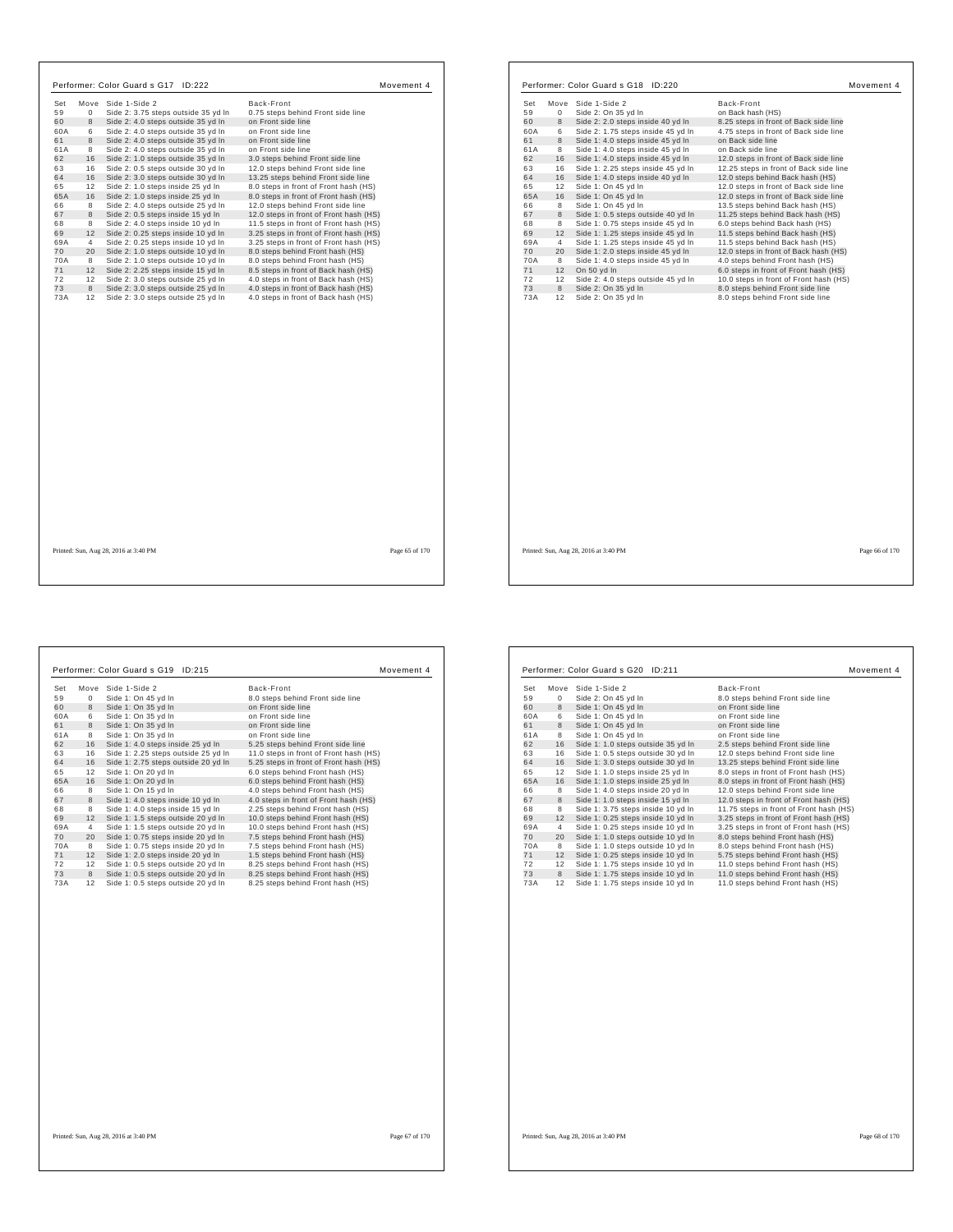|           |                | Performer: Color Guard s G21 ID:210                                         |                                                                              | Movement 4     |            |                | Performer: Color Guard s G22 ID:209        |                                                                      | Movement 4     |
|-----------|----------------|-----------------------------------------------------------------------------|------------------------------------------------------------------------------|----------------|------------|----------------|--------------------------------------------|----------------------------------------------------------------------|----------------|
| Set       |                | Move Side 1-Side 2                                                          | Back-Front                                                                   |                | Set        |                | Move Side 1-Side 2                         | Back-Front                                                           |                |
| 59        | $\mathbf{0}$   | Side 2: On 35 yd In                                                         | 12.0 steps behind Front hash (HS)                                            |                | 59         | $\mathbf 0$    | Side 2: On 35 yd In                        | 8.0 steps in front of Back hash (HS)                                 |                |
| 60        | 8              | Side 2: 2.0 steps inside 35 yd In                                           | 7.0 steps behind Back hash (HS)                                              |                | 60         | 8              | Side 2: 3.0 steps outside 40 yd In         | 14.0 steps in front of Back side line                                |                |
| 60A       | 6              | Side 2: 1.75 steps outside 40 yd In                                         | 12.0 steps in front of Back side line                                        |                | 60A        | 6              | Side 2: 3.5 steps inside 40 yd In          | 8.0 steps in front of Back side line                                 |                |
| 61        | 8              | Side 2: 4.0 steps outside 45 yd In                                          | on Back side line                                                            |                | 61         | 8              | Side 2: 4.0 steps outside of 50 yd In      | on Back side line                                                    |                |
| 61A       | 8              | Side 2: 4.0 steps outside 45 yd In                                          | on Back side line                                                            |                | 61A        | 8              | Side 2: 4.0 steps outside of 50 yd In      | on Back side line                                                    |                |
| 62        | 16             | Side 2: 4.0 steps outside 45 yd In                                          | 12.0 steps in front of Back side line                                        |                | 62         | 16             | Side 2: 4.0 steps outside of 50 yd In      | 12.0 steps in front of Back side line                                |                |
| 63        |                | 16 Side 2: 1.5 steps outside 40 yd In                                       | 13.5 steps in front of Back side line                                        |                | 63         | 16             | Side 2: 2.25 steps inside 45 yd In         | 12.25 steps in front of Back side line                               |                |
| 64        |                | 16 Side 2: 2.0 steps inside 35 yd In                                        | 6.5 steps in front of Back side line                                         |                | 64         | 16             | Side 2: 4.0 steps outside 45 yd In         | 12.0 steps behind Back hash (HS)                                     |                |
| 65        |                | 12 Side 2: On 40 yd In                                                      | 4.0 steps in front of Back side line                                         |                | 65         | 12             | Side 2: On 45 yd In                        | 12.0 steps in front of Back side line                                |                |
| 65A       | 16             | Side 2: On 40 yd In                                                         | 4.0 steps in front of Back side line                                         |                | 65A        | 16             | Side 2: On 45 yd In                        | 12.0 steps in front of Back side line                                |                |
| 66        | 8              | Side 2: 1.25 steps outside 45 yd In                                         | 6.75 steps in front of Back side line                                        |                | 66         | 8              | Side 2: On 45 yd In                        | 13.5 steps behind Back hash (HS)                                     |                |
| 67        | 8              | Side 2: 1.25 steps outside 40 yd In                                         | 9.0 steps in front of Back side line                                         |                | 67         | $\mathbf{8}$   | Side 1: 1.0 steps outside of 50 yd In      | 13.5 steps behind Back hash (HS)                                     |                |
| 68        | 8              | Side 2: 0.5 steps outside 45 yd In                                          | 12.5 steps in front of Back side line                                        |                | 68         | 8              | Side 2: 0.75 steps inside 45 yd In         | 6.0 steps behind Back hash (HS)                                      |                |
| 69        |                | 12 Side 2: 0.25 steps outside 45 yd In                                      | 4.5 steps in front of Back side line                                         |                | 69         | 12             | Side 2: 1.25 steps inside 45 yd In         | 11.5 steps behind Back hash (HS)                                     |                |
| 69A       | $\overline{4}$ | Side 2: 0.25 steps outside 45 yd In                                         | 4.5 steps in front of Back side line                                         |                | 69A        | $\overline{4}$ | Side 2: 1.25 steps inside 45 yd In         | 11.5 steps behind Back hash (HS)                                     |                |
| 70        |                | 20 Side 2: 1.0 steps inside 45 yd In                                        | 5.75 steps behind Back hash (HS)                                             |                | 70         | 20             | Side 2: 2.0 steps inside 45 yd In          | 12.0 steps in front of Back hash (HS)                                |                |
| 70A       | 8              | Side 2: 1.0 steps inside 45 yd In                                           | 5.75 steps behind Back hash (HS)                                             |                | <b>70A</b> | 8              | Side 2: 4.0 steps outside of 50 yd In      | 4.0 steps behind Front hash (HS)                                     |                |
| 71        | 12             | Side 1: 2.0 steps inside 45 yd In                                           | 7.75 steps in front of Back hash (HS)                                        |                | 71         | 12             | On 50 yd In                                | 2.0 steps in front of Front hash (HS)                                |                |
| 72        |                | 12 Side 1: 3.0 steps outside 45 yd In                                       | 7.0 steps in front of Back hash (HS)                                         |                | 72         | 12             | Side 2: 1.0 steps outside 45 yd In         | 12.0 steps in front of Front hash (HS)                               |                |
| 73<br>73A | 8              | Side 1: 3.0 steps outside 45 yd In<br>12 Side 1: 3.0 steps outside 45 yd In | 7.0 steps in front of Back hash (HS)<br>7.0 steps in front of Back hash (HS) |                | 73<br>73A  | 8<br>12        | Side 2: On 30 yd In<br>Side 2: On 30 yd In | 8.0 steps behind Front side line<br>8.0 steps behind Front side line |                |
|           |                |                                                                             |                                                                              |                |            |                |                                            |                                                                      |                |
|           |                | Printed: Sun, Aug 28, 2016 at 3:40 PM                                       |                                                                              | Page 69 of 170 |            |                | Printed: Sun, Aug 28, 2016 at 3:40 PM      |                                                                      | Page 70 of 170 |

| 59        | Move           | Side 1-Side 2                              | Back-Front                                                           |
|-----------|----------------|--------------------------------------------|----------------------------------------------------------------------|
|           | 0              | Side 2: On 35 yd In                        | 8.0 steps in front of Back hash (HS)                                 |
| 60        | 8              | Side 2: 3.0 steps outside 40 yd In         | 14.0 steps in front of Back side line                                |
| 60A       | 6              | Side 2: 3.5 steps inside 40 yd In          | 8.0 steps in front of Back side line                                 |
| 61        | 8              | Side 2: 4.0 steps outside of 50 yd In      | on Back side line                                                    |
| 61A       | 8              | Side 2: 4.0 steps outside of 50 yd In      | on Back side line                                                    |
| 62        | 16             | Side 2: 4.0 steps outside of 50 yd In      | 12.0 steps in front of Back side line                                |
| 63        | 16             | Side 2: 2.25 steps inside 45 yd In         | 12.25 steps in front of Back side line                               |
| 64        | 16             | Side 2: 4.0 steps outside 45 yd In         | 12.0 steps behind Back hash (HS)                                     |
| 65        | 12             | Side 2: On 45 yd In                        | 12.0 steps in front of Back side line                                |
| 65A       | 16             | Side 2: On 45 yd In                        | 12.0 steps in front of Back side line                                |
| 66        | 8              | Side 2: On 45 yd In                        | 13.5 steps behind Back hash (HS)                                     |
| 67        | 8              | Side 1: 1.0 steps outside of 50 yd In      | 13.5 steps behind Back hash (HS)                                     |
| 68        | 8              | Side 2: 0.75 steps inside 45 yd In         | 6.0 steps behind Back hash (HS)                                      |
| 69        | 12             | Side 2: 1.25 steps inside 45 yd In         | 11.5 steps behind Back hash (HS)                                     |
| 69A       | $\overline{4}$ | Side 2: 1.25 steps inside 45 yd In         | 11.5 steps behind Back hash (HS)                                     |
| 70        | 20             | Side 2: 2.0 steps inside 45 yd In          | 12.0 steps in front of Back hash (HS)                                |
| 70A       | 8              | Side 2: 4.0 steps outside of 50 yd In      | 4.0 steps behind Front hash (HS)                                     |
| 71        | 12             | On 50 yd In                                | 2.0 steps in front of Front hash (HS)                                |
| 72        | 12             | Side 2: 1.0 steps outside 45 yd In         | 12.0 steps in front of Front hash (HS)                               |
| 73<br>73A | 8<br>12        | Side 2: On 30 yd In<br>Side 2: On 30 yd In | 8.0 steps behind Front side line<br>8.0 steps behind Front side line |
|           |                |                                            |                                                                      |
|           |                |                                            |                                                                      |
|           |                |                                            |                                                                      |
|           |                |                                            |                                                                      |
|           |                |                                            |                                                                      |
|           |                |                                            |                                                                      |
|           |                |                                            |                                                                      |
|           |                |                                            |                                                                      |
|           |                |                                            |                                                                      |

|     |                | Performer: Color Guard s G23 ID:208    |                                       | Movement 4 |
|-----|----------------|----------------------------------------|---------------------------------------|------------|
| Set | Move           | Side 1-Side 2                          | Back-Front                            |            |
| 59  | 0              | Side 2: On 35 yd In                    | 4.0 steps behind Front hash (HS)      |            |
| 60  | 8              | Side 2: 0.75 steps inside 35 yd In     | 0.5 steps in front of Back hash (HS)  |            |
| 60A | 6              | Side 2: 2.0 steps inside 35 yd In      | 11.75 steps behind Back hash (HS)     |            |
| 61  | 8              | Side 2: 4.0 steps outside 40 yd In     | on Back side line                     |            |
| 61A | 8              | Side 2: 4.0 steps outside 40 yd In     | on Back side line                     |            |
| 62  | 16             | Side 2: 4.0 steps outside 40 yd In     | 12.0 steps in front of Back side line |            |
| 63  | 16             | Side 2: 3.0 steps inside 30 yd In      | 12.0 steps behind Back hash (HS)      |            |
| 64  | 16             | Side 2: 1.25 steps inside 30 yd In     | 9.75 steps behind Back hash (HS)      |            |
| 65  | 12             | Side 2: 1.0 steps outside 35 yd In     | 11.5 steps in front of Back side line |            |
| 65A | 16             | Side 2: 1.0 steps outside 35 yd In     | 11.5 steps in front of Back side line |            |
| 66  | 8              | Side 2: 0.75 steps inside 35 yd In     | 9.25 steps behind Back hash (HS)      |            |
| 67  | 8              | Side 2: 1.25 steps inside 40 yd In     | 11.75 steps behind Back hash (HS)     |            |
| 68  | 8              | Side 2: 2.0 steps inside 35 yd In      | 4.0 steps behind Back hash (HS)       |            |
| 69  | 12             | Side 2: 3.75 steps outside 40 yd In    | 8.25 steps behind Back hash (HS)      |            |
| 69A | $\overline{4}$ | Side 2: 3.75 steps outside 40 yd In    | 8.25 steps behind Back hash (HS)      |            |
| 70  | 20             | Side 2: 1.5 steps outside 40 yd In     | 2.5 steps in front of Back hash (HS)  |            |
| 70A | 8              | Side 2: 1.5 steps outside 40 yd In     | 2.5 steps in front of Back hash (HS)  |            |
| 71  | 12             | Side 2: 2.75 steps inside 45 yd In     | 7.0 steps in front of Back hash (HS)  |            |
| 72  | 12             | Side 1: 2.25 steps outside of 50 yd In | 11.75 steps behind Front hash (HS)    |            |
| 73  | 8              | Side 1: 2.25 steps outside of 50 yd In | 11.75 steps behind Front hash (HS)    |            |
| 73A | 12             | Side 1: 2.25 steps outside of 50 yd In | 11.75 steps behind Front hash (HS)    |            |

|     |      | Performer: Color Guard s G24 ID:207 |                                       | Movement 4 |
|-----|------|-------------------------------------|---------------------------------------|------------|
| Set | Move | Side 1-Side 2                       | Back-Front                            |            |
| 59  | 0    | Side 1: On 30 yd In                 | 8.0 steps behind Front side line      |            |
| 60  | 8    | Side 1: On 20 yd In                 | on Front side line                    |            |
| 60A | 6    | Side 1: On 20 yd In                 | on Front side line                    |            |
| 61  | 8    | Side 1: On 20 yd In                 | on Front side line                    |            |
| 61A | 8    | Side 1: On 20 yd In                 | on Front side line                    |            |
| 62  | 16   | Side 1: 3.5 steps outside 20 yd In  | 12.75 steps behind Front side line    |            |
| 63  | 16   | Side 1: 2.5 steps inside 15 yd In   | 1.0 steps behind Front hash (HS)      |            |
| 64  | 16   | Side 1: 0.75 steps outside 10 yd In | 1.5 steps in front of Back hash (HS)  |            |
| 65  | 12   | Side 1: 1.75 steps inside 15 yd In  | 7.5 steps behind Back hash (HS)       |            |
| 65A | 16   | Side 1: 1.75 steps inside 15 yd In  | 7.5 steps behind Back hash (HS)       |            |
| 66  | 8    | Side 1: 3.0 steps outside 25 yd In  | 6.5 steps behind Back hash (HS)       |            |
| 67  | 8    | Side 1: 4.0 steps inside 25 yd In   | 10.75 steps behind Back hash (HS)     |            |
| 68  | 8    | Side 1: 0.5 steps outside 25 yd In  | 3.25 steps behind Back hash (HS)      |            |
| 69  | 12   | Side 1: 1.0 steps inside 25 yd In   | 11.0 steps behind Back hash (HS)      |            |
| 69A | 4    | Side 1: 1.0 steps inside 25 yd In   | 11.0 steps behind Back hash (HS)      |            |
| 70  | 20   | Side 1: 1.5 steps outside 30 yd In  | 6.5 steps behind Back hash (HS)       |            |
| 70A | 8    | Side 1: 1.5 steps outside 30 yd In  | 6.5 steps behind Back hash (HS)       |            |
| 71  | 12   | Side 1: 0.25 steps outside 30 yd In | 0.75 steps in front of Back hash (HS) |            |
| 72  | 12   | Side 1: 2.25 steps inside 25 yd In  | 9.5 steps behind Back hash (HS)       |            |
| 73  | 8    | Side 1: 2.25 steps inside 25 yd In  | 9.5 steps behind Back hash (HS)       |            |
| 73A | 12   | Side 1: 2.25 steps inside 25 yd In  | 9.5 steps behind Back hash (HS)       |            |

Printed: Sun, Aug 28, 2016 at 3:40 PM Page 72 of 170

 $\overline{\phantom{a}}$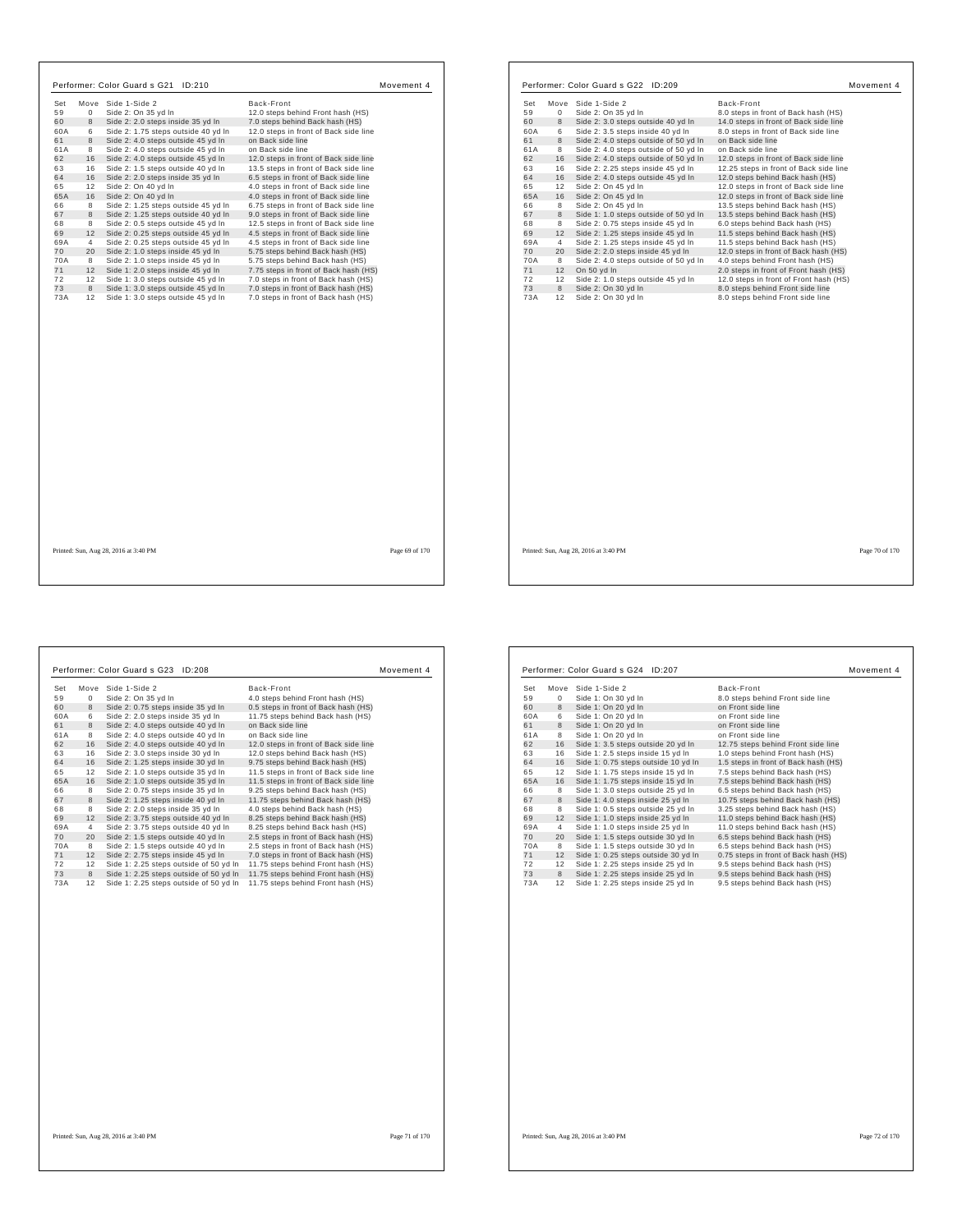| Set<br>59 | $\mathbf 0$    | Move Side 1-Side 2<br>On 50 yd In                                          | Back-Front<br>8.0 steps behind Front side line                                 |                |
|-----------|----------------|----------------------------------------------------------------------------|--------------------------------------------------------------------------------|----------------|
| 60        | 8              |                                                                            | on Front side line                                                             |                |
| 60A       | 6              | Side 1: On 40 yd In<br>Side 1: On 40 yd In                                 | on Front side line                                                             |                |
| 61        | 8              | Side 1: On 40 vd In                                                        | on Front side line                                                             |                |
| 61A       | 8              |                                                                            | on Front side line                                                             |                |
| 62        | 16             | Side 1: On 40 yd In<br>Side 1: 1.5 steps inside 30 yd In                   | 3.75 steps behind Front side line                                              |                |
| 63        |                |                                                                            |                                                                                |                |
| 64        | 16<br>16       | Side 1: 2.5 steps inside 25 yd In                                          | 13.75 steps in front of Front hash (HS)                                        |                |
|           | 12             | Side 1: 2.25 steps inside 15 yd In                                         | 9.0 steps behind Front side line                                               |                |
| 65<br>65A | 16             | Side 1: 1.75 steps inside 15 yd In<br>Side 1: 1.75 steps inside 15 yd In   | 6.5 steps in front of Front hash (HS)<br>6.5 steps in front of Front hash (HS) |                |
|           | 8              |                                                                            |                                                                                |                |
| 66        | 8              | Side 1: On 10 yd In                                                        | 4.0 steps behind Front hash (HS)                                               |                |
| 67<br>68  | 8              | Side 1: 3.75 steps inside 10 yd In                                         | 11.5 steps behind Front hash (HS)                                              |                |
| 69        | 12             | Side 1: 2.25 steps inside 10 yd In                                         | 5.0 steps behind Front hash (HS)                                               |                |
| 69A       | $\overline{4}$ | Side 1: 3.25 steps outside 15 yd In<br>Side 1: 3.25 steps outside 15 yd In | 12.75 steps behind Front hash (HS)<br>12.75 steps behind Front hash (HS)       |                |
|           | 20             |                                                                            |                                                                                |                |
| 70<br>70A | 8              | Side 1: 0.25 steps outside 15 yd In                                        | 9.25 steps in front of Back hash (HS)                                          |                |
| 71        | 12             | Side 1: 0.25 steps outside 15 yd In<br>Side 1: 1.75 steps inside 15 yd In  | 9.25 steps in front of Back hash (HS)                                          |                |
| 72        | 12             | Side 1: 3.75 steps outside 15 yd In                                        | 13.75 steps in front of Back hash (HS)                                         |                |
| 73        | 8              | Side 1: 3.75 steps outside 15 yd In                                        | 0.25 steps in front of Back hash (HS)<br>0.25 steps in front of Back hash (HS) |                |
| 73A       | 12             | Side 1: 3.75 steps outside 15 yd In                                        | 0.25 steps in front of Back hash (HS)                                          |                |
|           |                |                                                                            |                                                                                |                |
|           |                | Printed: Sun, Aug 28, 2016 at 3:40 PM                                      |                                                                                | Page 73 of 170 |

г

| Set<br>Move<br>59<br>0<br>8<br>60<br>60A<br>6<br>8<br>61<br>61A<br>8<br>62<br>16<br>63<br>16<br>16<br>64<br>12<br>65<br>65A<br>16 | Side 1-Side 2<br>Side 2: On 35 yd In<br>Side 1: 0.5 steps outside of 50 yd In<br>Side 1: 0.75 steps outside 45 yd In<br>Side 1: 4.0 steps inside 35 yd In<br>Side 1: 4.0 steps inside 35 yd In<br>Side 1: 4.0 steps inside 35 yd In<br>Side 1: 3.0 steps inside 30 yd In<br>Side 1: 1.25 steps inside 30 yd In<br>Side 1: 1.0 steps outside 35 yd In | Back-Front<br>12.0 steps in front of Back side line<br>4.0 steps in front of Back side line<br>2.25 steps in front of Back side line<br>on Back side line<br>on Back side line<br>12.0 steps in front of Back side line<br>12.0 steps behind Back hash (HS)<br>9.75 steps behind Back hash (HS) |  |
|-----------------------------------------------------------------------------------------------------------------------------------|------------------------------------------------------------------------------------------------------------------------------------------------------------------------------------------------------------------------------------------------------------------------------------------------------------------------------------------------------|-------------------------------------------------------------------------------------------------------------------------------------------------------------------------------------------------------------------------------------------------------------------------------------------------|--|
|                                                                                                                                   |                                                                                                                                                                                                                                                                                                                                                      |                                                                                                                                                                                                                                                                                                 |  |
|                                                                                                                                   |                                                                                                                                                                                                                                                                                                                                                      |                                                                                                                                                                                                                                                                                                 |  |
|                                                                                                                                   |                                                                                                                                                                                                                                                                                                                                                      |                                                                                                                                                                                                                                                                                                 |  |
|                                                                                                                                   |                                                                                                                                                                                                                                                                                                                                                      |                                                                                                                                                                                                                                                                                                 |  |
|                                                                                                                                   |                                                                                                                                                                                                                                                                                                                                                      |                                                                                                                                                                                                                                                                                                 |  |
|                                                                                                                                   |                                                                                                                                                                                                                                                                                                                                                      |                                                                                                                                                                                                                                                                                                 |  |
|                                                                                                                                   |                                                                                                                                                                                                                                                                                                                                                      |                                                                                                                                                                                                                                                                                                 |  |
|                                                                                                                                   |                                                                                                                                                                                                                                                                                                                                                      |                                                                                                                                                                                                                                                                                                 |  |
|                                                                                                                                   |                                                                                                                                                                                                                                                                                                                                                      |                                                                                                                                                                                                                                                                                                 |  |
|                                                                                                                                   |                                                                                                                                                                                                                                                                                                                                                      | 11.5 steps in front of Back side line                                                                                                                                                                                                                                                           |  |
|                                                                                                                                   | Side 1: 1.0 steps outside 35 yd In                                                                                                                                                                                                                                                                                                                   | 11.5 steps in front of Back side line                                                                                                                                                                                                                                                           |  |
| 8<br>66                                                                                                                           | Side 1: 0.75 steps inside 35 yd In                                                                                                                                                                                                                                                                                                                   | 9.25 steps behind Back hash (HS)                                                                                                                                                                                                                                                                |  |
| 8<br>67                                                                                                                           | Side 1: 1.0 steps inside 30 yd In                                                                                                                                                                                                                                                                                                                    | 4.75 steps behind Back hash (HS)                                                                                                                                                                                                                                                                |  |
| 8<br>68                                                                                                                           | Side 1: 2.0 steps inside 35 yd In                                                                                                                                                                                                                                                                                                                    | 4.0 steps behind Back hash (HS)                                                                                                                                                                                                                                                                 |  |
| 12<br>69                                                                                                                          | Side 1: 3.75 steps outside 40 yd In                                                                                                                                                                                                                                                                                                                  | 8.25 steps behind Back hash (HS)                                                                                                                                                                                                                                                                |  |
| 69A<br>4                                                                                                                          | Side 1: 3.75 steps outside 40 yd In                                                                                                                                                                                                                                                                                                                  | 8.25 steps behind Back hash (HS)                                                                                                                                                                                                                                                                |  |
| 70<br>20                                                                                                                          | Side 1: 1.5 steps outside 40 yd In                                                                                                                                                                                                                                                                                                                   | 2.5 steps in front of Back hash (HS)                                                                                                                                                                                                                                                            |  |
| 8<br>70A                                                                                                                          | Side 1: 1.5 steps outside 40 yd In                                                                                                                                                                                                                                                                                                                   | 2.5 steps in front of Back hash (HS)                                                                                                                                                                                                                                                            |  |
| 71<br>12                                                                                                                          | Side 1: 1.0 steps outside 40 yd In                                                                                                                                                                                                                                                                                                                   | 10.0 steps in front of Back hash (HS)                                                                                                                                                                                                                                                           |  |
| 72<br>12                                                                                                                          | Side 1: 2.25 steps outside 40 yd In                                                                                                                                                                                                                                                                                                                  | 11.25 steps behind Front hash (HS)                                                                                                                                                                                                                                                              |  |
| 8<br>73                                                                                                                           | Side 1: 2.25 steps outside 40 yd In                                                                                                                                                                                                                                                                                                                  |                                                                                                                                                                                                                                                                                                 |  |
|                                                                                                                                   |                                                                                                                                                                                                                                                                                                                                                      |                                                                                                                                                                                                                                                                                                 |  |
| 73A<br>12                                                                                                                         | Side 1: 2.25 steps outside 40 yd In                                                                                                                                                                                                                                                                                                                  | 11.25 steps behind Front hash (HS)<br>11.25 steps behind Front hash (HS)                                                                                                                                                                                                                        |  |

Printed: Sun, Aug 28, 2016 at 3:40 PM Page 74 of 170

h

| Set | Move | Side 1-Side 2                       | Back-Front                            |
|-----|------|-------------------------------------|---------------------------------------|
| 59  | 0    | Side 1: On 40 yd In                 | 8.0 steps behind Front side line      |
| 60  | 8    | Side 1: On 30 yd In                 | on Front side line                    |
| 60A | 6    | Side 1: On 30 yd In                 | on Front side line                    |
| 61  | 8    | Side 1: On 30 yd In                 | on Front side line                    |
| 61A | 8    | Side 1: On 30 yd In                 | on Front side line                    |
| 62  | 16   | Side 1: 1.5 steps outside 25 vd In  | 7.25 steps behind Front side line     |
| 63  | 16   | Side 1: 1.5 steps inside 20 yd In   | 7.5 steps in front of Front hash (HS) |
| 64  | 16   | Side 1: 3.0 steps outside 10 yd In  | 1.75 steps behind Front hash (HS)     |
| 65  | 12   | Side 1: 3.5 steps inside 10 yd In   | 13.5 steps in front of Back hash (HS) |
| 65A | 16   | Side 1: 3.5 steps inside 10 yd In   | 13.5 steps in front of Back hash (HS) |
| 66  | 8    | Side 1: 0.25 steps inside 15 yd In  | 7.25 steps in front of Back hash (HS) |
| 67  | 8    | Side 1: 2.0 steps outside 20 yd In  | 1.25 steps in front of Back hash (HS) |
| 68  | 8    | Side 1: 2.5 steps inside 15 yd In   | 8.25 steps in front of Back hash (HS) |
| 69  | 12   | Side 1: 2.75 steps outside 20 yd In | 0.75 steps in front of Back hash (HS) |
| 69A | 4    | Side 1: 2.75 steps outside 20 yd In | 0.75 steps in front of Back hash (HS) |
| 70  | 20   | Side 1: 2.5 steps inside 20 yd In   | 0.5 steps in front of Back hash (HS)  |
| 70A | 8    | Side 1: 2.5 steps inside 20 yd In   | 0.5 steps in front of Back hash (HS)  |
| 71  | 12   | Side 1: 3.75 steps outside 25 yd In | 6.5 steps in front of Back hash (HS)  |
| 72  | 12   | Side 1: 3.75 steps inside 20 yd In  | 4.5 steps in front of Back hash (HS)  |
| 73  | 8    | Side 1: 3.75 steps inside 20 yd In  | 4.5 steps in front of Back hash (HS)  |
| 73A | 12   | Side 1: 3.75 steps inside 20 yd In  | 4.5 steps in front of Back hash (HS)  |
|     |      |                                     |                                       |

| Set | Move | Side 1-Side 2                         | Back-Front                             |
|-----|------|---------------------------------------|----------------------------------------|
| 59  | 0    | Side 2: 4.0 steps outside 45 yd In    | 10.0 steps in front of Front hash (HS) |
| 60  | 8    | Side 2: 4.0 steps outside of 50 yd In | 8.0 steps in front of Front hash (HS)  |
| 60A | 6    | Side 2: 4.0 steps outside of 50 yd In | 8.0 steps in front of Front hash (HS)  |
| 61  | 8    | Side 2: 4.0 steps outside of 50 yd In | 12.0 steps in front of Front hash (HS) |
| 61A | 8    | Side 2: 4.0 steps outside of 50 yd In | 12.0 steps in front of Front hash (HS) |
| 62  | 16   | Side 1: 3.0 steps outside 45 yd In    | 11.0 steps behind Front side line      |
| 63  | 16   | Side 2: 3.0 steps outside of 50 yd In | 13.0 steps behind Front side line      |
| 64  | 16   | Side 2: 3.0 steps outside of 50 yd In | 1.0 steps behind Front hash (HS)       |
| 65  | 12   | Side 1: 0.5 steps outside of 50 yd In | 4.0 steps behind Front hash (HS)       |
| 65A | 16   | Side 1: 0.5 steps outside of 50 yd In | 4.0 steps behind Front hash (HS)       |
| 66  | 8    | Side 1: 0.5 steps outside of 50 yd In | 9.0 steps behind Front hash (HS)       |
| 67  | 8    | Side 1: 0.5 steps outside of 50 yd In | 11.0 steps in front of Back hash (HS)  |
| 68  | 8    | Side 2: 2.0 steps inside 45 yd In     | 12.0 steps in front of Back hash (HS)  |
| 69  | 12   | On 50 yd In                           | 1.0 steps in front of Back hash (HS)   |
| 69A | 4    | On 50 yd In                           | 1.0 steps in front of Back hash (HS)   |
| 70  | 20   | On 50 yd In                           | 11.0 steps in front of Back hash (HS)  |
| 70A | 8    | On 50 yd In                           | 11.0 steps in front of Back hash (HS)  |
| 71  | 12   | Side 1: 0.5 steps inside 45 yd In     | 9.0 steps behind Front hash (HS)       |
| 72  | 12   | Side 1: 1.0 steps outside 40 yd In    | on Front hash (HS)                     |
| 73  | 8    | Side 1: 3.0 steps inside 40 yd In     | 4.0 steps in front of Front hash (HS)  |
| 73A | 12   | Side 1: 3.0 steps inside 40 yd In     | 4.0 steps in front of Front hash (HS)  |

Printed: Sun, Aug 28, 2016 at 3:40 PM Page 76 of 170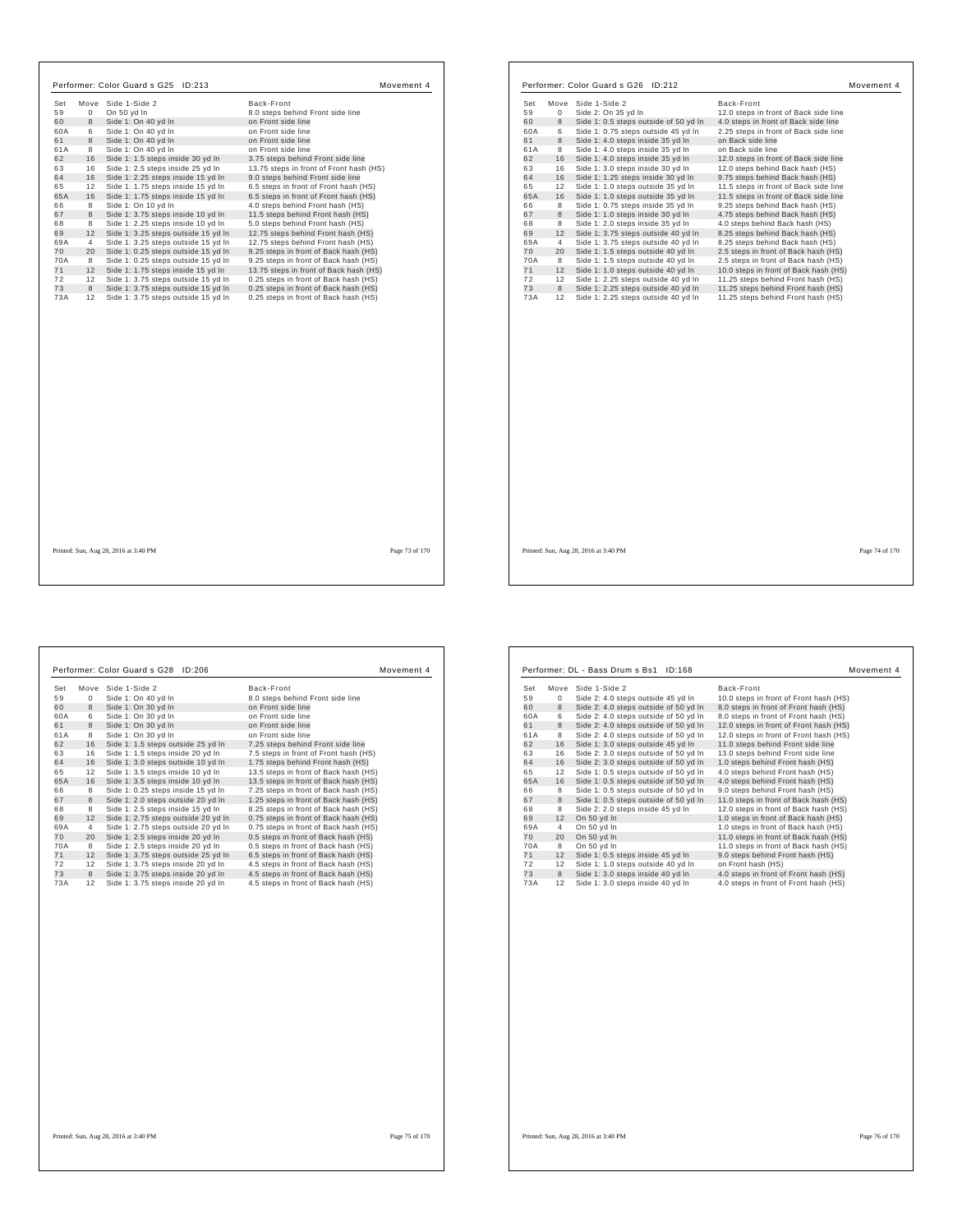| Set       |          | Move Side 1-Side 2                         | Back-Front                                                                     |
|-----------|----------|--------------------------------------------|--------------------------------------------------------------------------------|
| 59        | $\Omega$ | Side 2: On 45 yd In                        | 10.0 steps in front of Front hash (HS)                                         |
| 60        | 8        | Side 1: 1.0 steps outside of 50 yd In      | 7.0 steps in front of Front hash (HS)                                          |
| 60A       | 6        | Side 1: 1.0 steps outside of 50 yd In      | 7.0 steps in front of Front hash (HS)                                          |
| 61        | 8        | On 50 vd In                                | 12.0 steps in front of Front hash (HS)                                         |
| 61A       | 8        | On 50 yd In                                | 12.0 steps in front of Front hash (HS)                                         |
| 62        | 16       | Side 1: 3.0 steps outside 45 yd In         | 13.0 steps in front of Front hash (HS)                                         |
| 63        | 16       | Side 2: 3.0 steps outside of 50 yd In      | 11.0 steps in front of Front hash (HS)                                         |
| 64        | 16       | Side 2: 3.0 steps outside of 50 yd In      | 5.0 steps behind Front hash (HS)                                               |
| 65        | 12       | Side 1: 3.5 steps outside of 50 yd In      | 3.25 steps behind Front hash (HS)                                              |
| 65A       | 16       | Side 1: 3.5 steps outside of 50 yd In      | 3.25 steps behind Front hash (HS)                                              |
| 66        | 8        | Side 1: 3.5 steps outside of 50 yd In      | 8.25 steps behind Front hash (HS)                                              |
| 67        | 8        | Side 1: 3.5 steps outside of 50 yd In      | 11.75 steps in front of Back hash (HS)                                         |
| 68        | 8        | Side 2: 3.0 steps outside of 50 yd In      | 12.0 steps in front of Back hash (HS)                                          |
| 69        | 12       | Side 1: 1.25 steps outside of 50 yd In     | 3.25 steps in front of Back hash (HS)                                          |
| 69A       | 4        | Side 1: 1.25 steps outside of 50 yd In     | 3.25 steps in front of Back hash (HS)                                          |
| 70        | 20       | Side 1: 1.25 steps outside of 50 yd In     | 13.25 steps in front of Back hash (HS)                                         |
| 70A       | 8        | Side 1: 1.25 steps outside of 50 yd In     | 13.25 steps in front of Back hash (HS)                                         |
| 71        | 12       | Side 1: 2.5 steps outside 45 yd In         | 9.0 steps behind Front hash (HS)                                               |
| 72        | 12       | Side 1: 4.0 steps inside 35 yd In          | on Front hash (HS)                                                             |
| 73<br>73A | 8<br>12  | Side 1: On 40 yd In<br>Side 1: On 40 yd In | 4.0 steps in front of Front hash (HS)<br>4.0 steps in front of Front hash (HS) |
|           |          |                                            |                                                                                |
|           |          |                                            |                                                                                |

| Set<br>Move Side 1-Side 2<br>Back-Front<br>59<br>0<br>Side 2: 4.0 steps outside of 50 yd In<br>10.0 steps in front of Front hash (HS)<br>8<br>Side 1: 2.0 steps inside 45 yd In<br>6.0 steps in front of Front hash (HS)<br>60A<br>6<br>Side 1: 2.0 steps inside 45 yd In<br>6.0 steps in front of Front hash (HS)<br>8<br>Side 1: 4.0 steps inside 45 yd In<br>12.0 steps in front of Front hash (HS)<br>8<br>Side 1: 4.0 steps inside 45 yd In<br>12.0 steps in front of Front hash (HS)<br>16<br>Side 1: 2.0 steps inside 40 yd In<br>13.0 steps behind Front side line<br>16<br>On 50 yd In<br>13.0 steps in front of Front hash (HS)<br>16<br>On 50 yd In<br>3.0 steps behind Front hash (HS)<br>12<br>Side 1: 2.25 steps inside 45 yd In<br>1.5 steps behind Front hash (HS)<br>16<br>Side 1: 2.25 steps inside 45 yd In<br>1.5 steps behind Front hash (HS)<br>8<br>6.5 steps behind Front hash (HS)<br>Side 1: 2.25 steps inside 45 yd In<br>8<br>13.5 steps in front of Back hash (HS)<br>Side 1: 2.25 steps inside 45 yd In<br>8<br>On 50 yd In<br>12.0 steps in front of Back hash (HS)<br>12<br>Side 1: 2.75 steps outside of 50 yd In<br>5.25 steps in front of Back hash (HS)<br>4<br>Side 1: 2.75 steps outside of 50 yd In<br>5.25 steps in front of Back hash (HS)<br>20<br>Side 1: 2.75 steps outside of 50 yd In<br>12.75 steps behind Front hash (HS)<br>8<br>Side 1: 2.75 steps outside of 50 yd In<br>12.75 steps behind Front hash (HS)<br>12<br>Side 1: 2.5 steps inside 40 yd In<br>8.25 steps behind Front hash (HS)<br>12<br>Side 1: 1.0 steps inside 35 yd In<br>on Front hash (HS)<br>8<br>4.0 steps in front of Front hash (HS)<br>Side 1: 3.0 steps outside 40 yd In<br>12<br>Side 1: 3.0 steps outside 40 yd In<br>4.0 steps in front of Front hash (HS) |    |  |  |
|------------------------------------------------------------------------------------------------------------------------------------------------------------------------------------------------------------------------------------------------------------------------------------------------------------------------------------------------------------------------------------------------------------------------------------------------------------------------------------------------------------------------------------------------------------------------------------------------------------------------------------------------------------------------------------------------------------------------------------------------------------------------------------------------------------------------------------------------------------------------------------------------------------------------------------------------------------------------------------------------------------------------------------------------------------------------------------------------------------------------------------------------------------------------------------------------------------------------------------------------------------------------------------------------------------------------------------------------------------------------------------------------------------------------------------------------------------------------------------------------------------------------------------------------------------------------------------------------------------------------------------------------------------------------------------------------------------------------------------------------------------------------------------------|----|--|--|
|                                                                                                                                                                                                                                                                                                                                                                                                                                                                                                                                                                                                                                                                                                                                                                                                                                                                                                                                                                                                                                                                                                                                                                                                                                                                                                                                                                                                                                                                                                                                                                                                                                                                                                                                                                                          |    |  |  |
|                                                                                                                                                                                                                                                                                                                                                                                                                                                                                                                                                                                                                                                                                                                                                                                                                                                                                                                                                                                                                                                                                                                                                                                                                                                                                                                                                                                                                                                                                                                                                                                                                                                                                                                                                                                          |    |  |  |
| 61<br>61A<br>62<br>63<br>64<br>65<br>65A<br>66<br>67<br>68<br>69<br>69A<br>70<br>70A<br>71<br>72<br>73<br>73A                                                                                                                                                                                                                                                                                                                                                                                                                                                                                                                                                                                                                                                                                                                                                                                                                                                                                                                                                                                                                                                                                                                                                                                                                                                                                                                                                                                                                                                                                                                                                                                                                                                                            | 60 |  |  |
|                                                                                                                                                                                                                                                                                                                                                                                                                                                                                                                                                                                                                                                                                                                                                                                                                                                                                                                                                                                                                                                                                                                                                                                                                                                                                                                                                                                                                                                                                                                                                                                                                                                                                                                                                                                          |    |  |  |
|                                                                                                                                                                                                                                                                                                                                                                                                                                                                                                                                                                                                                                                                                                                                                                                                                                                                                                                                                                                                                                                                                                                                                                                                                                                                                                                                                                                                                                                                                                                                                                                                                                                                                                                                                                                          |    |  |  |
|                                                                                                                                                                                                                                                                                                                                                                                                                                                                                                                                                                                                                                                                                                                                                                                                                                                                                                                                                                                                                                                                                                                                                                                                                                                                                                                                                                                                                                                                                                                                                                                                                                                                                                                                                                                          |    |  |  |
|                                                                                                                                                                                                                                                                                                                                                                                                                                                                                                                                                                                                                                                                                                                                                                                                                                                                                                                                                                                                                                                                                                                                                                                                                                                                                                                                                                                                                                                                                                                                                                                                                                                                                                                                                                                          |    |  |  |
|                                                                                                                                                                                                                                                                                                                                                                                                                                                                                                                                                                                                                                                                                                                                                                                                                                                                                                                                                                                                                                                                                                                                                                                                                                                                                                                                                                                                                                                                                                                                                                                                                                                                                                                                                                                          |    |  |  |
|                                                                                                                                                                                                                                                                                                                                                                                                                                                                                                                                                                                                                                                                                                                                                                                                                                                                                                                                                                                                                                                                                                                                                                                                                                                                                                                                                                                                                                                                                                                                                                                                                                                                                                                                                                                          |    |  |  |
|                                                                                                                                                                                                                                                                                                                                                                                                                                                                                                                                                                                                                                                                                                                                                                                                                                                                                                                                                                                                                                                                                                                                                                                                                                                                                                                                                                                                                                                                                                                                                                                                                                                                                                                                                                                          |    |  |  |
|                                                                                                                                                                                                                                                                                                                                                                                                                                                                                                                                                                                                                                                                                                                                                                                                                                                                                                                                                                                                                                                                                                                                                                                                                                                                                                                                                                                                                                                                                                                                                                                                                                                                                                                                                                                          |    |  |  |
|                                                                                                                                                                                                                                                                                                                                                                                                                                                                                                                                                                                                                                                                                                                                                                                                                                                                                                                                                                                                                                                                                                                                                                                                                                                                                                                                                                                                                                                                                                                                                                                                                                                                                                                                                                                          |    |  |  |
|                                                                                                                                                                                                                                                                                                                                                                                                                                                                                                                                                                                                                                                                                                                                                                                                                                                                                                                                                                                                                                                                                                                                                                                                                                                                                                                                                                                                                                                                                                                                                                                                                                                                                                                                                                                          |    |  |  |
|                                                                                                                                                                                                                                                                                                                                                                                                                                                                                                                                                                                                                                                                                                                                                                                                                                                                                                                                                                                                                                                                                                                                                                                                                                                                                                                                                                                                                                                                                                                                                                                                                                                                                                                                                                                          |    |  |  |
|                                                                                                                                                                                                                                                                                                                                                                                                                                                                                                                                                                                                                                                                                                                                                                                                                                                                                                                                                                                                                                                                                                                                                                                                                                                                                                                                                                                                                                                                                                                                                                                                                                                                                                                                                                                          |    |  |  |
|                                                                                                                                                                                                                                                                                                                                                                                                                                                                                                                                                                                                                                                                                                                                                                                                                                                                                                                                                                                                                                                                                                                                                                                                                                                                                                                                                                                                                                                                                                                                                                                                                                                                                                                                                                                          |    |  |  |
|                                                                                                                                                                                                                                                                                                                                                                                                                                                                                                                                                                                                                                                                                                                                                                                                                                                                                                                                                                                                                                                                                                                                                                                                                                                                                                                                                                                                                                                                                                                                                                                                                                                                                                                                                                                          |    |  |  |
|                                                                                                                                                                                                                                                                                                                                                                                                                                                                                                                                                                                                                                                                                                                                                                                                                                                                                                                                                                                                                                                                                                                                                                                                                                                                                                                                                                                                                                                                                                                                                                                                                                                                                                                                                                                          |    |  |  |
|                                                                                                                                                                                                                                                                                                                                                                                                                                                                                                                                                                                                                                                                                                                                                                                                                                                                                                                                                                                                                                                                                                                                                                                                                                                                                                                                                                                                                                                                                                                                                                                                                                                                                                                                                                                          |    |  |  |
|                                                                                                                                                                                                                                                                                                                                                                                                                                                                                                                                                                                                                                                                                                                                                                                                                                                                                                                                                                                                                                                                                                                                                                                                                                                                                                                                                                                                                                                                                                                                                                                                                                                                                                                                                                                          |    |  |  |
|                                                                                                                                                                                                                                                                                                                                                                                                                                                                                                                                                                                                                                                                                                                                                                                                                                                                                                                                                                                                                                                                                                                                                                                                                                                                                                                                                                                                                                                                                                                                                                                                                                                                                                                                                                                          |    |  |  |
|                                                                                                                                                                                                                                                                                                                                                                                                                                                                                                                                                                                                                                                                                                                                                                                                                                                                                                                                                                                                                                                                                                                                                                                                                                                                                                                                                                                                                                                                                                                                                                                                                                                                                                                                                                                          |    |  |  |
|                                                                                                                                                                                                                                                                                                                                                                                                                                                                                                                                                                                                                                                                                                                                                                                                                                                                                                                                                                                                                                                                                                                                                                                                                                                                                                                                                                                                                                                                                                                                                                                                                                                                                                                                                                                          |    |  |  |

Printed: Sun, Aug 28, 2016 at 3:40 PM Page 78 of 170

| Set | Move        | Side 1-Side 2                         | Back-Front                             |
|-----|-------------|---------------------------------------|----------------------------------------|
| 59  | $\mathbf 0$ | On 50 yd In                           | 10.0 steps in front of Front hash (HS) |
| 60  | 8           | Side 1: 3.0 steps outside 45 yd In    | 5.0 steps in front of Front hash (HS)  |
| 60A | 6           | Side 1: 3.0 steps outside 45 yd In    | 5.0 steps in front of Front hash (HS)  |
| 61  | 8           | Side 1: On 45 yd In                   | 12.0 steps in front of Front hash (HS) |
| 61A | 8           | Side 1: On 45 vd In                   | 12.0 steps in front of Front hash (HS) |
| 62  | 16          | Side 1: 1.0 steps outside 40 yd In    | 11.0 steps behind Front side line      |
| 63  | 16          | Side 1: 3.0 steps outside of 50 yd In | 13.0 steps behind Front side line      |
| 64  | 16          | Side 1: 3.0 steps outside of 50 yd In | 1.0 steps behind Front hash (HS)       |
| 65  | 12          | Side 1: 0.5 steps inside 45 yd In     | 1.0 steps in front of Front hash (HS)  |
| 65A | 16          | Side 1: 0.5 steps inside 45 yd In     | 1.0 steps in front of Front hash (HS)  |
| 66  | 8           | Side 1: 0.5 steps inside 45 yd In     | 4.0 steps behind Front hash (HS)       |
| 67  | 8           | Side 1: 0.5 steps inside 45 yd In     | 12.0 steps behind Front hash (HS)      |
| 68  | 8           | Side 1: 3.0 steps outside of 50 yd In | 12.0 steps in front of Back hash (HS)  |
| 69  | 12          | Side 1: 4.0 steps inside 45 yd In     | 7.5 steps in front of Back hash (HS)   |
| 69A | 4           | Side 1: 4.0 steps inside 45 yd In     | 7.5 steps in front of Back hash (HS)   |
| 70  | 20          | Side 1: 4.0 steps inside 45 yd In     | 10.5 steps behind Front hash (HS)      |
| 70A | 8           | Side 1: 4.0 steps inside 45 yd In     | 10.5 steps behind Front hash (HS)      |
| 71  | 12          | Side 1: 0.25 steps outside 40 yd In   | 7.0 steps behind Front hash (HS)       |
| 72  | 12          | Side 1: 2.0 steps outside 35 yd In    | on Front hash (HS)                     |
| 73  | 8           | Side 1: 2.0 steps inside 35 yd In     | 4.0 steps in front of Front hash (HS)  |
| 73A | 12          | Side 1: 2.0 steps inside 35 yd In     | 4.0 steps in front of Front hash (HS)  |
|     |             |                                       |                                        |

| Set | Move | Side 1-Side 2                         | Back-Front                             |
|-----|------|---------------------------------------|----------------------------------------|
| 59  | 0    | Side 1: 4.0 steps inside 45 yd In     | 10.0 steps in front of Front hash (HS) |
| 60  | 8    | Side 1: On 40 yd In                   | 4.0 steps in front of Front hash (HS)  |
| 60A | 6    | Side 1: On 40 vd In                   | 4.0 steps in front of Front hash (HS)  |
| 61  | 8    | Side 1: 4.0 steps inside 40 yd In     | 12.0 steps in front of Front hash (HS) |
| 61A | 8    | Side 1: 4.0 steps inside 40 yd In     | 12.0 steps in front of Front hash (HS) |
| 62  | 16   | Side 1: 1.0 steps outside 40 yd In    | 13.0 steps in front of Front hash (HS) |
| 63  | 16   | Side 1: 3.0 steps outside of 50 yd In | 11.0 steps in front of Front hash (HS) |
| 64  | 16   | Side 1: 3.0 steps outside of 50 yd In | 5.0 steps behind Front hash (HS)       |
| 65  | 12   | Side 1: On 45 yd In                   | 4.0 steps in front of Front hash (HS)  |
| 65A | 16   | Side 1: On 45 yd In                   | 4.0 steps in front of Front hash (HS)  |
| 66  | 8    | Side 1: On 45 vd In                   | 1.0 steps behind Front hash (HS)       |
| 67  | 8    | Side 1: On 45 vd In                   | 9.0 steps behind Front hash (HS)       |
| 68  | 8    | Side 1: 2.0 steps inside 45 vd In     | 12.0 steps in front of Back hash (HS)  |
| 69  | 12   | Side 1: 2.75 steps inside 45 yd In    | 9.75 steps in front of Back hash (HS)  |
| 69A | 4    | Side 1: 2.75 steps inside 45 yd In    | 9.75 steps in front of Back hash (HS)  |
| 70  | 20   | Side 1: 2.75 steps inside 45 yd In    | 8.25 steps behind Front hash (HS)      |
| 70A | 8    | Side 1: 2.75 steps inside 45 yd In    | 8.25 steps behind Front hash (HS)      |
| 71  | 12   | Side 1: 2.75 steps outside 40 yd In   | 5.25 steps behind Front hash (HS)      |
| 72  | 12   | Side 1: 3.0 steps inside 30 yd In     | on Front hash (HS)                     |
| 73  | 8    | Side 1: 1.0 steps outside 35 yd In    | 4.0 steps in front of Front hash (HS)  |
| 73A | 12   | Side 1: 1.0 steps outside 35 yd In    | 4.0 steps in front of Front hash (HS)  |
|     |      |                                       |                                        |
|     |      |                                       |                                        |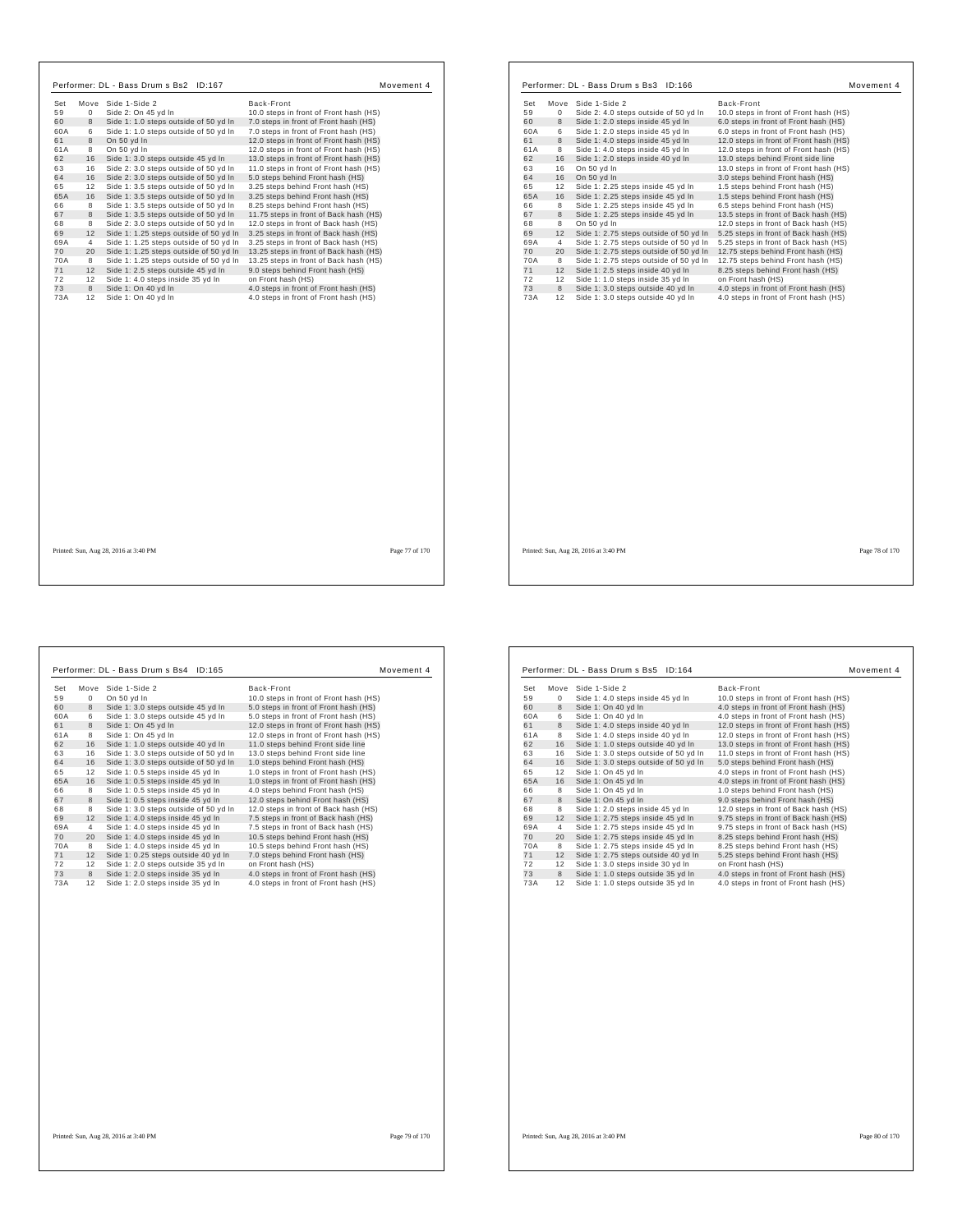|     |                | Move Side 1-Side 2                     | Back-Front                             |  |
|-----|----------------|----------------------------------------|----------------------------------------|--|
| 59  | $\Omega$       | Side 1: On 45 yd In                    | 10.0 steps in front of Front hash (HS) |  |
| 60  | 8              | Side 1: 3.0 steps inside 35 yd In      | 3.0 steps in front of Front hash (HS)  |  |
| 60A | 6              | Side 1: 3.0 steps inside 35 yd In      | 3.0 steps in front of Front hash (HS)  |  |
| 61  | 8              | Side 1: On 40 yd In                    | 12.0 steps in front of Front hash (HS) |  |
| 61A | 8              | Side 1: On 40 yd In                    | 12.0 steps in front of Front hash (HS) |  |
| 62  | 16             | Side 1: 1.0 steps outside 45 yd In     | 8.0 steps behind Front side line       |  |
| 63  | 16             | Side 2: 3.0 steps inside 45 yd In      | 10.0 steps behind Front side line      |  |
| 64  | 16             | Side 2: 2.0 steps outside of 50 yd In  | 2.0 steps in front of Front hash (HS)  |  |
| 65  | 12             | Side 2: 2.25 steps inside 45 yd In     | 1.5 steps behind Front hash (HS)       |  |
| 65A | 16             | Side 2: 2.25 steps inside 45 yd In     | 1.5 steps behind Front hash (HS)       |  |
| 66  | 8              | Side 2: 2.25 steps inside 45 yd In     | 6.5 steps behind Front hash (HS)       |  |
| 67  | 8              | Side 2: 2.25 steps inside 45 yd In     | 13.5 steps in front of Back hash (HS)  |  |
| 68  | 8              | Side 1: 1.0 steps outside of 50 yd In  | 10.0 steps behind Front hash (HS)      |  |
| 69  | 12             | Side 2: 4.0 steps outside of 50 yd In  | 7.5 steps in front of Back hash (HS)   |  |
| 69A | $\overline{4}$ | Side 2: 4.0 steps outside of 50 yd In  | 7.5 steps in front of Back hash (HS)   |  |
| 70  | 20             | Side 2: 4.0 steps outside of 50 yd In  | 10.5 steps behind Front hash (HS)      |  |
| 70A | 8              | Side 2: 4.0 steps outside of 50 yd In  | 10.5 steps behind Front hash (HS)      |  |
| 71  | 12             | Side 1: 0.75 steps outside of 50 yd In | 7.5 steps behind Front hash (HS)       |  |
| 72  | 12             | Side 1: 2.0 steps outside 45 vd In     | on Front hash (HS)                     |  |
| 73  | 8              | Side 1: 2.0 steps inside 45 yd In      | 4.0 steps in front of Front hash (HS)  |  |
| 73A | 12             | Side 1: 2.0 steps inside 45 yd In      | 4.0 steps in front of Front hash (HS)  |  |
|     |                |                                        |                                        |  |
|     |                |                                        |                                        |  |

| 59<br>0<br>Side 1: 4.0 steps inside 40 yd In<br>8<br>60<br>Side 1: 2.0 steps outside 35 yd In<br>60A<br>6<br>Side 1: 2.0 steps outside 35 yd In<br>61<br>8<br>Side 1: 4.0 steps inside 35 yd In<br>61 A<br>8<br>Side 1: 4.0 steps inside 35 yd In<br>62<br>16<br>Side 1: 3.0 steps outside 45 yd In<br>63<br>16<br>Side 2: 3.0 steps outside of 50 yd In<br>16<br>64<br>On 50 yd In<br>12<br>65<br>Side 2: 3.75 steps inside 45 yd In<br>65A<br>16<br>Side 2: 3.75 steps inside 45 yd In<br>66<br>8<br>Side 2: 3.75 steps inside 45 yd In<br>8<br>67<br>Side 2: 3.75 steps inside 45 yd In<br>68<br>8<br>Side 1: 3.0 steps outside of 50 yd In<br>69<br>12<br>Side 2: 2.75 steps outside of 50 yd In<br>69A<br>4<br>Side 2: 2.75 steps outside of 50 yd In<br>70<br>20<br>Side 2: 2.75 steps outside of 50 yd In<br>70A<br>8<br>Side 2: 2.75 steps outside of 50 yd In<br>71<br>12<br>Side 1: 2.75 steps outside of 50 yd In<br>72<br>12<br>Side 1: 4.0 steps inside 40 yd In<br>on Front hash (HS)<br>73<br>8<br>Side 1: On 45 yd In<br>73A<br>12<br>4.0 steps in front of Front hash (HS)<br>Side 1: On 45 yd In | 10.0 steps in front of Front hash (HS)<br>2.0 steps in front of Front hash (HS)<br>2.0 steps in front of Front hash (HS)<br>12.0 steps in front of Front hash (HS)<br>12.0 steps in front of Front hash (HS)<br>8.0 steps behind Front side line<br>10.0 steps behind Front side line<br>2.0 steps in front of Front hash (HS)<br>2.75 steps behind Front hash (HS)<br>2.75 steps behind Front hash (HS)<br>7.75 steps behind Front hash (HS)<br>12.25 steps in front of Back hash (HS)<br>10.0 steps behind Front hash (HS)<br>5.25 steps in front of Back hash (HS)<br>5.25 steps in front of Back hash (HS)<br>12.75 steps behind Front hash (HS)<br>12.75 steps behind Front hash (HS) |
|--------------------------------------------------------------------------------------------------------------------------------------------------------------------------------------------------------------------------------------------------------------------------------------------------------------------------------------------------------------------------------------------------------------------------------------------------------------------------------------------------------------------------------------------------------------------------------------------------------------------------------------------------------------------------------------------------------------------------------------------------------------------------------------------------------------------------------------------------------------------------------------------------------------------------------------------------------------------------------------------------------------------------------------------------------------------------------------------------------------------|--------------------------------------------------------------------------------------------------------------------------------------------------------------------------------------------------------------------------------------------------------------------------------------------------------------------------------------------------------------------------------------------------------------------------------------------------------------------------------------------------------------------------------------------------------------------------------------------------------------------------------------------------------------------------------------------|
|                                                                                                                                                                                                                                                                                                                                                                                                                                                                                                                                                                                                                                                                                                                                                                                                                                                                                                                                                                                                                                                                                                                    |                                                                                                                                                                                                                                                                                                                                                                                                                                                                                                                                                                                                                                                                                            |
|                                                                                                                                                                                                                                                                                                                                                                                                                                                                                                                                                                                                                                                                                                                                                                                                                                                                                                                                                                                                                                                                                                                    |                                                                                                                                                                                                                                                                                                                                                                                                                                                                                                                                                                                                                                                                                            |
|                                                                                                                                                                                                                                                                                                                                                                                                                                                                                                                                                                                                                                                                                                                                                                                                                                                                                                                                                                                                                                                                                                                    |                                                                                                                                                                                                                                                                                                                                                                                                                                                                                                                                                                                                                                                                                            |
|                                                                                                                                                                                                                                                                                                                                                                                                                                                                                                                                                                                                                                                                                                                                                                                                                                                                                                                                                                                                                                                                                                                    |                                                                                                                                                                                                                                                                                                                                                                                                                                                                                                                                                                                                                                                                                            |
|                                                                                                                                                                                                                                                                                                                                                                                                                                                                                                                                                                                                                                                                                                                                                                                                                                                                                                                                                                                                                                                                                                                    |                                                                                                                                                                                                                                                                                                                                                                                                                                                                                                                                                                                                                                                                                            |
|                                                                                                                                                                                                                                                                                                                                                                                                                                                                                                                                                                                                                                                                                                                                                                                                                                                                                                                                                                                                                                                                                                                    |                                                                                                                                                                                                                                                                                                                                                                                                                                                                                                                                                                                                                                                                                            |
|                                                                                                                                                                                                                                                                                                                                                                                                                                                                                                                                                                                                                                                                                                                                                                                                                                                                                                                                                                                                                                                                                                                    |                                                                                                                                                                                                                                                                                                                                                                                                                                                                                                                                                                                                                                                                                            |
|                                                                                                                                                                                                                                                                                                                                                                                                                                                                                                                                                                                                                                                                                                                                                                                                                                                                                                                                                                                                                                                                                                                    |                                                                                                                                                                                                                                                                                                                                                                                                                                                                                                                                                                                                                                                                                            |
|                                                                                                                                                                                                                                                                                                                                                                                                                                                                                                                                                                                                                                                                                                                                                                                                                                                                                                                                                                                                                                                                                                                    |                                                                                                                                                                                                                                                                                                                                                                                                                                                                                                                                                                                                                                                                                            |
|                                                                                                                                                                                                                                                                                                                                                                                                                                                                                                                                                                                                                                                                                                                                                                                                                                                                                                                                                                                                                                                                                                                    |                                                                                                                                                                                                                                                                                                                                                                                                                                                                                                                                                                                                                                                                                            |
|                                                                                                                                                                                                                                                                                                                                                                                                                                                                                                                                                                                                                                                                                                                                                                                                                                                                                                                                                                                                                                                                                                                    |                                                                                                                                                                                                                                                                                                                                                                                                                                                                                                                                                                                                                                                                                            |
|                                                                                                                                                                                                                                                                                                                                                                                                                                                                                                                                                                                                                                                                                                                                                                                                                                                                                                                                                                                                                                                                                                                    |                                                                                                                                                                                                                                                                                                                                                                                                                                                                                                                                                                                                                                                                                            |
|                                                                                                                                                                                                                                                                                                                                                                                                                                                                                                                                                                                                                                                                                                                                                                                                                                                                                                                                                                                                                                                                                                                    |                                                                                                                                                                                                                                                                                                                                                                                                                                                                                                                                                                                                                                                                                            |
|                                                                                                                                                                                                                                                                                                                                                                                                                                                                                                                                                                                                                                                                                                                                                                                                                                                                                                                                                                                                                                                                                                                    |                                                                                                                                                                                                                                                                                                                                                                                                                                                                                                                                                                                                                                                                                            |
|                                                                                                                                                                                                                                                                                                                                                                                                                                                                                                                                                                                                                                                                                                                                                                                                                                                                                                                                                                                                                                                                                                                    |                                                                                                                                                                                                                                                                                                                                                                                                                                                                                                                                                                                                                                                                                            |
|                                                                                                                                                                                                                                                                                                                                                                                                                                                                                                                                                                                                                                                                                                                                                                                                                                                                                                                                                                                                                                                                                                                    |                                                                                                                                                                                                                                                                                                                                                                                                                                                                                                                                                                                                                                                                                            |
|                                                                                                                                                                                                                                                                                                                                                                                                                                                                                                                                                                                                                                                                                                                                                                                                                                                                                                                                                                                                                                                                                                                    |                                                                                                                                                                                                                                                                                                                                                                                                                                                                                                                                                                                                                                                                                            |
|                                                                                                                                                                                                                                                                                                                                                                                                                                                                                                                                                                                                                                                                                                                                                                                                                                                                                                                                                                                                                                                                                                                    | 8.25 steps behind Front hash (HS)                                                                                                                                                                                                                                                                                                                                                                                                                                                                                                                                                                                                                                                          |
|                                                                                                                                                                                                                                                                                                                                                                                                                                                                                                                                                                                                                                                                                                                                                                                                                                                                                                                                                                                                                                                                                                                    |                                                                                                                                                                                                                                                                                                                                                                                                                                                                                                                                                                                                                                                                                            |
|                                                                                                                                                                                                                                                                                                                                                                                                                                                                                                                                                                                                                                                                                                                                                                                                                                                                                                                                                                                                                                                                                                                    | 4.0 steps in front of Front hash (HS)                                                                                                                                                                                                                                                                                                                                                                                                                                                                                                                                                                                                                                                      |
|                                                                                                                                                                                                                                                                                                                                                                                                                                                                                                                                                                                                                                                                                                                                                                                                                                                                                                                                                                                                                                                                                                                    |                                                                                                                                                                                                                                                                                                                                                                                                                                                                                                                                                                                                                                                                                            |

Printed: Sun, Aug 28, 2016 at 3:40 PM Page 82 of 170

 $\overline{\phantom{a}}$ 

| Set | Move        | Side 1-Side 2                          | Back-Front                             |
|-----|-------------|----------------------------------------|----------------------------------------|
| 59  | $\mathbf 0$ | Side 1: On 40 yd In                    | 10.0 steps in front of Front hash (HS) |
| 60  | 8           | Side 1: 1.0 steps inside 30 yd In      | 1.0 steps in front of Front hash (HS)  |
| 60A | 6           | Side 1: 1.0 steps inside 30 yd In      | 1.0 steps in front of Front hash (HS)  |
| 61  | 8           | Side 1: On 35 vd In                    | 12.0 steps in front of Front hash (HS) |
| 61A | 8           | Side 1: On 35 yd In                    | 12.0 steps in front of Front hash (HS) |
| 62  | 16          | Side 1: 3.0 steps inside 40 yd In      | 8.0 steps behind Front side line       |
| 63  | 16          | Side 2: 1.0 steps outside of 50 yd In  | 10.0 steps behind Front side line      |
| 64  | 16          | Side 1: 2.0 steps outside of 50 yd In  | 2.0 steps in front of Front hash (HS)  |
| 65  | 12          | Side 2: 2.5 steps outside of 50 yd In  | 3.75 steps behind Front hash (HS)      |
| 65A | 16          | Side 2: 2.5 steps outside of 50 yd In  | 3.75 steps behind Front hash (HS)      |
| 66  | 8           | Side 2: 2.5 steps outside of 50 yd In  | 8.75 steps behind Front hash (HS)      |
| 67  | 8           | Side 2: 2.5 steps outside of 50 yd In  | 11.25 steps in front of Back hash (HS) |
| 68  | 8           | Side 1: 3.0 steps inside 45 vd In      | 10.0 steps behind Front hash (HS)      |
| 69  | 12          | Side 2: 1.25 steps outside of 50 yd In | 3.25 steps in front of Back hash (HS)  |
| 69A | 4           | Side 2: 1.25 steps outside of 50 yd In | 3.25 steps in front of Back hash (HS)  |
| 70  | 20          | Side 2: 1.25 steps outside of 50 yd In | 13.25 steps in front of Back hash (HS) |
| 70A | 8           | Side 2: 1.25 steps outside of 50 yd In | 13.25 steps in front of Back hash (HS) |
| 71  | 12          | Side 1: 3.25 steps inside 45 yd In     | 8.75 steps behind Front hash (HS)      |
| 72  | 12          | Side 1: 2.0 steps inside 40 vd In      | on Front hash (HS)                     |
| 73  | 8           | Side 1: 2.0 steps outside 45 yd In     | 4.0 steps in front of Front hash (HS)  |
| 73A | 12          | Side 1: 2.0 steps outside 45 yd In     | 4.0 steps in front of Front hash (HS)  |

|     |    | Performer: DL - Tenor Drum s Tn1 ID:172 | Movement 4                             |
|-----|----|-----------------------------------------|----------------------------------------|
| Set |    | Move Side 1-Side 2                      | Back-Front                             |
| 59  | 0  | Side 1: 4.0 steps inside 35 yd In       | 10.0 steps in front of Front hash (HS) |
| 60  | 8  | Side 1: 4.0 steps inside 25 yd In       | on Front hash (HS)                     |
| 60A | 6  | Side 1: 4.0 steps inside 25 yd In       | on Front hash (HS)                     |
| 61  | 8  | Side 1: 4.0 steps inside 30 yd In       | 12.0 steps in front of Front hash (HS) |
| 61A | 8  | Side 1: 4.0 steps inside 30 yd In       | 12.0 steps in front of Front hash (HS) |
| 62  | 16 | Side 1: On 40 yd In                     | 8.0 steps behind Front side line       |
| 63  | 16 | Side 1: 2.0 steps outside of 50 yd In   | 10.0 steps behind Front side line      |
| 64  | 16 | Side 2: 2.0 steps outside of 50 yd In   | 6.0 steps in front of Front hash (HS)  |
| 65  | 12 | Side 2: On 45 yd In                     | 3.75 steps in front of Front hash (HS) |
| 65A | 16 | Side 2: On 45 yd In                     | 3.75 steps in front of Front hash (HS) |
| 66  | 8  | Side 2: On 45 yd In                     | 1.25 steps behind Front hash (HS)      |
| 67  | 8  | Side 2: On 45 yd In                     | 9.25 steps behind Front hash (HS)      |
| 68  | 8  | Side 2: 3.0 steps inside 45 yd In       | 10.0 steps behind Front hash (HS)      |
| 69  | 12 | Side 2: 1.25 steps inside 45 yd In      | 11.75 steps in front of Back hash (HS) |
| 69A | 4  | Side 2: 1.25 steps inside 45 yd In      | 11.75 steps in front of Back hash (HS) |
| 70  | 20 | Side 2: 1.25 steps inside 45 yd In      | 6.25 steps behind Front hash (HS)      |
| 70A | 8  | Side 2: 1.25 steps inside 45 yd In      | 6.25 steps behind Front hash (HS)      |
| 71  | 12 | Side 2: 4.0 steps outside of 50 yd In   | 4.0 steps behind Front hash (HS)       |
| 72  | 12 | Side 1: 4.0 steps inside 45 yd In       | on Front hash (HS)                     |
| 73  | 8  | On 50 yd In                             | 4.0 steps in front of Front hash (HS)  |
| 73A | 12 | On 50 yd In                             | 4.0 steps in front of Front hash (HS)  |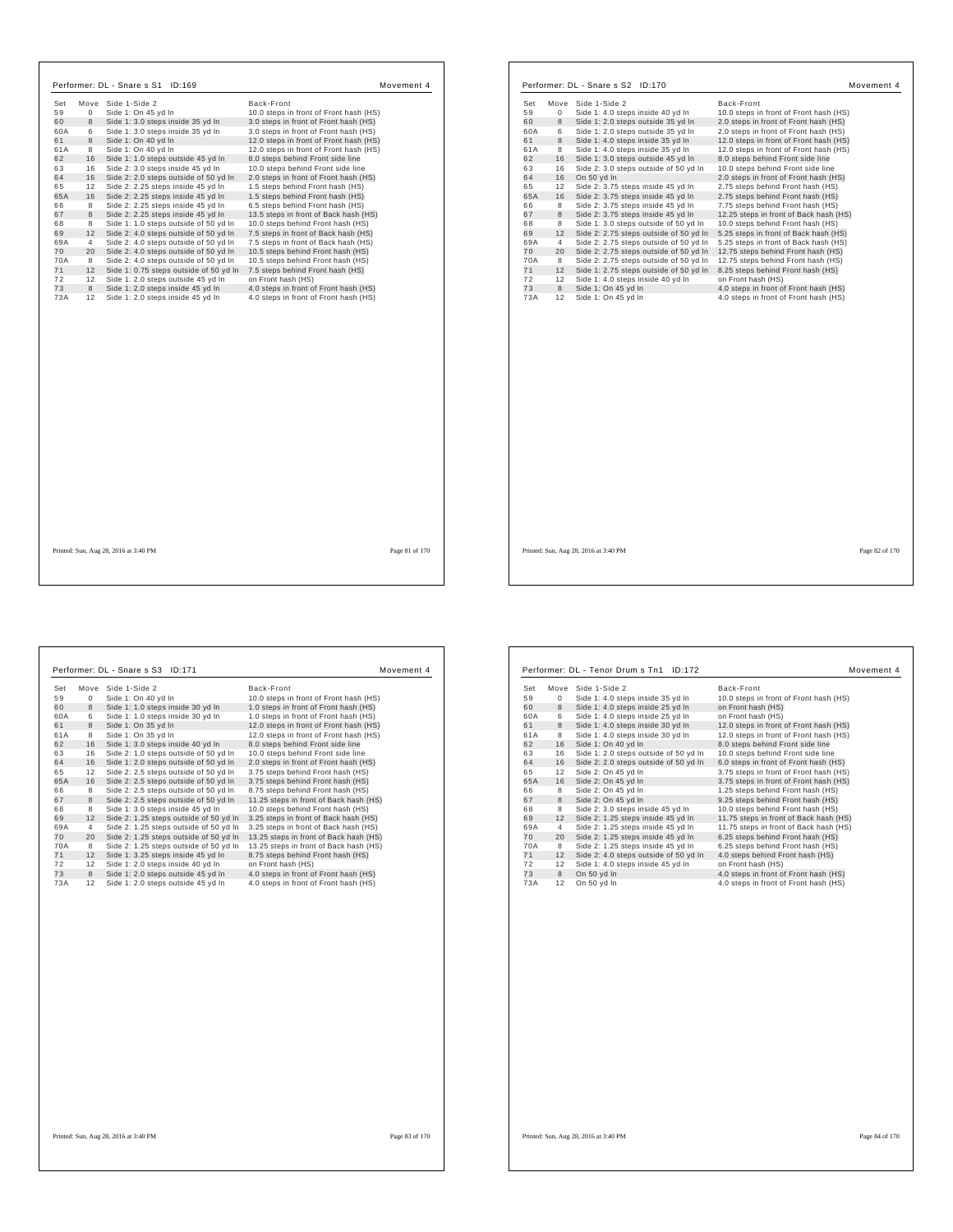| Set       |                | Move Side 1-Side 2                                                             | Back-Front                                                                     |  |
|-----------|----------------|--------------------------------------------------------------------------------|--------------------------------------------------------------------------------|--|
| 59        | $\Omega$       | Side 1: On 35 yd In                                                            | 10.0 steps in front of Front hash (HS)                                         |  |
| 60        | 8              | Side 1: 1.0 steps outside 25 yd In                                             | 1.0 steps behind Front hash (HS)                                               |  |
| 60A       | 6              | Side 1: 1.0 steps outside 25 yd In                                             | 1.0 steps behind Front hash (HS)                                               |  |
| 61        | 8              | Side 1: On 30 vd In                                                            | 12.0 steps in front of Front hash (HS)                                         |  |
| 61A       | 8              | Side 1: On 30 yd In                                                            | 12.0 steps in front of Front hash (HS)                                         |  |
| 62        | 16             | Side 1: 3.0 steps outside 40 yd In                                             | 8.0 steps behind Front side line                                               |  |
| 63        | 16             | Side 1: 3.0 steps inside 45 yd In                                              | 10.0 steps behind Front side line                                              |  |
| 64        | 16             | Side 1: 2.0 steps outside of 50 yd In                                          | 6.0 steps in front of Front hash (HS)                                          |  |
| 65        | 12             | Side 2: 0.5 steps inside 45 yd In                                              | 1.0 steps in front of Front hash (HS)                                          |  |
| 65A       | 16             | Side 2: 0.5 steps inside 45 yd In                                              | 1.0 steps in front of Front hash (HS)                                          |  |
| 66        | 8              | Side 2: 0.5 steps inside 45 yd In                                              | 4.0 steps behind Front hash (HS)                                               |  |
| 67        | 8              |                                                                                | 12.0 steps behind Front hash (HS)                                              |  |
|           | 8              | Side 2: 0.5 steps inside 45 yd In<br>Side 2: 2.0 steps outside of 50 yd In     | 10.0 steps behind Front hash (HS)                                              |  |
| 68<br>69  | 12             |                                                                                |                                                                                |  |
|           | $\overline{4}$ | Side 2: 2.75 steps inside 45 yd In<br>Side 2: 2.75 steps inside 45 yd In       | 9.75 steps in front of Back hash (HS)<br>9.75 steps in front of Back hash (HS) |  |
| 69A<br>70 | 20             | Side 2: 2.75 steps inside 45 yd In                                             | 8.25 steps behind Front hash (HS)                                              |  |
|           |                |                                                                                |                                                                                |  |
| 70A<br>71 | 8              | Side 2: 2.75 steps inside 45 yd In                                             | 8.25 steps behind Front hash (HS)                                              |  |
|           | 12             | Side 2: 1.75 steps outside of 50 yd In                                         | 6.0 steps behind Front hash (HS)                                               |  |
| 72<br>73  | 12<br>8        | Side 1: 1.0 steps inside 45 yd In                                              | on Front hash (HS)                                                             |  |
| 73A       | 12             | Side 1: 3.0 steps outside of 50 yd In<br>Side 1: 3.0 steps outside of 50 yd In | 4.0 steps in front of Front hash (HS)<br>4.0 steps in front of Front hash (HS) |  |
|           |                |                                                                                |                                                                                |  |
|           |                |                                                                                |                                                                                |  |

| Set       | Move    | Side 1-Side 2       |                                                                          | Back-Front                                                                       |
|-----------|---------|---------------------|--------------------------------------------------------------------------|----------------------------------------------------------------------------------|
| 59        | 0       |                     | Side 1: 4.0 steps inside 45 yd In                                        | 6.0 steps behind Front hash (HS)                                                 |
| 60        | 8       |                     | Side 1: 4.0 steps outside 45 yd In                                       | 11.5 steps behind Front hash (HS)                                                |
| 60A       | 6       |                     | Side 1: 4.0 steps outside 45 yd In                                       | 11.5 steps behind Front hash (HS)                                                |
| 61        | 8       |                     | Side 1: 1.75 steps inside 45 yd In                                       | 5.0 steps behind Front hash (HS)                                                 |
| 61A       | 8       |                     | Side 1: 1.75 steps inside 45 yd In                                       | 5.0 steps behind Front hash (HS)                                                 |
| 62        | 16      |                     | Side 2: 1.0 steps outside 45 yd In                                       | 11.5 steps behind Front hash (HS)                                                |
| 63        | 16      |                     | Side 2: 3.5 steps inside 40 yd In                                        | 11.75 steps in front of Back hash (HS)                                           |
| 64        | 16      |                     | Side 2: 0.5 steps inside 40 yd In                                        | 10.25 steps behind Front hash (HS)                                               |
| 65        | 12      |                     | Side 2: 0.5 steps outside 45 yd In                                       | 3.75 steps behind Front hash (HS)                                                |
| 65A       | 16      |                     | Side 2: 0.5 steps outside 45 yd In                                       | 3.75 steps behind Front hash (HS)                                                |
| 66        | 8       | Side 2: On 40 yd In |                                                                          | on Front hash (HS)                                                               |
| 67        | 8       | Side 2: On 40 yd In |                                                                          | on Front hash (HS)                                                               |
| 68        | 8       |                     | Side 2: 2.0 steps inside 35 yd In                                        | on Front hash (HS)                                                               |
| 69        | 12      |                     | Side 2: 3.5 steps outside 35 yd In                                       | 2.0 steps in front of Front hash (HS)                                            |
| 69A       | 4       |                     | Side 2: 3.5 steps outside 35 yd In                                       | 2.0 steps in front of Front hash (HS)                                            |
| 70        | 20      |                     | Side 2: 3.5 steps outside 35 yd In                                       | 12.0 steps in front of Front hash (HS)                                           |
| 70A       | 8       |                     | Side 2: 3.5 steps outside 35 yd In                                       | 12.0 steps in front of Front hash (HS)                                           |
| 71        | 12      |                     | Side 2: 1.0 steps outside 35 yd In                                       | on Front hash (HS)                                                               |
| 72        | 12      |                     | Side 2: 3.0 steps outside 30 yd In                                       | 4.0 steps in front of Front hash (HS)                                            |
| 73<br>73A | 8<br>12 |                     | Side 2: 1.0 steps outside 30 yd In<br>Side 2: 1.0 steps outside 30 yd In | 3.25 steps in front of Front hash (HS)<br>3.25 steps in front of Front hash (HS) |
|           |         |                     |                                                                          |                                                                                  |
|           |         |                     |                                                                          |                                                                                  |

|     |              | Performer: Flute s F2 ID:106           | Movement 4                             |  |
|-----|--------------|----------------------------------------|----------------------------------------|--|
| Set | Move         | Side 1-Side 2                          | Back-Front                             |  |
| 59  | $\mathbf{0}$ | Side 2: 4.0 steps outside of 50 vd In  | 6.0 steps behind Front hash (HS)       |  |
| 60  | 8            | Side 2: 0.75 steps outside of 50 yd In | 7.75 steps behind Front hash (HS)      |  |
| 60A | 6            | Side 2: 0.75 steps outside of 50 yd In | 7.75 steps behind Front hash (HS)      |  |
| 61  | 8            | Side 2: 2.5 steps inside 45 yd In      | 4.5 steps behind Front hash (HS)       |  |
| 61A | 8            | Side 2: 2.5 steps inside 45 yd In      | 4.5 steps behind Front hash (HS)       |  |
| 62  | 16           | Side 2: 0.5 steps outside 40 yd In     | 8.25 steps behind Front hash (HS)      |  |
| 63  | 16           | Side 2: 3.75 steps inside 35 yd In     | 13.0 steps behind Front hash (HS)      |  |
| 64  | 16           | Side 2: 1.0 steps outside 35 yd In     | 7.5 steps behind Front hash (HS)       |  |
| 65  | 12           | Side 2: 2.0 steps outside 40 yd In     | 1.25 steps behind Front hash (HS)      |  |
| 65A | 16           | Side 2: 2.0 steps outside 40 yd In     | 1.25 steps behind Front hash (HS)      |  |
| 66  | 8            | Side 2: On 35 yd In                    | on Front hash (HS)                     |  |
| 67  | 8            | Side 2: On 35 yd In                    | on Front hash (HS)                     |  |
| 68  | 8            | Side 2: 2.0 steps inside 30 yd In      | on Front hash (HS)                     |  |
| 69  | 12           | Side 2: 2.5 steps inside 25 yd In      | 2.0 steps in front of Front hash (HS)  |  |
| 69A | 4            | Side 2: 2.5 steps inside 25 yd In      | 2.0 steps in front of Front hash (HS)  |  |
| 70  | 20           | Side 2: 2.5 steps inside 25 yd In      | 12.0 steps in front of Front hash (HS) |  |
| 70A | 8            | Side 2: 2.5 steps inside 25 yd In      | 12.0 steps in front of Front hash (HS) |  |
| 71  | 12           | Side 2: 1.75 steps outside 30 yd In    | 1.0 steps in front of Front hash (HS)  |  |
| 72  | 12           | Side 2: 3.75 steps outside 25 yd In    | 5.0 steps in front of Front hash (HS)  |  |
| 73  | 8            | Side 2: 1.0 steps outside 25 yd In     | 5.5 steps in front of Front hash (HS)  |  |
| 73A | 12           | Side 2: 1.0 steps outside 25 yd In     | 5.5 steps in front of Front hash (HS)  |  |
|     |              |                                        |                                        |  |
|     |              |                                        |                                        |  |
|     |              |                                        |                                        |  |

|     |      | Performer: Flute s F3 ID:107          | Movement 4                              |
|-----|------|---------------------------------------|-----------------------------------------|
| Set | Move | Side 1-Side 2                         | Back-Front                              |
| 59  | 0    | Side 1: On 35 vd In                   | 6.0 steps behind Front hash (HS)        |
| 60  | 8    | Side 1: 0.5 steps inside 25 yd In     | 11.0 steps in front of Back hash (HS)   |
| 60A | 6    | Side 1: 0.5 steps inside 25 yd In     | 11.0 steps in front of Back hash (HS)   |
| 61  | 8    | Side 1: 2.75 steps inside 30 yd In    | 5.0 steps behind Front hash (HS)        |
| 61A | 8    | Side 1: 2.75 steps inside 30 yd In    | 5.0 steps behind Front hash (HS)        |
| 62  | 16   | Side 1: 0.75 steps outside 40 yd In   | 13.75 steps in front of Back hash (HS)  |
| 63  | 16   | Side 1: 1.5 steps inside 40 yd In     | 12.5 steps in front of Back hash (HS)   |
| 64  | 16   | Side 1: 0.5 steps inside 40 yd In     | 10.25 steps behind Front hash (HS)      |
| 65  | 12   | Side 1: 0.25 steps inside 45 yd In    | 4.5 steps behind Front hash (HS)        |
| 65A | 16   | Side 1: 0.25 steps inside 45 yd In    | 4.5 steps behind Front hash (HS)        |
| 66  | 8    | Side 1: 4.0 steps inside 40 yd In     | 4.0 steps behind Front hash (HS)        |
| 67  | 8    | On 50 yd In                           | 2.0 steps in front of Front hash (HS)   |
| 68  | 8    | On 50 yd In                           | on Front hash (HS)                      |
| 69  | 12   | On 50 yd In                           | 2.0 steps in front of Front hash (HS)   |
| 69A | 4    | On 50 yd In                           | 2.0 steps in front of Front hash (HS)   |
| 70  | 20   | On 50 yd In                           | 12.0 steps in front of Front hash (HS)  |
| 70A | 8    | On 50 yd In                           | 12.0 steps in front of Front hash (HS)  |
| 71  | 12   | Side 1: 2.0 steps outside 45 yd In    | 13.25 steps in front of Front hash (HS) |
| 72  | 12   | Side 1: 1.0 steps outside of 50 yd In | 13.75 steps behind Front side line      |
| 73  | 8    | Side 2: 3.5 steps inside 45 yd In     | 13.5 steps behind Front side line       |
| 73A | 12   | Side 2: 3.5 steps inside 45 yd In     | 13.5 steps behind Front side line       |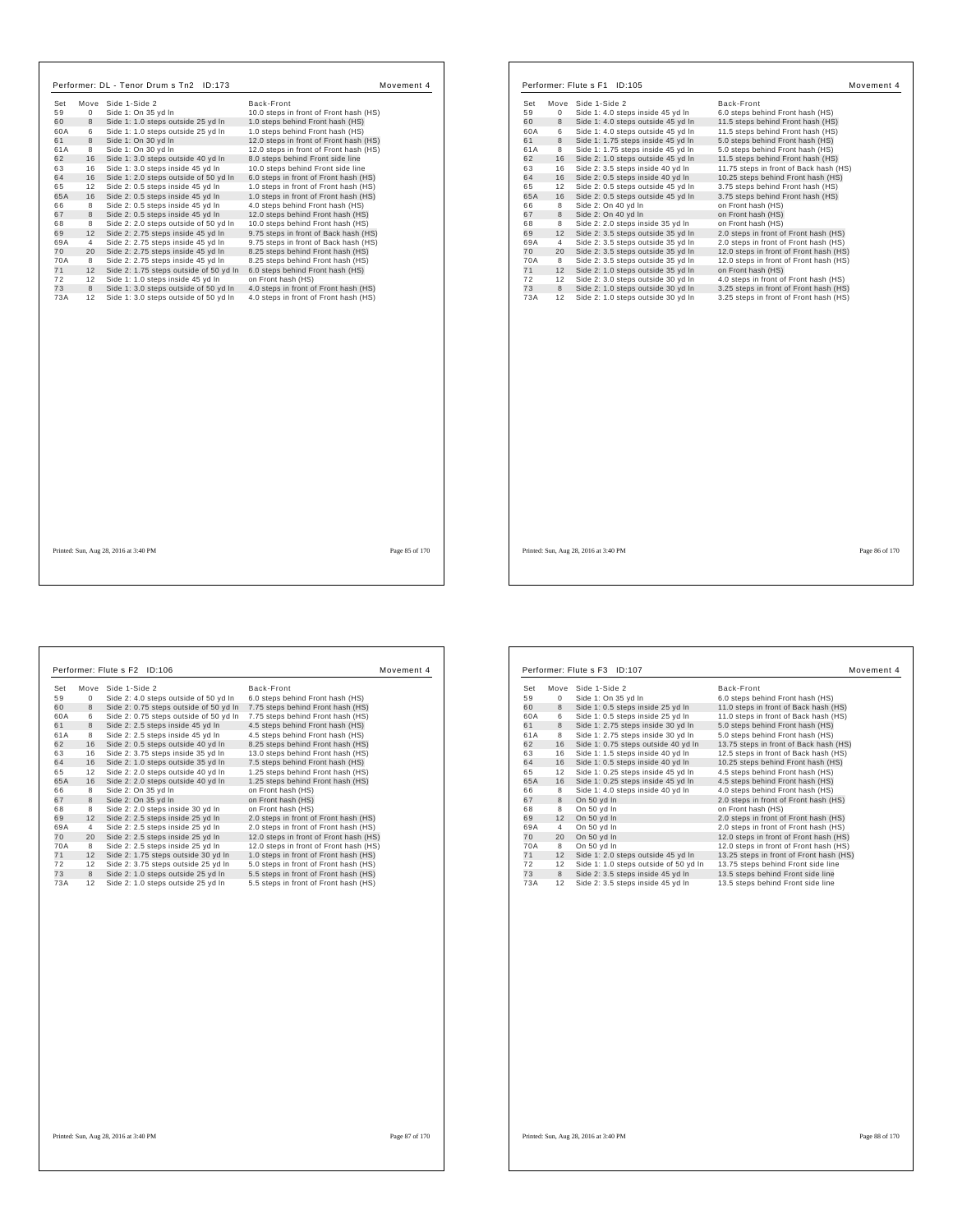| Set | Move        | Side 1-Side 2                         | Back-Front                             |
|-----|-------------|---------------------------------------|----------------------------------------|
| 59  | $\mathbf 0$ | On 50 yd In                           | 6.0 steps behind Front hash (HS)       |
| 60  | 8           | Side 1: 2.25 steps inside 45 yd In    | 9.75 steps behind Front hash (HS)      |
| 60A | 6           | Side 1: 2.25 steps inside 45 yd In    | 9.75 steps behind Front hash (HS)      |
| 61  | 8           | Side 1: 1.0 steps outside of 50 yd In | 5.0 steps behind Front hash (HS)       |
| 61A | 8           | Side 1: 1.0 steps outside of 50 yd In | 5.0 steps behind Front hash (HS)       |
| 62  | 16          | Side 2: 3.25 steps inside 40 yd In    | 10.0 steps behind Front hash (HS)      |
| 63  | 16          | Side 2: 0.5 steps outside 40 yd In    | 13.25 steps in front of Back hash (HS) |
| 64  | 16          | Side 2: 3.75 steps inside 35 yd In    | 9.0 steps behind Front hash (HS)       |
| 65  | 12          | Side 2: 3.0 steps inside 40 yd In     | 1.75 steps behind Front hash (HS)      |
| 65A | 16          | Side 2: 3.0 steps inside 40 yd In     | 1.75 steps behind Front hash (HS)      |
| 66  | 8           | Side 2: 4.0 steps outside 40 yd In    | 4.0 steps behind Front hash (HS)       |
| 67  | 8           | Side 2: On 40 vd In                   | 6.0 steps behind Front hash (HS)       |
| 68  | 8           | Side 2: 2.0 steps outside 40 yd In    | on Front hash (HS)                     |
| 69  | 12          | Side 2: 1.5 steps inside 35 yd In     | 2.0 steps in front of Front hash (HS)  |
| 69A | 4           | Side 2: 1.5 steps inside 35 yd In     | 2.0 steps in front of Front hash (HS)  |
| 70  | 20          | Side 2: 1.5 steps inside 35 yd In     | 12.0 steps in front of Front hash (HS) |
| 70A | 8           | Side 2: 1.5 steps inside 35 yd In     | 12.0 steps in front of Front hash (HS) |
| 71  | 12          | Side 2: 3.5 steps inside 35 yd In     | 0.25 steps in front of Front hash (HS) |
| 72  | 12          | Side 2: 1.5 steps inside 30 yd In     | 4.25 steps in front of Front hash (HS) |
| 73  | 8           | Side 2: 3.0 steps inside 30 yd In     | 3.25 steps in front of Front hash (HS) |
| 73A | 12          | Side 2: 3.0 steps inside 30 yd In     | 3.25 steps in front of Front hash (HS) |
|     |             |                                       |                                        |
|     |             |                                       |                                        |

| Set | Move        | Side 1-Side 2                         | Back-Front                             |  |
|-----|-------------|---------------------------------------|----------------------------------------|--|
| 59  | $\mathbf 0$ | Side 2: 4.0 steps outside of 50 yd In | 9.0 steps behind Front hash (HS)       |  |
| 60  | 8           | Side 2: 3.5 steps outside of 50 yd In | 9.25 steps behind Front hash (HS)      |  |
| 60A | 6           | Side 2: 3.5 steps outside of 50 yd In | 9.25 steps behind Front hash (HS)      |  |
| 61  | 8           | Side 2: 1.0 steps outside 45 yd In    | 6.25 steps behind Front hash (HS)      |  |
| 61A | 8           | Side 2: 1.0 steps outside 45 yd In    | 6.25 steps behind Front hash (HS)      |  |
| 62  | 16          | Side 2: 2.25 steps outside 40 yd In   | 7.25 steps behind Front hash (HS)      |  |
| 63  | 16          | Side 2: 1.75 steps inside 35 yd In    | 12.0 steps behind Front hash (HS)      |  |
| 64  | 16          | Side 2: 3.25 steps outside 35 yd In   | 6.75 steps behind Front hash (HS)      |  |
| 65  | 12          | Side 2: 3.5 steps inside 35 yd In     | 1.25 steps behind Front hash (HS)      |  |
| 65A | 16          | Side 2: 3.5 steps inside 35 yd In     | 1.25 steps behind Front hash (HS)      |  |
| 66  | 8           | Side 2: 2.0 steps outside 35 yd In    | 2.0 steps behind Front hash (HS)       |  |
| 67  | 8           | Side 2: On 35 vd In                   | 3.0 steps behind Front hash (HS)       |  |
| 68  | 8           | Side 2: 4.0 steps outside 35 yd In    | on Front hash (HS)                     |  |
| 69  | 12          | Side 2: 3.0 steps outside 30 yd In    | 2.0 steps in front of Front hash (HS)  |  |
| 69A | 4           | Side 2: 3.0 steps outside 30 yd In    | 2.0 steps in front of Front hash (HS)  |  |
| 70  | 20          | Side 2: 3.0 steps outside 30 yd In    | 12.0 steps in front of Front hash (HS) |  |
| 70A | 8           | Side 2: 3.0 steps outside 30 yd In    | 12.0 steps in front of Front hash (HS) |  |
| 71  | 12          | Side 2: 0.5 steps inside 30 yd In     | 0.5 steps in front of Front hash (HS)  |  |
| 72  | 12          | Side 2: 1.5 steps outside 25 yd In    | 4.5 steps in front of Front hash (HS)  |  |
| 73  | 8           | Side 2: 1.0 steps inside 25 yd In     | 4.5 steps in front of Front hash (HS)  |  |
| 73A | 12          | Side 2: 1.0 steps inside 25 yd In     | 4.5 steps in front of Front hash (HS)  |  |
|     |             |                                       |                                        |  |
|     |             |                                       |                                        |  |
|     |             |                                       |                                        |  |
|     |             |                                       |                                        |  |
|     |             |                                       |                                        |  |
|     |             |                                       |                                        |  |
|     |             |                                       |                                        |  |

Printed: Sun, Aug 28, 2016 at 3:40 PM Page 89 of 170 of 170 of 170 of 170 of 170 of 170 of 170 of 170 of 170 of 170 of 170 of 170 of 170 of 170 of 170 of 170 of 170 of 170 of 170 of 170 of 170 of 170 of 170 of 170 of 170 o

|  |  |  | Page 89 of 170 |  |
|--|--|--|----------------|--|
|--|--|--|----------------|--|

Printed: Sun, Aug 28, 2016 at 3:40 PM Page 90 of 170

 $\Gamma$ 

| Move<br>0<br>8<br>6<br>8<br>8<br>16<br>16 | Side 1-Side 2<br>Side 1: 4.0 steps inside 40 yd In<br>Side 1: 2.5 steps inside 35 yd In<br>Side 1: 2.5 steps inside 35 yd In<br>Side 1: 2.0 steps inside 40 yd In<br>Side 1: 2.0 steps inside 40 yd In<br>Side 2: 1.25 steps outside of 50 yd In | Back-Front<br>9.0 steps behind Front hash (HS)<br>11.5 steps in front of Back hash (HS)<br>11.5 steps in front of Back hash (HS)<br>8.0 steps behind Front hash (HS)<br>8.0 steps behind Front hash (HS)<br>13.75 steps behind Front hash (HS)                                                                                                                                                                                                             |
|-------------------------------------------|--------------------------------------------------------------------------------------------------------------------------------------------------------------------------------------------------------------------------------------------------|------------------------------------------------------------------------------------------------------------------------------------------------------------------------------------------------------------------------------------------------------------------------------------------------------------------------------------------------------------------------------------------------------------------------------------------------------------|
|                                           |                                                                                                                                                                                                                                                  |                                                                                                                                                                                                                                                                                                                                                                                                                                                            |
|                                           |                                                                                                                                                                                                                                                  |                                                                                                                                                                                                                                                                                                                                                                                                                                                            |
|                                           |                                                                                                                                                                                                                                                  |                                                                                                                                                                                                                                                                                                                                                                                                                                                            |
|                                           |                                                                                                                                                                                                                                                  |                                                                                                                                                                                                                                                                                                                                                                                                                                                            |
|                                           |                                                                                                                                                                                                                                                  |                                                                                                                                                                                                                                                                                                                                                                                                                                                            |
|                                           |                                                                                                                                                                                                                                                  |                                                                                                                                                                                                                                                                                                                                                                                                                                                            |
|                                           | Side 2: 3.75 steps inside 45 yd In                                                                                                                                                                                                               | 10.25 steps in front of Back hash (HS)                                                                                                                                                                                                                                                                                                                                                                                                                     |
| 16                                        | Side 2: 2.0 steps inside 45 yd In                                                                                                                                                                                                                | 11.75 steps behind Front hash (HS)                                                                                                                                                                                                                                                                                                                                                                                                                         |
| 12                                        | Side 2: 3.75 steps outside of 50 yd In                                                                                                                                                                                                           | 12.0 steps behind Front hash (HS)                                                                                                                                                                                                                                                                                                                                                                                                                          |
| 16                                        |                                                                                                                                                                                                                                                  | 12.0 steps behind Front hash (HS)                                                                                                                                                                                                                                                                                                                                                                                                                          |
| 8                                         |                                                                                                                                                                                                                                                  | 10.0 steps behind Front hash (HS)                                                                                                                                                                                                                                                                                                                                                                                                                          |
| 8                                         |                                                                                                                                                                                                                                                  | 2.5 steps behind Front hash (HS)                                                                                                                                                                                                                                                                                                                                                                                                                           |
| 8                                         |                                                                                                                                                                                                                                                  | on Front hash (HS)                                                                                                                                                                                                                                                                                                                                                                                                                                         |
| 12                                        |                                                                                                                                                                                                                                                  | 2.0 steps in front of Front hash (HS)                                                                                                                                                                                                                                                                                                                                                                                                                      |
| $\overline{4}$                            |                                                                                                                                                                                                                                                  | 2.0 steps in front of Front hash (HS)                                                                                                                                                                                                                                                                                                                                                                                                                      |
| 20                                        |                                                                                                                                                                                                                                                  | 12.0 steps in front of Front hash (HS)                                                                                                                                                                                                                                                                                                                                                                                                                     |
| 8                                         |                                                                                                                                                                                                                                                  | 12.0 steps in front of Front hash (HS)                                                                                                                                                                                                                                                                                                                                                                                                                     |
| 12                                        |                                                                                                                                                                                                                                                  | 3.0 steps in front of Front hash (HS)                                                                                                                                                                                                                                                                                                                                                                                                                      |
| 12                                        |                                                                                                                                                                                                                                                  | 7.0 steps in front of Front hash (HS)                                                                                                                                                                                                                                                                                                                                                                                                                      |
| 8                                         |                                                                                                                                                                                                                                                  | 6.5 steps in front of Front hash (HS)                                                                                                                                                                                                                                                                                                                                                                                                                      |
| 12                                        |                                                                                                                                                                                                                                                  | 6.5 steps in front of Front hash (HS)                                                                                                                                                                                                                                                                                                                                                                                                                      |
|                                           |                                                                                                                                                                                                                                                  | Side 2: 3.75 steps outside of 50 yd In<br>Side 2: 4.0 steps inside 40 yd In<br>Side 2: 1.5 steps outside 45 yd In<br>Side 2: On 45 vd In<br>Side 2: 2.0 steps outside 45 yd In<br>Side 2: 2.0 steps outside 45 yd In<br>Side 2: 2.0 steps outside 45 yd In<br>Side 2: 2.0 steps outside 45 yd In<br>Side 2: 2.0 steps outside 45 yd In<br>Side 2: 4.0 steps outside 40 yd In<br>Side 2: 3.25 steps outside 40 yd In<br>Side 2: 3.25 steps outside 40 yd In |

|     |      | Performer: Flute s F7 ID:111           | Movement 4                             |
|-----|------|----------------------------------------|----------------------------------------|
| Set | Move | Side 1-Side 2                          | Back-Front                             |
| 59  | 0    | Side 1: 4.0 steps inside 40 yd In      | 6.0 steps behind Front hash (HS)       |
| 60  | 8    | Side 1: 1.0 steps inside 35 yd In      | 13.5 steps behind Front hash (HS)      |
| 60A | 6    | Side 1: 1.0 steps inside 35 yd In      | 13.5 steps behind Front hash (HS)      |
| 61  | 8    | Side 1: 0.25 steps inside 40 yd In     | 5.0 steps behind Front hash (HS)       |
| 61A | 8    | Side 1: 0.25 steps inside 40 yd In     | 5.0 steps behind Front hash (HS)       |
| 62  | 16   | Side 1: 0.75 steps outside of 50 yd In | 14.0 steps in front of Back hash (HS)  |
| 63  | 16   | Side 2: 2.0 steps outside of 50 yd In  | 10.0 steps in front of Back hash (HS)  |
| 64  | 16   | Side 2: 3.75 steps outside of 50 yd In | 12.0 steps behind Front hash (HS)      |
| 65  | 12   | Side 2: 3.25 steps outside of 50 yd In | 13.5 steps in front of Back hash (HS)  |
| 65A | 16   | Side 2: 3.25 steps outside of 50 yd In | 13.5 steps in front of Back hash (HS)  |
| 66  | 8    | Side 2: 4.0 steps inside 40 yd In      | 12.0 steps behind Front hash (HS)      |
| 67  | 8    | Side 2: 2.75 steps outside 45 yd In    | 4.75 steps behind Front hash (HS)      |
| 68  | 8    | Side 2: 2.0 steps outside 45 yd In     | on Front hash (HS)                     |
| 69  | 12   | Side 2: 3.5 steps inside 40 yd In      | 2.0 steps in front of Front hash (HS)  |
| 69A | 4    | Side 2: 3.5 steps inside 40 yd In      | 2.0 steps in front of Front hash (HS)  |
| 70  | 20   | Side 2: 3.5 steps inside 40 yd In      | 12.0 steps in front of Front hash (HS) |
| 70A | 8    | Side 2: 3.5 steps inside 40 yd In      | 12.0 steps in front of Front hash (HS) |
| 71  | 12   | Side 2: 4.0 steps inside 40 yd In      | 2.25 steps in front of Front hash (HS) |
| 72  | 12   | Side 2: 2.0 steps inside 35 yd In      | 6.25 steps in front of Front hash (HS) |
| 73  | 8    | Side 2: 3.0 steps inside 35 yd In      | 5.75 steps in front of Front hash (HS) |
| 73A | 12   | Side 2: 3.0 steps inside 35 yd In      | 5.75 steps in front of Front hash (HS) |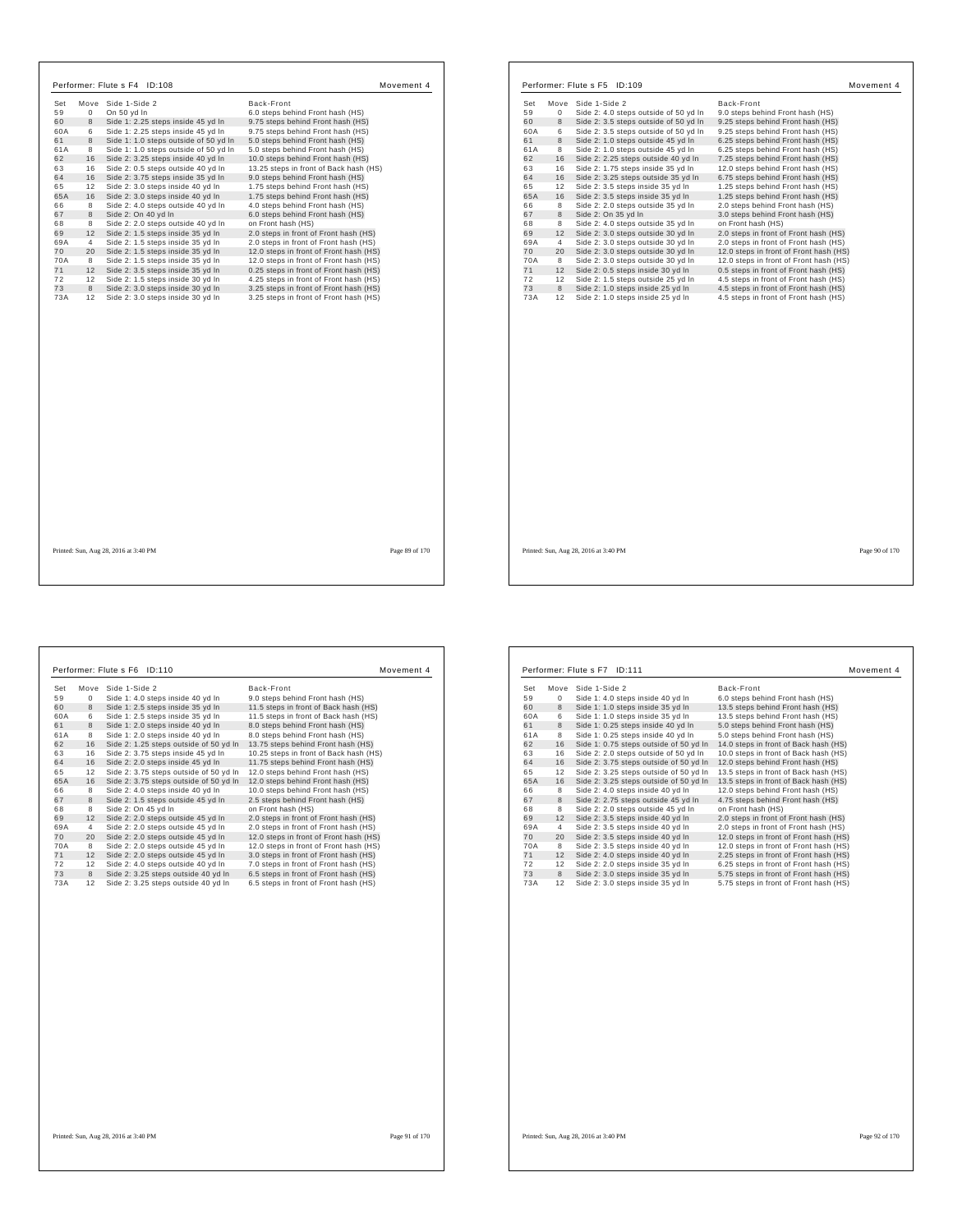|     |                | Performer: Flute s F8 ID:112           |                                         | Movement 4     |     |                | Performer: Flute s F9 ID:113                                              |                                        |
|-----|----------------|----------------------------------------|-----------------------------------------|----------------|-----|----------------|---------------------------------------------------------------------------|----------------------------------------|
| Set |                | Move Side 1-Side 2                     | Back-Front                              |                | Set |                | Move Side 1-Side 2                                                        | Back-Front                             |
| 59  | $\mathbf{0}$   | Side 1: On 45 yd In                    | 9.0 steps behind Front hash (HS)        |                | 59  | $\circ$        | Side 1: On 35 yd In                                                       | 9.0 steps behind Front hash (HS)       |
|     | 8              | Side 1: 0.25 steps inside 40 yd In     | 12.75 steps in front of Back hash (HS)  |                | 60  | 8              | Side 1: 1.5 steps inside 25 yd In                                         | 8.0 steps in front of Back hash (HS)   |
|     | 6              | Side 1: 0.25 steps inside 40 yd In     | 12.75 steps in front of Back hash (HS)  |                | 60A | 6              | Side 1: 1.5 steps inside 25 yd In                                         | 8.0 steps in front of Back hash (HS)   |
| 8   |                | Side 1: 1.0 steps outside 45 yd In     | 8.0 steps behind Front hash (HS)        |                | 61  | 8              | Side 1: 4.0 steps outside 35 yd In                                        | 8.0 steps behind Front hash (HS)       |
| 8   |                | Side 1: 1.0 steps outside 45 yd In     | 8.0 steps behind Front hash (HS)        |                | 61A | 8              | Side 1: 4.0 steps outside 35 yd In                                        | 8.0 steps behind Front hash (HS)       |
| 16  |                | Side 2: 0.75 steps inside 45 yd In     | 12.25 steps behind Front hash (HS)      |                | 62  | 16             | Side 1: 1.25 steps inside 40 yd In                                        | 13.5 steps in front of Back hash (HS)  |
| 16  |                | Side 2: 2.5 steps outside 45 yd In     | 11.25 steps in front of Back hash (HS)  |                | 63  | 16             | Side 1: 3.5 steps inside 40 yd In                                         | 11.75 steps in front of Back hash (HS) |
| 16  |                | Side 2: 2.75 steps inside 40 yd In     | 10.75 steps behind Front hash (HS)      |                | 64  | 16             | Side 1: 2.75 steps inside 40 yd In                                        | 10.75 steps behind Front hash (HS)     |
| 12  |                | Side 2: 1.25 steps inside 45 yd In     | 5.5 steps behind Front hash (HS)        |                | 65  | 12             | Side 1: 1.75 steps inside 45 yd In                                        | 6.0 steps behind Front hash (HS)       |
| 16  |                | Side 2: 1.25 steps inside 45 yd In     | 5.5 steps behind Front hash (HS)        |                | 65A | 16             | Side 1: 1.75 steps inside 45 yd In                                        | 6.0 steps behind Front hash (HS)       |
| 8   |                | Side 2: 4.0 steps outside 45 yd In     | 4.0 steps behind Front hash (HS)        |                | 66  | 8              | Side 1: 4.0 steps inside 40 yd In                                         | 6.0 steps behind Front hash (HS)       |
| 8   |                | Side 2: 2.75 steps outside of 50 yd In | 1.75 steps in front of Front hash (HS)  |                | 67  | 8              | Side 1: 2.75 steps outside of 50 yd In                                    | 1.75 steps in front of Front hash (HS) |
|     | 8              | Side 2: 2.0 steps outside of 50 yd In  | on Front hash (HS)                      |                | 68  | 8              | Side 1: 2.0 steps outside of 50 yd In                                     | on Front hash (HS)                     |
|     | 12             | Side 2: 2.5 steps outside of 50 yd In  | 2.0 steps in front of Front hash (HS)   |                | 69  | 12             | Side 1: 2.5 steps outside of 50 yd In                                     | 2.0 steps in front of Front hash (HS)  |
|     | $\overline{4}$ | Side 2: 2.5 steps outside of 50 yd In  | 2.0 steps in front of Front hash (HS)   |                | 69A | $\overline{4}$ | Side 1: 2.5 steps outside of 50 yd In                                     | 2.0 steps in front of Front hash (HS)  |
|     | 20             | Side 2: 2.5 steps outside of 50 yd In  | 12.0 steps in front of Front hash (HS)  |                | 70  | 20             | Side 1: 2.5 steps outside of 50 yd In                                     | 12.0 steps in front of Front hash (HS) |
|     | 8              | Side 2: 2.5 steps outside of 50 yd In  | 12.0 steps in front of Front hash (HS)  |                | 70A | 8              | Side 1: 2.5 steps outside of 50 yd In                                     | 12.0 steps in front of Front hash (HS) |
|     | 12             | Side 1: On 45 yd In                    | 12.75 steps in front of Front hash (HS) |                | 71  | 12             | Side 1: 3.75 steps outside 45 yd In                                       | 14.0 steps in front of Front hash (HS) |
|     | 12             | Side 2: 1.0 steps outside of 50 yd In  | 13.75 steps in front of Front hash (HS) |                | 72  | 12             | Side 1: 2.75 steps outside of 50 yd In 13.25 steps behind Front side line |                                        |
|     | 8              | Side 2: 1.5 steps inside 45 yd In      | 13.75 steps in front of Front hash (HS) |                | 73  | 8              | Side 2: 2.5 steps outside of 50 yd In                                     | 12.75 steps behind Front side line     |
|     |                |                                        |                                         |                |     |                |                                                                           |                                        |
|     |                | Printed: Sun, Aug 28, 2016 at 3:40 PM  |                                         | Page 93 of 170 |     |                | Printed: Sun, Aug 28, 2016 at 3:40 PM                                     |                                        |

|     |                 | Performer: Flute s F11<br>ID:104    | Movement 4                             |
|-----|-----------------|-------------------------------------|----------------------------------------|
| Set | Move            | Side 1-Side 2                       | Back-Front                             |
| 59  | $\mathbf{0}$    | Side 2: 4.0 steps outside 45 yd In  | 12.0 steps behind Front hash (HS)      |
| 60  | 8               | Side 2: 1.0 steps outside 45 yd In  | 13.0 steps in front of Back hash (HS)  |
| 60A | 6               | Side 2: 1.0 steps outside 45 yd In  | 13.0 steps in front of Back hash (HS)  |
| 61  | 8               | Side 2: On 40 yd In                 | 12.0 steps behind Front hash (HS)      |
| 61A | 8               | Side 2: On 40 yd In                 | 12.0 steps behind Front hash (HS)      |
| 62  | 16              | Side 2: 4.0 steps outside 35 yd In  | on Front hash (HS)                     |
| 63  | 16              | Side 2: On 30 yd In                 | 4.0 steps behind Front hash (HS)       |
| 64  | 16              | Side 2: On 25 yd In                 | on Front hash (HS)                     |
| 65  | 12              | Side 2: 3.0 steps inside 30 yd In   | 11.0 steps behind Front hash (HS)      |
| 65A | 16              | Side 2: 3.0 steps inside 30 yd In   | 11.0 steps behind Front hash (HS)      |
| 66  | 8               | Side 2: 2.0 steps inside 25 yd In   | 6.0 steps behind Front hash (HS)       |
| 67  | 8               | Side 2: On 30 yd In                 | 9.0 steps behind Front hash (HS)       |
| 68  | 8               | Side 2: On 30 yd In                 | on Front hash (HS)                     |
| 69  | 12              | Side 2: On 25 yd In                 | 2.0 steps in front of Front hash (HS)  |
| 69A | 4               | Side 2: On 25 yd In                 | 2.0 steps in front of Front hash (HS)  |
| 70  | 20              | Side 2: On 25 yd In                 | 12.0 steps in front of Front hash (HS) |
| 70A | 8               | Side 2: On 25 yd In                 | 12.0 steps in front of Front hash (HS) |
| 71  | 12              | Side 2: 3.75 steps outside 30 yd In | 1.5 steps in front of Front hash (HS)  |
| 72  | 12 <sup>2</sup> | Side 2: 2.25 steps inside 20 yd In  | 5.5 steps in front of Front hash (HS)  |
| 73  | 8               | Side 2: 2.75 steps outside 25 yd In | 6.25 steps in front of Front hash (HS) |
| 73A | 12              | Side 2: 2.75 steps outside 25 yd In | 6.25 steps in front of Front hash (HS) |

| Set | Move | Side 1-Side 2                         | Back-Front                             |
|-----|------|---------------------------------------|----------------------------------------|
| 59  | 0    | Side 1: 4.0 steps inside 35 yd In     | 6.0 steps behind Front hash (HS)       |
| 60  | 8    | Side 1: 2.0 steps outside 30 yd In    | 12.0 steps in front of Back hash (HS)  |
| 60A | 6    | Side 1: 2.0 steps outside 30 yd In    | 12.0 steps in front of Back hash (HS)  |
| 61  | 8    | Side 1: 0.75 steps outside 35 yd In   | 4.75 steps behind Front hash (HS)      |
| 61A | 8    | Side 1: 0.75 steps outside 35 yd In   | 4.75 steps behind Front hash (HS)      |
| 62  | 16   | Side 1: 2.75 steps outside 45 vd In   | 13.25 steps in front of Back hash (HS) |
| 63  | 16   | Side 1: 0.5 steps outside 45 yd In    | 10.75 steps in front of Back hash (HS) |
| 64  | 16   | Side 1: 0.5 steps outside 45 yd In    | 11.5 steps behind Front hash (HS)      |
| 65  | 12   | Side 1: 3.75 steps inside 45 yd In    | 10.25 steps behind Front hash (HS)     |
| 65A | 16   | Side 1: 3.75 steps inside 45 yd In    | 10.25 steps behind Front hash (HS)     |
| 66  | 8    | Side 1: 4.0 steps inside 40 yd In     | 10.0 steps behind Front hash (HS)      |
| 67  | 8    | Side 1: 0.5 steps inside 45 vd In     | 0.75 steps behind Front hash (HS)      |
| 68  | 8    | Side 1: 2.0 steps inside 45 vd In     | on Front hash (HS)                     |
| 69  | 12   | Side 1: 0.5 steps inside 45 yd In     | 2.0 steps in front of Front hash (HS)  |
| 69A | 4    | Side 1: 0.5 steps inside 45 yd In     | 2.0 steps in front of Front hash (HS)  |
| 70  | 20   | Side 1: 0.5 steps inside 45 yd In     | 12.0 steps in front of Front hash (HS) |
| 70A | 8    | Side 1: 0.5 steps inside 45 yd In     | 12.0 steps in front of Front hash (HS) |
| 71  | 12   | Side 1: 0.25 steps inside 40 yd In    | 13.25 steps behind Front side line     |
| 72  | 12   | Side 1: 1.25 steps inside 45 yd In    | 12.25 steps behind Front side line     |
| 73  | 8    | Side 1: 1.5 steps outside of 50 yd In | 11.75 steps behind Front side line     |
| 73A | 12   | Side 1: 1.5 steps outside of 50 yd In | 11.75 steps behind Front side line     |

Movement 4

Page 94 of 170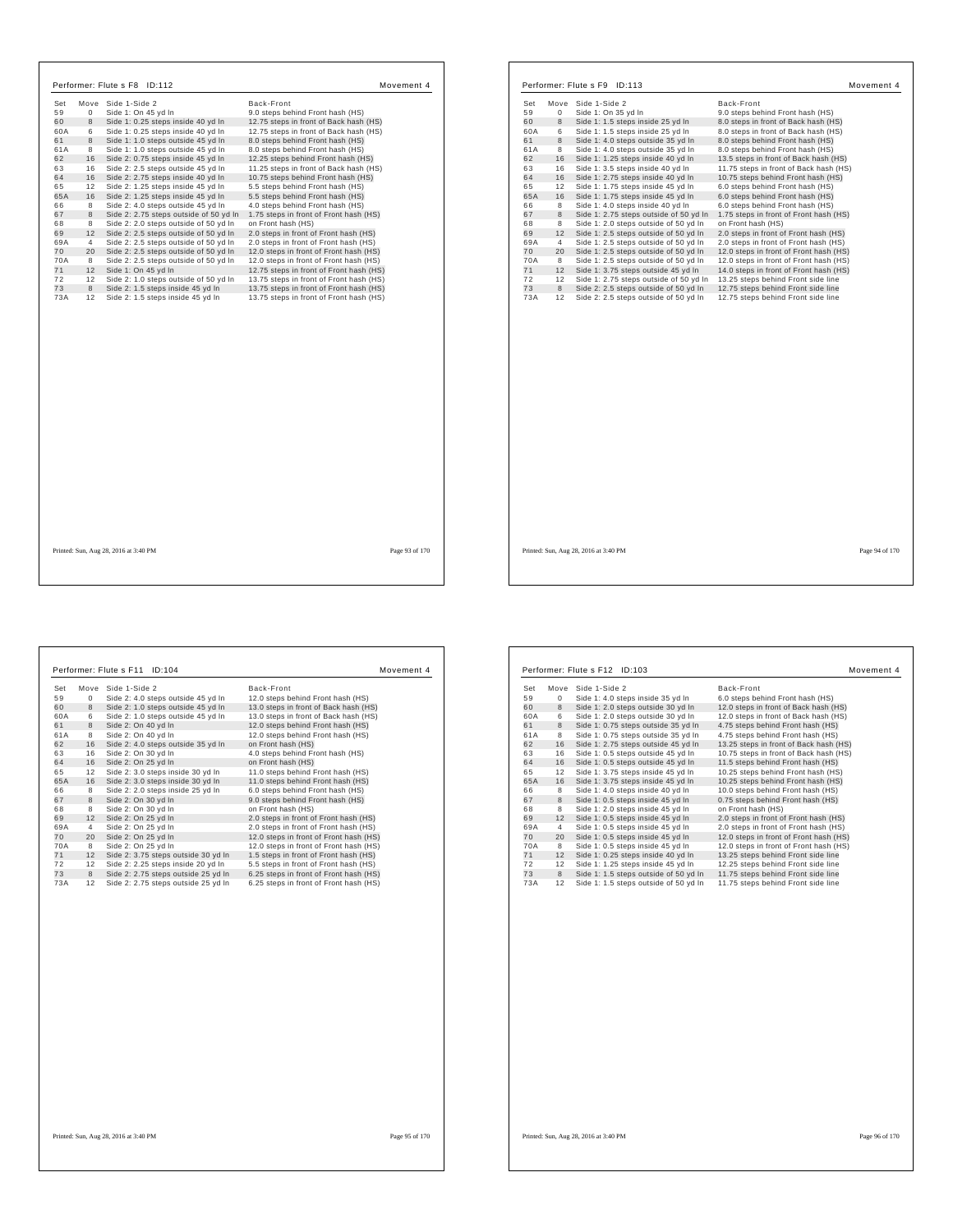| Set | Move     | Side 1-Side 2                          | Back-Front                             |
|-----|----------|----------------------------------------|----------------------------------------|
| 59  | $\Omega$ | Side 1: On 40 yd In                    | 6.0 steps behind Front hash (HS)       |
| 60  | 8        | Side 1: 3.25 steps inside 30 yd In     | 13.25 steps in front of Back hash (HS) |
| 60A | 6        | Side 1: 3.25 steps inside 30 yd In     | 13.25 steps in front of Back hash (HS) |
| 61  | 8        | Side 1: 3.75 steps inside 35 yd In     | 5.0 steps behind Front hash (HS)       |
| 61A | 8        | Side 1: 3.75 steps inside 35 yd In     | 5.0 steps behind Front hash (HS)       |
| 62  | 16       | Side 1: 1.25 steps inside 45 yd In     | 13.25 steps in front of Back hash (HS) |
| 63  | 16       | Side 1: 3.75 steps inside 45 yd In     | 10.25 steps in front of Back hash (HS) |
| 64  | 16       | Side 1: 3.75 steps outside of 50 yd In | 12.0 steps behind Front hash (HS)      |
| 65  | 12       | Side 1: 3.25 steps outside of 50 yd In | 13.25 steps in front of Back hash (HS) |
| 65A | 16       | Side 1: 3.25 steps outside of 50 yd In | 13.25 steps in front of Back hash (HS) |
| 66  | 8        | Side 1: 4.0 steps inside 40 yd In      | 14.0 steps in front of Back hash (HS)  |
| 67  | 8        | Side 1: 2.75 steps outside 45 yd In    | 4.75 steps behind Front hash (HS)      |
| 68  | 8        | Side 1: 2.0 steps outside 45 yd In     | on Front hash (HS)                     |
| 69  | 12       | Side 1: 3.5 steps inside 40 yd In      | 2.0 steps in front of Front hash (HS)  |
| 69A | 4        | Side 1: 3.5 steps inside 40 yd In      | 2.0 steps in front of Front hash (HS)  |
| 70  | 20       | Side 1: 3.5 steps inside 40 yd In      | 12.0 steps in front of Front hash (HS) |
| 70A | 8        | Side 1: 3.5 steps inside 40 yd In      | 12.0 steps in front of Front hash (HS) |
| 71  | 12       | Side 1: 3.75 steps outside 40 yd In    | 12.5 steps behind Front side line      |
| 72  | 12       | Side 1: 2.75 steps outside 45 yd In    | 11.5 steps behind Front side line      |
| 73  | 8        | Side 1: 2.5 steps inside 45 yd In      | 11.0 steps behind Front side line      |
| 73A | 12       | Side 1: 2.5 steps inside 45 yd In      | 11.0 steps behind Front side line      |
|     |          |                                        |                                        |
|     |          |                                        |                                        |

|           | Move           | Side 1-Side 2                       | Back-Front                             |
|-----------|----------------|-------------------------------------|----------------------------------------|
| Set<br>59 | 0              | Side 2: On 45 yd In                 | 9.0 steps behind Front hash (HS)       |
| 60        | 8              | Side 2: 1.25 steps inside 45 yd In  | 10.0 steps behind Front hash (HS)      |
| 60A       | 6              | Side 2: 1.25 steps inside 45 yd In  | 10.0 steps behind Front hash (HS)      |
| 61        | 8              | Side 2: 3.5 steps inside 40 yd In   | 7.5 steps behind Front hash (HS)       |
| 61A       | 8              | Side 2: 3.5 steps inside 40 yd In   | 7.5 steps behind Front hash (HS)       |
| 62        | 16             | Side 2: 2.25 steps inside 35 yd In  | 5.0 steps behind Front hash (HS)       |
| 63        | 16             | Side 2: 1.75 steps outside 35 yd In | 9.5 steps behind Front hash (HS)       |
| 64        | 16             | Side 2: 0.5 steps inside 30 yd In   | 4.75 steps behind Front hash (HS)      |
| 65        | 12             | Side 2: 1.25 steps outside 35 yd In | 2.75 steps behind Front hash (HS)      |
| 65A       | 16             | Side 2: 1.25 steps outside 35 yd In | 2.75 steps behind Front hash (HS)      |
| 66        | 8              | Side 2: 2.0 steps inside 30 yd In   | 6.0 steps behind Front hash (HS)       |
| 67        | 8              | Side 2: On 35 vd In                 | 9.0 steps behind Front hash (HS)       |
| 68        | 8              | Side 2: On 35 yd In                 | on Front hash (HS)                     |
| 69        | 12             | Side 2: 2.0 steps inside 30 yd In   | 2.0 steps in front of Front hash (HS)  |
| 69A       | $\overline{4}$ | Side 2: 2.0 steps inside 30 yd In   | 2.0 steps in front of Front hash (HS)  |
| 70        | 20             | Side 2: 2.0 steps inside 30 yd In   | 12.0 steps in front of Front hash (HS) |
| 70A       | 8              | Side 2: 2.0 steps inside 30 yd In   | 12.0 steps in front of Front hash (HS) |
| 71        | 12             | Side 2: 3.25 steps outside 35 yd In | on Front hash (HS)                     |
| 72        | 12             | Side 2: 2.75 steps inside 25 vd In  | 4.0 steps in front of Front hash (HS)  |
| 73        | 8              | Side 2: 3.0 steps outside 30 yd In  | 3.5 steps in front of Front hash (HS)  |
| 73A       | 12             | Side 2: 3.0 steps outside 30 yd In  | 3.5 steps in front of Front hash (HS)  |
|           |                |                                     |                                        |
|           |                |                                     |                                        |
|           |                |                                     |                                        |
|           |                |                                     |                                        |
|           |                |                                     |                                        |
|           |                |                                     |                                        |
|           |                |                                     |                                        |
|           |                |                                     |                                        |

Printed: Sun, Aug 28, 2016 at 3:40 PM Page 98 of 170

| Set | Move         | Side 1-Side 2                          | Back-Front                             |  |
|-----|--------------|----------------------------------------|----------------------------------------|--|
| 59  | $\mathbf{0}$ | On 50 yd In                            | 9.0 steps behind Front hash (HS)       |  |
| 60  | 8            | Side 1: 3.25 steps outside of 50 yd In | 11.75 steps behind Front hash (HS)     |  |
| 60A | 6            | Side 1: 3.25 steps outside of 50 yd In | 11.75 steps behind Front hash (HS)     |  |
| 61  | 8            | Side 2: 2.0 steps outside of 50 yd In  | 6.75 steps behind Front hash (HS)      |  |
| 61A | 8            | Side 2: 2.0 steps outside of 50 yd In  | 6.75 steps behind Front hash (HS)      |  |
| 62  | 16           | Side 2: 1.25 steps inside 40 yd In     | 9.25 steps behind Front hash (HS)      |  |
| 63  | 16           | Side 2: 2.5 steps outside 40 yd In     | 14.0 steps behind Front hash (HS)      |  |
| 64  | 16           | Side 2: 1.5 steps inside 35 yd In      | 8.5 steps behind Front hash (HS)       |  |
| 65  | 12           | Side 2: 0.5 steps inside 40 yd In      | 1.25 steps behind Front hash (HS)      |  |
| 65A | 16           | Side 2: 0.5 steps inside 40 yd In      | 1.25 steps behind Front hash (HS)      |  |
| 66  | 8            | Side 2: 2.0 steps inside 35 yd In      | 6.0 steps behind Front hash (HS)       |  |
| 67  | 8            | Side 2: On 40 yd In                    | 9.0 steps behind Front hash (HS)       |  |
| 68  | 8            | Side 2: On 40 yd In                    | on Front hash (HS)                     |  |
| 69  | 12           | Side 2: 4.0 steps outside 40 yd In     | 2.0 steps in front of Front hash (HS)  |  |
| 69A | 4            | Side 2: 4.0 steps outside 40 yd In     | 2.0 steps in front of Front hash (HS)  |  |
| 70  | 20           | Side 2: 4.0 steps outside 40 yd In     | 12.0 steps in front of Front hash (HS) |  |
| 70A | 8            | Side 2: 4.0 steps outside 40 yd In     | 12.0 steps in front of Front hash (HS) |  |
| 71  | 12           | Side 2: 2.5 steps outside 40 yd In     | 0.5 steps in front of Front hash (HS)  |  |
| 72  | 12           | Side 2: 3.5 steps inside 30 yd In      | 4.5 steps in front of Front hash (HS)  |  |
| 73  | 8            | Side 2: 2.75 steps outside 35 yd In    | 3.5 steps in front of Front hash (HS)  |  |
| 73A | 12           | Side 2: 2.75 steps outside 35 yd In    | 3.5 steps in front of Front hash (HS)  |  |
|     |              |                                        |                                        |  |

| Set | Move | Side 1-Side 2                          | Back-Front                             |
|-----|------|----------------------------------------|----------------------------------------|
| 59  | 0    | Side 1: On 40 vd In                    | 12.0 steps behind Front hash (HS)      |
| 60  | 8    | Side 1: 1.75 steps outside 35 yd In    | 7.5 steps in front of Back hash (HS)   |
| 60A | 6    | Side 1: 1.75 steps outside 35 yd In    | 7.5 steps in front of Back hash (HS)   |
| 61  | 8    | Side 1: 0.75 steps outside 40 yd In    | 11.0 steps behind Front hash (HS)      |
| 61A | 8    | Side 1: 0.75 steps outside 40 yd In    | 11.0 steps behind Front hash (HS)      |
| 62  | 16   | Side 1: 2.75 steps outside of 50 yd In | 13.5 steps in front of Back hash (HS)  |
| 63  | 16   | On 50 yd In                            | 10.0 steps in front of Back hash (HS)  |
| 64  | 16   | Side 2: 1.25 steps outside of 50 yd In | 12.0 steps behind Front hash (HS)      |
| 65  | 12   | Side 2: 3.0 steps outside of 50 yd In  | 11.0 steps in front of Back hash (HS)  |
| 65A | 16   | Side 2: 3.0 steps outside of 50 yd In  | 11.0 steps in front of Back hash (HS)  |
| 66  | 8    | Side 2: 4.0 steps outside 45 yd In     | 14.0 steps in front of Back hash (HS)  |
| 67  | 8    | Side 2: 3.75 steps outside 45 yd In    | 7.25 steps behind Front hash (HS)      |
| 68  | 8    | Side 2: 4.0 steps outside 45 vd In     | on Front hash (HS)                     |
| 69  | 12   | Side 2: 1.0 steps inside 40 yd In      | 2.0 steps in front of Front hash (HS)  |
| 69A | 4    | Side 2: 1.0 steps inside 40 yd In      | 2.0 steps in front of Front hash (HS)  |
| 70  | 20   | Side 2: 1.0 steps inside 40 yd In      | 12.0 steps in front of Front hash (HS) |
| 70A | 8    | Side 2: 1.0 steps inside 40 yd In      | 12.0 steps in front of Front hash (HS) |
| 71  | 12   | Side 2: 2.0 steps inside 40 yd In      | 1.5 steps in front of Front hash (HS)  |
| 72  | 12   | Side 2: 0.25 steps outside 35 yd In    | 5.5 steps in front of Front hash (HS)  |
| 73  | 8    | Side 2: 1.0 steps inside 35 yd In      | 4.75 steps in front of Front hash (HS) |
| 73A | 12   | Side 2: 1.0 steps inside 35 yd In      | 4.75 steps in front of Front hash (HS) |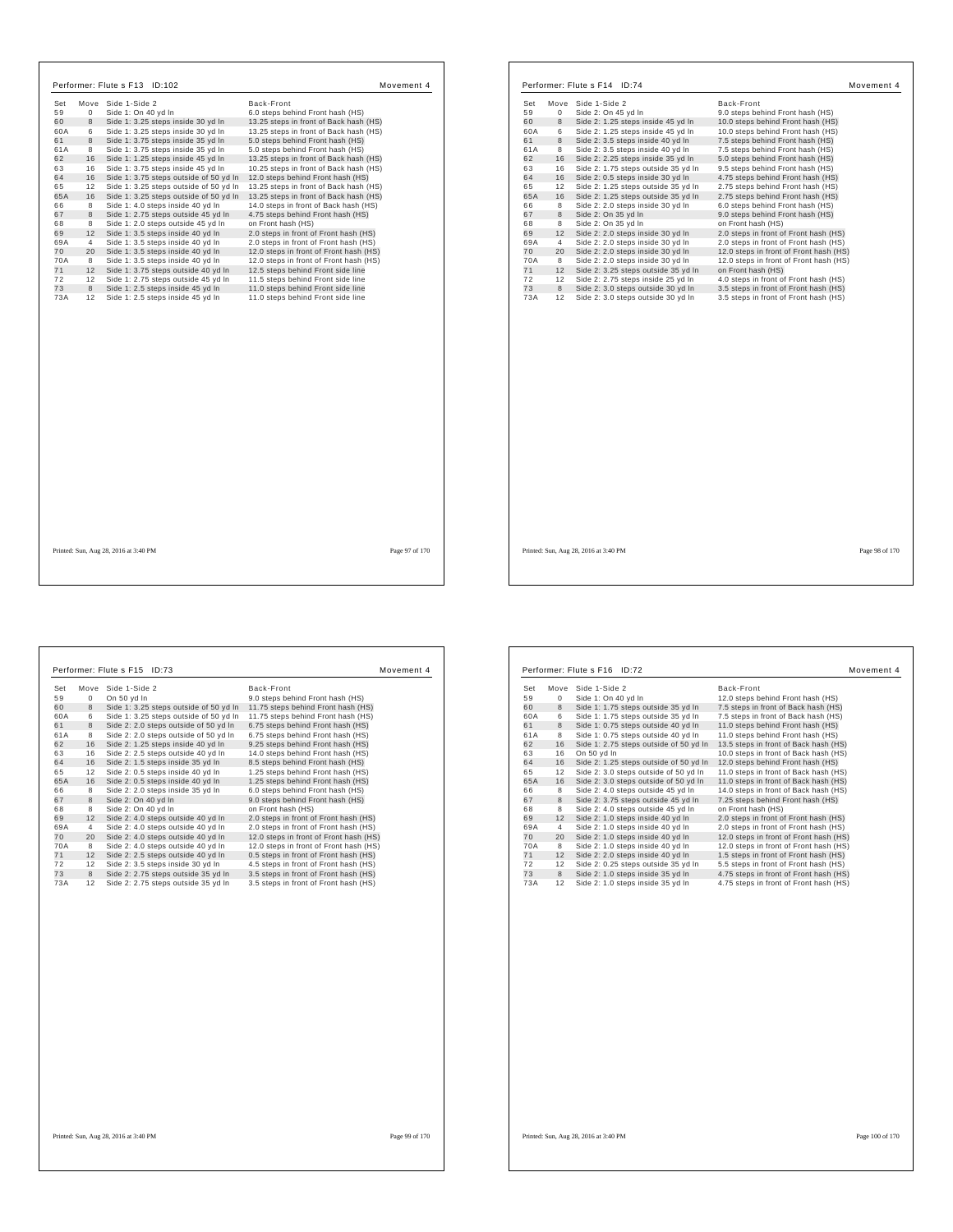| Set | Move     | Side 1-Side 2                         | Back-Front                             |
|-----|----------|---------------------------------------|----------------------------------------|
| 59  | $\Omega$ | Side 1: On 45 yd In                   | 6.0 steps behind Front hash (HS)       |
| 60  | 8        | Side 1: 1.5 steps outside 40 yd In    | 12.5 steps behind Front hash (HS)      |
| 60A | 6        | Side 1: 1.5 steps outside 40 yd In    | 12.5 steps behind Front hash (HS)      |
| 61  | 8        | Side 1: 3.0 steps outside 45 vd In    | 5.0 steps behind Front hash (HS)       |
| 61A | 8        | Side 1: 3.0 steps outside 45 yd In    | 5.0 steps behind Front hash (HS)       |
| 62  | 16       | Side 2: 2.75 steps inside 45 yd In    | 12.75 steps behind Front hash (HS)     |
| 63  | 16       | Side 2: 0.5 steps outside 45 yd In    | 10.75 steps in front of Back hash (HS) |
| 64  | 16       | Side 2: 2.75 steps outside 45 yd In   | 11.25 steps behind Front hash (HS)     |
| 65  | 12       | Side 2: 2.75 steps inside 45 yd In    | 7.5 steps behind Front hash (HS)       |
| 65A | 16       | Side 2: 2.75 steps inside 45 yd In    | 7.5 steps behind Front hash (HS)       |
| 66  | 8        | Side 2: 4.0 steps inside 40 yd In     | 6.0 steps behind Front hash (HS)       |
| 67  | 8        | Side 2: 2.75 steps inside 45 yd In    | 0.75 steps in front of Front hash (HS) |
| 68  | 8        | Side 2: 4.0 steps outside of 50 yd In | on Front hash (HS)                     |
| 69  | 12       | Side 2: 3.0 steps inside 45 yd In     | 2.0 steps in front of Front hash (HS)  |
| 69A | 4        | Side 2: 3.0 steps inside 45 yd In     | 2.0 steps in front of Front hash (HS)  |
| 70  | 20       | Side 2: 3.0 steps inside 45 yd In     | 12.0 steps in front of Front hash (HS) |
| 70A | 8        | Side 2: 3.0 steps inside 45 yd In     | 12.0 steps in front of Front hash (HS) |
| 71  | 12       | Side 1: 2.0 steps inside 45 yd In     | 12.0 steps in front of Front hash (HS) |
| 72  | 12       | Side 2: 3.0 steps outside of 50 yd In | 13.0 steps in front of Front hash (HS) |
| 73  | 8        | Side 2: 0.5 steps outside 45 yd In    | 13.0 steps in front of Front hash (HS) |
| 73A | 12       | Side 2: 0.5 steps outside 45 yd In    | 13.0 steps in front of Front hash (HS) |
|     |          |                                       |                                        |
|     |          |                                       |                                        |
|     |          |                                       |                                        |
|     |          |                                       |                                        |
|     |          |                                       |                                        |
|     |          | Printed: Sun, Aug 28, 2016 at 3:40 PM | Page 101 of 170                        |

| Set |                | Move Side 1-Side 2                 | Back-Front                             |
|-----|----------------|------------------------------------|----------------------------------------|
| 59  | $\mathbf 0$    | Side 2: 4.0 steps outside 45 yd In | 9.0 steps behind Front hash (HS)       |
| 60  | 8              | Side 2: 2.0 steps outside 45 yd In | 10.0 steps behind Front hash (HS)      |
| 60A | 6              | Side 2: 2.0 steps outside 45 yd In | 10.0 steps behind Front hash (HS)      |
| 61  | 8              | Side 2: On 40 vd In                | 8.0 steps behind Front hash (HS)       |
| 61A | 8              | Side 2: On 40 yd In                | 8.0 steps behind Front hash (HS)       |
| 62  | 16             | Side 2: 2.5 steps outside 35 yd In | 1.25 steps behind Front hash (HS)      |
| 63  | 16             | Side 2: 1.5 steps inside 30 yd In  | 5.5 steps behind Front hash (HS)       |
| 64  | 16             | Side 2: 2.0 steps inside 25 yd In  | 1.25 steps behind Front hash (HS)      |
| 65  | 12             | Side 2: 3.0 steps inside 30 yd In  | 8.5 steps behind Front hash (HS)       |
| 65A | 16             | Side 2: 3.0 steps inside 30 yd In  | 8.5 steps behind Front hash (HS)       |
| 66  | 8              | Side 2: 4.0 steps outside 30 yd In | 4.0 steps behind Front hash (HS)       |
| 67  | 8              | Side 2: On 30 vd In                | 6.0 steps behind Front hash (HS)       |
| 68  | 8              | Side 2: 2.0 steps outside 30 yd In | on Front hash (HS)                     |
| 69  | 12             | Side 2: 2.5 steps outside 25 yd In | 2.0 steps in front of Front hash (HS)  |
| 69A | $\overline{4}$ | Side 2: 2.5 steps outside 25 yd In | 2.0 steps in front of Front hash (HS)  |
| 70  | 20             | Side 2: 2.5 steps outside 25 yd In | 12.0 steps in front of Front hash (HS) |
| 70A | 8              | Side 2: 2.5 steps outside 25 yd In | 12.0 steps in front of Front hash (HS) |
| 71  | 12             | Side 2: 2.0 steps inside 25 yd In  | 2.25 steps in front of Front hash (HS) |
| 72  | 12             | Side 2: On 20 yd In                | 6.25 steps in front of Front hash (HS) |
| 73  | 8              | Side 2: 3.5 steps inside 20 yd In  | 7.5 steps in front of Front hash (HS)  |
| 73A | 12             | Side 2: 3.5 steps inside 20 yd In  | 7.5 steps in front of Front hash (HS)  |
|     |                |                                    |                                        |
|     |                |                                    |                                        |
|     |                |                                    |                                        |
|     |                |                                    |                                        |

Printed: Sun, Aug 28, 2016 at 3:40 PM Page 102 of 170

 $\overline{\phantom{a}}$ 

| 6.0 steps behind Front hash (HS)<br>4.5 steps behind Front hash (HS)<br>4.5 steps behind Front hash (HS)<br>3.5 steps behind Front hash (HS)<br>3.5 steps behind Front hash (HS)<br>6.25 steps behind Front hash (HS) |
|-----------------------------------------------------------------------------------------------------------------------------------------------------------------------------------------------------------------------|
|                                                                                                                                                                                                                       |
|                                                                                                                                                                                                                       |
|                                                                                                                                                                                                                       |
|                                                                                                                                                                                                                       |
|                                                                                                                                                                                                                       |
|                                                                                                                                                                                                                       |
| 10.75 steps behind Front hash (HS)                                                                                                                                                                                    |
| 5.75 steps behind Front hash (HS)                                                                                                                                                                                     |
| 1.75 steps behind Front hash (HS)                                                                                                                                                                                     |
| 1.75 steps behind Front hash (HS)                                                                                                                                                                                     |
| 4.0 steps behind Front hash (HS)                                                                                                                                                                                      |
| 6.0 steps behind Front hash (HS)                                                                                                                                                                                      |
|                                                                                                                                                                                                                       |
| 2.0 steps in front of Front hash (HS)                                                                                                                                                                                 |
| 2.0 steps in front of Front hash (HS)                                                                                                                                                                                 |
| 12.0 steps in front of Front hash (HS)                                                                                                                                                                                |
| 12.0 steps in front of Front hash (HS)                                                                                                                                                                                |
| 0.25 steps in front of Front hash (HS)                                                                                                                                                                                |
| 4.25 steps in front of Front hash (HS)                                                                                                                                                                                |
| 4.0 steps in front of Front hash (HS)                                                                                                                                                                                 |
| 4.0 steps in front of Front hash (HS)                                                                                                                                                                                 |
|                                                                                                                                                                                                                       |

| Set |                | Move Side 1-Side 2                  | Back-Front                             |
|-----|----------------|-------------------------------------|----------------------------------------|
| 59  | 0              | Side 2: 4.0 steps outside 45 yd In  | 6.0 steps behind Front hash (HS)       |
| 60  | 8              | Side 2: 3.0 steps outside 45 yd In  | 5.0 steps behind Front hash (HS)       |
| 60A | 6              | Side 2: 3.0 steps outside 45 yd In  | 5.0 steps behind Front hash (HS)       |
| 61  | 8              | Side 2: On 40 yd In                 | 4.0 steps behind Front hash (HS)       |
| 61A | 8              | Side 2: On 40 yd In                 | 4.0 steps behind Front hash (HS)       |
| 62  | 16             | Side 2: 1.0 steps outside 35 yd In  | 2.75 steps behind Front hash (HS)      |
| 63  | 16             | Side 2: 3.0 steps inside 30 yd In   | 7.0 steps behind Front hash (HS)       |
| 64  | 16             | Side 2: 3.75 steps outside 30 yd In | 2.5 steps behind Front hash (HS)       |
| 65  | 12             | Side 2: 3.5 steps inside 30 yd In   | 6.0 steps behind Front hash (HS)       |
| 65A | 16             | Side 2: 3.5 steps inside 30 yd In   | 6.0 steps behind Front hash (HS)       |
| 66  | 8              | Side 2: 2.0 steps outside 30 yd In  | 2.0 steps behind Front hash (HS)       |
| 67  | 8              | Side 2: On 30 yd In                 | 3.0 steps behind Front hash (HS)       |
| 68  | 8              | Side 2: 4.0 steps outside 30 yd In  | on Front hash (HS)                     |
| 69  | 12             | Side 2: 3.0 steps inside 20 yd In   | 2.0 steps in front of Front hash (HS)  |
| 69A | $\overline{4}$ | Side 2: 3.0 steps inside 20 yd In   | 2.0 steps in front of Front hash (HS)  |
| 70  | 20             | Side 2: 3.0 steps inside 20 yd In   | 12.0 steps in front of Front hash (HS) |
| 70A | 8              | Side 2: 3.0 steps inside 20 yd In   | 12.0 steps in front of Front hash (HS) |
| 71  | 12             | Side 2: On 25 yd In                 | 3.0 steps in front of Front hash (HS)  |
| 72  | 12             | Side 2: 2.0 steps outside 20 yd In  | 7.0 steps in front of Front hash (HS)  |
| 73  | 8              | Side 2: 1.75 steps inside 20 yd In  | 8.75 steps in front of Front hash (HS) |
| 73A | 12             | Side 2: 1.75 steps inside 20 yd In  | 8.75 steps in front of Front hash (HS) |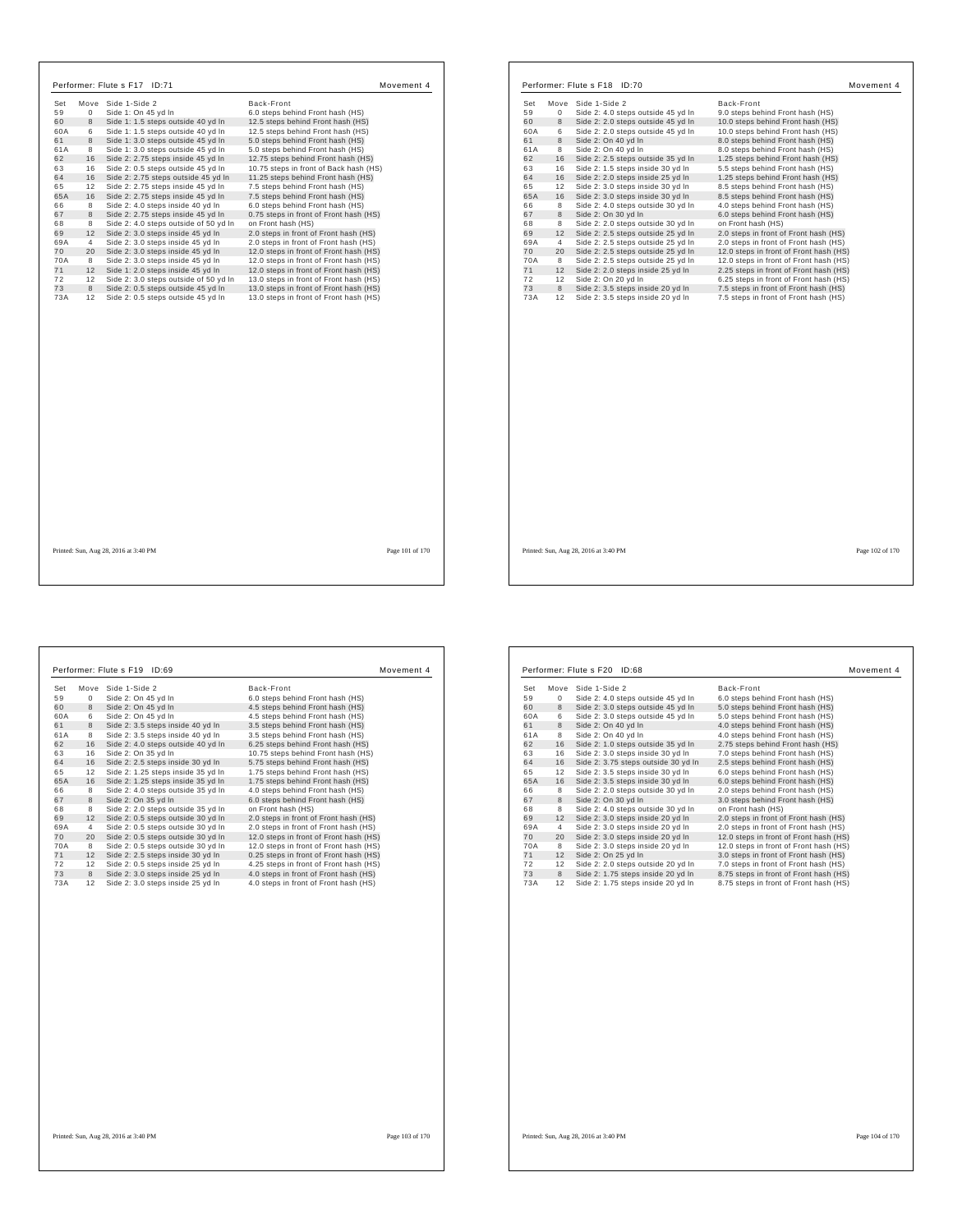| Set       |                | Move Side 1-Side 2                                                     | Back-Front                                                                       |                 | Set      |                | Move Side 1-Side 2                                                        | Back-Front                                                                      |
|-----------|----------------|------------------------------------------------------------------------|----------------------------------------------------------------------------------|-----------------|----------|----------------|---------------------------------------------------------------------------|---------------------------------------------------------------------------------|
| 59        | $\mathbf{0}$   | Side 2: On 45 yd In                                                    | 12.0 steps behind Front hash (HS)                                                |                 | 59       | $\Omega$       | Side 1: 4.0 steps inside 45 yd In                                         | 9.0 steps behind Front hash (HS)                                                |
| 60        | 8              | Side 2: 2.25 steps inside 45 yd In                                     | 13.0 steps in front of Back hash (HS)                                            |                 | 60       | 8              | Side 1: 1.75 steps outside 45 yd In                                       | 13.75 steps behind Front hash (HS)                                              |
| 60A       | 6              | Side 2: 2.25 steps inside 45 yd In                                     | 13.0 steps in front of Back hash (HS)                                            |                 | 60A      | 6              | Side 1: 1.75 steps outside 45 yd In                                       | 13.75 steps behind Front hash (HS)                                              |
|           | 8              | Side 2: 3.5 steps inside 40 yd In                                      | 11.75 steps behind Front hash (HS)                                               |                 | 61       | 8              | Side 1: 3.75 steps outside of 50 yd In                                    | 7.75 steps behind Front hash (HS)                                               |
| 61A       | 8              | Side 2: 3.5 steps inside 40 yd In                                      | 11.75 steps behind Front hash (HS)                                               |                 | 61A      | 8              | Side 1: 3.75 steps outside of 50 yd In                                    | 7.75 steps behind Front hash (HS)                                               |
|           | 16             | Side 2: 0.75 steps inside 35 yd In                                     | 4.0 steps behind Front hash (HS)                                                 |                 | 62       | 16             | Side 2: 3.0 steps outside 45 yd In                                        | 10.75 steps behind Front hash (HS)                                              |
|           | 16             | Side 2: 3.25 steps outside 35 yd In                                    | 8.25 steps behind Front hash (HS)                                                |                 | 63       | 16             | Side 2: 1.5 steps inside 40 yd In                                         | 12.5 steps in front of Back hash (HS)                                           |
|           | 16             | Side 2: 1.75 steps outside 30 yd In                                    | 3.75 steps behind Front hash (HS)                                                |                 | 64       | 16             | Side 2: 2.0 steps outside 40 yd In                                        | 9.75 steps behind Front hash (HS)                                               |
| 64<br>65  | 12             | Side 2: 3.25 steps outside 35 yd In                                    | 4.0 steps behind Front hash (HS)                                                 |                 | 65       | 12             | Side 2: 2.75 steps outside 45 yd In                                       | 2.5 steps behind Front hash (HS)                                                |
| 65A       | 16             | Side 2: 3.25 steps outside 35 yd In                                    | 4.0 steps behind Front hash (HS)                                                 |                 | 65A      | 16             | Side 2: 2.75 steps outside 45 yd In                                       | 2.5 steps behind Front hash (HS)                                                |
|           | 8              | Side 2: On 30 yd In                                                    | on Front hash (HS)                                                               |                 | 66       | 8              | Side 2: 2.0 steps outside 40 yd In                                        | 2.0 steps behind Front hash (HS)                                                |
|           | 8              | Side 2: On 30 yd In                                                    | on Front hash (HS)                                                               |                 | 67       | 8              | Side 2: On 40 vd In                                                       | 3.0 steps behind Front hash (HS)                                                |
|           | 8              |                                                                        |                                                                                  |                 | 68       | 8              |                                                                           | on Front hash (HS)                                                              |
|           | 12             | Side 2: 2.0 steps inside 25 yd In<br>Side 2: 0.5 steps inside 20 yd In | on Front hash (HS)<br>2.0 steps in front of Front hash (HS)                      |                 | 69       | 12             | Side 2: 4.0 steps outside 40 yd In<br>Side 2: 1.0 steps outside 35 yd In  | 2.0 steps in front of Front hash (HS)                                           |
| 69<br>69A | $\overline{4}$ | Side 2: 0.5 steps inside 20 yd In                                      | 2.0 steps in front of Front hash (HS)                                            |                 | 69A      | $\overline{4}$ | Side 2: 1.0 steps outside 35 yd In                                        | 2.0 steps in front of Front hash (HS)                                           |
| 70        |                |                                                                        |                                                                                  |                 |          |                |                                                                           | 12.0 steps in front of Front hash (HS)                                          |
|           | 20             | Side 2: 0.5 steps inside 20 yd In                                      | 12.0 steps in front of Front hash (HS)                                           |                 | 70       | 20             | Side 2: 1.0 steps outside 35 yd In                                        |                                                                                 |
| 70A<br>71 | 8              | Side 2: 0.5 steps inside 20 yd In                                      | 12.0 steps in front of Front hash (HS)                                           |                 | 70A      | 8              | Side 2: 1.0 steps outside 35 yd In                                        | 12.0 steps in front of Front hash (HS)                                          |
|           | 12             | Side 2: 2.0 steps outside 25 yd In                                     | 4.0 steps in front of Front hash (HS)                                            |                 | 71<br>72 | 12             | Side 2: 1.25 steps inside 35 yd In                                        | on Front hash (HS)                                                              |
| 72<br>73  | 12<br>8        | Side 2: 4.0 steps outside 20 yd In<br>Side 2: On 20 yd In              | 8.0 steps in front of Front hash (HS)                                            |                 | 73       | 12             | Side 2: 0.75 steps outside 30 yd In                                       | 4.0 steps in front of Front hash (HS)<br>3.25 steps in front of Front hash (HS) |
| 73A       | 12             | Side 2: On 20 yd In                                                    | 10.0 steps in front of Front hash (HS)<br>10.0 steps in front of Front hash (HS) |                 | 73A      | 8              | Side 2: 1.0 steps inside 30 yd In<br>12 Side 2: 1.0 steps inside 30 yd In | 3.25 steps in front of Front hash (HS)                                          |
|           |                |                                                                        |                                                                                  |                 |          |                |                                                                           |                                                                                 |
|           |                | Printed: Sun, Aug 28, 2016 at 3:40 PM                                  |                                                                                  | Page 105 of 170 |          |                | Printed: Sun, Aug 28, 2016 at 3:40 PM                                     |                                                                                 |

 $\overline{\phantom{a}}$ 

 $\mathsf{r}$ 

 $\sqrt{ }$ 

|   |                                                                                                       | Movement 4                                                                                                                                                                                                                                                                                                                                                                                                                                                                                                                                                                                                                                                                                                                                                                                     |
|---|-------------------------------------------------------------------------------------------------------|------------------------------------------------------------------------------------------------------------------------------------------------------------------------------------------------------------------------------------------------------------------------------------------------------------------------------------------------------------------------------------------------------------------------------------------------------------------------------------------------------------------------------------------------------------------------------------------------------------------------------------------------------------------------------------------------------------------------------------------------------------------------------------------------|
|   | Side 1-Side 2                                                                                         | Back-Front                                                                                                                                                                                                                                                                                                                                                                                                                                                                                                                                                                                                                                                                                                                                                                                     |
| 0 | Side 1: On 40 yd In                                                                                   | 9.0 steps behind Front hash (HS)                                                                                                                                                                                                                                                                                                                                                                                                                                                                                                                                                                                                                                                                                                                                                               |
|   | Side 1: 3.25 steps outside 35 yd In                                                                   | 10.25 steps in front of Back hash (HS)                                                                                                                                                                                                                                                                                                                                                                                                                                                                                                                                                                                                                                                                                                                                                         |
| 6 |                                                                                                       | 10.25 steps in front of Back hash (HS)                                                                                                                                                                                                                                                                                                                                                                                                                                                                                                                                                                                                                                                                                                                                                         |
|   |                                                                                                       | 8.0 steps behind Front hash (HS)                                                                                                                                                                                                                                                                                                                                                                                                                                                                                                                                                                                                                                                                                                                                                               |
|   |                                                                                                       | 8.0 steps behind Front hash (HS)                                                                                                                                                                                                                                                                                                                                                                                                                                                                                                                                                                                                                                                                                                                                                               |
|   |                                                                                                       | 13.5 steps in front of Back hash (HS)                                                                                                                                                                                                                                                                                                                                                                                                                                                                                                                                                                                                                                                                                                                                                          |
|   |                                                                                                       | 10.0 steps in front of Back hash (HS)                                                                                                                                                                                                                                                                                                                                                                                                                                                                                                                                                                                                                                                                                                                                                          |
|   |                                                                                                       | 12.0 steps behind Front hash (HS)                                                                                                                                                                                                                                                                                                                                                                                                                                                                                                                                                                                                                                                                                                                                                              |
|   |                                                                                                       | 11.0 steps in front of Back hash (HS)                                                                                                                                                                                                                                                                                                                                                                                                                                                                                                                                                                                                                                                                                                                                                          |
|   |                                                                                                       | 11.0 steps in front of Back hash (HS)                                                                                                                                                                                                                                                                                                                                                                                                                                                                                                                                                                                                                                                                                                                                                          |
|   |                                                                                                       | 12.0 steps in front of Back hash (HS)                                                                                                                                                                                                                                                                                                                                                                                                                                                                                                                                                                                                                                                                                                                                                          |
|   |                                                                                                       | 7.25 steps behind Front hash (HS)                                                                                                                                                                                                                                                                                                                                                                                                                                                                                                                                                                                                                                                                                                                                                              |
|   |                                                                                                       | on Front hash (HS)                                                                                                                                                                                                                                                                                                                                                                                                                                                                                                                                                                                                                                                                                                                                                                             |
|   |                                                                                                       | 2.0 steps in front of Front hash (HS)                                                                                                                                                                                                                                                                                                                                                                                                                                                                                                                                                                                                                                                                                                                                                          |
|   |                                                                                                       | 2.0 steps in front of Front hash (HS)                                                                                                                                                                                                                                                                                                                                                                                                                                                                                                                                                                                                                                                                                                                                                          |
|   |                                                                                                       | 12.0 steps in front of Front hash (HS)                                                                                                                                                                                                                                                                                                                                                                                                                                                                                                                                                                                                                                                                                                                                                         |
|   |                                                                                                       | 12.0 steps in front of Front hash (HS)<br>12.25 steps behind Front side line                                                                                                                                                                                                                                                                                                                                                                                                                                                                                                                                                                                                                                                                                                                   |
|   |                                                                                                       | 11.25 steps behind Front side line                                                                                                                                                                                                                                                                                                                                                                                                                                                                                                                                                                                                                                                                                                                                                             |
|   |                                                                                                       | 10.75 steps behind Front side line                                                                                                                                                                                                                                                                                                                                                                                                                                                                                                                                                                                                                                                                                                                                                             |
|   |                                                                                                       | 10.75 steps behind Front side line                                                                                                                                                                                                                                                                                                                                                                                                                                                                                                                                                                                                                                                                                                                                                             |
|   |                                                                                                       |                                                                                                                                                                                                                                                                                                                                                                                                                                                                                                                                                                                                                                                                                                                                                                                                |
|   |                                                                                                       |                                                                                                                                                                                                                                                                                                                                                                                                                                                                                                                                                                                                                                                                                                                                                                                                |
|   |                                                                                                       |                                                                                                                                                                                                                                                                                                                                                                                                                                                                                                                                                                                                                                                                                                                                                                                                |
|   |                                                                                                       |                                                                                                                                                                                                                                                                                                                                                                                                                                                                                                                                                                                                                                                                                                                                                                                                |
|   | 8<br>8<br>8<br>16<br>16<br>16<br>12<br>16<br>8<br>8<br>8<br>12<br>4<br>20<br>8<br>12<br>12<br>8<br>12 | Performer: Flute s F23 ID:61<br>Move<br>Side 1: 3.25 steps outside 35 yd In<br>Side 1: 2.75 steps outside 40 yd In<br>Side 1: 2.75 steps outside 40 yd In<br>Side 1: 3.25 steps inside 45 vd In<br>Side 1: 2.0 steps outside of 50 yd In<br>Side 1: 1.25 steps outside of 50 yd In<br>Side 1: 3.0 steps outside of 50 yd In<br>Side 1: 3.0 steps outside of 50 yd In<br>Side 1: 4.0 steps outside 45 yd In<br>Side 1: 3.75 steps outside 45 yd In<br>Side 1: 4.0 steps inside 40 yd In<br>Side 1: 1.0 steps inside 40 yd In<br>Side 1: 1.0 steps inside 40 yd In<br>Side 1: 1.0 steps inside 40 yd In<br>Side 1: 1.0 steps inside 40 yd In<br>Side 1: 2.0 steps inside 35 yd In<br>Side 1: 3.0 steps inside 40 yd In<br>Side 1: 0.5 steps inside 45 yd In<br>Side 1: 0.5 steps inside 45 yd In |

|     |                | Performer: Flute s F24 ID:62           | Movement 4                             |
|-----|----------------|----------------------------------------|----------------------------------------|
| Set | Move           | Side 1-Side 2                          | Back-Front                             |
| 59  | 0              | Side 1: 4.0 steps inside 40 yd In      | 12.0 steps behind Front hash (HS)      |
| 60  | 8              | Side 1: 3.5 steps outside 40 yd In     | 9.0 steps in front of Back hash (HS)   |
| 60A | 6              | Side 1: 3.5 steps outside 40 yd In     | 9.0 steps in front of Back hash (HS)   |
| 61  | 8              | Side 1: 3.75 steps outside 45 yd In    | 10.75 steps behind Front hash (HS)     |
| 61A | 8              | Side 1: 3.75 steps outside 45 vd In    | 10.75 steps behind Front hash (HS)     |
| 62  | 16             | Side 2: 3.25 steps outside of 50 yd In | 13.25 steps behind Front hash (HS)     |
| 63  | 16             | Side 2: 1.75 steps inside 45 yd In     | 10.5 steps in front of Back hash (HS)  |
| 64  | 16             | Side 2: 0.5 steps outside 45 yd In     | 11.5 steps behind Front hash (HS)      |
| 65  | 12             | Side 2: 3.75 steps inside 45 yd In     | 9.75 steps behind Front hash (HS)      |
| 65A | 16             | Side 2: 3.75 steps inside 45 yd In     | 9.75 steps behind Front hash (HS)      |
| 66  | 8              | Side 2: 4.0 steps inside 40 yd In      | 8.0 steps behind Front hash (HS)       |
| 67  | 8              | Side 2: 0.5 steps inside 45 yd In      | 0.75 steps behind Front hash (HS)      |
| 68  | 8              | Side 2: 2.0 steps inside 45 vd In      | on Front hash (HS)                     |
| 69  | 12             | Side 2: 0.5 steps inside 45 yd In      | 2.0 steps in front of Front hash (HS)  |
| 69A | $\overline{4}$ | Side 2: 0.5 steps inside 45 yd In      | 2.0 steps in front of Front hash (HS)  |
| 70  | 20             | Side 2: 0.5 steps inside 45 yd In      | 12.0 steps in front of Front hash (HS) |
| 70A | 8              | Side 2: 0.5 steps inside 45 yd In      | 12.0 steps in front of Front hash (HS) |
| 71  | 12             | Side 2: On 45 yd In                    | 4.0 steps in front of Front hash (HS)  |
| 72  | 12             | Side 2: 2.0 steps outside 40 yd In     | 8.0 steps in front of Front hash (HS)  |
| 73  | 8              | Side 2: 1.25 steps outside 40 yd In    | 7.75 steps in front of Front hash (HS) |
| 73A | 12             | Side 2: 1.25 steps outside 40 vd In    | 7.75 steps in front of Front hash (HS) |

Г

Movement 4

Page 106 of 170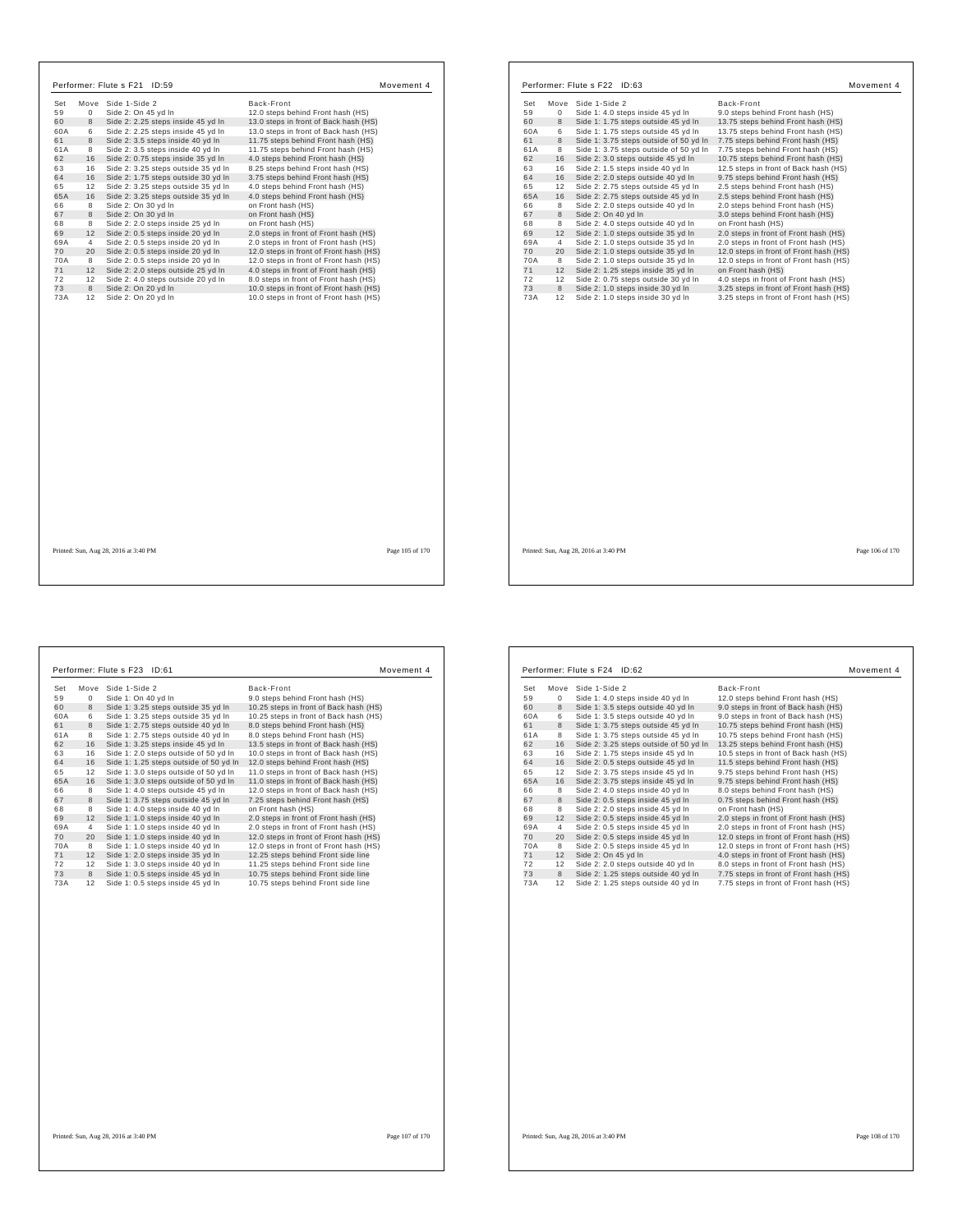|           | Move           | Side 1-Side 2                                                               | Back-Front                                                               |
|-----------|----------------|-----------------------------------------------------------------------------|--------------------------------------------------------------------------|
| 59        | $\mathbf 0$    | Side 1: On 35 yd In                                                         | 12.0 steps behind Front hash (HS)                                        |
| 60        | 8              | Side 1: 3.0 steps inside 25 yd In                                           | 5.0 steps in front of Back hash (HS)                                     |
| 60A       | 6              | Side 1: 3.0 steps inside 25 yd In                                           | 5.0 steps in front of Back hash (HS)                                     |
| 61        | 8              | Side 1: 2.5 steps outside 35 yd In                                          | 11.25 steps behind Front hash (HS)                                       |
| 61A       | 8              | Side 1: 2.5 steps outside 35 yd In                                          | 11.25 steps behind Front hash (HS)                                       |
| 62        | 16             | Side 1: 3.25 steps inside 40 yd In                                          | 13.25 steps in front of Back hash (HS)                                   |
| 63        | 16             | Side 1: 2.5 steps outside 45 yd In                                          | 11.25 steps in front of Back hash (HS)                                   |
| 64        | 16             | Side 1: 2.75 steps outside 45 yd In                                         | 11.25 steps behind Front hash (HS)                                       |
| 65        | 12             | Side 1: 3.0 steps inside 45 yd In                                           | 8.0 steps behind Front hash (HS)                                         |
| 65A       | 16             | Side 1: 3.0 steps inside 45 yd In                                           | 8.0 steps behind Front hash (HS)                                         |
| 66        | 8              | Side 1: 4.0 steps inside 40 yd In                                           | 8.0 steps behind Front hash (HS)                                         |
| 67        | 8              | Side 1: 2.75 steps inside 45 vd In                                          | 0.75 steps in front of Front hash (HS)                                   |
| 68        | 8              | Side 1: 4.0 steps inside 45 yd In                                           | on Front hash (HS)                                                       |
| 69        | 12             | Side 1: 3.0 steps inside 45 yd In                                           | 2.0 steps in front of Front hash (HS)                                    |
| 69A       | $\overline{4}$ | Side 1: 3.0 steps inside 45 yd In                                           | 2.0 steps in front of Front hash (HS)                                    |
| 70        | 20             | Side 1: 3.0 steps inside 45 yd In                                           | 12.0 steps in front of Front hash (HS)                                   |
| 70A<br>71 | 8              | Side 1: 3.0 steps inside 45 yd In                                           | 12.0 steps in front of Front hash (HS)                                   |
| 72        | 12<br>12       | Side 1: 2.25 steps inside 40 yd In                                          | 13.75 steps behind Front side line<br>12.75 steps behind Front side line |
| 73        | 8              | Side 1: 3.25 steps inside 45 yd In<br>Side 2: 0.5 steps outside of 50 yd In | 12.25 steps behind Front side line                                       |
| 73A       | 12             | Side 2: 0.5 steps outside of 50 yd In                                       | 12.25 steps behind Front side line                                       |
|           |                |                                                                             |                                                                          |
|           |                |                                                                             |                                                                          |
|           |                |                                                                             |                                                                          |
|           |                |                                                                             |                                                                          |
|           |                |                                                                             |                                                                          |
|           |                |                                                                             |                                                                          |

| Side 1-Side 2<br>Back-Front<br>Set<br>Move<br>59<br>Side 2: On 45 yd In<br>12.0 steps in front of Front hash (HS)<br>0<br>8<br>60<br>Side 2: On 45 yd In<br>12.0 steps in front of Front hash (HS)<br>60A<br>6<br>Side 2: On 45 yd In<br>12.0 steps in front of Front hash (HS)<br>8<br>61<br>Side 2: On 45 yd In<br>12.0 steps in front of Front hash (HS)<br>61A<br>8<br>Side 2: On 45 yd In<br>12.0 steps in front of Front hash (HS)<br>16<br>62<br>Side 2: 3.5 steps inside 40 yd In<br>5.5 steps behind Front hash (HS)<br>16<br>63<br>On 50 yd In<br>13.0 steps in front of Back hash (HS)<br>16<br>64<br>Side 1: 2.0 steps outside 40 yd In<br>9.75 steps behind Front hash (HS)<br>12<br>65<br>Side 1: 1.5 steps outside 45 yd In<br>3.0 steps behind Front hash (HS)<br>16<br>65A<br>Side 1: 1.5 steps outside 45 yd In<br>3.0 steps behind Front hash (HS)<br>8<br>66<br>Side 1: On 40 yd In<br>on Front hash (HS)<br>8<br>67<br>Side 1: On 40 vd In<br>on Front hash (HS)<br>8<br>68<br>Side 1: 2.0 steps inside 35 yd In<br>on Front hash (HS)<br>12<br>69<br>Side 1: 3.5 steps outside 35 yd In<br>2.0 steps in front of Front hash (HS)<br>69A<br>$\overline{4}$<br>Side 1: 3.5 steps outside 35 yd In<br>2.0 steps in front of Front hash (HS)<br>70<br>20<br>Side 1: 3.5 steps outside 35 yd In<br>12.0 steps in front of Front hash (HS)<br>70A<br>8<br>Side 1: 3.5 steps outside 35 yd In<br>12.0 steps in front of Front hash (HS)<br>12<br>71<br>Side 1: On 30 yd In<br>12.25 steps behind Front side line<br>12<br>Side 1: 1.0 steps inside 35 yd In<br>72<br>11.25 steps behind Front side line<br>8<br>73<br>Side 1: 2.0 steps outside 40 yd In<br>10.75 steps behind Front side line<br>73A<br>12<br>Side 1: 2.0 steps outside 40 yd In<br>10.75 steps behind Front side line |  |
|--------------------------------------------------------------------------------------------------------------------------------------------------------------------------------------------------------------------------------------------------------------------------------------------------------------------------------------------------------------------------------------------------------------------------------------------------------------------------------------------------------------------------------------------------------------------------------------------------------------------------------------------------------------------------------------------------------------------------------------------------------------------------------------------------------------------------------------------------------------------------------------------------------------------------------------------------------------------------------------------------------------------------------------------------------------------------------------------------------------------------------------------------------------------------------------------------------------------------------------------------------------------------------------------------------------------------------------------------------------------------------------------------------------------------------------------------------------------------------------------------------------------------------------------------------------------------------------------------------------------------------------------------------------------------------------------------------------------------------------------------------------------------------------------------------|--|
|                                                                                                                                                                                                                                                                                                                                                                                                                                                                                                                                                                                                                                                                                                                                                                                                                                                                                                                                                                                                                                                                                                                                                                                                                                                                                                                                                                                                                                                                                                                                                                                                                                                                                                                                                                                                        |  |
|                                                                                                                                                                                                                                                                                                                                                                                                                                                                                                                                                                                                                                                                                                                                                                                                                                                                                                                                                                                                                                                                                                                                                                                                                                                                                                                                                                                                                                                                                                                                                                                                                                                                                                                                                                                                        |  |
|                                                                                                                                                                                                                                                                                                                                                                                                                                                                                                                                                                                                                                                                                                                                                                                                                                                                                                                                                                                                                                                                                                                                                                                                                                                                                                                                                                                                                                                                                                                                                                                                                                                                                                                                                                                                        |  |
|                                                                                                                                                                                                                                                                                                                                                                                                                                                                                                                                                                                                                                                                                                                                                                                                                                                                                                                                                                                                                                                                                                                                                                                                                                                                                                                                                                                                                                                                                                                                                                                                                                                                                                                                                                                                        |  |
|                                                                                                                                                                                                                                                                                                                                                                                                                                                                                                                                                                                                                                                                                                                                                                                                                                                                                                                                                                                                                                                                                                                                                                                                                                                                                                                                                                                                                                                                                                                                                                                                                                                                                                                                                                                                        |  |
|                                                                                                                                                                                                                                                                                                                                                                                                                                                                                                                                                                                                                                                                                                                                                                                                                                                                                                                                                                                                                                                                                                                                                                                                                                                                                                                                                                                                                                                                                                                                                                                                                                                                                                                                                                                                        |  |
|                                                                                                                                                                                                                                                                                                                                                                                                                                                                                                                                                                                                                                                                                                                                                                                                                                                                                                                                                                                                                                                                                                                                                                                                                                                                                                                                                                                                                                                                                                                                                                                                                                                                                                                                                                                                        |  |
|                                                                                                                                                                                                                                                                                                                                                                                                                                                                                                                                                                                                                                                                                                                                                                                                                                                                                                                                                                                                                                                                                                                                                                                                                                                                                                                                                                                                                                                                                                                                                                                                                                                                                                                                                                                                        |  |
|                                                                                                                                                                                                                                                                                                                                                                                                                                                                                                                                                                                                                                                                                                                                                                                                                                                                                                                                                                                                                                                                                                                                                                                                                                                                                                                                                                                                                                                                                                                                                                                                                                                                                                                                                                                                        |  |
|                                                                                                                                                                                                                                                                                                                                                                                                                                                                                                                                                                                                                                                                                                                                                                                                                                                                                                                                                                                                                                                                                                                                                                                                                                                                                                                                                                                                                                                                                                                                                                                                                                                                                                                                                                                                        |  |
|                                                                                                                                                                                                                                                                                                                                                                                                                                                                                                                                                                                                                                                                                                                                                                                                                                                                                                                                                                                                                                                                                                                                                                                                                                                                                                                                                                                                                                                                                                                                                                                                                                                                                                                                                                                                        |  |
|                                                                                                                                                                                                                                                                                                                                                                                                                                                                                                                                                                                                                                                                                                                                                                                                                                                                                                                                                                                                                                                                                                                                                                                                                                                                                                                                                                                                                                                                                                                                                                                                                                                                                                                                                                                                        |  |
|                                                                                                                                                                                                                                                                                                                                                                                                                                                                                                                                                                                                                                                                                                                                                                                                                                                                                                                                                                                                                                                                                                                                                                                                                                                                                                                                                                                                                                                                                                                                                                                                                                                                                                                                                                                                        |  |
|                                                                                                                                                                                                                                                                                                                                                                                                                                                                                                                                                                                                                                                                                                                                                                                                                                                                                                                                                                                                                                                                                                                                                                                                                                                                                                                                                                                                                                                                                                                                                                                                                                                                                                                                                                                                        |  |
|                                                                                                                                                                                                                                                                                                                                                                                                                                                                                                                                                                                                                                                                                                                                                                                                                                                                                                                                                                                                                                                                                                                                                                                                                                                                                                                                                                                                                                                                                                                                                                                                                                                                                                                                                                                                        |  |
|                                                                                                                                                                                                                                                                                                                                                                                                                                                                                                                                                                                                                                                                                                                                                                                                                                                                                                                                                                                                                                                                                                                                                                                                                                                                                                                                                                                                                                                                                                                                                                                                                                                                                                                                                                                                        |  |
|                                                                                                                                                                                                                                                                                                                                                                                                                                                                                                                                                                                                                                                                                                                                                                                                                                                                                                                                                                                                                                                                                                                                                                                                                                                                                                                                                                                                                                                                                                                                                                                                                                                                                                                                                                                                        |  |
|                                                                                                                                                                                                                                                                                                                                                                                                                                                                                                                                                                                                                                                                                                                                                                                                                                                                                                                                                                                                                                                                                                                                                                                                                                                                                                                                                                                                                                                                                                                                                                                                                                                                                                                                                                                                        |  |
|                                                                                                                                                                                                                                                                                                                                                                                                                                                                                                                                                                                                                                                                                                                                                                                                                                                                                                                                                                                                                                                                                                                                                                                                                                                                                                                                                                                                                                                                                                                                                                                                                                                                                                                                                                                                        |  |
|                                                                                                                                                                                                                                                                                                                                                                                                                                                                                                                                                                                                                                                                                                                                                                                                                                                                                                                                                                                                                                                                                                                                                                                                                                                                                                                                                                                                                                                                                                                                                                                                                                                                                                                                                                                                        |  |
|                                                                                                                                                                                                                                                                                                                                                                                                                                                                                                                                                                                                                                                                                                                                                                                                                                                                                                                                                                                                                                                                                                                                                                                                                                                                                                                                                                                                                                                                                                                                                                                                                                                                                                                                                                                                        |  |
|                                                                                                                                                                                                                                                                                                                                                                                                                                                                                                                                                                                                                                                                                                                                                                                                                                                                                                                                                                                                                                                                                                                                                                                                                                                                                                                                                                                                                                                                                                                                                                                                                                                                                                                                                                                                        |  |
|                                                                                                                                                                                                                                                                                                                                                                                                                                                                                                                                                                                                                                                                                                                                                                                                                                                                                                                                                                                                                                                                                                                                                                                                                                                                                                                                                                                                                                                                                                                                                                                                                                                                                                                                                                                                        |  |
|                                                                                                                                                                                                                                                                                                                                                                                                                                                                                                                                                                                                                                                                                                                                                                                                                                                                                                                                                                                                                                                                                                                                                                                                                                                                                                                                                                                                                                                                                                                                                                                                                                                                                                                                                                                                        |  |
|                                                                                                                                                                                                                                                                                                                                                                                                                                                                                                                                                                                                                                                                                                                                                                                                                                                                                                                                                                                                                                                                                                                                                                                                                                                                                                                                                                                                                                                                                                                                                                                                                                                                                                                                                                                                        |  |
|                                                                                                                                                                                                                                                                                                                                                                                                                                                                                                                                                                                                                                                                                                                                                                                                                                                                                                                                                                                                                                                                                                                                                                                                                                                                                                                                                                                                                                                                                                                                                                                                                                                                                                                                                                                                        |  |
|                                                                                                                                                                                                                                                                                                                                                                                                                                                                                                                                                                                                                                                                                                                                                                                                                                                                                                                                                                                                                                                                                                                                                                                                                                                                                                                                                                                                                                                                                                                                                                                                                                                                                                                                                                                                        |  |
|                                                                                                                                                                                                                                                                                                                                                                                                                                                                                                                                                                                                                                                                                                                                                                                                                                                                                                                                                                                                                                                                                                                                                                                                                                                                                                                                                                                                                                                                                                                                                                                                                                                                                                                                                                                                        |  |
|                                                                                                                                                                                                                                                                                                                                                                                                                                                                                                                                                                                                                                                                                                                                                                                                                                                                                                                                                                                                                                                                                                                                                                                                                                                                                                                                                                                                                                                                                                                                                                                                                                                                                                                                                                                                        |  |
|                                                                                                                                                                                                                                                                                                                                                                                                                                                                                                                                                                                                                                                                                                                                                                                                                                                                                                                                                                                                                                                                                                                                                                                                                                                                                                                                                                                                                                                                                                                                                                                                                                                                                                                                                                                                        |  |

Printed: Sun, Aug 28, 2016 at 3:40 PM Page 110 of 170

 $\sqrt{ }$ 

 $\mathbf{I}$ 

| Set |              | Move Side 1-Side 2                  | Back-Front                              |
|-----|--------------|-------------------------------------|-----------------------------------------|
| 59  | $\mathbf{0}$ | Side 1: 4.0 steps inside 35 yd In   | 13.0 steps in front of Back hash (HS)   |
| 60  | 8            | Side 1: 0.75 steps inside 30 yd In  | 6.25 steps in front of Back hash (HS)   |
| 60A | 6            | Side 1: 0.75 steps inside 30 yd In  | 6.25 steps in front of Back hash (HS)   |
| 61  | 8            | Side 1: 2.5 steps inside 35 yd In   | 11.0 steps behind Front hash (HS)       |
| 61A | 8            | Side 1: 2.5 steps inside 35 yd In   | 11.0 steps behind Front hash (HS)       |
| 62  | 16           | Side 1: 0.5 steps outside 30 yd In  | 9.75 steps behind Front hash (HS)       |
| 63  | 16           | Side 1: 3.0 steps inside 30 yd In   | 7.0 steps behind Front hash (HS)        |
| 64  | 16           | Side 1: 4.0 steps outside 30 yd In  | 2.5 steps behind Front hash (HS)        |
| 65  | 12           | Side 1: 2.75 steps outside 35 yd In | 4.0 steps behind Front hash (HS)        |
| 65A | 16           | Side 1: 2.75 steps outside 35 yd In | 4.0 steps behind Front hash (HS)        |
| 66  | 8            | Side 1: On 30 yd In                 | on Front hash (HS)                      |
| 67  | 8            | Side 1: On 30 yd In                 | 3.0 steps behind Front hash (HS)        |
| 68  | 8            | Side 1: 4.0 steps inside 25 yd In   | on Front hash (HS)                      |
| 69  | 12           | Side 1: 3.0 steps inside 20 yd In   | 2.0 steps in front of Front hash (HS)   |
| 69A | 4            | Side 1: 3.0 steps inside 20 yd In   | 2.0 steps in front of Front hash (HS)   |
| 70  | 20           | Side 1: 3.0 steps inside 20 yd In   | 12.0 steps in front of Front hash (HS)  |
| 70A | 8            | Side 1: 3.0 steps inside 20 yd In   | 12.0 steps in front of Front hash (HS)  |
| 71  | 12           | Side 1: 1.75 steps inside 20 yd In  | 13.25 steps in front of Front hash (HS) |
| 72  | 12           | Side 1: 2.75 steps inside 25 yd In  | 13.75 steps behind Front side line      |
| 73  | 8            | Side 1: On 30 yd In                 | 13.75 steps in front of Front hash (HS) |
| 73A | 12           | Side 1: On 30 yd In                 | 13.75 steps in front of Front hash (HS) |

| Move<br>0<br>8<br>6<br>8<br>8<br>16<br>16<br>16<br>12 | Side 1-Side 2<br>Side 1: On 35 yd In<br>Side 1: 3.5 steps outside 30 yd In<br>Side 1: 3.5 steps outside 30 yd In<br>Side 1: 0.75 steps outside 35 yd In<br>Side 1: 0.75 steps outside 35 yd In<br>Side 1: 4.0 steps inside 25 yd In<br>Side 1: On 30 yd In<br>Side 1: On 25 yd In | Back-Front<br>13.0 steps in front of Back hash (HS)<br>2.0 steps in front of Back hash (HS)<br>2.0 steps in front of Back hash (HS)<br>13.75 steps in front of Back hash (HS)<br>13.75 steps in front of Back hash (HS)<br>8.0 steps behind Front hash (HS)<br>4.0 steps behind Front hash (HS)<br>on Front hash (HS) |
|-------------------------------------------------------|-----------------------------------------------------------------------------------------------------------------------------------------------------------------------------------------------------------------------------------------------------------------------------------|-----------------------------------------------------------------------------------------------------------------------------------------------------------------------------------------------------------------------------------------------------------------------------------------------------------------------|
|                                                       |                                                                                                                                                                                                                                                                                   |                                                                                                                                                                                                                                                                                                                       |
|                                                       |                                                                                                                                                                                                                                                                                   |                                                                                                                                                                                                                                                                                                                       |
|                                                       |                                                                                                                                                                                                                                                                                   |                                                                                                                                                                                                                                                                                                                       |
|                                                       |                                                                                                                                                                                                                                                                                   |                                                                                                                                                                                                                                                                                                                       |
|                                                       |                                                                                                                                                                                                                                                                                   |                                                                                                                                                                                                                                                                                                                       |
|                                                       |                                                                                                                                                                                                                                                                                   |                                                                                                                                                                                                                                                                                                                       |
|                                                       |                                                                                                                                                                                                                                                                                   |                                                                                                                                                                                                                                                                                                                       |
|                                                       |                                                                                                                                                                                                                                                                                   |                                                                                                                                                                                                                                                                                                                       |
|                                                       |                                                                                                                                                                                                                                                                                   |                                                                                                                                                                                                                                                                                                                       |
|                                                       | Side 1: 3.0 steps inside 30 yd In                                                                                                                                                                                                                                                 | 8.0 steps behind Front hash (HS)                                                                                                                                                                                                                                                                                      |
| 16                                                    | Side 1: 3.0 steps inside 30 yd In                                                                                                                                                                                                                                                 | 8.0 steps behind Front hash (HS)                                                                                                                                                                                                                                                                                      |
| 8                                                     | Side 1: 4.0 steps inside 25 yd In                                                                                                                                                                                                                                                 | 4.0 steps behind Front hash (HS)                                                                                                                                                                                                                                                                                      |
| 8                                                     | Side 1: On 30 yd In                                                                                                                                                                                                                                                               | 9.0 steps behind Front hash (HS)                                                                                                                                                                                                                                                                                      |
| 8                                                     | Side 1: On 30 vd In                                                                                                                                                                                                                                                               | on Front hash (HS)                                                                                                                                                                                                                                                                                                    |
| 12                                                    | Side 1: On 25 yd In                                                                                                                                                                                                                                                               | 2.0 steps in front of Front hash (HS)                                                                                                                                                                                                                                                                                 |
| 4                                                     | Side 1: On 25 yd In                                                                                                                                                                                                                                                               | 2.0 steps in front of Front hash (HS)                                                                                                                                                                                                                                                                                 |
| 20                                                    | Side 1: On 25 yd In                                                                                                                                                                                                                                                               | 12.0 steps in front of Front hash (HS)                                                                                                                                                                                                                                                                                |
| 8                                                     | Side 1: On 25 yd In                                                                                                                                                                                                                                                               | 12.0 steps in front of Front hash (HS)                                                                                                                                                                                                                                                                                |
| 12                                                    | Side 1: 2.25 steps outside 25 yd In                                                                                                                                                                                                                                               | 13.75 steps behind Front side line                                                                                                                                                                                                                                                                                    |
| 12                                                    | Side 1: 1.25 steps outside 30 yd In                                                                                                                                                                                                                                               | 12.75 steps behind Front side line                                                                                                                                                                                                                                                                                    |
| 8                                                     | Side 1: 4.0 steps inside 30 yd In                                                                                                                                                                                                                                                 | 13.0 steps behind Front side line                                                                                                                                                                                                                                                                                     |
| 12                                                    | Side 1: 4.0 steps inside 30 yd In                                                                                                                                                                                                                                                 | 13.0 steps behind Front side line                                                                                                                                                                                                                                                                                     |
|                                                       |                                                                                                                                                                                                                                                                                   |                                                                                                                                                                                                                                                                                                                       |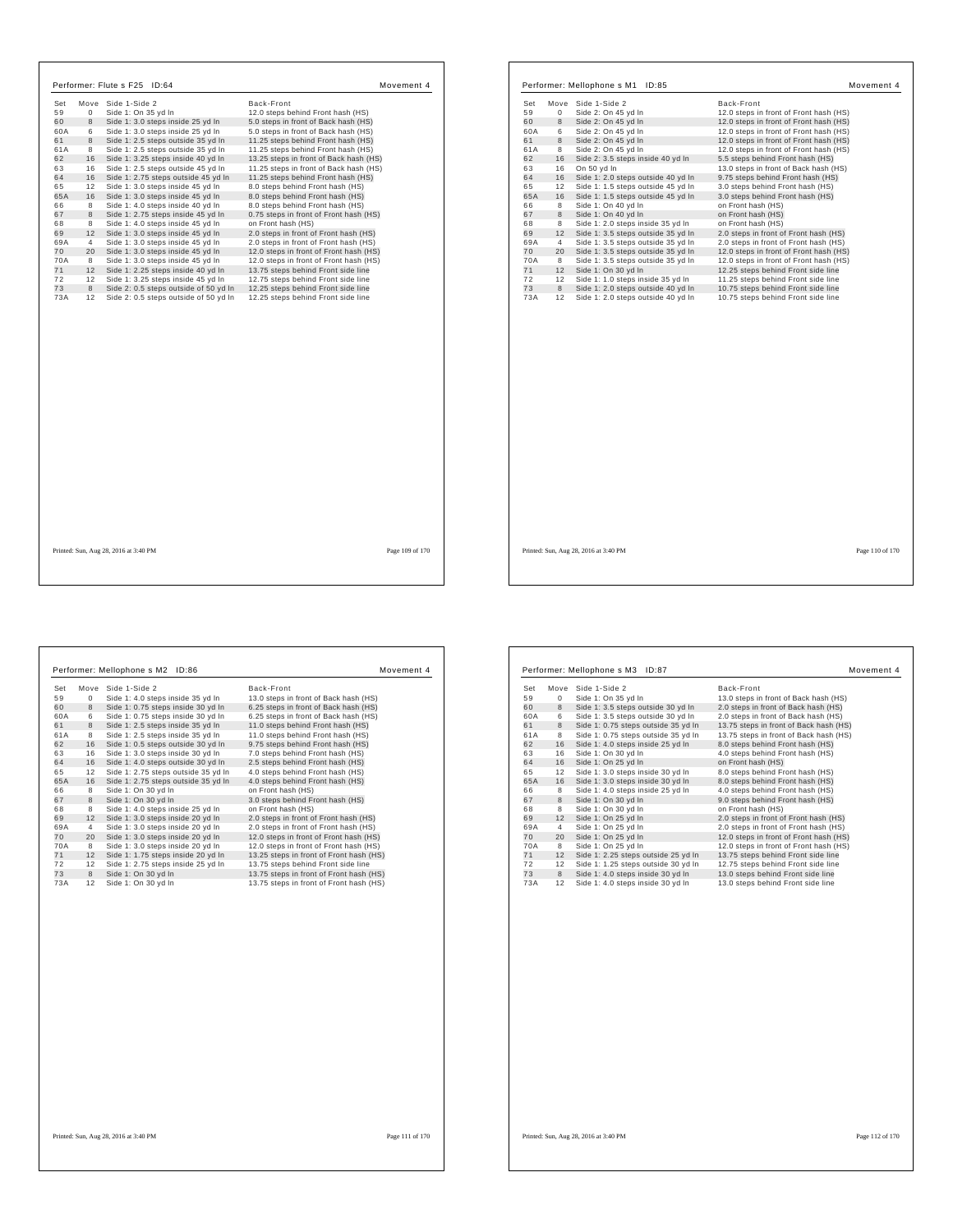|     |                | Performer: Mellophone s M4 ID:50       | Movement 4                             |     |                | Performer: Mellophone s M5 ID:49      | Movement 4                             |                 |
|-----|----------------|----------------------------------------|----------------------------------------|-----|----------------|---------------------------------------|----------------------------------------|-----------------|
| Set |                | Move Side 1-Side 2                     | Back-Front                             | Set |                | Move Side 1-Side 2                    | Back-Front                             |                 |
| 59  | $\mathbf{0}$   | Side 1: On 45 yd In                    | 12.0 steps behind Front hash (HS)      | 59  | $\mathbf 0$    | Side 1: On 35 yd In                   | 10.0 steps in front of Back hash (HS)  |                 |
| 60  | 8              | Side 1: 2.5 steps inside 40 yd In      | 10.5 steps in front of Back hash (HS)  | 60  | 8              | Side 1: 1.75 steps outside 30 yd In   | 0.5 steps behind Back hash (HS)        |                 |
| 60A | 6              | Side 1: 2.5 steps inside 40 yd In      | 10.5 steps in front of Back hash (HS)  | 60A | 6              | Side 1: 1.75 steps outside 30 yd In   | 0.5 steps behind Back hash (HS)        |                 |
| 61  | 8              | Side 1: 1.5 steps inside 45 yd In      | 10.75 steps behind Front hash (HS)     | 61  | 8              | Side 1: 1.25 steps inside 35 yd In    | 11.0 steps in front of Back hash (HS)  |                 |
| 61A | 8              | Side 1: 1.5 steps inside 45 yd In      | 10.75 steps behind Front hash (HS)     | 61A | 8              | Side 1: 1.25 steps inside 35 yd In    | 11.0 steps in front of Back hash (HS)  |                 |
| 62  | 16             | Side 1: 1.25 steps inside 35 yd In     | 13.25 steps behind Front hash (HS)     | 62  | 16             | Side 1: 2.25 steps outside 30 yd In   | 9.0 steps behind Front hash (HS)       |                 |
| 63  | 16             | Side 1: 3.75 steps inside 35 yd In     | 13.0 steps behind Front hash (HS)      | 63  | 16             | Side 1: 1.5 steps inside 30 yd In     | 5.5 steps behind Front hash (HS)       |                 |
| 64  | 16             | Side 1: 1.0 steps outside 35 yd In     | 7.5 steps behind Front hash (HS)       | 64  | 16             | Side 1: 2.0 steps inside 25 yd In     | 1.25 steps behind Front hash (HS)      |                 |
| 65  | 12             | Side 1: On 40 yd In                    | 1.25 steps behind Front hash (HS)      | 65  | 12             | Side 1: 4.0 steps inside 30 yd In     | 6.0 steps behind Front hash (HS)       |                 |
| 65A | 16             | Side 1: On 40 yd In                    | 1.25 steps behind Front hash (HS)      | 65A | 16             | Side 1: 4.0 steps inside 30 yd In     | 6.0 steps behind Front hash (HS)       |                 |
| 66  | 8              | Side 1: 2.0 steps inside 35 yd In      | 6.0 steps behind Front hash (HS)       | 66  | 8              | Side 1: 2.0 steps outside 30 yd In    | 2.0 steps behind Front hash (HS)       |                 |
| 67  | 8              | Side 1: On 40 yd In                    | 9.0 steps behind Front hash (HS)       | 67  | 8              | Side 1: On 30 yd In                   | 6.0 steps behind Front hash (HS)       |                 |
| 68  | 8              | Side 1: On 40 yd In                    | on Front hash (HS)                     | 68  | 8              | Side 1: 2.0 steps outside 30 yd In    | on Front hash (HS)                     |                 |
| 69  | 12             | Side 1: 4.0 steps inside 35 yd In      | 2.0 steps in front of Front hash (HS)  | 69  | 12             | Side 1: 2.5 steps outside 25 yd In    | 2.0 steps in front of Front hash (HS)  |                 |
| 69A | $\overline{4}$ | Side 1: 4.0 steps inside 35 yd In      | 2.0 steps in front of Front hash (HS)  | 69A | $\overline{4}$ | Side 1: 2.5 steps outside 25 yd In    | 2.0 steps in front of Front hash (HS)  |                 |
| 70  | 20             | Side 1: 4.0 steps inside 35 yd In      | 12.0 steps in front of Front hash (HS) | 70  | 20             | Side 1: 2.5 steps outside 25 yd In    | 12.0 steps in front of Front hash (HS) |                 |
| 70A | 8              | Side 1: 4.0 steps inside 35 yd In      | 12.0 steps in front of Front hash (HS) | 70A | 8              | Side 1: 2.5 steps outside 25 yd In    | 12.0 steps in front of Front hash (HS) |                 |
| 71  | 12             | Side 1: 2.0 steps outside 35 yd In     | 12.0 steps behind Front side line      | 71  | 12             | Side 1: 3.75 steps inside 20 yd In    | 14.0 steps in front of Front hash (HS) |                 |
| 72  | 12             | Side 1: 1.0 steps outside 40 yd In     | 11.0 steps behind Front side line      | 72  | 12             | Side 1: 3.25 steps outside 30 yd In   | 13.25 steps behind Front side line     |                 |
| 73  | 8              | Side 1: 3.75 steps outside 45 yd In    | 10.5 steps behind Front side line      | 73  | 8              | Side 1: 2.0 steps inside 30 yd In     | 13.75 steps behind Front side line     |                 |
| 73A |                | 12 Side 1: 3.75 steps outside 45 yd In | 10.5 steps behind Front side line      | 73A | 12             | Side 1: 2.0 steps inside 30 yd In     | 13.75 steps behind Front side line     |                 |
|     |                |                                        |                                        |     |                |                                       |                                        |                 |
|     |                | Printed: Sun, Aug 28, 2016 at 3:40 PM  | Page 113 of 170                        |     |                | Printed: Sun, Aug 28, 2016 at 3:40 PM |                                        | Page 114 of 170 |

 $\sqrt{ }$ 

|             | ID:48                                 | Movement 4                             |
|-------------|---------------------------------------|----------------------------------------|
|             | Side 1-Side 2                         | Back-Front                             |
| $\mathbf 0$ | Side 1: On 45 yd In                   | 13.0 steps in front of Back hash (HS)  |
| 8           | Side 1: 3.25 steps outside 45 yd In   | 8.25 steps in front of Back hash (HS)  |
| 6           | Side 1: 3.25 steps outside 45 yd In   | 8.25 steps in front of Back hash (HS)  |
| 8           | Side 1: 4.0 steps outside of 50 yd In | 13.0 steps behind Front hash (HS)      |
| 8           | Side 1: 4.0 steps outside of 50 yd In | 13.0 steps behind Front hash (HS)      |
| 16          | Side 1: 3.25 steps inside 35 yd In    | 13.75 steps behind Front hash (HS)     |
| 16          | Side 1: 2.5 steps outside 40 yd In    | 14.0 steps behind Front hash (HS)      |
| 16          | Side 1: 1.5 steps inside 35 yd In     | 8.5 steps behind Front hash (HS)       |
| 12          | Side 1: 2.25 steps inside 40 yd In    | 1.5 steps behind Front hash (HS)       |
| 16          | Side 1: 2.25 steps inside 40 yd In    | 1.5 steps behind Front hash (HS)       |
| 8           | Side 1: 4.0 steps inside 35 yd In     | 4.0 steps behind Front hash (HS)       |
| 8           | Side 1: On 40 yd In                   | 6.0 steps behind Front hash (HS)       |
| 8           | Side 1: 2.0 steps outside 40 yd In    | on Front hash (HS)                     |
| 12          | Side 1: 1.5 steps inside 35 yd In     | 2.0 steps in front of Front hash (HS)  |
| 4           | Side 1: 1.5 steps inside 35 yd In     | 2.0 steps in front of Front hash (HS)  |
| 20          | Side 1: 1.5 steps inside 35 yd In     | 12.0 steps in front of Front hash (HS) |
| 8           | Side 1: 1.5 steps inside 35 yd In     | 12.0 steps in front of Front hash (HS) |
| 12          | Side 1: 4.0 steps inside 30 yd In     | 12.0 steps behind Front side line      |
| 12          | Side 1: 3.0 steps outside 40 yd In    | 11.0 steps behind Front side line      |
| 8           | Side 1: 2.25 steps inside 40 yd In    | 10.5 steps behind Front side line      |
| 12          | Side 1: 2.25 steps inside 40 yd In    | 10.5 steps behind Front side line      |
|             |                                       |                                        |
|             |                                       | Performer: Mellophone s M6<br>Move     |

| Set |    | Move Side 1-Side 2                  | Back-Front                             |
|-----|----|-------------------------------------|----------------------------------------|
| 59  | 0  | Side 1: On 40 vd In                 | 10.0 steps in front of Back hash (HS)  |
| 60  | 8  | Side 1: 0.25 steps inside 35 yd In  | 4.75 steps in front of Back hash (HS)  |
| 60A | 6  | Side 1: 0.25 steps inside 35 yd In  | 4.75 steps in front of Back hash (HS)  |
| 61  | 8  | Side 1: 1.25 steps inside 40 yd In  | 13.75 steps behind Front hash (HS)     |
| 61A | 8  | Side 1: 1.25 steps inside 40 yd In  | 13.75 steps behind Front hash (HS)     |
| 62  | 16 | Side 1: 3.25 steps inside 30 yd In  | 11.5 steps behind Front hash (HS)      |
| 63  | 16 | Side 1: 1.75 steps outside 35 yd In | 9.5 steps behind Front hash (HS)       |
| 64  | 16 | Side 1: 0.5 steps inside 30 yd In   | 4.75 steps behind Front hash (HS)      |
| 65  | 12 | Side 1: 1.0 steps inside 35 yd In   | 1.75 steps behind Front hash (HS)      |
| 65A | 16 | Side 1: 1.0 steps inside 35 yd In   | 1.75 steps behind Front hash (HS)      |
| 66  | 8  | Side 1: 4.0 steps inside 30 yd In   | 4.0 steps behind Front hash (HS)       |
| 67  | 8  | Side 1: On 35 vd In                 | 6.0 steps behind Front hash (HS)       |
| 68  | 8  | Side 1: 2.0 steps outside 35 yd In  | on Front hash (HS)                     |
| 69  | 12 | Side 1: 0.5 steps outside 30 yd In  | 2.0 steps in front of Front hash (HS)  |
| 69A | 4  | Side 1: 0.5 steps outside 30 yd In  | 2.0 steps in front of Front hash (HS)  |
| 70  | 20 | Side 1: 0.5 steps outside 30 yd In  | 12.0 steps in front of Front hash (HS) |
| 70A | 8  | Side 1: 0.5 steps outside 30 yd In  | 12.0 steps in front of Front hash (HS) |
| 71  | 12 | Side 1: 3.75 steps inside 25 yd In  | 12.5 steps behind Front side line      |
| 72  | 12 | Side 1: 3.25 steps outside 35 yd In | 11.5 steps behind Front side line      |
| 73  | 8  | Side 1: 2.0 steps inside 35 yd In   | 11.5 steps behind Front side line      |
| 73A | 12 | Side 1: 2.0 steps inside 35 yd In   | 11.5 steps behind Front side line      |

 $\overline{\phantom{a}}$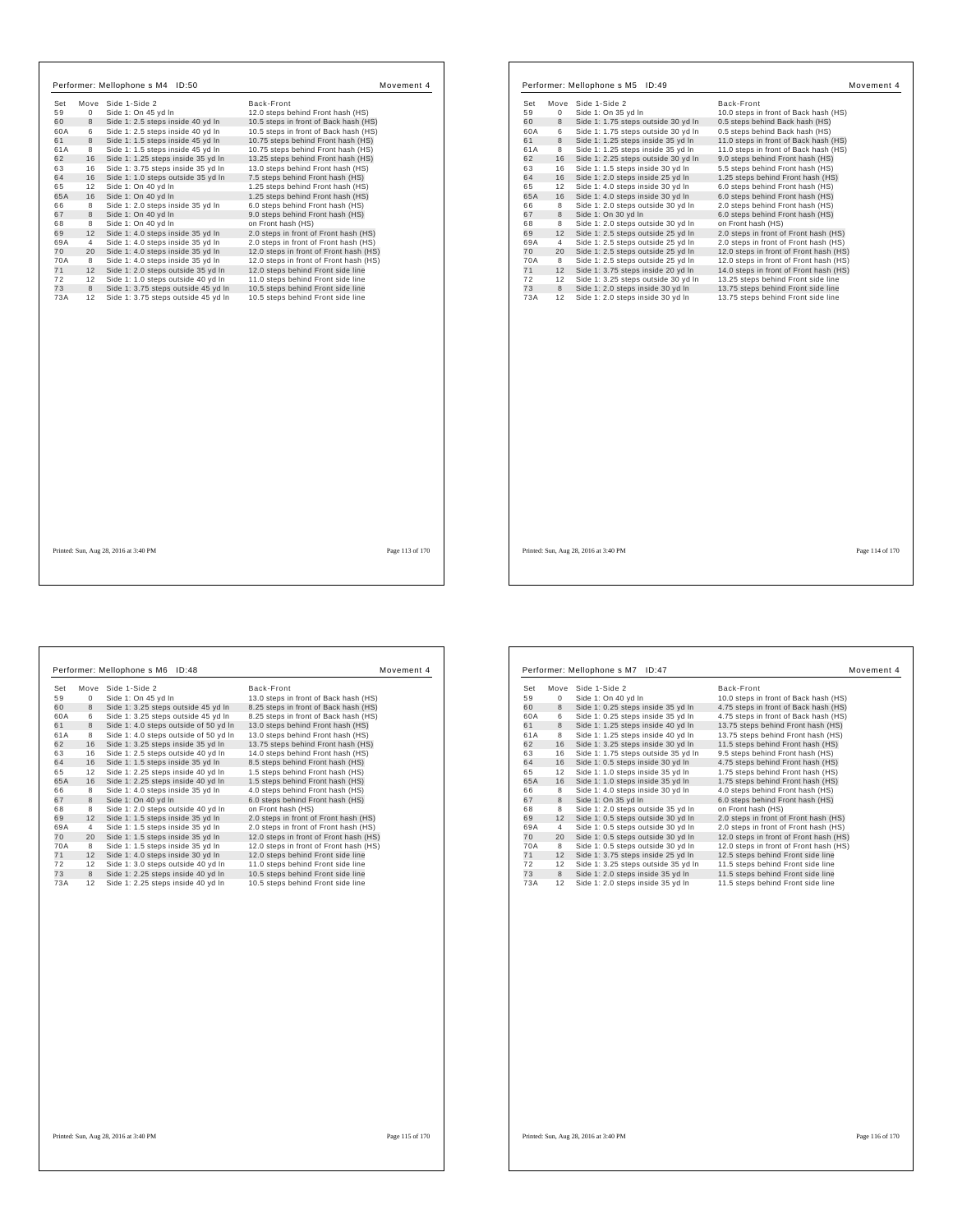|     |                | Performer: Mellophone s M8 ID:46      |                                        | Movement 4      |            |                | Performer: Mellophone s M9 ID:45      |                                     |                                        | Movement 4      |
|-----|----------------|---------------------------------------|----------------------------------------|-----------------|------------|----------------|---------------------------------------|-------------------------------------|----------------------------------------|-----------------|
| Set |                | Move Side 1-Side 2                    | Back-Front                             |                 | Set        |                | Move Side 1-Side 2                    |                                     | Back-Front                             |                 |
| 59  | $\circ$        | Side 1: 4.0 steps inside 40 yd In     | 13.0 steps in front of Back hash (HS)  |                 | 59         | $\mathbf{0}$   |                                       | Side 1: 4.0 steps inside 35 yd In   | 10.0 steps in front of Back hash (HS)  |                 |
| 60  | 8              | Side 1: 1.5 steps outside 40 yd In    | 6.5 steps in front of Back hash (HS)   |                 | 60         | 8              |                                       | Side 1: 2.25 steps inside 30 yd In  | 3.5 steps in front of Back hash (HS)   |                 |
| 60A | 6              | Side 1: 1.5 steps outside 40 yd In    | 6.5 steps in front of Back hash (HS)   |                 | 60A        | 6              |                                       | Side 1: 2.25 steps inside 30 yd In  | 3.5 steps in front of Back hash (HS)   |                 |
| 61  | 8              | Side 1: 1.5 steps outside 45 yd In    | 13.5 steps behind Front hash (HS)      |                 | 61         | 8              |                                       | Side 1: 3.75 steps outside 40 yd In | 14.0 steps behind Front hash (HS)      |                 |
| 61A | 8              | Side 1: 1.5 steps outside 45 yd In    | 13.5 steps behind Front hash (HS)      |                 | 61A        | 8              |                                       | Side 1: 3.75 steps outside 40 yd In | 14.0 steps behind Front hash (HS)      |                 |
| 62  | 16             | Side 1: 2.75 steps outside 35 yd In   | 12.0 steps behind Front hash (HS)      |                 | 62         | 16             |                                       | Side 1: 1.5 steps inside 30 yd In   | 10.75 steps behind Front hash (HS)     |                 |
| 63  | 16             | Side 1: On 35 yd In                   | 10.75 steps behind Front hash (HS)     |                 | 63         | 16             |                                       | Side 1: 3.5 steps outside 35 yd In  | 8.25 steps behind Front hash (HS)      |                 |
| 64  | 16             | Side 1: 2.5 steps inside 30 yd In     | 5.75 steps behind Front hash (HS)      |                 | 64         | 16             |                                       | Side 1: 1.75 steps outside 30 yd In | 3.75 steps behind Front hash (HS)      |                 |
| 65  | 12             | Side 1: 3.25 steps inside 35 yd In    | 1.25 steps behind Front hash (HS)      |                 | 65         | 12             |                                       | Side 1: 1.0 steps outside 35 yd In  | 2.5 steps behind Front hash (HS)       |                 |
| 65A | 16             | Side 1: 3.25 steps inside 35 yd In    | 1.25 steps behind Front hash (HS)      |                 | 65A        | 16             |                                       | Side 1: 1.0 steps outside 35 yd In  | 2.5 steps behind Front hash (HS)       |                 |
| 66  | 8              | Side 1: 2.0 steps outside 35 yd In    | 2.0 steps behind Front hash (HS)       |                 | 66         | 8              |                                       | Side 1: 2.0 steps inside 30 vd In   | 6.0 steps behind Front hash (HS)       |                 |
| 67  | 8              | Side 1: On 35 yd In                   | 3.0 steps behind Front hash (HS)       |                 | 67         | 8              | Side 1: On 35 yd In                   |                                     | 9.0 steps behind Front hash (HS)       |                 |
| 68  | 8              | Side 1: 4.0 steps inside 30 yd In     | on Front hash (HS)                     |                 | 68         | 8              | Side 1: On 35 yd In                   |                                     | on Front hash (HS)                     |                 |
| 69  |                | 12 Side 1: 3.0 steps outside 30 yd In | 2.0 steps in front of Front hash (HS)  |                 | 69         | 12             |                                       | Side 1: 2.0 steps inside 30 yd In   | 2.0 steps in front of Front hash (HS)  |                 |
| 69A | $\overline{4}$ | Side 1: 3.0 steps outside 30 yd In    | 2.0 steps in front of Front hash (HS)  |                 | 69A        | $\overline{4}$ |                                       | Side 1: 2.0 steps inside 30 yd In   | 2.0 steps in front of Front hash (HS)  |                 |
| 70  | 20             | Side 1: 3.0 steps outside 30 yd In    | 12.0 steps in front of Front hash (HS) |                 | 70         | 20             |                                       | Side 1: 2.0 steps inside 30 yd In   | 12.0 steps in front of Front hash (HS) |                 |
| 70A | 8              | Side 1: 3.0 steps outside 30 yd In    | 12.0 steps in front of Front hash (HS) |                 | <b>70A</b> | 8              |                                       | Side 1: 2.0 steps inside 30 yd In   | 12.0 steps in front of Front hash (HS) |                 |
| 71  |                | 12 Side 1: 1.75 steps inside 25 yd In | 12.75 steps behind Front side line     |                 | 71         | 12             |                                       | Side 1: 2.25 steps outside 30 yd In | 12.25 steps behind Front side line     |                 |
| 72  | 12             | Side 1: 2.75 steps inside 30 yd In    | 11.75 steps behind Front side line     |                 | 72         | 12             |                                       | Side 1: 1.25 steps outside 35 yd In | 11.25 steps behind Front side line     |                 |
| 73  | 8              | Side 1: On 35 yd In                   | 12.0 steps behind Front side line      |                 | 73         | 8              |                                       | Side 1: 4.0 steps outside 40 yd In  | 11.25 steps behind Front side line     |                 |
| 73A | 12             | Side 1: On 35 yd In                   | 12.0 steps behind Front side line      |                 | 73A        | 12             |                                       | Side 1: 4.0 steps outside 40 yd In  | 11.25 steps behind Front side line     |                 |
|     |                |                                       |                                        |                 |            |                |                                       |                                     |                                        |                 |
|     |                | Printed: Sun, Aug 28, 2016 at 3:40 PM |                                        | Page 117 of 170 |            |                | Printed: Sun, Aug 28, 2016 at 3:40 PM |                                     |                                        | Page 118 of 170 |

٦

 $\mathsf{r}$ 

|                                     | Movement 4                                   |
|-------------------------------------|----------------------------------------------|
| Side 1-Side 2                       | Back-Front                                   |
| Side 1: 4.0 steps inside 40 yd In   | 10.0 steps in front of Back hash (HS)        |
| Side 1: 1.0 steps inside 40 yd In   | 4.5 steps in front of Back hash (HS)         |
| Side 1: 1.0 steps inside 40 yd In   | 4.5 steps in front of Back hash (HS)         |
| Side 1: 1.25 steps inside 45 yd In  | 12.25 steps in front of Back hash (HS)       |
| Side 1: 1.25 steps inside 45 yd In  | 12.25 steps in front of Back hash (HS)       |
| Side 1: 0.75 steps outside 35 yd In | 12.75 steps behind Front hash (HS)           |
| Side 1: 1.75 steps inside 35 yd In  | 12.0 steps behind Front hash (HS)            |
| Side 1: 3.25 steps outside 35 yd In | 6.75 steps behind Front hash (HS)            |
| Side 1: 2.5 steps outside 40 yd In  | 1.25 steps behind Front hash (HS)            |
| Side 1: 2.5 steps outside 40 yd In  | 1.25 steps behind Front hash (HS)            |
| Side 1: On 35 yd In                 | on Front hash (HS)                           |
| Side 1: On 35 yd In                 | on Front hash (HS)                           |
| Side 1: 2.0 steps inside 30 yd In   | on Front hash (HS)                           |
| Side 1: 2.5 steps inside 25 yd In   | 2.0 steps in front of Front hash (HS)        |
| Side 1: 2.5 steps inside 25 yd In   | 2.0 steps in front of Front hash (HS)        |
| Side 1: 2.5 steps inside 25 yd In   | 12.0 steps in front of Front hash (HS)       |
| Side 1: 2.5 steps inside 25 yd In   | 12.0 steps in front of Front hash (HS)       |
| Side 1: 0.25 steps outside 25 yd In | 13.25 steps behind Front side line           |
| Side 1: 0.75 steps inside 30 yd In  | 12.25 steps behind Front side line           |
| Side 1: 2.0 steps outside 35 yd In  | 12.5 steps behind Front side line            |
| Side 1: 2.0 steps outside 35 yd In  | 12.5 steps behind Front side line            |
|                                     |                                              |
|                                     | Performer: Mellophone s M10<br>ID:44<br>Move |

| Set | Move           | Side 1-Side 2                         | Back-Front                             |
|-----|----------------|---------------------------------------|----------------------------------------|
| 59  | $^{\circ}$     | Side 1: On 45 yd In                   | 10.0 steps in front of Back hash (HS)  |
| 60  | 8              | Side 1: 0.5 steps outside 45 yd In    | 6.5 steps in front of Back hash (HS)   |
| 60A | 6              | Side 1: 0.5 steps outside 45 yd In    | 6.5 steps in front of Back hash (HS)   |
| 61  | 8              | Side 1: 1.0 steps outside of 50 yd In | 13.0 steps in front of Back hash (HS)  |
| 61A | 8              | Side 1: 1.0 steps outside of 50 yd In | 13.0 steps in front of Back hash (HS)  |
| 62  | 16             | Side 1: 2.75 steps outside 40 yd In   | 14.0 steps in front of Back hash (HS)  |
| 63  | 16             | Side 1: 0.5 steps outside 40 yd In    | 13.25 steps in front of Back hash (HS) |
| 64  | 16             | Side 1: 3.75 steps inside 35 yd In    | 9.0 steps behind Front hash (HS)       |
| 65  | 12             | Side 1: 3.75 steps outside 45 yd In   | 2.25 steps behind Front hash (HS)      |
| 65A | 16             | Side 1: 3.75 steps outside 45 yd In   | 2.25 steps behind Front hash (HS)      |
| 66  | 8              | Side 1: 2.0 steps outside 40 yd In    | 2.0 steps behind Front hash (HS)       |
| 67  | 8              | Side 1: On 40 vd In                   | 3.0 steps behind Front hash (HS)       |
| 68  | 8              | Side 1: 4.0 steps inside 35 yd In     | on Front hash (HS)                     |
| 69  | 12             | Side 1: 1.0 steps outside 35 yd In    | 2.0 steps in front of Front hash (HS)  |
| 69A | $\overline{4}$ | Side 1: 1.0 steps outside 35 yd In    | 2.0 steps in front of Front hash (HS)  |
| 70  | 20             | Side 1: 1.0 steps outside 35 yd In    | 12.0 steps in front of Front hash (HS) |
| 70A | 8              | Side 1: 1.0 steps outside 35 yd In    | 12.0 steps in front of Front hash (HS) |
| 71  | 12             | Side 1: 2.0 steps inside 30 yd In     | 12.0 steps behind Front side line      |
| 72  | 12             | Side 1: 3.0 steps inside 35 yd In     | 11.0 steps behind Front side line      |
| 73  | 8              | Side 1: 0.25 steps inside 40 yd In    | 10.5 steps behind Front side line      |
|     | 12             | Side 1: 0.25 steps inside 40 yd In    | 10.5 steps behind Front side line      |

r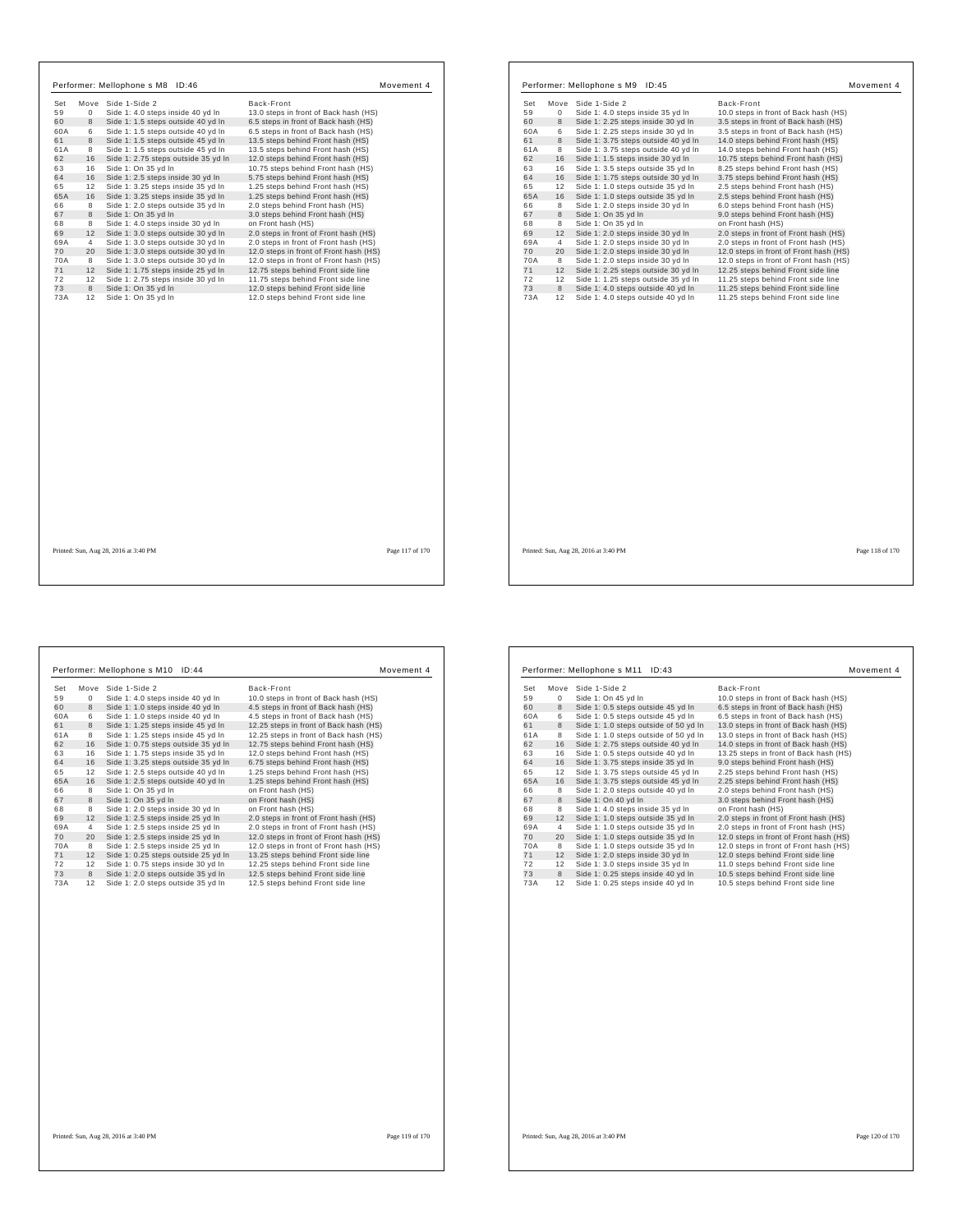| Performer: Poseidon s Poseidon ID:135                                                                                                                                                                                                                                                                                                                                                                                                                                                                                                                                                                                                                                                                                                                                                                                         | Movement 4                                                                                                                                                                                                                                                                                                                                                                                                                                                                                                                                                                                                                                                                                                                                                                                                                                                        | Performer: Tenor Sax s Tx1 ID:14                                                                                                                                                                                                                                                                                                                                                                                                                                                                                                                                                                                                                                                                                                                                                                                                                                                                                                                                                                                                                                                                                      | Movement 4                                                                                                                                                                                                                                                                                                                                                                                                                                                                                                                                                                                                                                                                                                                                                                                                                                   |
|-------------------------------------------------------------------------------------------------------------------------------------------------------------------------------------------------------------------------------------------------------------------------------------------------------------------------------------------------------------------------------------------------------------------------------------------------------------------------------------------------------------------------------------------------------------------------------------------------------------------------------------------------------------------------------------------------------------------------------------------------------------------------------------------------------------------------------|-------------------------------------------------------------------------------------------------------------------------------------------------------------------------------------------------------------------------------------------------------------------------------------------------------------------------------------------------------------------------------------------------------------------------------------------------------------------------------------------------------------------------------------------------------------------------------------------------------------------------------------------------------------------------------------------------------------------------------------------------------------------------------------------------------------------------------------------------------------------|-----------------------------------------------------------------------------------------------------------------------------------------------------------------------------------------------------------------------------------------------------------------------------------------------------------------------------------------------------------------------------------------------------------------------------------------------------------------------------------------------------------------------------------------------------------------------------------------------------------------------------------------------------------------------------------------------------------------------------------------------------------------------------------------------------------------------------------------------------------------------------------------------------------------------------------------------------------------------------------------------------------------------------------------------------------------------------------------------------------------------|----------------------------------------------------------------------------------------------------------------------------------------------------------------------------------------------------------------------------------------------------------------------------------------------------------------------------------------------------------------------------------------------------------------------------------------------------------------------------------------------------------------------------------------------------------------------------------------------------------------------------------------------------------------------------------------------------------------------------------------------------------------------------------------------------------------------------------------------|
| Move Side 1-Side 2<br>Set<br>Side 2: 4.0 steps outside 35 yd In<br>59<br>$\mathbf{0}$<br>60<br>8<br>Side 2: On 40 yd In<br>Side 2: On 40 yd In<br>60A<br>6<br>Side 2: 2.25 steps inside 40 yd In<br>61<br>8<br>61A<br>Side 2: 2.25 steps inside 40 yd In<br>8<br>62<br>Side 1: 2.0 steps outside of 50 yd In<br>16<br>Side 1: 1.0 steps inside 35 yd In<br>63<br>16<br>64<br>16<br>On 50 yd In<br>On 50 yd In<br>65<br>12<br>65A<br>16 On 50 yd In<br>66<br>On 50 yd In<br>8<br>On 50 vd In<br>67<br>8<br>68<br>On 50 yd In<br>8<br>69<br>12 On 50 yd In<br>On 50 yd In<br>69A<br>$\overline{4}$<br>On 50 yd In<br>70<br>20<br>On 50 yd In<br>70A<br>8<br>71<br>12 On 50 yd In<br>12 Side 2: 2.0 steps inside 40 yd In<br>72<br>73<br>8<br>Side 2: 4.0 steps outside 35 yd In<br>73A<br>12 Side 2: 4.0 steps outside 35 yd In | Back-Front<br>8.0 steps behind Front side line<br>12.0 steps in front of Front hash (HS)<br>12.0 steps in front of Front hash (HS)<br>10.0 steps in front of Front hash (HS)<br>10.0 steps in front of Front hash (HS)<br>8.0 steps in front of Front hash (HS)<br>4.0 steps in front of Front hash (HS)<br>12.0 steps in front of Front hash (HS)<br>5.0 steps in front of Front hash (HS)<br>5.0 steps in front of Front hash (HS)<br>3.0 steps behind Front hash (HS)<br>11.0 steps behind Front hash (HS)<br>6.0 steps behind Front hash (HS)<br>14.0 steps in front of Back hash (HS)<br>14.0 steps in front of Back hash (HS)<br>4.0 steps behind Front hash (HS)<br>4.0 steps behind Front hash (HS)<br>4.0 steps in front of Front hash (HS)<br>14.0 steps behind Front side line<br>8.0 steps behind Front side line<br>8.0 steps behind Front side line | Move Side 1-Side 2<br>Set<br>Side 1: 4.0 steps inside 35 yd In<br>59<br>$\mathbf{0}$<br>60<br>8<br>Side 1: 3.0 steps outside 30 yd In<br>Side 1: 3.0 steps outside 30 yd In<br>60A<br>6<br>61<br>8<br>Side 1: 1.75 steps outside 35 yd In<br>61A<br>Side 1: 1.75 steps outside 35 yd In<br>8<br>62<br>Side 1: 2.0 steps outside 40 yd In<br>16<br>63<br>16<br>Side 1: 2.5 steps outside 40 yd In<br>64<br>16<br>Side 1: 4.0 steps inside 25 yd In<br>Side 1: 2.25 steps outside 30 yd In<br>65<br>12<br>65A<br>16<br>Side 1: 2.25 steps outside 30 yd In<br>Side 1: 2.0 steps inside 25 yd In<br>66<br>8<br>67<br>Side 1: On 30 yd In<br>8<br>68<br>Side 1: 2.0 steps outside 30 yd In<br>8<br>69<br>12<br>Side 1: 2.5 steps outside 25 yd In<br>Side 1: 2.5 steps outside 25 yd In<br>69A<br>$\overline{4}$<br>70<br>20<br>Side 1: 2.5 steps outside 25 yd In<br>70A<br>Side 1: 2.5 steps outside 25 yd In<br>8<br>71<br>12<br>Side 1: 4.0 steps inside 20 yd In<br>72<br>Side 1: 3.0 steps outside 30 yd In<br>12<br>73<br>8<br>Side 1: 2.0 steps inside 30 yd In<br>73A<br>Side 1: 2.0 steps inside 30 yd In<br>12 | Back-Front<br>3.0 steps behind Front hash (HS)<br>12.75 steps behind Front hash (HS)<br>12.75 steps behind Front hash (HS)<br>1.5 steps behind Front hash (HS)<br>1.5 steps behind Front hash (HS)<br>2.0 steps behind Front hash (HS)<br>1.0 steps in front of Front hash (HS)<br>6.0 steps in front of Front hash (HS)<br>6.25 steps behind Front hash (HS)<br>6.25 steps behind Front hash (HS)<br>4.0 steps in front of Front hash (HS)<br>9.0 steps in front of Front hash (HS)<br>4.0 steps in front of Front hash (HS)<br>6.0 steps in front of Front hash (HS)<br>6.0 steps in front of Front hash (HS)<br>12.0 steps behind Front side line<br>12.0 steps behind Front side line<br>10.0 steps behind Front side line<br>9.0 steps behind Front side line<br>9.75 steps behind Front side line<br>9.75 steps behind Front side line |
| Printed: Sun, Aug 28, 2016 at 3:40 PM                                                                                                                                                                                                                                                                                                                                                                                                                                                                                                                                                                                                                                                                                                                                                                                         | Page 121 of 170                                                                                                                                                                                                                                                                                                                                                                                                                                                                                                                                                                                                                                                                                                                                                                                                                                                   | Printed: Sun, Aug 28, 2016 at 3:40 PM                                                                                                                                                                                                                                                                                                                                                                                                                                                                                                                                                                                                                                                                                                                                                                                                                                                                                                                                                                                                                                                                                 | Page 122 of 170                                                                                                                                                                                                                                                                                                                                                                                                                                                                                                                                                                                                                                                                                                                                                                                                                              |
|                                                                                                                                                                                                                                                                                                                                                                                                                                                                                                                                                                                                                                                                                                                                                                                                                               |                                                                                                                                                                                                                                                                                                                                                                                                                                                                                                                                                                                                                                                                                                                                                                                                                                                                   |                                                                                                                                                                                                                                                                                                                                                                                                                                                                                                                                                                                                                                                                                                                                                                                                                                                                                                                                                                                                                                                                                                                       |                                                                                                                                                                                                                                                                                                                                                                                                                                                                                                                                                                                                                                                                                                                                                                                                                                              |

| Side 1-Side 2<br>On 50 yd In<br>Side 1: 0.25 steps inside 45 yd In<br>Side 1: 0.25 steps inside 45 yd In<br>Side 1: 3.5 steps outside of 50 yd In<br>Side 1: 3.5 steps outside of 50 yd In<br>Side 1: 1.75 steps inside 45 yd In | Back-Front<br>3.0 steps behind Front hash (HS)<br>7.25 steps behind Front hash (HS)<br>7.25 steps behind Front hash (HS)<br>2.0 steps behind Front hash (HS)                                                                                                                                                                                                                 |
|----------------------------------------------------------------------------------------------------------------------------------------------------------------------------------------------------------------------------------|------------------------------------------------------------------------------------------------------------------------------------------------------------------------------------------------------------------------------------------------------------------------------------------------------------------------------------------------------------------------------|
|                                                                                                                                                                                                                                  |                                                                                                                                                                                                                                                                                                                                                                              |
|                                                                                                                                                                                                                                  |                                                                                                                                                                                                                                                                                                                                                                              |
|                                                                                                                                                                                                                                  |                                                                                                                                                                                                                                                                                                                                                                              |
|                                                                                                                                                                                                                                  |                                                                                                                                                                                                                                                                                                                                                                              |
|                                                                                                                                                                                                                                  |                                                                                                                                                                                                                                                                                                                                                                              |
|                                                                                                                                                                                                                                  | 2.0 steps behind Front hash (HS)                                                                                                                                                                                                                                                                                                                                             |
|                                                                                                                                                                                                                                  | 8.0 steps behind Front hash (HS)                                                                                                                                                                                                                                                                                                                                             |
| Side 1: 2.25 steps inside 40 yd In                                                                                                                                                                                               | 10.75 steps behind Front hash (HS)                                                                                                                                                                                                                                                                                                                                           |
| Side 1: On 35 yd In                                                                                                                                                                                                              | 2.0 steps in front of Front hash (HS)                                                                                                                                                                                                                                                                                                                                        |
| Side 1: 2.5 steps outside 35 yd In                                                                                                                                                                                               | 3.5 steps in front of Front hash (HS)                                                                                                                                                                                                                                                                                                                                        |
|                                                                                                                                                                                                                                  | 3.5 steps in front of Front hash (HS)                                                                                                                                                                                                                                                                                                                                        |
|                                                                                                                                                                                                                                  | 4.0 steps in front of Front hash (HS)                                                                                                                                                                                                                                                                                                                                        |
|                                                                                                                                                                                                                                  | 3.0 steps in front of Front hash (HS)                                                                                                                                                                                                                                                                                                                                        |
|                                                                                                                                                                                                                                  | 4.0 steps in front of Front hash (HS)                                                                                                                                                                                                                                                                                                                                        |
| Side 1: 2.5 steps inside 25 yd In                                                                                                                                                                                                | 6.0 steps in front of Front hash (HS)                                                                                                                                                                                                                                                                                                                                        |
|                                                                                                                                                                                                                                  | 6.0 steps in front of Front hash (HS)                                                                                                                                                                                                                                                                                                                                        |
|                                                                                                                                                                                                                                  | 12.0 steps behind Front side line                                                                                                                                                                                                                                                                                                                                            |
|                                                                                                                                                                                                                                  | 12.0 steps behind Front side line                                                                                                                                                                                                                                                                                                                                            |
|                                                                                                                                                                                                                                  | 9.0 steps behind Front side line                                                                                                                                                                                                                                                                                                                                             |
|                                                                                                                                                                                                                                  | 8.0 steps behind Front side line                                                                                                                                                                                                                                                                                                                                             |
|                                                                                                                                                                                                                                  | 8.5 steps behind Front side line                                                                                                                                                                                                                                                                                                                                             |
|                                                                                                                                                                                                                                  | 8.5 steps behind Front side line                                                                                                                                                                                                                                                                                                                                             |
|                                                                                                                                                                                                                                  |                                                                                                                                                                                                                                                                                                                                                                              |
|                                                                                                                                                                                                                                  | Side 1: 2.5 steps outside 35 yd In<br>Side 1: On 35 yd In<br>Side 1: On 35 yd In<br>Side 1: 2.0 steps inside 30 yd In<br>Side 1: 2.5 steps inside 25 yd In<br>Side 1: 2.5 steps inside 25 yd In<br>Side 1: 2.5 steps inside 25 yd In<br>Side 1: On 25 yd In<br>Side 1: 1.0 steps inside 30 yd In<br>Side 1: 2.0 steps outside 35 yd In<br>Side 1: 2.0 steps outside 35 yd In |

|     |    | Performer: Tenor Sax s Tx3 ID:16    |                                       | Movement 4 |
|-----|----|-------------------------------------|---------------------------------------|------------|
| Set |    | Move Side 1-Side 2                  | Back-Front                            |            |
| 59  | 0  | Side 1: 4.0 steps inside 45 yd In   | 3.0 steps behind Front hash (HS)      |            |
| 60  | 8  | Side 1: 2.25 steps inside 40 yd In  | 8.5 steps behind Front hash (HS)      |            |
| 60A | 6  | Side 1: 2.25 steps inside 40 yd In  | 8.5 steps behind Front hash (HS)      |            |
| 61  | 8  | Side 1: 0.25 steps outside 45 yd In | 2.0 steps behind Front hash (HS)      |            |
| 61A | 8  | Side 1: 0.25 steps outside 45 vd In | 2.0 steps behind Front hash (HS)      |            |
| 62  | 16 | Side 1: 1.0 steps outside 45 yd In  | 7.75 steps behind Front hash (HS)     |            |
| 63  | 16 | Side 1: 0.25 steps inside 40 yd In  | 9.25 steps behind Front hash (HS)     |            |
| 64  | 16 | Side 1: 3.0 steps outside 35 yd In  | 2.0 steps in front of Front hash (HS) |            |
| 65  | 12 | Side 1: 2.75 steps inside 30 yd In  | 1.0 steps in front of Front hash (HS) |            |
| 65A | 16 | Side 1: 2.75 steps inside 30 yd In  | 1.0 steps in front of Front hash (HS) |            |
| 66  | 8  | Side 1: 4.0 steps inside 30 yd In   | 4.0 steps in front of Front hash (HS) |            |
| 67  | 8  | Side 1: On 35 yd In                 | 9.0 steps in front of Front hash (HS) |            |
| 68  | 8  | Side 1: 2.0 steps outside 35 vd In  | 4.0 steps in front of Front hash (HS) |            |
| 69  | 12 | Side 1: 0.5 steps outside 30 yd In  | 6.0 steps in front of Front hash (HS) |            |
| 69A | 4  | Side 1: 0.5 steps outside 30 yd In  | 6.0 steps in front of Front hash (HS) |            |
| 70  | 20 | Side 1: 0.5 steps outside 30 yd In  | 12.0 steps behind Front side line     |            |
| 70A | 8  | Side 1: 0.5 steps outside 30 yd In  | 12.0 steps behind Front side line     |            |
| 71  | 12 | Side 1: 4.0 steps inside 25 yd In   | 8.5 steps behind Front side line      |            |
| 72  | 12 | Side 1: 3.0 steps outside 35 yd In  | 7.5 steps behind Front side line      |            |
| 73  | 8  | Side 1: 2.0 steps inside 35 yd In   | 7.5 steps behind Front side line      |            |
| 73A | 12 | Side 1: 2.0 steps inside 35 yd In   | 7.5 steps behind Front side line      |            |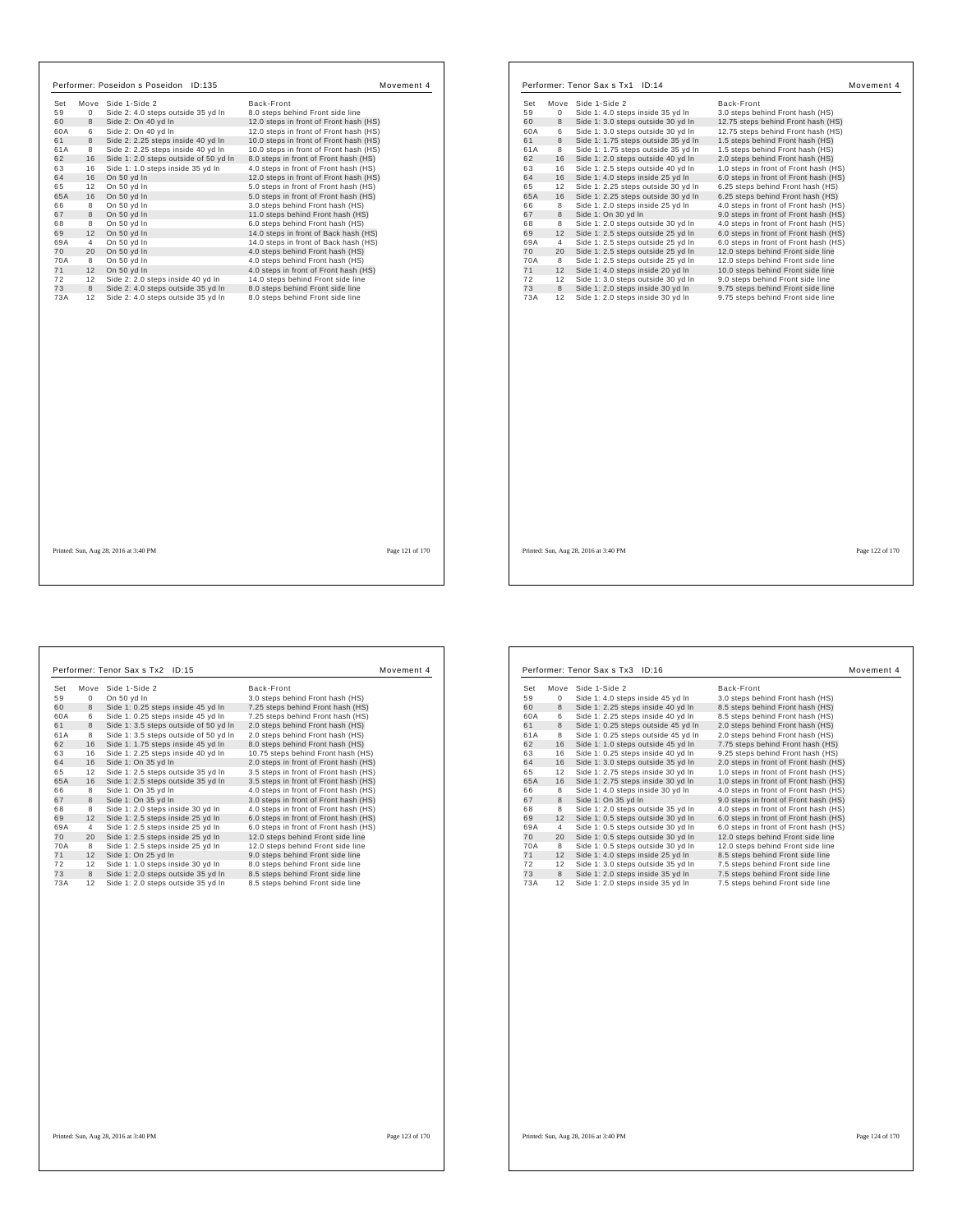| Set       | Move           | Side 1-Side 2                                                          | Back-Front                                                           |  |
|-----------|----------------|------------------------------------------------------------------------|----------------------------------------------------------------------|--|
| 59        | $\Omega$       | Side 1: On 40 yd In                                                    | 3.0 steps behind Front hash (HS)                                     |  |
| 60        | 8              | Side 1: 2.25 steps inside 30 yd In                                     | 11.75 steps behind Front hash (HS)                                   |  |
| 60A       | 6              | Side 1: 2.25 steps inside 30 yd In                                     | 11.75 steps behind Front hash (HS)                                   |  |
| 61        | 8              | Side 1: 2.5 steps inside 35 yd In                                      | 1.75 steps behind Front hash (HS)                                    |  |
| 61A       | 8              | Side 1: 2.5 steps inside 35 yd In                                      | 1.75 steps behind Front hash (HS)                                    |  |
| 62        | 16             | Side 1: 0.25 steps outside 40 yd In                                    | 4.0 steps behind Front hash (HS)                                     |  |
| 63        | 16             | Side 1: 2.5 steps outside 40 yd In                                     | 1.5 steps behind Front hash (HS)                                     |  |
| 64        | 16             | Side 1: 4.0 steps inside 25 yd In                                      | 2.0 steps in front of Front hash (HS)                                |  |
| 65        | 12             | Side 1: 3.0 steps outside 30 yd In                                     | 8.0 steps behind Front hash (HS)                                     |  |
| 65A       | 16             | Side 1: 3.0 steps outside 30 yd In                                     | 8.0 steps behind Front hash (HS)                                     |  |
| 66        | 8              | Side 1: On 25 yd In                                                    | 4.0 steps in front of Front hash (HS)                                |  |
| 67        | 8              | Side 1: On 30 vd In                                                    | 12.0 steps in front of Front hash (HS)                               |  |
| 68        | 8              | Side 1: On 30 yd In                                                    | 4.0 steps in front of Front hash (HS)                                |  |
| 69        | 12             | Side 1: On 25 yd In                                                    | 6.0 steps in front of Front hash (HS)                                |  |
| 69A       | $\overline{4}$ | Side 1: On 25 yd In                                                    | 6.0 steps in front of Front hash (HS)                                |  |
| 70        | 20             | Side 1: On 25 yd In                                                    | 12.0 steps behind Front side line                                    |  |
| 70A       | 8              | Side 1: On 25 yd In                                                    | 12.0 steps behind Front side line                                    |  |
| 71        | 12             | Side 1: 2.0 steps outside 25 yd In                                     | 9.5 steps behind Front side line                                     |  |
| 72        | 12             | Side 1: 1.0 steps outside 30 vd In                                     | 8.5 steps behind Front side line                                     |  |
| 73<br>73A | 8<br>12        | Side 1: 4.0 steps inside 30 yd In<br>Side 1: 4.0 steps inside 30 yd In | 9.0 steps behind Front side line<br>9.0 steps behind Front side line |  |
|           |                |                                                                        |                                                                      |  |
|           |                | Printed: Sun, Aug 28, 2016 at 3:40 PM                                  | Page 125 of 170                                                      |  |

|             | Performer: Tenor Sax s Tx5 ID:18    | Movement 4                            |  |
|-------------|-------------------------------------|---------------------------------------|--|
| Set<br>Move | Side 1-Side 2                       | Back-Front                            |  |
| 59<br>0     | Side 1: 4.0 steps inside 40 yd In   | 3.0 steps behind Front hash (HS)      |  |
| 8<br>60     | Side 1: 0.25 steps outside 35 yd In | 10.75 steps behind Front hash (HS)    |  |
| 60A<br>6    | Side 1: 0.25 steps outside 35 yd In | 10.75 steps behind Front hash (HS)    |  |
| 61<br>8     | Side 1: 1.25 steps outside 40 yd In | 1.75 steps behind Front hash (HS)     |  |
| 61A<br>8    | Side 1: 1.25 steps outside 40 yd In | 1.75 steps behind Front hash (HS)     |  |
| 62<br>16    | Side 1: 2.0 steps inside 40 yd In   | 5.5 steps behind Front hash (HS)      |  |
| 63<br>16    | Side 1: 2.25 steps outside 40 yd In | 4.25 steps behind Front hash (HS)     |  |
| 64<br>16    | Side 1: 1.0 steps outside 30 yd In  | 2.0 steps in front of Front hash (HS) |  |
| 65<br>12    | Side 1: 1.5 steps outside 30 yd In  | 4.75 steps behind Front hash (HS)     |  |
| 65A<br>16   | Side 1: 1.5 steps outside 30 yd In  | 4.75 steps behind Front hash (HS)     |  |
| 8<br>66     | Side 1: 4.0 steps inside 25 yd In   | 4.0 steps in front of Front hash (HS) |  |
| 8<br>67     | Side 1: On 30 vd In                 | 6.0 steps in front of Front hash (HS) |  |
| 8<br>68     | Side 1: 4.0 steps inside 25 yd In   | 4.0 steps in front of Front hash (HS) |  |
| 12<br>69    | Side 1: 3.0 steps inside 20 yd In   | 6.0 steps in front of Front hash (HS) |  |
| 69A<br>4    | Side 1: 3.0 steps inside 20 yd In   | 6.0 steps in front of Front hash (HS) |  |
| 70<br>20    | Side 1: 3.0 steps inside 20 yd In   | 12.0 steps behind Front side line     |  |
| 70A<br>8    | Side 1: 3.0 steps inside 20 yd In   | 12.0 steps behind Front side line     |  |
| 71<br>12    | Side 1: 2.0 steps inside 20 yd In   | 10.5 steps behind Front side line     |  |
| 72<br>12    | Side 1: 3.0 steps inside 25 yd In   | 9.5 steps behind Front side line      |  |
| 73<br>8     | Side 1: On 30 yd In                 | 10.25 steps behind Front side line    |  |
|             |                                     |                                       |  |

Printed: Sun, Aug 28, 2016 at 3:40 PM Page 126 of 170

| Set | Move        | Side 1-Side 2                       | Back-Front                              |
|-----|-------------|-------------------------------------|-----------------------------------------|
| 59  | $\mathbf 0$ | Side 1: On 45 yd In                 | 3.0 steps behind Front hash (HS)        |
| 60  | 8           | Side 1: 3.0 steps outside 40 yd In  | 9.5 steps behind Front hash (HS)        |
| 60A | 6           | Side 1: 3.0 steps outside 40 yd In  | 9.5 steps behind Front hash (HS)        |
| 61  | 8           | Side 1: 3.25 steps inside 40 yd In  | 2.0 steps behind Front hash (HS)        |
| 61A | 8           | Side 1: 3.25 steps inside 40 yd In  | 2.0 steps behind Front hash (HS)        |
| 62  | 16          | Side 1: 3.5 steps outside 45 vd In  | 6.75 steps behind Front hash (HS)       |
| 63  | 16          | Side 1: 1.25 steps outside 40 yd In | 6.75 steps behind Front hash (HS)       |
| 64  | 16          | Side 1: 2.0 steps inside 30 yd In   | 2.0 steps in front of Front hash (HS)   |
| 65  | 12          | Side 1: 0.5 steps inside 30 yd In   | 1.75 steps behind Front hash (HS)       |
| 65A | 16          | Side 1: 0.5 steps inside 30 yd In   | 1.75 steps behind Front hash (HS)       |
| 66  | 8           | Side 1: On 30 yd In                 | 4.0 steps in front of Front hash (HS)   |
| 67  | 8           | Side 1: On 30 vd In                 | on Front hash (HS)                      |
| 68  | 8           | Side 1: 2.0 steps inside 25 vd In   | on Front hash (HS)                      |
| 69  | 12          | Side 1: 0.5 steps inside 20 yd In   | 2.0 steps in front of Front hash (HS)   |
| 69A | 4           | Side 1: 0.5 steps inside 20 yd In   | 2.0 steps in front of Front hash (HS)   |
| 70  | 20          | Side 1: 0.5 steps inside 20 yd In   | 12.0 steps in front of Front hash (HS)  |
| 70A | 8           | Side 1: 0.5 steps inside 20 yd In   | 12.0 steps in front of Front hash (HS)  |
| 71  | 12          | Side 1: On 20 vd In                 | 12.75 steps in front of Front hash (HS) |
| 72  | 12          | Side 1: 1.0 steps inside 25 yd In   | 13.75 steps in front of Front hash (HS) |
| 73  | 8           | Side 1: 2.0 steps outside 30 vd In  | 13.0 steps in front of Front hash (HS)  |
| 73A | 12          | Side 1: 2.0 steps outside 30 yd In  | 13.0 steps in front of Front hash (HS)  |

|     |    | Performer: Trombone s Tb1<br>ID:88  | Movement 4                             |
|-----|----|-------------------------------------|----------------------------------------|
| Set |    | Move Side 1-Side 2                  | Back-Front                             |
| 59  | 0  | Side 2: On 40 yd In                 | 4.0 steps in front of Front hash (HS)  |
| 60  | 8  | Side 2: On 40 yd In                 | 4.0 steps in front of Front hash (HS)  |
| 60A | 6  | Side 2: On 40 yd In                 | 4.0 steps in front of Front hash (HS)  |
| 61  | 8  | Side 2: On 40 vd In                 | 4.0 steps in front of Front hash (HS)  |
| 61A | 8  | Side 2: On 40 vd In                 | 4.0 steps in front of Front hash (HS)  |
| 62  | 16 | Side 2: On 40 yd In                 | 12.0 steps in front of Front hash (HS) |
| 63  | 16 | Side 2: 1.25 steps outside 40 yd In | 6.75 steps behind Front hash (HS)      |
| 64  | 16 | Side 2: 2.0 steps inside 30 yd In   | 2.0 steps in front of Front hash (HS)  |
| 65  | 12 | Side 2: 1.25 steps outside 30 yd In | 5.0 steps behind Front hash (HS)       |
| 65A | 16 | Side 2: 1.25 steps outside 30 yd In | 5.0 steps behind Front hash (HS)       |
| 66  | 8  | Side 2: On 30 vd In                 | 4.0 steps in front of Front hash (HS)  |
| 67  | 8  | Side 2: On 30 vd In                 | 3.0 steps in front of Front hash (HS)  |
| 68  | 8  | Side 2: 2.0 steps inside 25 vd In   | 4.0 steps in front of Front hash (HS)  |
| 69  | 12 | Side 2: 0.5 steps inside 20 yd In   | 6.0 steps in front of Front hash (HS)  |
| 69A | 4  | Side 2: 0.5 steps inside 20 yd In   | 6.0 steps in front of Front hash (HS)  |
| 70  | 20 | Side 2: 0.5 steps inside 20 yd In   | 12.0 steps behind Front side line      |
| 70A | 8  | Side 2: 0.5 steps inside 20 yd In   | 12.0 steps behind Front side line      |
| 71  | 12 | Side 2: 2.0 steps outside 25 yd In  | 8.0 steps in front of Front hash (HS)  |
| 72  | 12 | Side 2: 4.0 steps outside 20 yd In  | 12.0 steps in front of Front hash (HS) |
| 73  | 8  | Side 2: On 20 yd In                 | 14.0 steps behind Front side line      |
| 73A | 12 | Side 2: On 20 vd In                 | 14.0 steps behind Front side line      |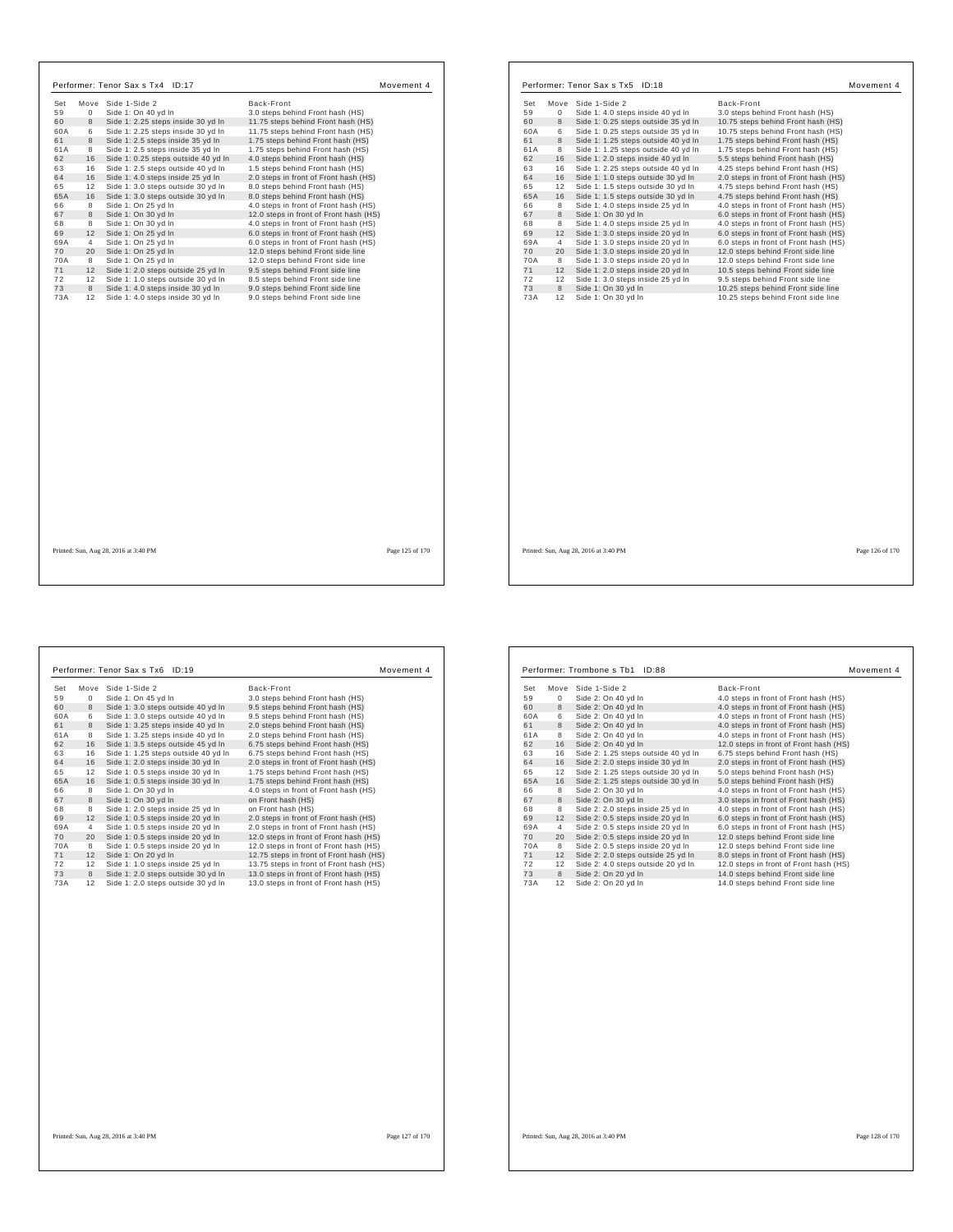| Set | Move           | Side 1-Side 2                          | Back-Front                             |
|-----|----------------|----------------------------------------|----------------------------------------|
| 59  | $\mathbf 0$    | Side 2: 4.0 steps outside of 50 yd In  | 3.0 steps in front of Front hash (HS)  |
| 60  | 8              | Side 1: 2.75 steps inside 45 yd In     | 0.5 steps behind Front hash (HS)       |
| 60A | 6              | Side 1: 2.75 steps inside 45 yd In     | 0.5 steps behind Front hash (HS)       |
| 61  | 8              | Side 1: 2.75 steps outside of 50 yd In | 4.25 steps in front of Front hash (HS) |
| 61A | 8              | Side 1: 2.75 steps outside of 50 yd In | 4.25 steps in front of Front hash (HS) |
| 62  | 16             | Side 2: 0.5 steps inside 40 yd In      | 3.0 steps in front of Front hash (HS)  |
| 63  | 16             | Side 2: 3.25 steps outside 45 yd In    | 11.75 steps behind Front hash (HS)     |
| 64  | 16             | Side 2: 3.0 steps inside 35 yd In      | 2.0 steps in front of Front hash (HS)  |
| 65  | 12             | Side 2: 1.0 steps outside 35 yd In     | 4.25 steps in front of Front hash (HS) |
| 65A | 16             | Side 2: 1.0 steps outside 35 yd In     | 4.25 steps in front of Front hash (HS) |
| 66  | 8              | Side 2: 4.0 steps outside 40 yd In     | 4.0 steps in front of Front hash (HS)  |
| 67  | 8              | Side 2: On 40 yd In                    | 9.0 steps in front of Front hash (HS)  |
| 68  | 8              | Side 2: 2.0 steps outside 40 yd In     | 4.0 steps in front of Front hash (HS)  |
| 69  | 12             | Side 2: 1.5 steps inside 35 yd In      | 6.0 steps in front of Front hash (HS)  |
| 69A | $\overline{4}$ | Side 2: 1.5 steps inside 35 yd In      | 6.0 steps in front of Front hash (HS)  |
| 70  | 20             | Side 2: 1.5 steps inside 35 yd In      | 12.0 steps behind Front side line      |
| 70A | 8              | Side 2: 1.5 steps inside 35 yd In      | 12.0 steps behind Front side line      |
| 71  | 12             | Side 2: 3.5 steps inside 35 yd In      | 4.25 steps in front of Front hash (HS) |
| 72  | 12             | Side 2: 1.5 steps inside 30 vd In      | 8.25 steps in front of Front hash (HS) |
| 73  | 8              | Side 2: 3.0 steps inside 30 yd In      | 7.25 steps in front of Front hash (HS) |
| 73A | 12             | Side 2: 3.0 steps inside 30 yd In      | 7.25 steps in front of Front hash (HS) |
|     |                |                                        |                                        |
|     |                |                                        |                                        |

| Set       |         |                                                                          |                                                                                |
|-----------|---------|--------------------------------------------------------------------------|--------------------------------------------------------------------------------|
|           | Move    | Side 1-Side 2                                                            | Back-Front                                                                     |
| 59        | 0       | Side 2: On 45 yd In                                                      | 6.0 steps in front of Front hash (HS)                                          |
| 60        | 8       | Side 1: 0.5 steps outside of 50 yd In                                    | 4.0 steps in front of Front hash (HS)                                          |
| 60A       | 6       | Side 1: 0.5 steps outside of 50 yd In                                    | 4.0 steps in front of Front hash (HS)                                          |
| 61        | 8       | Side 2: 0.5 steps outside of 50 yd In                                    | 7.75 steps in front of Front hash (HS)                                         |
| 61A       | 8       | Side 2: 0.5 steps outside of 50 yd In                                    | 7.75 steps in front of Front hash (HS)                                         |
| 62        | 16      | Side 2: 0.5 steps outside 40 yd In                                       | 6.0 steps in front of Front hash (HS)                                          |
| 63        | 16      | Side 2: 2.25 steps inside 40 yd In                                       | 10.75 steps behind Front hash (HS)                                             |
| 64        | 16      | Side 2: On 35 yd In                                                      | 2.0 steps in front of Front hash (HS)                                          |
| 65        | 12      | Side 2: 3.75 steps inside 30 yd In                                       | 1.75 steps in front of Front hash (HS)                                         |
| 65A       | 16      | Side 2: 3.75 steps inside 30 yd In                                       | 1.75 steps in front of Front hash (HS)                                         |
| 66        | 8       | Side 2: On 35 yd In                                                      | 4.0 steps in front of Front hash (HS)                                          |
| 67        | 8       | Side 2: On 35 yd In                                                      | 3.0 steps in front of Front hash (HS)                                          |
| 68        | 8       | Side 2: 2.0 steps inside 30 yd In                                        | 4.0 steps in front of Front hash (HS)                                          |
| 69        | 12      | Side 2: 2.5 steps inside 25 yd In                                        | 6.0 steps in front of Front hash (HS)                                          |
| 69A       | 4       | Side 2: 2.5 steps inside 25 yd In                                        | 6.0 steps in front of Front hash (HS)                                          |
| 70        | 20      | Side 2: 2.5 steps inside 25 yd In                                        | 12.0 steps behind Front side line                                              |
| 70A       | 8       | Side 2: 2.5 steps inside 25 yd In                                        | 12.0 steps behind Front side line                                              |
| 71        | 12      | Side 2: 1.75 steps outside 30 yd In                                      | 5.0 steps in front of Front hash (HS)                                          |
| 72        | 12      | Side 2: 3.75 steps outside 25 yd In                                      | 9.0 steps in front of Front hash (HS)                                          |
| 73<br>73A | 8<br>12 | Side 2: 1.0 steps outside 25 yd In<br>Side 2: 1.0 steps outside 25 yd In | 9.5 steps in front of Front hash (HS)<br>9.5 steps in front of Front hash (HS) |
|           |         |                                                                          |                                                                                |
|           |         |                                                                          |                                                                                |

| Set       | Move     | Side 1-Side 2                       | Back-Front                             |
|-----------|----------|-------------------------------------|----------------------------------------|
| 59        | $\Omega$ | On 50 yd In                         | 3.0 steps in front of Front hash (HS)  |
| 60        | 8        | Side 1: 2.5 steps outside 45 yd In  | 1.5 steps behind Front hash (HS)       |
| 60A       | 6        | Side 1: 2.5 steps outside 45 yd In  | 1.5 steps behind Front hash (HS)       |
| 61        | 8        | Side 1: 1.25 steps inside 45 yd In  | 4.5 steps in front of Front hash (HS)  |
| 61A       | 8        | Side 1: 1.25 steps inside 45 vd In  | 4.5 steps in front of Front hash (HS)  |
| 62        | 16       | Side 2: 3.0 steps outside 45 yd In  | 1.25 steps behind Front hash (HS)      |
| 63        | 16       | Side 2: 2.25 steps inside 45 yd In  | 12.0 steps behind Front hash (HS)      |
| 64        | 16       | Side 2: 1.0 steps inside 40 yd In   | 2.0 steps in front of Front hash (HS)  |
| 65        | 12       | Side 2: 1.25 steps outside 40 yd In | 7.5 steps in front of Front hash (HS)  |
| 65A       | 16       | Side 2: 1.25 steps outside 40 yd In | 7.5 steps in front of Front hash (HS)  |
| 66        | 8        | Side 2: 4.0 steps outside 45 yd In  | 4.0 steps in front of Front hash (HS)  |
| 67        | 8        | Side 2: 4.0 steps outside 45 yd In  | 12.0 steps in front of Front hash (HS) |
| 68        | 8        | Side 2: 4.0 steps outside 45 vd In  | 4.0 steps in front of Front hash (HS)  |
| 69        | 12       | Side 2: 1.0 steps inside 40 yd In   | 6.0 steps in front of Front hash (HS)  |
| 69A       | 4        | Side 2: 1.0 steps inside 40 yd In   | 6.0 steps in front of Front hash (HS)  |
| 70        | 20       | Side 2: 1.0 steps inside 40 yd In   | 12.0 steps behind Front side line      |
| 70A       | 8        | Side 2: 1.0 steps inside 40 vd In   | 12.0 steps behind Front side line      |
| 71        | 12       | Side 2: 2.0 steps inside 40 yd In   | 5.5 steps in front of Front hash (HS)  |
| 72        | 12       | Side 2: 0.25 steps outside 35 yd In | 9.5 steps in front of Front hash (HS)  |
|           | 8        | Side 2: 1.0 steps inside 35 yd In   | 8.75 steps in front of Front hash (HS) |
|           | 12       | Side 2: 1.0 steps inside 35 yd In   | 8.75 steps in front of Front hash (HS) |
| 73<br>73A |          |                                     |                                        |

| Set | Move | Side 1-Side 2                          | Back-Front                             |
|-----|------|----------------------------------------|----------------------------------------|
| 59  | 0    | Side 2: 4.0 steps outside of 50 yd In  | 6.0 steps in front of Front hash (HS)  |
| 60  | 8    | Side 1: 2.0 steps inside 45 yd In      | 2.75 steps in front of Front hash (HS) |
| 60A | 6    | Side 1: 2.0 steps inside 45 yd In      | 2.75 steps in front of Front hash (HS) |
| 61  | 8    | Side 1: 3.75 steps outside of 50 yd In | 8.0 steps in front of Front hash (HS)  |
| 61A | 8    | Side 1: 3.75 steps outside of 50 yd In | 8.0 steps in front of Front hash (HS)  |
| 62  | 16   | Side 2: 2.5 steps inside 40 yd In      | 0.5 steps in front of Front hash (HS)  |
| 63  | 16   | Side 2: 0.5 steps outside 45 yd In     | 12.0 steps behind Front hash (HS)      |
| 64  | 16   | Side 2: 2.0 steps outside 40 yd In     | 2.0 steps in front of Front hash (HS)  |
| 65  | 12   | Side 2: 2.75 steps inside 35 yd In     | 6.25 steps in front of Front hash (HS) |
| 65A | 16   | Side 2: 2.75 steps inside 35 yd In     | 6.25 steps in front of Front hash (HS) |
| 66  | 8    | Side 2: On 40 vd In                    | 4.0 steps in front of Front hash (HS)  |
| 67  | 8    | Side 2: On 40 vd In                    | 3.0 steps in front of Front hash (HS)  |
| 68  | 8    | Side 2: 2.0 steps inside 35 yd In      | 4.0 steps in front of Front hash (HS)  |
| 69  | 12   | Side 2: 3.5 steps outside 35 yd In     | 6.0 steps in front of Front hash (HS)  |
| 69A | 4    | Side 2: 3.5 steps outside 35 yd In     | 6.0 steps in front of Front hash (HS)  |
| 70  | 20   | Side 2: 3.5 steps outside 35 yd In     | 12.0 steps behind Front side line      |
| 70A | 8    | Side 2: 3.5 steps outside 35 yd In     | 12.0 steps behind Front side line      |
| 71  | 12   | Side 2: 1.0 steps outside 35 yd In     | 4.0 steps in front of Front hash (HS)  |
| 72  | 12   | Side 2: 3.0 steps outside 30 yd In     | 8.0 steps in front of Front hash (HS)  |
| 73  | 8    | Side 2: 1.0 steps outside 30 yd In     | 7.25 steps in front of Front hash (HS) |
| 73A | 12   | Side 2: 1.0 steps outside 30 yd In     | 7.25 steps in front of Front hash (HS) |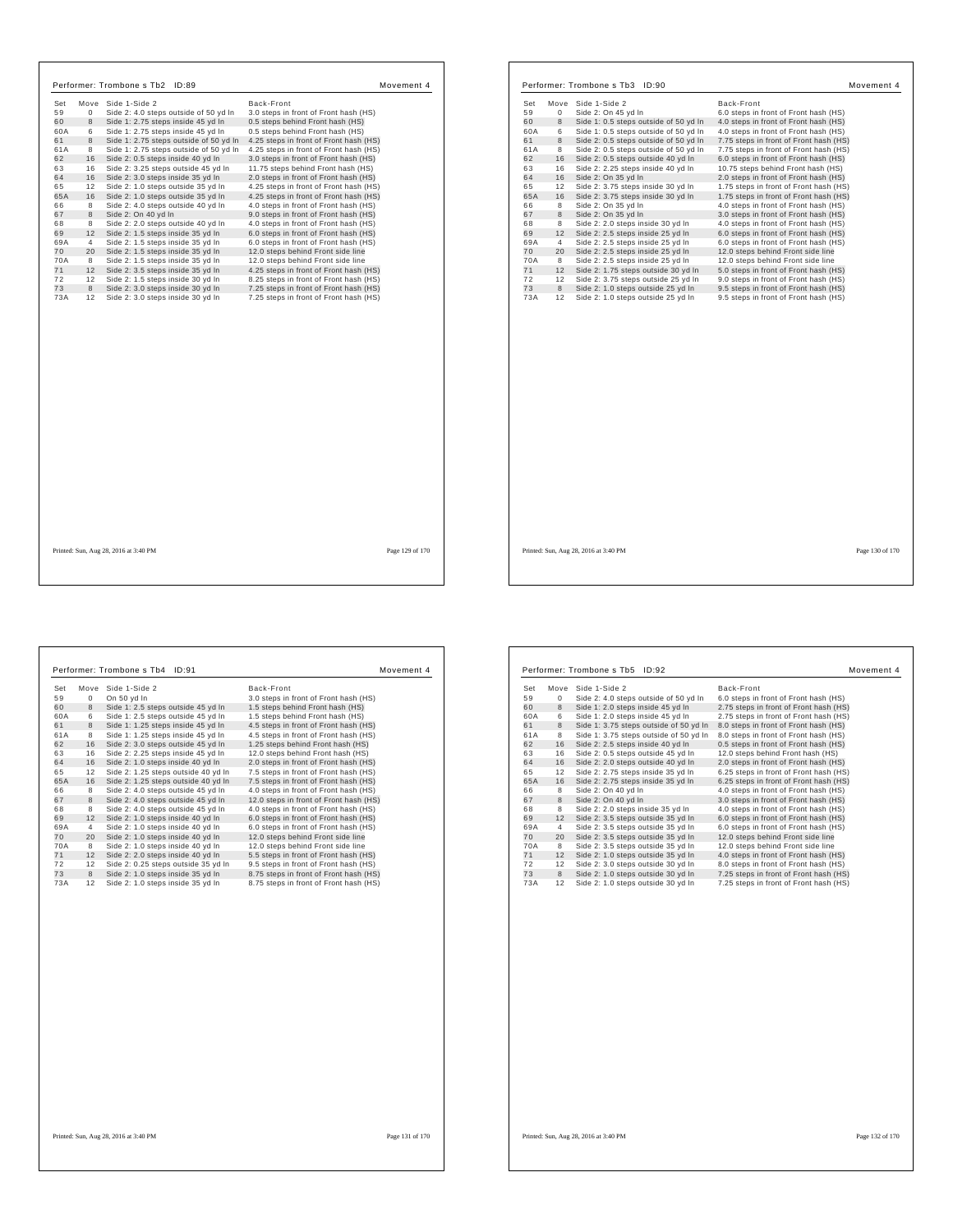| Set       |                |                                                                             |                                                                                |
|-----------|----------------|-----------------------------------------------------------------------------|--------------------------------------------------------------------------------|
|           | Move           | Side 1-Side 2                                                               | Back-Front                                                                     |
| 59        | $\mathbf 0$    | Side 1: On 45 yd In                                                         | 3.0 steps in front of Front hash (HS)                                          |
| 60        | 8              | Side 1: 3.25 steps inside 35 yd In                                          | 3.5 steps behind Front hash (HS)                                               |
| 60A       | 6              | Side 1: 3.25 steps inside 35 yd In                                          | 3.5 steps behind Front hash (HS)                                               |
| 61<br>61A | 8<br>8         | Side 1: 0.75 steps inside 40 yd In                                          | 5.0 steps in front of Front hash (HS)                                          |
| 62        | 16             | Side 1: 0.75 steps inside 40 yd In<br>Side 1: 0.5 steps outside of 50 yd In | 5.0 steps in front of Front hash (HS)<br>3.5 steps in front of Front hash (HS) |
| 63        | 16             | Side 2: 1.75 steps outside 40 yd In                                         | 3.75 steps in front of Front hash (HS)                                         |
| 64        | 16             | Side 2: 2.0 steps inside 30 yd In                                           | 6.0 steps in front of Front hash (HS)                                          |
| 65        | 12             | Side 2: 0.25 steps outside 30 yd In                                         | 3.25 steps behind Front hash (HS)                                              |
| 65A       | 16             | Side 2: 0.25 steps outside 30 yd In                                         | 3.25 steps behind Front hash (HS)                                              |
| 66        | 8              | Side 2: 2.0 steps inside 30 yd In                                           | 4.0 steps in front of Front hash (HS)                                          |
| 67        | 8              | Side 2: On 35 yd In                                                         | 12.0 steps in front of Front hash (HS)                                         |
| 68        | 8              | Side 2: On 35 yd In                                                         | 4.0 steps in front of Front hash (HS)                                          |
| 69        | 12             | Side 2: 2.0 steps inside 30 yd In                                           | 6.0 steps in front of Front hash (HS)                                          |
| 69A       | $\overline{4}$ | Side 2: 2.0 steps inside 30 yd In                                           | 6.0 steps in front of Front hash (HS)                                          |
| 70        | 20             | Side 2: 2.0 steps inside 30 yd In                                           | 12.0 steps behind Front side line                                              |
| 70A       | 8              | Side 2: 2.0 steps inside 30 vd In                                           | 12.0 steps behind Front side line                                              |
| 71        | 12             | Side 2: 3.25 steps outside 35 yd In                                         | 4.0 steps in front of Front hash (HS)                                          |
| 72        | 12             | Side 2: 2.75 steps inside 25 vd In                                          | 8.0 steps in front of Front hash (HS)                                          |
| 73        | 8              | Side 2: 3.0 steps outside 30 yd In                                          | 7.5 steps in front of Front hash (HS)                                          |
| 73A       | 12             | Side 2: 3.0 steps outside 30 yd In                                          | 7.5 steps in front of Front hash (HS)                                          |
|           |                |                                                                             |                                                                                |
|           |                |                                                                             |                                                                                |
|           |                |                                                                             |                                                                                |
|           |                |                                                                             |                                                                                |
|           |                |                                                                             |                                                                                |
|           |                |                                                                             |                                                                                |
|           |                |                                                                             |                                                                                |
|           |                |                                                                             |                                                                                |

| Set<br>Move | Side 1-Side 2                       | Back-Front                             |
|-------------|-------------------------------------|----------------------------------------|
| 59<br>0     | Side 1: On 40 yd In                 | 3.0 steps in front of Front hash (HS)  |
| 60<br>8     | Side 1: 1.0 steps inside 30 yd In   | 5.5 steps behind Front hash (HS)       |
| 6<br>60A    | Side 1: 1.0 steps inside 30 yd In   | 5.5 steps behind Front hash (HS)       |
| 61<br>8     | Side 1: 0.5 steps inside 35 yd In   | 5.0 steps in front of Front hash (HS)  |
| 61A<br>8    | Side 1: 0.5 steps inside 35 yd In   | 5.0 steps in front of Front hash (HS)  |
| 16<br>62    | Side 1: 1.75 steps outside 45 yd In | 2.5 steps in front of Front hash (HS)  |
| 63<br>16    | Side 2: 0.5 steps outside 45 yd In  | 8.0 steps in front of Front hash (HS)  |
| 16<br>64    | Side 2: 2.0 steps outside 40 yd In  | 6.0 steps in front of Front hash (HS)  |
| 65<br>12    | Side 2: 3.25 steps outside 40 yd In | 7.0 steps in front of Front hash (HS)  |
| 65A<br>16   | Side 2: 3.25 steps outside 40 yd In | 7.0 steps in front of Front hash (HS)  |
| 8<br>66     | Side 2: 2.0 steps inside 40 yd In   | 4.0 steps in front of Front hash (HS)  |
| 67<br>8     | Side 2: 2.0 steps inside 40 yd In   | 12.0 steps in front of Front hash (HS) |
| 68<br>8     | Side 2: 2.0 steps inside 40 yd In   | 4.0 steps in front of Front hash (HS)  |
| 12<br>69    | Side 2: 1.5 steps outside 40 yd In  | 6.0 steps in front of Front hash (HS)  |
| 69A<br>4    | Side 2: 1.5 steps outside 40 yd In  | 6.0 steps in front of Front hash (HS)  |
| 70<br>20    | Side 2: 1.5 steps outside 40 yd In  | 12.0 steps behind Front side line      |
| 8<br>70A    | Side 2: 1.5 steps outside 40 yd In  | 12.0 steps behind Front side line      |
| 71<br>12    | Side 2: 0.25 steps outside 40 yd In | 5.0 steps in front of Front hash (HS)  |
| 72<br>12    | Side 2: 2.25 steps outside 35 yd In | 9.0 steps in front of Front hash (HS)  |
| 73<br>8     | Side 2: 0.75 steps outside 35 yd In | 8.0 steps in front of Front hash (HS)  |
| 73A<br>12   | Side 2: 0.75 steps outside 35 yd In | 8.0 steps in front of Front hash (HS)  |
|             |                                     |                                        |

Printed: Sun, Aug 28, 2016 at 3:40 PM Page 134 of 170

 $\mathbf{I}$ 

| Move Side 1-Side 2<br>Side 2: On 45 yd In<br>Side 2: 0.5 steps outside of 50 yd In<br>Side 2: 0.5 steps outside of 50 yd In<br>Side 2: 2.0 steps outside of 50 yd In<br>Side 2: 2.0 steps outside of 50 vd In<br>Side 2: 0.75 steps outside 40 yd In<br>Side 2: 0.25 steps inside 40 yd In<br>Side 2: 3.0 steps outside 35 yd In<br>Side 2: 1.0 steps inside 30 yd In<br>Side 2: 1.0 steps inside 30 yd In<br>Side 2: 4.0 steps outside 35 yd In<br>Side 2: On 35 yd In | Back-Front<br>3.0 steps in front of Front hash (HS)<br>1.0 steps in front of Front hash (HS)<br>1.0 steps in front of Front hash (HS)<br>2.5 steps in front of Front hash (HS)<br>2.5 steps in front of Front hash (HS)<br>9.0 steps in front of Front hash (HS)<br>9.25 steps behind Front hash (HS)<br>2.0 steps in front of Front hash (HS)<br>1.5 steps behind Front hash (HS)<br>1.5 steps behind Front hash (HS)<br>4.0 steps in front of Front hash (HS) |
|-------------------------------------------------------------------------------------------------------------------------------------------------------------------------------------------------------------------------------------------------------------------------------------------------------------------------------------------------------------------------------------------------------------------------------------------------------------------------|-----------------------------------------------------------------------------------------------------------------------------------------------------------------------------------------------------------------------------------------------------------------------------------------------------------------------------------------------------------------------------------------------------------------------------------------------------------------|
|                                                                                                                                                                                                                                                                                                                                                                                                                                                                         |                                                                                                                                                                                                                                                                                                                                                                                                                                                                 |
|                                                                                                                                                                                                                                                                                                                                                                                                                                                                         |                                                                                                                                                                                                                                                                                                                                                                                                                                                                 |
|                                                                                                                                                                                                                                                                                                                                                                                                                                                                         |                                                                                                                                                                                                                                                                                                                                                                                                                                                                 |
|                                                                                                                                                                                                                                                                                                                                                                                                                                                                         |                                                                                                                                                                                                                                                                                                                                                                                                                                                                 |
|                                                                                                                                                                                                                                                                                                                                                                                                                                                                         |                                                                                                                                                                                                                                                                                                                                                                                                                                                                 |
|                                                                                                                                                                                                                                                                                                                                                                                                                                                                         |                                                                                                                                                                                                                                                                                                                                                                                                                                                                 |
|                                                                                                                                                                                                                                                                                                                                                                                                                                                                         |                                                                                                                                                                                                                                                                                                                                                                                                                                                                 |
|                                                                                                                                                                                                                                                                                                                                                                                                                                                                         |                                                                                                                                                                                                                                                                                                                                                                                                                                                                 |
|                                                                                                                                                                                                                                                                                                                                                                                                                                                                         |                                                                                                                                                                                                                                                                                                                                                                                                                                                                 |
|                                                                                                                                                                                                                                                                                                                                                                                                                                                                         |                                                                                                                                                                                                                                                                                                                                                                                                                                                                 |
|                                                                                                                                                                                                                                                                                                                                                                                                                                                                         |                                                                                                                                                                                                                                                                                                                                                                                                                                                                 |
|                                                                                                                                                                                                                                                                                                                                                                                                                                                                         | 9.0 steps in front of Front hash (HS)                                                                                                                                                                                                                                                                                                                                                                                                                           |
| Side 2: 2.0 steps outside 35 yd In                                                                                                                                                                                                                                                                                                                                                                                                                                      | 4.0 steps in front of Front hash (HS)                                                                                                                                                                                                                                                                                                                                                                                                                           |
| Side 2: 0.5 steps outside 30 yd In                                                                                                                                                                                                                                                                                                                                                                                                                                      | 6.0 steps in front of Front hash (HS)                                                                                                                                                                                                                                                                                                                                                                                                                           |
| Side 2: 0.5 steps outside 30 yd In                                                                                                                                                                                                                                                                                                                                                                                                                                      | 6.0 steps in front of Front hash (HS)                                                                                                                                                                                                                                                                                                                                                                                                                           |
| Side 2: 0.5 steps outside 30 yd In                                                                                                                                                                                                                                                                                                                                                                                                                                      | 12.0 steps behind Front side line                                                                                                                                                                                                                                                                                                                                                                                                                               |
| Side 2: 0.5 steps outside 30 yd In                                                                                                                                                                                                                                                                                                                                                                                                                                      | 12.0 steps behind Front side line                                                                                                                                                                                                                                                                                                                                                                                                                               |
| Side 2: 2.5 steps inside 30 yd In                                                                                                                                                                                                                                                                                                                                                                                                                                       | 4.25 steps in front of Front hash (HS)                                                                                                                                                                                                                                                                                                                                                                                                                          |
| Side 2: 0.5 steps inside 25 yd In                                                                                                                                                                                                                                                                                                                                                                                                                                       | 8.25 steps in front of Front hash (HS)                                                                                                                                                                                                                                                                                                                                                                                                                          |
| Side 2: 3.0 steps inside 25 yd In                                                                                                                                                                                                                                                                                                                                                                                                                                       | 8.0 steps in front of Front hash (HS)                                                                                                                                                                                                                                                                                                                                                                                                                           |
| Side 2: 3.0 steps inside 25 yd In                                                                                                                                                                                                                                                                                                                                                                                                                                       | 8.0 steps in front of Front hash (HS)                                                                                                                                                                                                                                                                                                                                                                                                                           |
|                                                                                                                                                                                                                                                                                                                                                                                                                                                                         |                                                                                                                                                                                                                                                                                                                                                                                                                                                                 |

|     |      | Performer: Trombone s Tb9 ID:41       | Movement 4                             |
|-----|------|---------------------------------------|----------------------------------------|
| Set | Move | Side 1-Side 2                         | Back-Front                             |
| 59  | 0    | On 50 yd In                           | 6.0 steps in front of Front hash (HS)  |
| 60  | 8    | Side 1: 3.0 steps outside 45 yd In    | 1.75 steps in front of Front hash (HS) |
| 60A | 6    | Side 1: 3.0 steps outside 45 yd In    | 1.75 steps in front of Front hash (HS) |
| 61  | 8    | Side 1: 0.25 steps inside 45 yd In    | 8.25 steps in front of Front hash (HS) |
| 61A | 8    | Side 1: 0.25 steps inside 45 yd In    | 8.25 steps in front of Front hash (HS) |
| 62  | 16   | Side 2: On 45 vd In                   | 2.0 steps behind Front hash (HS)       |
| 63  | 16   | Side 2: 3.0 steps outside of 50 yd In | 12.0 steps behind Front hash (HS)      |
| 64  | 16   | Side 2: 4.0 steps outside 45 yd In    | 2.0 steps in front of Front hash (HS)  |
| 65  | 12   | Side 2: 3.0 steps inside 40 yd In     | 8.0 steps in front of Front hash (HS)  |
| 65A | 16   | Side 2: 3.0 steps inside 40 yd In     | 8.0 steps in front of Front hash (HS)  |
| 66  | 8    | Side 2: On 45 yd In                   | 4.0 steps in front of Front hash (HS)  |
| 67  | 8    | Side 2: On 45 yd In                   | 12.0 steps in front of Front hash (HS) |
| 68  | 8    | Side 2: On 45 yd In                   | 4.0 steps in front of Front hash (HS)  |
| 69  | 12   | Side 2: 2.0 steps outside 45 yd In    | 6.0 steps in front of Front hash (HS)  |
| 69A | 4    | Side 2: 2.0 steps outside 45 yd In    | 6.0 steps in front of Front hash (HS)  |
| 70  | 20   | Side 2: 2.0 steps outside 45 yd In    | 12.0 steps behind Front side line      |
| 70A | 8    | Side 2: 2.0 steps outside 45 yd In    | 12.0 steps behind Front side line      |
| 71  | 12   | Side 2: 2.0 steps outside 45 yd In    | 7.0 steps in front of Front hash (HS)  |
| 72  | 12   | Side 2: 4.0 steps outside 40 yd In    | 11.0 steps in front of Front hash (HS) |
| 73  | 8    | Side 2: 3.25 steps outside 40 yd In   | 10.5 steps in front of Front hash (HS) |
| 73A | 12   | Side 2: 3.25 steps outside 40 yd In   | 10.5 steps in front of Front hash (HS) |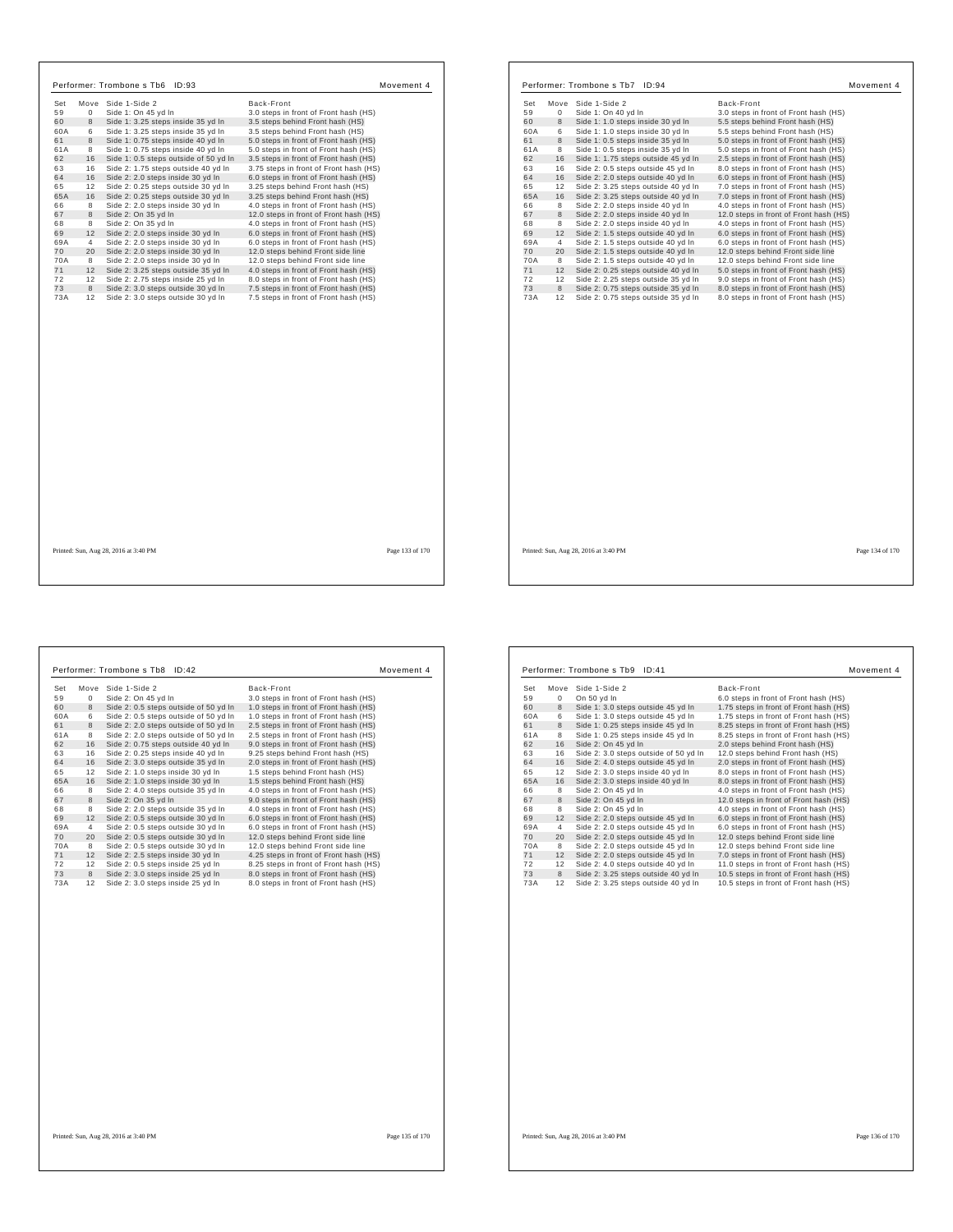|           |                 | Performer: Trombone s Tb10 ID:40                                       |                                                                                  | Movement 4      |
|-----------|-----------------|------------------------------------------------------------------------|----------------------------------------------------------------------------------|-----------------|
| Set       |                 | Move Side 1-Side 2                                                     | Back-Front                                                                       |                 |
| 59        | $\mathbf 0$     | Side 1: 4.0 steps inside 45 yd In                                      | 3.0 steps in front of Front hash (HS)                                            |                 |
| 60        | 8               | Side 1: 0.25 steps inside 40 yd In                                     | 2.5 steps behind Front hash (HS)                                                 |                 |
| 60A       | 6               | Side 1: 0.25 steps inside 40 yd In                                     | 2.5 steps behind Front hash (HS)                                                 |                 |
| 61        | 8               | Side 1: 3.0 steps outside 45 yd In                                     | 4.75 steps in front of Front hash (HS)                                           |                 |
| 61A       | 8               | Side 1: 3.0 steps outside 45 yd In                                     | 4.75 steps in front of Front hash (HS)                                           |                 |
| 62        | 16              | Side 2: 2.0 steps inside 45 yd In                                      | 0.25 steps in front of Front hash (HS)                                           |                 |
| 63        | 16              | Side 2: 2.0 steps outside 40 yd In                                     | 4.25 steps behind Front hash (HS)                                                |                 |
| 64        | 16              | Side 2: 1.0 steps outside 30 yd In                                     | 2.0 steps in front of Front hash (HS)                                            |                 |
| 65        | 12              | Side 2: 2.5 steps outside 30 yd In                                     | 9.0 steps behind Front hash (HS)                                                 |                 |
| 65A       | 16              | Side 2: 2.5 steps outside 30 yd In                                     | 9.0 steps behind Front hash (HS)                                                 |                 |
| 66        | 8               | Side 2: 4.0 steps outside 30 yd In                                     | 4.0 steps in front of Front hash (HS)                                            |                 |
| 67        | 8               | Side 2: On 30 vd In                                                    | 9.0 steps in front of Front hash (HS)                                            |                 |
| 68        | 8               | Side 2: 2.0 steps outside 30 yd In                                     | 4.0 steps in front of Front hash (HS)                                            |                 |
| 69        | 12              | Side 2: 2.5 steps outside 25 yd In                                     | 6.0 steps in front of Front hash (HS)                                            |                 |
| 69A       | $\overline{4}$  | Side 2: 2.5 steps outside 25 yd In                                     | 6.0 steps in front of Front hash (HS)                                            |                 |
| 70        | 20              | Side 2: 2.5 steps outside 25 yd In                                     | 12.0 steps behind Front side line                                                |                 |
| 70A       | 8               | Side 2: 2.5 steps outside 25 yd In                                     | 12.0 steps behind Front side line                                                |                 |
| 71        | 12 <sup>1</sup> | Side 2: 2.0 steps inside 25 yd In                                      | 6.25 steps in front of Front hash (HS)                                           |                 |
| 72        | 12              | Side 2: On 20 yd In                                                    | 10.25 steps in front of Front hash (HS)                                          |                 |
| 73<br>73A | 8<br>12         | Side 2: 3.5 steps inside 20 yd In<br>Side 2: 3.5 steps inside 20 yd In | 11.5 steps in front of Front hash (HS)<br>11.5 steps in front of Front hash (HS) |                 |
|           |                 |                                                                        |                                                                                  |                 |
|           |                 | Printed: Sun, Aug 28, 2016 at 3:40 PM                                  |                                                                                  | Page 137 of 170 |

| Set<br>Move<br>Side 1-Side 2<br>Back-Front<br>59<br>0<br>Side 1: 4.0 steps inside 45 yd In<br>6.0 steps in front of Front hash (HS)<br>8<br>60<br>0.75 steps in front of Front hash (HS)<br>Side 1: 0.25 steps outside 40 yd In<br>60A<br>6<br>Side 1: 0.25 steps outside 40 yd In<br>0.75 steps in front of Front hash (HS)<br>8<br>61<br>Side 1: 3.75 steps outside 45 yd In<br>8.25 steps in front of Front hash (HS)<br>61A<br>8<br>Side 1: 3.75 steps outside 45 yd In<br>8.25 steps in front of Front hash (HS)<br>16<br>62<br>Side 2: 4.0 steps outside of 50 yd In<br>1.25 steps in front of Front hash (HS)<br>63<br>16<br>Side 2: 2.5 steps outside 40 yd In<br>1.5 steps behind Front hash (HS)<br>16<br>64<br>Side 2: 4.0 steps outside 30 yd In<br>2.0 steps in front of Front hash (HS)<br>65<br>12<br>Side 2: 3.0 steps outside 30 yd In<br>11.0 steps behind Front hash (HS)<br>65A<br>16<br>Side 2: 3.0 steps outside 30 yd In<br>11.0 steps behind Front hash (HS)<br>8<br>Side 2: 2.0 steps inside 25 yd In<br>66<br>4.0 steps in front of Front hash (HS)<br>67<br>8<br>Side 2: On 30 yd In<br>12.0 steps in front of Front hash (HS)<br>8<br>68<br>Side 2: On 30 yd In<br>4.0 steps in front of Front hash (HS)<br>69<br>12<br>Side 2: On 25 yd In<br>6.0 steps in front of Front hash (HS)<br>69A<br>4<br>Side 2: On 25 yd In<br>6.0 steps in front of Front hash (HS)<br>70<br>20<br>Side 2: On 25 yd In<br>12.0 steps behind Front side line<br>70A<br>8<br>Side 2: On 25 yd In<br>12.0 steps behind Front side line<br>71<br>12<br>Side 2: 3.75 steps outside 30 yd In<br>5.5 steps in front of Front hash (HS)<br>72<br>12<br>Side 2: 2.25 steps inside 20 yd In<br>9.5 steps in front of Front hash (HS)<br>73<br>8<br>Side 2: 2.75 steps outside 25 yd In<br>10.25 steps in front of Front hash (HS)<br>73A<br>12<br>Side 2: 2.75 steps outside 25 yd In<br>10.25 steps in front of Front hash (HS) |  |  |
|---------------------------------------------------------------------------------------------------------------------------------------------------------------------------------------------------------------------------------------------------------------------------------------------------------------------------------------------------------------------------------------------------------------------------------------------------------------------------------------------------------------------------------------------------------------------------------------------------------------------------------------------------------------------------------------------------------------------------------------------------------------------------------------------------------------------------------------------------------------------------------------------------------------------------------------------------------------------------------------------------------------------------------------------------------------------------------------------------------------------------------------------------------------------------------------------------------------------------------------------------------------------------------------------------------------------------------------------------------------------------------------------------------------------------------------------------------------------------------------------------------------------------------------------------------------------------------------------------------------------------------------------------------------------------------------------------------------------------------------------------------------------------------------------------------------------------------------------------------------------------------------------------------------------------------|--|--|
|                                                                                                                                                                                                                                                                                                                                                                                                                                                                                                                                                                                                                                                                                                                                                                                                                                                                                                                                                                                                                                                                                                                                                                                                                                                                                                                                                                                                                                                                                                                                                                                                                                                                                                                                                                                                                                                                                                                                 |  |  |
|                                                                                                                                                                                                                                                                                                                                                                                                                                                                                                                                                                                                                                                                                                                                                                                                                                                                                                                                                                                                                                                                                                                                                                                                                                                                                                                                                                                                                                                                                                                                                                                                                                                                                                                                                                                                                                                                                                                                 |  |  |
|                                                                                                                                                                                                                                                                                                                                                                                                                                                                                                                                                                                                                                                                                                                                                                                                                                                                                                                                                                                                                                                                                                                                                                                                                                                                                                                                                                                                                                                                                                                                                                                                                                                                                                                                                                                                                                                                                                                                 |  |  |
|                                                                                                                                                                                                                                                                                                                                                                                                                                                                                                                                                                                                                                                                                                                                                                                                                                                                                                                                                                                                                                                                                                                                                                                                                                                                                                                                                                                                                                                                                                                                                                                                                                                                                                                                                                                                                                                                                                                                 |  |  |
|                                                                                                                                                                                                                                                                                                                                                                                                                                                                                                                                                                                                                                                                                                                                                                                                                                                                                                                                                                                                                                                                                                                                                                                                                                                                                                                                                                                                                                                                                                                                                                                                                                                                                                                                                                                                                                                                                                                                 |  |  |
|                                                                                                                                                                                                                                                                                                                                                                                                                                                                                                                                                                                                                                                                                                                                                                                                                                                                                                                                                                                                                                                                                                                                                                                                                                                                                                                                                                                                                                                                                                                                                                                                                                                                                                                                                                                                                                                                                                                                 |  |  |
|                                                                                                                                                                                                                                                                                                                                                                                                                                                                                                                                                                                                                                                                                                                                                                                                                                                                                                                                                                                                                                                                                                                                                                                                                                                                                                                                                                                                                                                                                                                                                                                                                                                                                                                                                                                                                                                                                                                                 |  |  |
|                                                                                                                                                                                                                                                                                                                                                                                                                                                                                                                                                                                                                                                                                                                                                                                                                                                                                                                                                                                                                                                                                                                                                                                                                                                                                                                                                                                                                                                                                                                                                                                                                                                                                                                                                                                                                                                                                                                                 |  |  |
|                                                                                                                                                                                                                                                                                                                                                                                                                                                                                                                                                                                                                                                                                                                                                                                                                                                                                                                                                                                                                                                                                                                                                                                                                                                                                                                                                                                                                                                                                                                                                                                                                                                                                                                                                                                                                                                                                                                                 |  |  |
|                                                                                                                                                                                                                                                                                                                                                                                                                                                                                                                                                                                                                                                                                                                                                                                                                                                                                                                                                                                                                                                                                                                                                                                                                                                                                                                                                                                                                                                                                                                                                                                                                                                                                                                                                                                                                                                                                                                                 |  |  |
|                                                                                                                                                                                                                                                                                                                                                                                                                                                                                                                                                                                                                                                                                                                                                                                                                                                                                                                                                                                                                                                                                                                                                                                                                                                                                                                                                                                                                                                                                                                                                                                                                                                                                                                                                                                                                                                                                                                                 |  |  |
|                                                                                                                                                                                                                                                                                                                                                                                                                                                                                                                                                                                                                                                                                                                                                                                                                                                                                                                                                                                                                                                                                                                                                                                                                                                                                                                                                                                                                                                                                                                                                                                                                                                                                                                                                                                                                                                                                                                                 |  |  |
|                                                                                                                                                                                                                                                                                                                                                                                                                                                                                                                                                                                                                                                                                                                                                                                                                                                                                                                                                                                                                                                                                                                                                                                                                                                                                                                                                                                                                                                                                                                                                                                                                                                                                                                                                                                                                                                                                                                                 |  |  |
|                                                                                                                                                                                                                                                                                                                                                                                                                                                                                                                                                                                                                                                                                                                                                                                                                                                                                                                                                                                                                                                                                                                                                                                                                                                                                                                                                                                                                                                                                                                                                                                                                                                                                                                                                                                                                                                                                                                                 |  |  |
|                                                                                                                                                                                                                                                                                                                                                                                                                                                                                                                                                                                                                                                                                                                                                                                                                                                                                                                                                                                                                                                                                                                                                                                                                                                                                                                                                                                                                                                                                                                                                                                                                                                                                                                                                                                                                                                                                                                                 |  |  |
|                                                                                                                                                                                                                                                                                                                                                                                                                                                                                                                                                                                                                                                                                                                                                                                                                                                                                                                                                                                                                                                                                                                                                                                                                                                                                                                                                                                                                                                                                                                                                                                                                                                                                                                                                                                                                                                                                                                                 |  |  |
|                                                                                                                                                                                                                                                                                                                                                                                                                                                                                                                                                                                                                                                                                                                                                                                                                                                                                                                                                                                                                                                                                                                                                                                                                                                                                                                                                                                                                                                                                                                                                                                                                                                                                                                                                                                                                                                                                                                                 |  |  |
|                                                                                                                                                                                                                                                                                                                                                                                                                                                                                                                                                                                                                                                                                                                                                                                                                                                                                                                                                                                                                                                                                                                                                                                                                                                                                                                                                                                                                                                                                                                                                                                                                                                                                                                                                                                                                                                                                                                                 |  |  |
|                                                                                                                                                                                                                                                                                                                                                                                                                                                                                                                                                                                                                                                                                                                                                                                                                                                                                                                                                                                                                                                                                                                                                                                                                                                                                                                                                                                                                                                                                                                                                                                                                                                                                                                                                                                                                                                                                                                                 |  |  |
|                                                                                                                                                                                                                                                                                                                                                                                                                                                                                                                                                                                                                                                                                                                                                                                                                                                                                                                                                                                                                                                                                                                                                                                                                                                                                                                                                                                                                                                                                                                                                                                                                                                                                                                                                                                                                                                                                                                                 |  |  |
|                                                                                                                                                                                                                                                                                                                                                                                                                                                                                                                                                                                                                                                                                                                                                                                                                                                                                                                                                                                                                                                                                                                                                                                                                                                                                                                                                                                                                                                                                                                                                                                                                                                                                                                                                                                                                                                                                                                                 |  |  |
|                                                                                                                                                                                                                                                                                                                                                                                                                                                                                                                                                                                                                                                                                                                                                                                                                                                                                                                                                                                                                                                                                                                                                                                                                                                                                                                                                                                                                                                                                                                                                                                                                                                                                                                                                                                                                                                                                                                                 |  |  |

Printed: Sun, Aug 28, 2016 at 3:40 PM Page 138 of 170

 $\sqrt{ }$ 

|     |             | Performer: Trombone s Tb12 ID:38    | Movement 4                             |
|-----|-------------|-------------------------------------|----------------------------------------|
| Set | Move        | Side 1-Side 2                       | Back-Front                             |
| 59  | $\mathbf 0$ | Side 1: 4.0 steps inside 40 yd In   | 3.0 steps in front of Front hash (HS)  |
| 60  | 8           | Side 1: 1.75 steps outside 35 yd In | 4.5 steps behind Front hash (HS)       |
| 60A | 6           | Side 1: 1.75 steps outside 35 yd In | 4.5 steps behind Front hash (HS)       |
| 61  | 8           | Side 1: 3.25 steps outside 40 yd In | 5.0 steps in front of Front hash (HS)  |
| 61A | 8           | Side 1: 3.25 steps outside 40 yd In | 5.0 steps in front of Front hash (HS)  |
| 62  | 16          | Side 1: 2.75 steps inside 45 yd In  | 4.25 steps in front of Front hash (HS) |
| 63  | 16          | Side 2: 2.25 steps inside 40 yd In  | 7.25 steps in front of Front hash (HS) |
| 64  | 16          | Side 2: On 35 yd In                 | 6.0 steps in front of Front hash (HS)  |
| 65  | 12          | Side 2: 2.75 steps outside 35 yd In | 3.25 steps in front of Front hash (HS) |
| 65A | 16          | Side 2: 2.75 steps outside 35 yd In | 3.25 steps in front of Front hash (HS) |
| 66  | 8           | Side 2: 2.0 steps inside 35 yd In   | 4.0 steps in front of Front hash (HS)  |
| 67  | 8           | Side 2: On 40 yd In                 | 12.0 steps in front of Front hash (HS) |
| 68  | 8           | Side 2: On 40 vd In                 | 4.0 steps in front of Front hash (HS)  |
| 69  | 12          | Side 2: 4.0 steps outside 40 yd In  | 6.0 steps in front of Front hash (HS)  |
| 69A | 4           | Side 2: 4.0 steps outside 40 yd In  | 6.0 steps in front of Front hash (HS)  |
| 70  | 20          | Side 2: 4.0 steps outside 40 yd In  | 12.0 steps behind Front side line      |
| 70A | 8           | Side 2: 4.0 steps outside 40 yd In  | 12.0 steps behind Front side line      |
| 71  | 12          | Side 2: 2.5 steps outside 40 yd In  | 4.5 steps in front of Front hash (HS)  |
| 72  | 12          | Side 2: 3.5 steps inside 30 yd In   | 8.5 steps in front of Front hash (HS)  |
| 73  | 8           | Side 2: 2.75 steps outside 35 yd In | 7.5 steps in front of Front hash (HS)  |
| 73A | 12          | Side 2: 2.75 steps outside 35 yd In | 7.5 steps in front of Front hash (HS)  |
|     |             |                                     |                                        |

| Set | Move | Side 1-Side 2                       | Back-Front                             |
|-----|------|-------------------------------------|----------------------------------------|
| 59  | 0    | Side 1: On 40 yd In                 | on Front hash (HS)                     |
| 60  | 8    | Side 1: 1.5 steps inside 30 yd In   | 8.75 steps behind Front hash (HS)      |
| 60A | 6    | Side 1: 1.5 steps inside 30 yd In   | 8.75 steps behind Front hash (HS)      |
| 61  | 8    | Side 1: 1.25 steps inside 35 yd In  | 1.75 steps in front of Front hash (HS) |
| 61A | 8    | Side 1: 1.25 steps inside 35 yd In  | 1.75 steps in front of Front hash (HS) |
| 62  | 16   | Side 1: 0.5 steps inside 45 yd In   | 3.5 steps in front of Front hash (HS)  |
| 63  | 16   | Side 2: 3.25 steps outside 45 yd In | 7.75 steps in front of Front hash (HS) |
| 64  | 16   | Side 2: 3.0 steps inside 35 yd In   | 6.0 steps in front of Front hash (HS)  |
| 65  | 12   | Side 2: 0.75 steps inside 35 yd In  | 5.5 steps in front of Front hash (HS)  |
| 65A | 16   | Side 2: 0.75 steps inside 35 yd In  | 5.5 steps in front of Front hash (HS)  |
| 66  | 8    | Side 2: 2.0 steps outside 40 yd In  | 4.0 steps in front of Front hash (HS)  |
| 67  | 8    | Side 2: On 40 yd In                 | 6.0 steps in front of Front hash (HS)  |
| 68  | 8    | Side 2: 4.0 steps outside 40 yd In  | 4.0 steps in front of Front hash (HS)  |
| 69  | 12   | Side 2: 1.0 steps outside 35 yd In  | 6.0 steps in front of Front hash (HS)  |
| 69A | 4    | Side 2: 1.0 steps outside 35 yd In  | 6.0 steps in front of Front hash (HS)  |
| 70  | 20   | Side 2: 1.0 steps outside 35 yd In  | 12.0 steps behind Front side line      |
| 70A | 8    | Side 2: 1.0 steps outside 35 yd In  | 12.0 steps behind Front side line      |
| 71  | 12   | Side 2: 1.25 steps inside 35 yd In  | 4.0 steps in front of Front hash (HS)  |
| 72  | 12   | Side 2: 0.75 steps outside 30 yd In | 8.0 steps in front of Front hash (HS)  |
| 73  | 8    | Side 2: 1.0 steps inside 30 yd In   | 7.25 steps in front of Front hash (HS) |
| 73A | 12   | Side 2: 1.0 steps inside 30 yd In   | 7.25 steps in front of Front hash (HS) |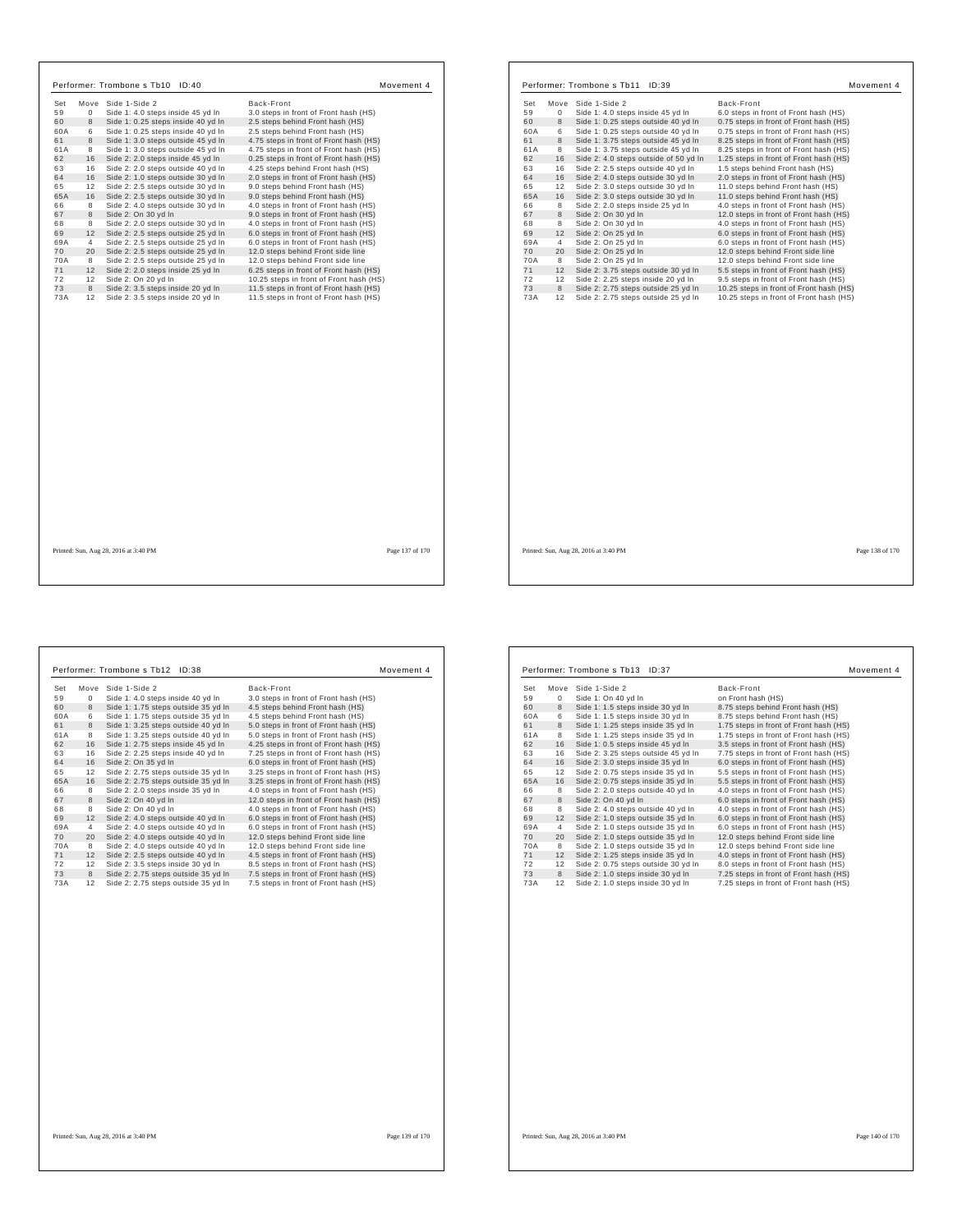|           |                | Performer: Trombone s Tb14 ID:36                                       | Movement 4                                                                       |  |
|-----------|----------------|------------------------------------------------------------------------|----------------------------------------------------------------------------------|--|
| Set       |                | Move Side 1-Side 2                                                     | Back-Front                                                                       |  |
| 59        | $\Omega$       | Side 1: 4.0 steps inside 35 yd In                                      | on Front hash (HS)                                                               |  |
| 60        | 8              | Side 1: 3.75 steps outside 30 yd In                                    | 9.75 steps behind Front hash (HS)                                                |  |
| 60A       | 6              | Side 1: 3.75 steps outside 30 yd In                                    | 9.75 steps behind Front hash (HS)                                                |  |
| 61        | 8              | Side 1: 2.75 steps outside 35 yd In                                    | 1.75 steps in front of Front hash (HS)                                           |  |
| 61A       | 8              | Side 1: 2.75 steps outside 35 yd In                                    | 1.75 steps in front of Front hash (HS)                                           |  |
| 62        | 16             | Side 1: 4.0 steps outside 45 yd In                                     | 1.75 steps in front of Front hash (HS)                                           |  |
| 63        | 16             | Side 2: 2.25 steps inside 45 yd In                                     | 8.0 steps in front of Front hash (HS)                                            |  |
| 64        | 16             | Side 2: 1.0 steps inside 40 yd In                                      | 6.0 steps in front of Front hash (HS)                                            |  |
| 65        | 12             | Side 2: 0.75 steps inside 40 yd In                                     | 8.0 steps in front of Front hash (HS)                                            |  |
| 65A       | 16             | Side 2: 0.75 steps inside 40 yd In                                     | 8.0 steps in front of Front hash (HS)                                            |  |
| 66        | 8              | Side 2: 2.0 steps outside 45 vd In                                     | 4.0 steps in front of Front hash (HS)                                            |  |
| 67        | 8              | Side 2: 2.0 steps outside 45 vd In                                     | 12.0 steps in front of Front hash (HS)                                           |  |
| 68        | 8              | Side 2: 2.0 steps outside 45 yd In                                     | 4.0 steps in front of Front hash (HS)                                            |  |
| 69        | 12             | Side 2: 3.5 steps inside 40 yd In                                      | 6.0 steps in front of Front hash (HS)                                            |  |
| 69A       | $\overline{4}$ | Side 2: 3.5 steps inside 40 yd In                                      | 6.0 steps in front of Front hash (HS)                                            |  |
| 70        | 20             | Side 2: 3.5 steps inside 40 yd In                                      | 12.0 steps behind Front side line                                                |  |
| 70A       | 8              | Side 2: 3.5 steps inside 40 yd In                                      | 12.0 steps behind Front side line                                                |  |
| 71        | 12             | Side 2: 4.0 steps inside 40 yd In                                      | 6.25 steps in front of Front hash (HS)                                           |  |
| 72        | 12             | Side 2: 2.0 steps inside 35 yd In                                      | 10.25 steps in front of Front hash (HS)                                          |  |
| 73<br>73A | 8<br>12        | Side 2: 3.0 steps inside 35 yd In<br>Side 2: 3.0 steps inside 35 yd In | 9.75 steps in front of Front hash (HS)<br>9.75 steps in front of Front hash (HS) |  |
|           |                |                                                                        |                                                                                  |  |
|           |                | Printed: Sun, Aug 28, 2016 at 3:40 PM                                  | Page 141 of 170                                                                  |  |

г

| Set  | Move        | Side 1-Side 2                          | Back-Front                              |
|------|-------------|----------------------------------------|-----------------------------------------|
| 59   | $\mathbf 0$ | Side 1: On 45 yd In                    | on Front hash (HS)                      |
| 60   | 8           | Side 1: 4.0 steps inside 35 yd In      | 6.5 steps behind Front hash (HS)        |
| 60A  | 6           | Side 1: 4.0 steps inside 35 yd In      | 6.5 steps behind Front hash (HS)        |
| 61   | 8           | Side 1: 1.75 steps inside 40 yd In     | 1.5 steps in front of Front hash (HS)   |
| 61 A | 8           | Side 1: 1.75 steps inside 40 yd In     | 1.5 steps in front of Front hash (HS)   |
| 62   | 16          | Side 2: 1.75 steps outside of 50 yd In | 2.5 steps in front of Front hash (HS)   |
| 63   | 16          | Side 2: 2.5 steps outside 40 yd In     | 1.0 steps in front of Front hash (HS)   |
| 64   | 16          | Side 2: 1.0 steps outside 30 yd In     | 6.0 steps in front of Front hash (HS)   |
| 65   | 12          | Side 2: 2.0 steps outside 30 yd In     | 7.0 steps behind Front hash (HS)        |
| 65A  | 16          | Side 2: 2.0 steps outside 30 yd In     | 7.0 steps behind Front hash (HS)        |
| 66   | 8           | Side 2: 2.0 steps outside 30 yd In     | 4.0 steps in front of Front hash (HS)   |
| 67   | 8           | Side 2: On 30 yd In                    | 6.0 steps in front of Front hash (HS)   |
| 68   | 8           | Side 2: 4.0 steps outside 30 yd In     | 4.0 steps in front of Front hash (HS)   |
| 69   | 12          | Side 2: 3.0 steps inside 20 yd In      | 6.0 steps in front of Front hash (HS)   |
| 69A  | 4           | Side 2: 3.0 steps inside 20 yd In      | 6.0 steps in front of Front hash (HS)   |
| 70   | 20          | Side 2: 3.0 steps inside 20 yd In      | 12.0 steps behind Front side line       |
| 70A  | 8           | Side 2: 3.0 steps inside 20 yd In      | 12.0 steps behind Front side line       |
| 71   | 12          | Side 2: On 25 yd In                    | 7.0 steps in front of Front hash (HS)   |
| 72   | 12          | Side 2: 2.0 steps outside 20 yd In     | 11.0 steps in front of Front hash (HS)  |
| 73   | $^{\rm 8}$  | Side 2: 1.75 steps inside 20 yd In     | 12.75 steps in front of Front hash (HS) |
| 73A  | 12          | Side 2: 1.75 steps inside 20 yd In     | 12.75 steps in front of Front hash (HS) |
|      |             |                                        |                                         |
|      |             |                                        |                                         |
|      |             |                                        |                                         |
|      |             |                                        |                                         |
|      |             |                                        |                                         |

 $\Gamma$ 

٦

 $\mathbf{I}$ 

Printed: Sun, Aug 28, 2016 at 3:40 PM Page 142 of 170

| Set | Move         | Side 1-Side 2                          | Back-Front                             |
|-----|--------------|----------------------------------------|----------------------------------------|
| 59  | $\mathbf{0}$ | Side 1: 4.0 steps inside 40 yd In      | on Front hash (HS)                     |
| 60  | 8            | Side 1: 1.25 steps outside 35 yd In    | 7.5 steps behind Front hash (HS)       |
| 60A | 6            | Side 1: 1.25 steps outside 35 yd In    | 7.5 steps behind Front hash (HS)       |
| 61  | 8            | Side 1: 2.5 steps outside 40 yd In     | 1.5 steps in front of Front hash (HS)  |
| 61A | 8            | Side 1: 2.5 steps outside 40 yd In     | 1.5 steps in front of Front hash (HS)  |
| 62  | 16           | Side 1: 2.75 steps outside of 50 yd In | 4.25 steps in front of Front hash (HS) |
| 63  | 16           | Side 2: On 40 yd In                    | 5.75 steps in front of Front hash (HS) |
| 64  | 16           | Side 2: 3.0 steps outside 35 yd In     | 6.0 steps in front of Front hash (HS)  |
| 65  | 12           | Side 2: 2.25 steps inside 30 yd In     | 0.25 steps in front of Front hash (HS) |
| 65A | 16           | Side 2: 2.25 steps inside 30 yd In     | 0.25 steps in front of Front hash (HS) |
| 66  | 8            | Side 2: 2.0 steps outside 35 yd In     | 4.0 steps in front of Front hash (HS)  |
| 67  | 8            | Side 2: On 35 yd In                    | 6.0 steps in front of Front hash (HS)  |
| 68  | 8            | Side 2: 4.0 steps outside 35 vd In     | 4.0 steps in front of Front hash (HS)  |
| 69  | 12           | Side 2: 3.0 steps outside 30 yd In     | 6.0 steps in front of Front hash (HS)  |
| 69A | 4            | Side 2: 3.0 steps outside 30 yd In     | 6.0 steps in front of Front hash (HS)  |
| 70  | 20           | Side 2: 3.0 steps outside 30 yd In     | 12.0 steps behind Front side line      |
| 70A | 8            | Side 2: 3.0 steps outside 30 yd In     | 12.0 steps behind Front side line      |
| 71  | 12           | Side 2: 0.5 steps inside 30 yd In      | 4.5 steps in front of Front hash (HS)  |
| 72  | 12           | Side 2: 1.5 steps outside 25 yd In     | 8.5 steps in front of Front hash (HS)  |
| 73  | 8            | Side 2: 1.0 steps inside 25 yd In      | 8.5 steps in front of Front hash (HS)  |
| 73A | 12           | Side 2: 1.0 steps inside 25 yd In      | 8.5 steps in front of Front hash (HS)  |
|     |              |                                        |                                        |

| Set | Move | Side 1-Side 2                         | Back-Front                              |  |
|-----|------|---------------------------------------|-----------------------------------------|--|
| 59  | 0    | Side 1: On 35 yd In                   | 3.0 steps behind Front hash (HS)        |  |
| 60  | 8    | Side 1: 0.25 steps outside 25 yd In   | 14.0 steps behind Front hash (HS)       |  |
| 60A | 6    | Side 1: 0.25 steps outside 25 yd In   | 14.0 steps behind Front hash (HS)       |  |
| 61  | 8    | Side 1: 1.75 steps inside 30 yd In    | 1.75 steps behind Front hash (HS)       |  |
| 61A | 8    | Side 1: 1.75 steps inside 30 yd In    | 1.75 steps behind Front hash (HS)       |  |
| 62  | 16   | Side 1: 1.75 steps inside 40 yd In    | 1.25 steps in front of Front hash (HS)  |  |
| 63  | 16   | Side 2: 3.0 steps outside of 50 yd In | 8.0 steps in front of Front hash (HS)   |  |
| 64  | 16   | Side 2: 4.0 steps outside 45 yd In    | 6.0 steps in front of Front hash (HS)   |  |
| 65  | 12   | Side 2: 3.0 steps outside 45 yd In    | 8.0 steps in front of Front hash (HS)   |  |
| 65A | 16   | Side 2: 3.0 steps outside 45 vd In    | 8.0 steps in front of Front hash (HS)   |  |
| 66  | 8    | Side 2: 2.0 steps inside 45 vd In     | 4.0 steps in front of Front hash (HS)   |  |
| 67  | 8    | Side 2: 2.0 steps inside 45 yd In     | 12.0 steps in front of Front hash (HS)  |  |
| 68  | 8    | Side 2: 2.0 steps inside 45 yd In     | 4.0 steps in front of Front hash (HS)   |  |
| 69  | 12   | Side 2: 0.5 steps inside 45 yd In     | 6.0 steps in front of Front hash (HS)   |  |
| 69A | 4    | Side 2: 0.5 steps inside 45 yd In     | 6.0 steps in front of Front hash (HS)   |  |
| 70  | 20   | Side 2: 0.5 steps inside 45 yd In     | 12.0 steps behind Front side line       |  |
| 70A | 8    | Side 2: 0.5 steps inside 45 yd In     | 12.0 steps behind Front side line       |  |
| 71  | 12   | Side 2: On 45 vd In                   | 8.0 steps in front of Front hash (HS)   |  |
| 72  | 12   | Side 2: 2.0 steps outside 40 yd In    | 12.0 steps in front of Front hash (HS)  |  |
| 73  | 8    | Side 2: 1.25 steps outside 40 yd In   | 11.75 steps in front of Front hash (HS) |  |
| 73A | 12   | Side 2: 1.25 steps outside 40 yd In   | 11.75 steps in front of Front hash (HS) |  |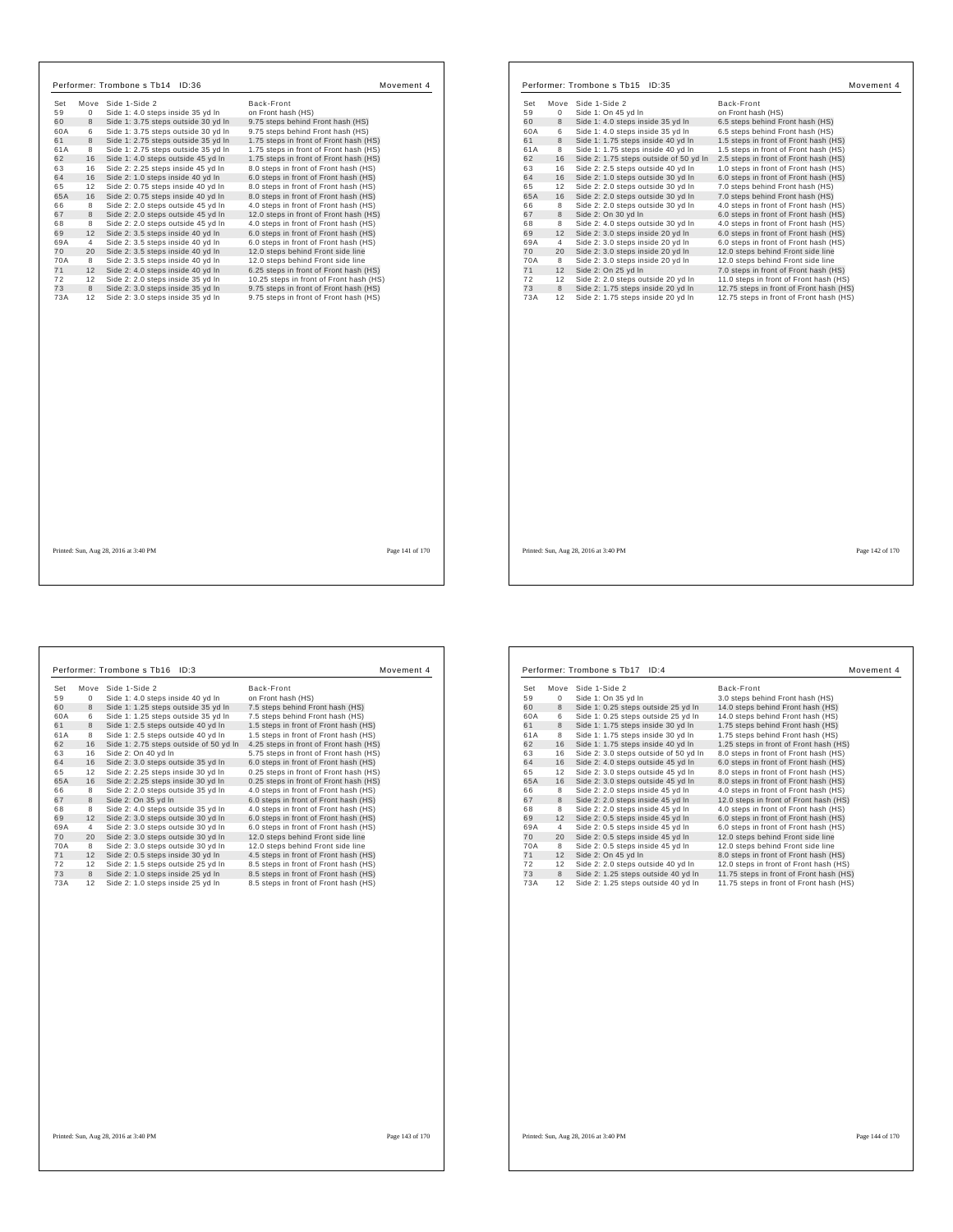| Performer: Trumpet s T1 ID:174                              | Movement 4                              |     |                  | Performer: Trumpet s T2 ID:176           |                                         |                 |
|-------------------------------------------------------------|-----------------------------------------|-----|------------------|------------------------------------------|-----------------------------------------|-----------------|
|                                                             |                                         |     |                  |                                          |                                         | Movement 4      |
| Move Side 1-Side 2<br>Set                                   | Back-Front                              | Set |                  | Move Side 1-Side 2                       | Back-Front                              |                 |
| 59<br>$\mathbf{0}$<br>Side 1: 4.0 steps inside 35 yd In     | 1.0 steps in front of Back hash (HS)    | 59  | $\circ$          | Side 1: 4.0 steps inside 40 yd In        | 7.0 steps in front of Back hash (HS)    |                 |
| 60<br>8<br>Side 1: 1.0 steps inside 35 yd In                | 3.75 steps behind Back hash (HS)        | 60  | 8                | Side 1: 3.5 steps inside 40 yd In        | 2.5 steps in front of Back hash (HS)    |                 |
| 60A<br>Side 1: 1.0 steps inside 35 yd In<br>6               | 3.75 steps behind Back hash (HS)        | 60A | 6                | Side 1: 3.5 steps inside 40 yd In        | 2.5 steps in front of Back hash (HS)    |                 |
| 61<br>8<br>Side 1: 3.5 steps inside 40 yd In                | 6.5 steps in front of Back hash (HS)    | 61  | 8                | Side 1: 4.0 steps outside of 50 yd In    | 10.0 steps in front of Back hash (HS)   |                 |
| 61A<br>Side 1: 3.5 steps inside 40 yd In<br>8               | 6.5 steps in front of Back hash (HS)    | 61A | 8                | Side 1: 4.0 steps outside of 50 yd In    | 10.0 steps in front of Back hash (HS)   |                 |
| 62<br>16<br>Side 1: 1.25 steps inside 30 yd In              | 6.75 steps in front of Back hash (HS)   | 62  | 16               | Side 1: 3.75 steps inside 40 yd In       | 4.5 steps in front of Back hash (HS)    |                 |
| 63<br>16<br>Side 1: 1.5 steps inside 25 yd In               | 8.25 steps in front of Back hash (HS)   | 63  | 16               | Side 1: 3.5 steps outside 40 yd In       | 3.0 steps in front of Back hash (HS)    |                 |
| 64<br>16<br>Side 1: 2.75 steps outside 25 yd In             | 10.0 steps in front of Back hash (HS)   | 64  | 16               | Side 1: 4.0 steps inside 35 yd In        | 7.75 steps in front of Back hash (HS)   |                 |
| 65<br>Side 1: 1.0 steps inside 25 yd In<br>12               | 5.0 steps in front of Back hash (HS)    | 65  | 12               | Side 1: 3.0 steps inside 30 yd In        | 8.0 steps in front of Back hash (HS)    |                 |
| 65A<br>16<br>Side 1: 1.0 steps inside 25 yd In              | 5.0 steps in front of Back hash (HS)    | 65A | 16               | Side 1: 3.0 steps inside 30 yd In        | 8.0 steps in front of Back hash (HS)    |                 |
| Side 1: 0.25 steps inside 25 yd In<br>66<br>8               | 10.75 steps in front of Back hash (HS)  | 66  | 8                | Side 1: 1.25 steps inside 35 yd In       | 14.0 steps in front of Back hash (HS)   |                 |
| 67<br>8<br>Side 1: 2.5 steps inside 25 yd In                | 10.25 steps behind Front hash (HS)      | 67  | $\boldsymbol{8}$ | Side 1: 3.75 steps outside 40 yd In      | 11.75 steps in front of Back hash (HS)  |                 |
| 68<br>Side 1: 2.25 steps outside 30 yd In<br>8              | 9.0 steps behind Front hash (HS)        | 68  | 8                | Side 1: 1.25 steps outside 40 yd In      | 10.25 steps in front of Back hash (HS)  |                 |
| 69<br>12 Side 1: 2.25 steps inside 25 yd In                 | 11.25 steps behind Front hash (HS)      | 69  | 12               | Side 1: 2.25 steps inside 35 yd In       | 7.5 steps behind Front hash (HS)        |                 |
| 69A<br>Side 1: 2.25 steps inside 25 yd In<br>$\overline{4}$ | 11.25 steps behind Front hash (HS)      | 69A | $\overline{4}$   | Side 1: 2.25 steps inside 35 yd In       | 7.5 steps behind Front hash (HS)        |                 |
| 70<br>20<br>Side 1: 2.25 steps inside 25 yd In              | 1.25 steps behind Front hash (HS)       | 70  | 20               | Side 1: 2.25 steps inside 35 yd In       | 2.5 steps in front of Front hash (HS)   |                 |
| 70A<br>Side 1: 2.25 steps inside 25 yd In<br>8              | 1.25 steps behind Front hash (HS)       | 70A | 8                | Side 1: 2.25 steps inside 35 yd In       | 2.5 steps in front of Front hash (HS)   |                 |
| 71<br>12 Side 1: 1.75 steps inside 25 yd In                 | 5.5 steps in front of Front hash (HS)   | 71  | 12               | Side 1: 0.25 steps inside 40 yd In       | 5.0 steps in front of Front hash (HS)   |                 |
| 72<br>12<br>Side 1: 3.0 steps inside 30 yd In               | 12.25 steps in front of Front hash (HS) | 72  | 12               | Side 1: 1.25 steps inside 45 yd In       | 11.75 steps in front of Front hash (HS) |                 |
| 73<br>8<br>Side 1: 2.0 steps outside 35 yd In               | 11.5 steps in front of Front hash (HS)  | 73  | 8                | Side 1: 3.5 steps outside of 50 yd In    | 12.75 steps in front of Front hash (HS) |                 |
| 73A<br>12 Side 1: 2.0 steps outside 35 yd In                | 11.5 steps in front of Front hash (HS)  | 73A |                  | 12 Side 1: 3.5 steps outside of 50 yd In | 12.75 steps in front of Front hash (HS) |                 |
|                                                             |                                         |     |                  |                                          |                                         |                 |
| Printed: Sun, Aug 28, 2016 at 3:40 PM                       | Page 145 of 170                         |     |                  | Printed: Sun, Aug 28, 2016 at 3:40 PM    |                                         | Page 146 of 170 |

 $\sqrt{ }$ 

|     |      | Performer: Trumpet s T3<br>ID:175  | Movement 4                             |
|-----|------|------------------------------------|----------------------------------------|
| Set | Move | Side 1-Side 2                      | Back-Front                             |
| 59  | 0    | Side 1: On 35 yd In                | 7.0 steps in front of Back hash (HS)   |
| 60  | 8    | Side 1: 0.25 steps inside 30 yd In | 3.25 steps behind Back hash (HS)       |
| 60A | 6    | Side 1: 0.25 steps inside 30 yd In | 3.25 steps behind Back hash (HS)       |
| 61  | 8    | Side 1: 3.5 steps inside 35 yd In  | 8.25 steps in front of Back hash (HS)  |
| 61A | 8    | Side 1: 3.5 steps inside 35 yd In  | 8.25 steps in front of Back hash (HS)  |
| 62  | 16   | Side 1: 4.0 steps inside 25 yd In  | 12.0 steps behind Front hash (HS)      |
| 63  | 16   | Side 1: 4.0 steps inside 25 yd In  | 8.0 steps behind Front hash (HS)       |
| 64  | 16   | Side 1: On 25 yd In                | 4.0 steps behind Front hash (HS)       |
| 65  | 12   | Side 1: 3.0 steps outside 30 yd In | 11.0 steps behind Front hash (HS)      |
| 65A | 16   | Side 1: 3.0 steps outside 30 yd In | 11.0 steps behind Front hash (HS)      |
| 66  | 8    | Side 1: 2.0 steps inside 25 yd In  | 6.25 steps behind Front hash (HS)      |
| 67  | 8    | Side 1: 3.0 steps outside 30 yd In | 1.0 steps in front of Front hash (HS)  |
| 68  | 8    | Side 1: On 25 yd In                | on Front hash (HS)                     |
| 69  | 12   | Side 1: 2.0 steps inside 20 yd In  | on Front hash (HS)                     |
| 69A | 4    | Side 1: 2.0 steps inside 20 yd In  | on Front hash (HS)                     |
| 70  | 20   | Side 1: 2.0 steps inside 20 yd In  | 10.0 steps in front of Front hash (HS) |
| 70A | 8    | Side 1: 2.0 steps inside 20 yd In  | 10.0 steps in front of Front hash (HS) |
| 71  | 12   | Side 1: 2.0 steps outside 20 yd In | 12.0 steps in front of Front hash (HS) |
| 72  | 12   | Side 1: 1.0 steps outside 25 yd In | 13.0 steps in front of Front hash (HS) |
| 73  | 8    | Side 1: 4.0 steps inside 25 yd In  | 12.0 steps in front of Front hash (HS) |
| 73A | 12   | Side 1: 4.0 steps inside 25 yd In  | 12.0 steps in front of Front hash (HS) |

| Set | Move | Side 1-Side 2                         | Back-Front                              |
|-----|------|---------------------------------------|-----------------------------------------|
| 59  | 0    | Side 1: On 45 yd In                   | 5.0 steps behind Back hash (HS)         |
| 60  | 8    | Side 1: 3.0 steps inside 40 yd In     | 12.5 steps in front of Back side line   |
| 60A | 6    | Side 1: 3.0 steps inside 40 yd In     | 12.5 steps in front of Back side line   |
| 61  | 8    | Side 1: 1.0 steps outside of 50 yd In | 5.25 steps behind Back hash (HS)        |
| 61A | 8    | Side 1: 1.0 steps outside of 50 yd In | 5.25 steps behind Back hash (HS)        |
| 62  | 16   | Side 1: 2.75 steps outside 45 yd In   | 5.5 steps in front of Back hash (HS)    |
| 63  | 16   | Side 1: 2.0 steps outside 40 yd In    | 4.25 steps in front of Back hash (HS)   |
| 64  | 16   | Side 1: 3.0 steps outside 40 yd In    | 10.0 steps in front of Back hash (HS)   |
| 65  | 12   | Side 1: 3.0 steps inside 30 yd In     | 11.0 steps in front of Back hash (HS)   |
| 65A | 16   | Side 1: 3.0 steps inside 30 yd In     | 11.0 steps in front of Back hash (HS)   |
| 66  | 8    | Side 1: 1.25 steps inside 35 yd In    | 12.0 steps behind Front hash (HS)       |
| 67  | 8    | Side 1: 2.25 steps outside 40 yd In   | 13.0 steps in front of Back hash (HS)   |
| 68  | 8    | Side 1: 0.5 steps inside 40 yd In     | 10.0 steps in front of Back hash (HS)   |
| 69  | 12   | Side 1: 3.75 steps inside 35 yd In    | 6.0 steps behind Front hash (HS)        |
| 69A | 4    | Side 1: 3.75 steps inside 35 yd In    | 6.0 steps behind Front hash (HS)        |
| 70  | 20   | Side 1: 3.75 steps inside 35 yd In    | 4.0 steps in front of Front hash (HS)   |
| 70A | 8    | Side 1: 3.75 steps inside 35 yd In    | 4.0 steps in front of Front hash (HS)   |
| 71  | 12   | Side 1: 2.25 steps inside 40 yd In    | 5.5 steps in front of Front hash (HS)   |
| 72  | 12   | Side 1: 3.25 steps inside 45 yd In    | 11.25 steps in front of Front hash (HS) |
| 73  | 8    | Side 1: 1.5 steps outside of 50 yd In | 12.25 steps in front of Front hash (HS) |
| 73A | 12   | Side 1: 1.5 steps outside of 50 yd In | 12.25 steps in front of Front hash (HS) |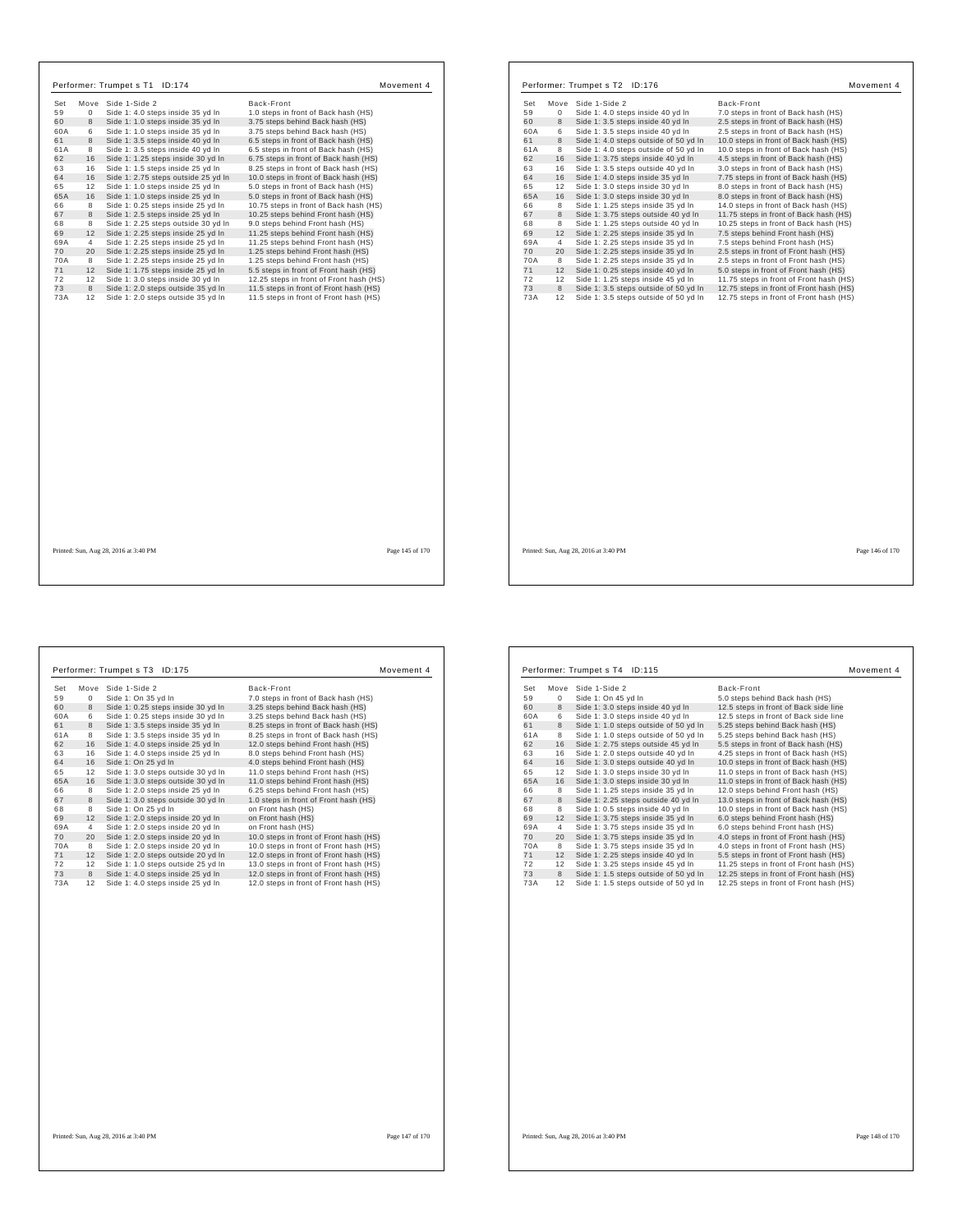|           |                | Performer: Trumpet s T5 ID:116                                           |                                                                                  | Movement 4      |           |         | Performer: Trumpet s T6 ID:117                                                 | M                                                                                  |
|-----------|----------------|--------------------------------------------------------------------------|----------------------------------------------------------------------------------|-----------------|-----------|---------|--------------------------------------------------------------------------------|------------------------------------------------------------------------------------|
| Set       |                | Move Side 1-Side 2                                                       | Back-Front                                                                       |                 | Set       |         | Move Side 1-Side 2                                                             | Back-Front                                                                         |
| 59        | 0              | Side 1: 4.0 steps inside 40 yd In                                        | 1.0 steps in front of Back hash (HS)                                             |                 | 59        | 0       | Side 1: On 45 yd In                                                            | 1.0 steps in front of Back hash (HS)                                               |
| 60        | 8              | Side 1: 1.75 steps outside 40 yd In                                      | 7.25 steps behind Back hash (HS)                                                 |                 | 60        | 8       | Side 1: 2.75 steps outside 45 yd In                                            | 4.75 steps behind Back hash (HS)                                                   |
| 60A       | 6              | Side 1: 1.75 steps outside 40 yd In                                      | 7.25 steps behind Back hash (HS)                                                 |                 | 60A       | 6       | Side 1: 2.75 steps outside 45 yd In                                            | 4.75 steps behind Back hash (HS)                                                   |
| 61        | 8              | Side 1: 1.0 steps inside 45 yd In                                        | 2.5 steps in front of Back hash (HS)                                             |                 | 61        | 8       | Side 1: 1.0 steps outside of 50 yd In                                          | 3.75 steps in front of Back hash (HS)                                              |
| 61A       | 8              | Side 1: 1.0 steps inside 45 yd In                                        | 2.5 steps in front of Back hash (HS)                                             |                 | 61A       | 8       | Side 1: 1.0 steps outside of 50 yd In                                          | 3.75 steps in front of Back hash (HS)                                              |
| 62        | 16             | Side 1: 3.0 steps inside 35 yd In                                        | 2.5 steps in front of Back hash (HS)                                             |                 | 62        | 16      | Side 1: 1.25 steps outside 45 yd In                                            | 6.75 steps in front of Back hash (HS)                                              |
| 63        | 16             | Side 1: 2.5 steps inside 30 yd In                                        | 0.25 steps in front of Back hash (HS)                                            |                 | 63        | 16      | Side 1: 1.0 steps outside 40 yd In                                             | 6.0 steps in front of Back hash (HS)                                               |
| 64        | 16             | Side 1: 1.25 steps inside 30 yd In                                       | 2.0 steps in front of Back hash (HS)                                             |                 | 64        | 16      | Side 1: 2.25 steps outside 40 yd In                                            | 12.5 steps in front of Back hash (HS)                                              |
| 65        | 12             | Side 1: 2.0 steps outside 35 yd In                                       | 2.0 steps in front of Back hash (HS)                                             |                 | 65        | 12      | Side 1: 3.0 steps inside 30 yd In                                              | 14.0 steps in front of Back hash (HS)                                              |
| 65A       | 16             | Side 1: 2.0 steps outside 35 yd In                                       | 2.0 steps in front of Back hash (HS)                                             |                 | 65A       | 16      | Side 1: 3.0 steps inside 30 yd In                                              | 14.0 steps in front of Back hash (HS)                                              |
| 66        | 8              | Side 1: 3.0 steps inside 30 yd In                                        | 6.5 steps in front of Back hash (HS)                                             |                 | 66        | 8       | Side 1: 0.75 steps inside 35 yd In                                             | 10.0 steps behind Front hash (HS)                                                  |
| 67        | 8              | Side 1: 2.75 steps inside 30 yd In                                       | 10.0 steps in front of Back hash (HS)                                            |                 | 67        | 8       | Side 1: 1.0 steps outside 40 yd In                                             | 13.5 steps behind Front hash (HS)                                                  |
| 68        | 8              | Side 1: 1.75 steps outside 35 yd In                                      | 12.75 steps in front of Back hash (HS)                                           |                 | 68        | 8       | Side 1: 2.25 steps inside 40 yd In                                             | 10.0 steps in front of Back hash (HS)                                              |
| 69        | 12             | Side 1: 3.0 steps inside 30 yd In                                        | 12.25 steps in front of Back hash (HS)                                           |                 | 69        | 12      | Side 1: 3.0 steps outside 40 yd In                                             | 4.25 steps behind Front hash (HS)                                                  |
| 69A       | $\overline{4}$ | Side 1: 3.0 steps inside 30 yd In                                        | 12.25 steps in front of Back hash (HS)                                           |                 | 69A       | 4       | Side 1: 3.0 steps outside 40 yd In                                             | 4.25 steps behind Front hash (HS)                                                  |
| 70        | 20             | Side 1: 3.0 steps inside 30 yd In                                        | 5.75 steps behind Front hash (HS)                                                |                 | 70        | 20      | Side 1: 3.0 steps outside 40 yd In                                             | 5.75 steps in front of Front hash (HS)                                             |
| 70A       | 8              | Side 1: 3.0 steps inside 30 yd In                                        | 5.75 steps behind Front hash (HS)                                                |                 | 70A       | 8       | Side 1: 3.0 steps outside 40 yd In                                             | 5.75 steps in front of Front hash (HS)                                             |
| 71        | 12             | Side 1: 2.0 steps outside 35 yd In                                       | 4.0 steps in front of Front hash (HS)                                            |                 | 71        | 12      | Side 1: 3.75 steps outside 45 yd In                                            | 6.0 steps in front of Front hash (HS)                                              |
| 72        | 12             | Side 1: 1.0 steps outside 40 yd In                                       | 13.0 steps in front of Front hash (HS)                                           |                 | 72        | 12      | Side 1: 2.75 steps outside of 50 yd In                                         | 10.75 steps in front of Front hash (HS)                                            |
| 73<br>73A | 8<br>12        | Side 1: 2.25 steps inside 40 yd In<br>Side 1: 2.25 steps inside 40 yd In | 13.5 steps in front of Front hash (HS)<br>13.5 steps in front of Front hash (HS) |                 | 73<br>73A | 8<br>12 | Side 2: 0.5 steps outside of 50 yd In<br>Side 2: 0.5 steps outside of 50 yd In | 11.75 steps in front of Front hash (HS)<br>11.75 steps in front of Front hash (HS) |
|           |                |                                                                          |                                                                                  |                 |           |         |                                                                                |                                                                                    |
|           |                | Printed: Sun, Aug 28, 2016 at 3:40 PM                                    |                                                                                  | Page 149 of 170 |           |         | Printed: Sun, Aug 28, 2016 at 3:40 PM                                          |                                                                                    |

| Performer: Trumpet s T7 | ID:118                              | Movement 4                             |
|-------------------------|-------------------------------------|----------------------------------------|
| Set<br>Move             | Side 1-Side 2                       | Back-Front                             |
| 59<br>0                 | Side 1: On 35 yd In                 | 2.0 steps behind Back hash (HS)        |
| 60<br>8                 | Side 1: 0.5 steps outside 35 yd In  | 9.75 steps behind Back hash (HS)       |
| 60A<br>6                | Side 1: 0.5 steps outside 35 yd In  | 9.75 steps behind Back hash (HS)       |
| 61<br>8                 | Side 1: 3.0 steps inside 40 yd In   | 1.25 steps in front of Back hash (HS)  |
| 61A<br>8                | Side 1: 3.0 steps inside 40 yd In   | 1.25 steps in front of Back hash (HS)  |
| 62<br>16                | Side 1: 0.25 steps outside 30 yd In | 8.0 steps in front of Back hash (HS)   |
| 63<br>16                | Side 1: 1.0 steps inside 25 yd In   | 10.25 steps in front of Back hash (HS) |
| 64<br>16                | Side 1: 3.5 steps outside 25 yd In  | 12.25 steps in front of Back hash (HS) |
| 65<br>12                | Side 1: 3.0 steps inside 25 yd In   | 5.0 steps in front of Back hash (HS)   |
| 65A<br>16               | Side 1: 3.0 steps inside 25 yd In   | 5.0 steps in front of Back hash (HS)   |
| 66<br>8                 | Side 1: 0.5 steps outside 25 yd In  | 12.5 steps in front of Back hash (HS)  |
| 67<br>8                 | Side 1: 2.0 steps inside 25 yd In   | 8.25 steps behind Front hash (HS)      |
| 68<br>8                 | Side 1: 3.5 steps outside 30 yd In  | 7.5 steps behind Front hash (HS)       |
| 69<br>12                | Side 1: 1.0 steps inside 25 yd In   | 9.5 steps behind Front hash (HS)       |
| 69A<br>4                | Side 1: 1.0 steps inside 25 yd In   | 9.5 steps behind Front hash (HS)       |
| 70<br>20                | Side 1: 1.0 steps inside 25 yd In   | 0.5 steps in front of Front hash (HS)  |
| 70A<br>8                | Side 1: 1.0 steps inside 25 yd In   | 0.5 steps in front of Front hash (HS)  |
| 71<br>12                | Side 1: 0.25 steps outside 25 yd In | 6.0 steps in front of Front hash (HS)  |
| 72<br>12                | Side 1: 1.0 steps inside 30 yd In   | 12.0 steps in front of Front hash (HS) |
| 73<br>8                 | Side 1: 4.0 steps inside 30 yd In   | 11.0 steps in front of Front hash (HS) |
| 73A<br>12               | Side 1: 4.0 steps inside 30 yd In   | 11.0 steps in front of Front hash (HS) |
|                         |                                     |                                        |
|                         |                                     |                                        |

|     |                | Performer: Trumpet s T8 ID:119      | Movement 4                              |
|-----|----------------|-------------------------------------|-----------------------------------------|
| Set | Move           | Side 1-Side 2                       | Back-Front                              |
| 59  | $^{\circ}$     | Side 1: 4.0 steps inside 40 yd In   | 4.0 steps in front of Back hash (HS)    |
| 60  | 8              | Side 1: 0.5 steps outside 40 yd In  | 1.75 steps behind Back hash (HS)        |
| 60A | 6              | Side 1: 0.5 steps outside 40 yd In  | 1.75 steps behind Back hash (HS)        |
| 61  | 8              | Side 1: 1.0 steps inside 45 yd In   | 7.25 steps in front of Back hash (HS)   |
| 61A | 8              | Side 1: 1.0 steps inside 45 yd In   | 7.25 steps in front of Back hash (HS)   |
| 62  | 16             | Side 1: 3.25 steps outside 40 yd In | 2.5 steps in front of Back hash (HS)    |
| 63  | 16             | Side 1: 3.25 steps outside 35 yd In | on Back hash (HS)                       |
| 64  | 16             | Side 1: 3.75 steps inside 30 yd In  | 2.25 steps in front of Back hash (HS)   |
| 65  | 12             | Side 1: 1.0 steps inside 35 yd In   | 5.0 steps in front of Back hash (HS)    |
| 65A | 16             | Side 1: 1.0 steps inside 35 yd In   | 5.0 steps in front of Back hash (HS)    |
| 66  | 8              | Side 1: 3.25 steps outside 35 yd In | 7.25 steps in front of Back hash (HS)   |
| 67  | 8              | Side 1: 3.25 steps outside 35 yd In | 9.5 steps in front of Back hash (HS)    |
| 68  | 8              | Side 1: 0.25 steps outside 35 yd In | 12.0 steps in front of Back hash (HS)   |
| 69  | 12             | Side 1: 3.75 steps outside 35 yd In | 14.0 steps in front of Back hash (HS)   |
| 69A | $\overline{4}$ | Side 1: 3.75 steps outside 35 yd In | 14.0 steps in front of Back hash (HS)   |
| 70  | 20             | Side 1: 3.75 steps outside 35 yd In | 4.0 steps behind Front hash (HS)        |
| 70A | 8              | Side 1: 3.75 steps outside 35 yd In | 4.0 steps behind Front hash (HS)        |
| 71  | 12             | Side 1: On 35 yd In                 | 4.0 steps in front of Front hash (HS)   |
| 72  | 12             | Side 1: 1.25 steps inside 40 yd In  | 12.75 steps in front of Front hash (HS) |
| 73  | 8              | Side 1: 3.75 steps outside 45 yd In | 13.5 steps in front of Front hash (HS)  |
| 73A | 12             | Side 1: 3.75 steps outside 45 yd In | 13.5 steps in front of Front hash (HS)  |

Printed: Sun, Aug 28, 2016 at 3:40 PM Page 152 of 170

Movement 4

Page 150 of 170  $\,$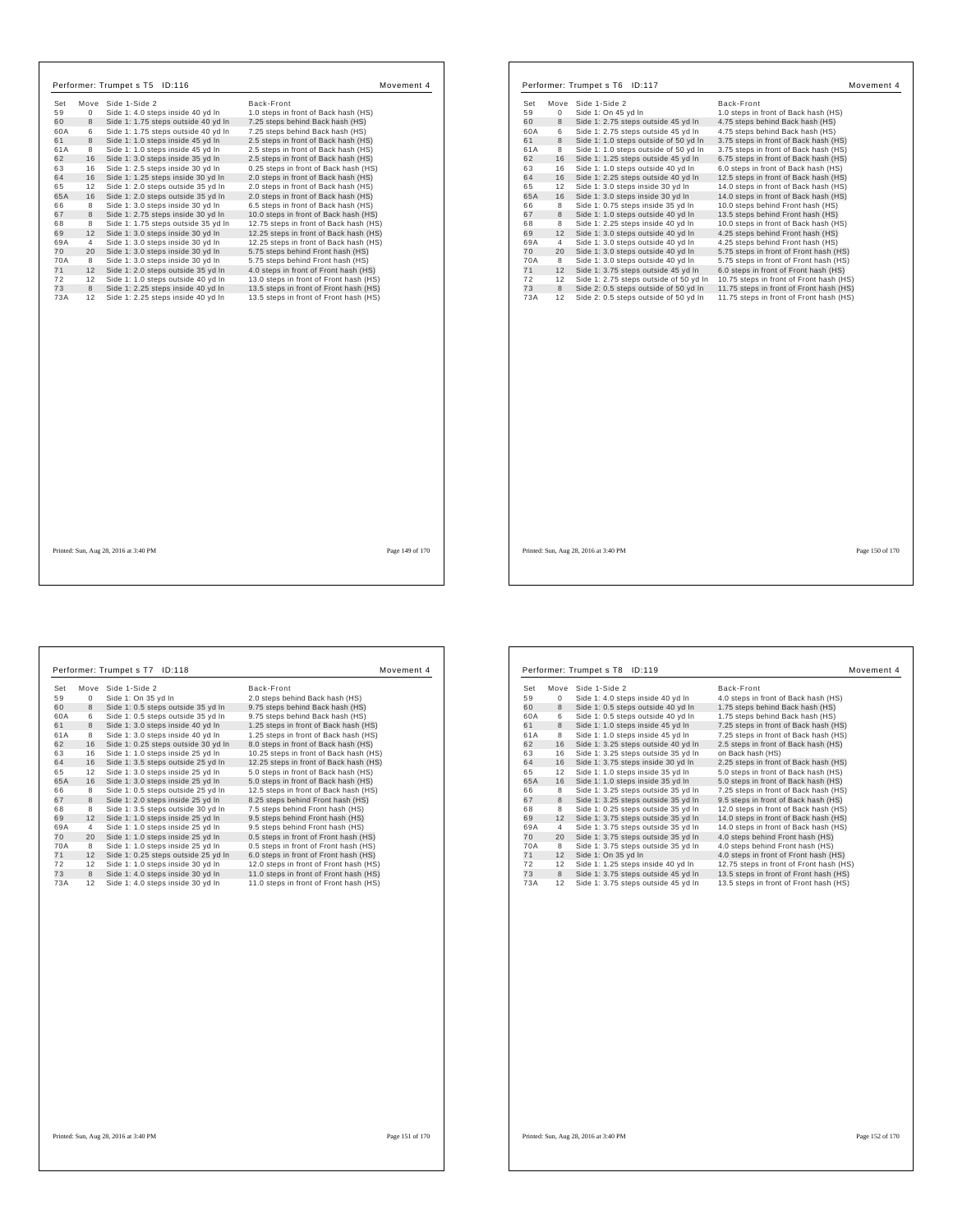| Set<br>59<br>60<br>60A<br>61<br>61A                                           | $\mathbf{0}$<br>8<br>6<br>8<br>8                                                   | Performer: Trumpet s T9 ID:120<br>Move Side 1-Side 2<br>Side 1: On 35 yd In<br>Side 1: 2.5 steps inside 30 yd In<br>Side 1: 2.5 steps inside 30 yd In<br>Side 1: 2.25 steps outside 40 yd In<br>Side 1: 2.25 steps outside 40 yd In                                                                                                                                                                                                                                                        | Back-Front<br>4.0 steps in front of Back hash (HS)<br>5.5 steps behind Back hash (HS)<br>5.5 steps behind Back hash (HS)<br>5.75 steps in front of Back hash (HS)<br>5.75 steps in front of Back hash (HS)                                                                                                                                                                                                                                                                                                         | Movement 4      | Set<br>59<br>60<br>60A<br>61<br>61A                                                  | $\circ$<br>8<br>6<br>8<br>8                                                        | Performer: Trumpet s T10 ID:121<br>Move Side 1-Side 2<br>Side 1: On 45 yd In<br>Side 1: 1.5 steps outside 45 yd In<br>Side 1: 1.5 steps outside 45 yd In<br>Side 1: 1.0 steps outside of 50 yd In<br>Side 1: 1.0 steps outside of 50 yd In                                                                                                                                                                                                                  | Back-Front<br>7.0 steps in front of Back hash (HS)<br>1.0 steps in front of Back hash (HS)<br>1.0 steps in front of Back hash (HS)<br>8.25 steps in front of Back hash (HS)<br>8.25 steps in front of Back hash (HS)                                                                                                                                                                                                                                                                                                   | Movement 4      |
|-------------------------------------------------------------------------------|------------------------------------------------------------------------------------|--------------------------------------------------------------------------------------------------------------------------------------------------------------------------------------------------------------------------------------------------------------------------------------------------------------------------------------------------------------------------------------------------------------------------------------------------------------------------------------------|--------------------------------------------------------------------------------------------------------------------------------------------------------------------------------------------------------------------------------------------------------------------------------------------------------------------------------------------------------------------------------------------------------------------------------------------------------------------------------------------------------------------|-----------------|--------------------------------------------------------------------------------------|------------------------------------------------------------------------------------|-------------------------------------------------------------------------------------------------------------------------------------------------------------------------------------------------------------------------------------------------------------------------------------------------------------------------------------------------------------------------------------------------------------------------------------------------------------|------------------------------------------------------------------------------------------------------------------------------------------------------------------------------------------------------------------------------------------------------------------------------------------------------------------------------------------------------------------------------------------------------------------------------------------------------------------------------------------------------------------------|-----------------|
| 62<br>63<br>64<br>65<br>65A<br>66<br>67<br>68<br>69<br>69A<br>70<br>70A<br>71 | 16<br>16<br>16<br>12<br>16<br>8<br>8<br>8<br>12<br>$\overline{4}$<br>20<br>8<br>12 | Side 1: 3.5 steps outside 30 yd In<br>Side 1: 2.75 steps inside 25 yd In<br>Side 1: 1.5 steps outside 25 yd In<br>Side 1: 3.0 steps outside 30 yd In<br>Side 1: 3.0 steps outside 30 yd In<br>Side 1: 0.5 steps inside 25 yd In<br>Side 1: 3.75 steps inside 25 yd In<br>Side 1: 0.75 steps inside 25 yd In<br>Side 1: 3.25 steps inside 20 yd In<br>Side 1: 3.25 steps inside 20 yd In<br>Side 1: 3.25 steps inside 20 yd In<br>Side 1: 3.25 steps inside 20 yd In<br>Side 1: On 20 yd In | 13.75 steps behind Front hash (HS)<br>9.75 steps behind Front hash (HS)<br>6.0 steps behind Front hash (HS)<br>14.0 steps in front of Back hash (HS)<br>14.0 steps in front of Back hash (HS)<br>7.75 steps behind Front hash (HS)<br>0.5 steps behind Front hash (HS)<br>1.75 steps behind Front hash (HS)<br>1.75 steps behind Front hash (HS)<br>1.75 steps behind Front hash (HS)<br>8.25 steps in front of Front hash (HS)<br>8.25 steps in front of Front hash (HS)<br>9.0 steps in front of Front hash (HS) |                 | 62<br>63<br>64<br>65<br>65A<br>66<br>67<br>68<br>69<br>69A<br>70<br><b>70A</b><br>71 | 16<br>16<br>16<br>12<br>16<br>8<br>8<br>8<br>12<br>$\overline{4}$<br>20<br>8<br>12 | Side 1: On 45 yd In<br>Side 1: On 40 yd In<br>Side 1: 2.0 steps outside 40 yd In<br>Side 1: 3.0 steps inside 30 yd In<br>Side 1: 3.0 steps inside 30 yd In<br>Side 1: On 35 yd In<br>Side 1: 0.25 steps inside 40 yd In<br>Side 1: 4.0 steps inside 40 yd In<br>Side 1: 1.5 steps outside 40 yd In<br>Side 1: 1.5 steps outside 40 yd In<br>Side 1: 1.5 steps outside 40 yd In<br>Side 1: 1.5 steps outside 40 yd In<br>Side 1: 1.75 steps outside 45 yd In | 8.0 steps in front of Back hash (HS)<br>8.0 steps in front of Back hash (HS)<br>13.0 steps behind Front hash (HS)<br>11.0 steps behind Front hash (HS)<br>11.0 steps behind Front hash (HS)<br>8.25 steps behind Front hash (HS)<br>11.75 steps behind Front hash (HS)<br>10.0 steps in front of Back hash (HS)<br>2.75 steps behind Front hash (HS)<br>2.75 steps behind Front hash (HS)<br>7.25 steps in front of Front hash (HS)<br>7.25 steps in front of Front hash (HS)<br>6.5 steps in front of Front hash (HS) |                 |
| 72<br>73<br>73A                                                               | 12<br>8<br>12                                                                      | Side 1: 1.0 steps inside 25 yd In<br>Side 1: 4.0 steps inside 25 yd In<br>Side 1: 4.0 steps inside 25 yd In                                                                                                                                                                                                                                                                                                                                                                                | 10.0 steps in front of Front hash (HS)<br>8.0 steps in front of Front hash (HS)<br>8.0 steps in front of Front hash (HS)                                                                                                                                                                                                                                                                                                                                                                                           |                 | 72<br>73<br>73A                                                                      | 12<br>8<br>12                                                                      | Side 1: 0.75 steps outside of 50 yd In<br>Side 2: 2.5 steps outside of 50 yd In<br>Side 2: 2.5 steps outside of 50 yd In                                                                                                                                                                                                                                                                                                                                    | 10.25 steps in front of Front hash (HS)<br>11.25 steps in front of Front hash (HS)<br>11.25 steps in front of Front hash (HS)                                                                                                                                                                                                                                                                                                                                                                                          |                 |
|                                                                               |                                                                                    | Printed: Sun, Aug 28, 2016 at 3:40 PM                                                                                                                                                                                                                                                                                                                                                                                                                                                      |                                                                                                                                                                                                                                                                                                                                                                                                                                                                                                                    | Page 153 of 170 |                                                                                      |                                                                                    | Printed: Sun, Aug 28, 2016 at 3:40 PM                                                                                                                                                                                                                                                                                                                                                                                                                       |                                                                                                                                                                                                                                                                                                                                                                                                                                                                                                                        | Page 154 of 170 |

|     |             | Performer: Trumpet s T11<br>ID:122  | Movement 4                             |
|-----|-------------|-------------------------------------|----------------------------------------|
| Set | Move        | Side 1-Side 2                       | Back-Front                             |
| 59  | $\mathbf 0$ | Side 1: On 40 yd In                 | 2.0 steps behind Back hash (HS)        |
| 60  | 8           | Side 1: 3.0 steps outside 40 yd In  | 13.0 steps behind Back hash (HS)       |
| 60A | 6           | Side 1: 3.0 steps outside 40 yd In  | 13.0 steps behind Back hash (HS)       |
| 61  | 8           | Side 1: 0.75 steps inside 45 yd In  | 2.5 steps behind Back hash (HS)        |
| 61A | 8           | Side 1: 0.75 steps inside 45 yd In  | 2.5 steps behind Back hash (HS)        |
| 62  | 16          | Side 1: 1.25 steps inside 35 yd In  | 2.75 steps in front of Back hash (HS)  |
| 63  | 16          | Side 1: 0.5 steps inside 30 yd In   | 1.0 steps in front of Back hash (HS)   |
| 64  | 16          | Side 1: 1.25 steps outside 30 yd In | 2.25 steps in front of Back hash (HS)  |
| 65  | 12          | Side 1: 3.0 steps inside 30 yd In   | 1.0 steps behind Back hash (HS)        |
| 65A | 16          | Side 1: 3.0 steps inside 30 yd In   | 1.0 steps behind Back hash (HS)        |
| 66  | 8           | Side 1: 1.0 steps inside 30 yd In   | 6.25 steps in front of Back hash (HS)  |
| 67  | 8           | Side 1: 1.0 steps inside 30 yd In   | 10.5 steps in front of Back hash (HS)  |
| 68  | 8           | Side 1: 3.25 steps outside 35 yd In | 13.5 steps in front of Back hash (HS)  |
| 69  | 12          | Side 1: 1.5 steps inside 30 yd In   | 10.75 steps in front of Back hash (HS) |
| 69A | 4           | Side 1: 1.5 steps inside 30 yd In   | 10.75 steps in front of Back hash (HS) |
| 70  | 20          | Side 1: 1.5 steps inside 30 yd In   | 7.25 steps behind Front hash (HS)      |
| 70A | 8           | Side 1: 1.5 steps inside 30 yd In   | 7.25 steps behind Front hash (HS)      |
| 71  | 12          | Side 1: 3.75 steps inside 30 yd In  | 4.0 steps in front of Front hash (HS)  |
| 72  | 12          | Side 1: 3.0 steps outside 40 yd In  | 13.0 steps in front of Front hash (HS) |
| 73  | 8           | Side 1: 0.25 steps inside 40 yd In  | 13.5 steps in front of Front hash (HS) |
| 73A | 12          | Side 1: 0.25 steps inside 40 yd In  | 13.5 steps in front of Front hash (HS) |
|     |             |                                     |                                        |

| Set | Move           | Side 1-Side 2                         | Back-Front                              |
|-----|----------------|---------------------------------------|-----------------------------------------|
| 59  | 0              | Side 1: On 45 vd In                   | 2.0 steps behind Back hash (HS)         |
| 60  | 8              | Side 1: 1.0 steps inside 40 yd In     | 8.75 steps behind Back hash (HS)        |
| 60A | 6              | Side 1: 1.0 steps inside 40 yd In     | 8.75 steps behind Back hash (HS)        |
| 61  | 8              | Side 1: 4.0 steps outside of 50 yd In | 0.75 steps in front of Back hash (HS)   |
| 61A | 8              | Side 1: 4.0 steps outside of 50 yd In | 0.75 steps in front of Back hash (HS)   |
| 62  | 16             | Side 1: 0.5 steps inside 40 yd In     | 3.25 steps in front of Back hash (HS)   |
| 63  | 16             | Side 1: 0.75 steps inside 35 yd In    | 0.75 steps in front of Back hash (HS)   |
| 64  | 16             | Side 1: 0.25 steps inside 35 yd In    | 4.25 steps in front of Back hash (HS)   |
| 65  | 12             | Side 1: 3.0 steps outside 35 yd In    | 5.0 steps in front of Back hash (HS)    |
| 65A | 16             | Side 1: 3.0 steps outside 35 yd In    | 5.0 steps in front of Back hash (HS)    |
| 66  | 8              | Side 1: 0.25 steps outside 35 vd In   | 10.25 steps in front of Back hash (HS)  |
| 67  | 8              | Side 1: 0.75 steps inside 35 yd In    | 10.0 steps in front of Back hash (HS)   |
| 68  | 8              | Side 1: 3.25 steps inside 35 yd In    | 11.0 steps in front of Back hash (HS)   |
| 69  | 12             | Side 1: 0.75 steps outside 35 yd In   | 10.75 steps behind Front hash (HS)      |
| 69A | $\overline{4}$ | Side 1: 0.75 steps outside 35 yd In   | 10.75 steps behind Front hash (HS)      |
| 70  | 20             | Side 1: 0.75 steps outside 35 yd In   | 0.75 steps behind Front hash (HS)       |
| 70A | 8              | Side 1: 0.75 steps outside 35 yd In   | 0.75 steps behind Front hash (HS)       |
| 71  | 12             | Side 1: 4.0 steps outside 40 yd In    | 4.25 steps in front of Front hash (HS)  |
| 72  | 12             | Side 1: 2.75 steps outside 45 yd In   | 12.5 steps in front of Front hash (HS)  |
| 73  | 8              | Side 1: 0.5 steps inside 45 yd In     | 13.25 steps in front of Front hash (HS) |
| 73A | 12             | Side 1: 0.5 steps inside 45 vd In     | 13.25 steps in front of Front hash (HS) |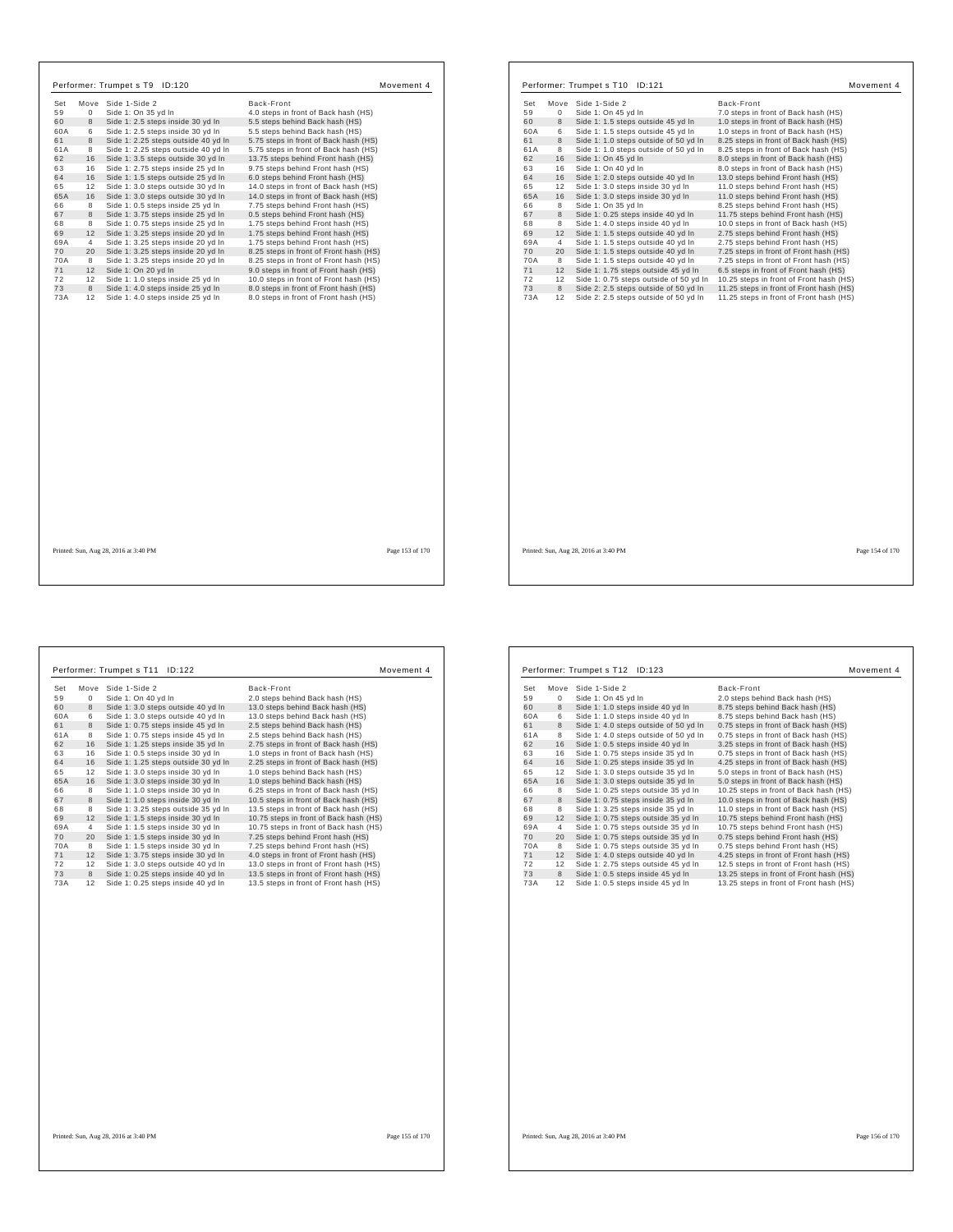| Performer: Trumpet s T13 ID:124                                                                                                                                                                                                                                                                                                                                                                                                                                                                                                                                                                                                                                                                                                                                                                                                                                                                                                                                                                                                                                                                                                          | Movement 4                                                                                                                                                                                                                                                                                                                                                                                                                                                                                                                                                                                                                                                                                                                                                                                                                                                                  |                                                                                                                                         |                                                                                                                                        | Performer: Trumpet s T14 ID:125                                                                                                                                                                                                                                                                                                                                                                                                                                                                                                                                                                                                                                                                                                                                                                           | Movement 4                                                                                                                                                                                                                                                                                                                                                                                                                                                                                                                                                                                                                                                                                                                                                                                                                                                          |  |
|------------------------------------------------------------------------------------------------------------------------------------------------------------------------------------------------------------------------------------------------------------------------------------------------------------------------------------------------------------------------------------------------------------------------------------------------------------------------------------------------------------------------------------------------------------------------------------------------------------------------------------------------------------------------------------------------------------------------------------------------------------------------------------------------------------------------------------------------------------------------------------------------------------------------------------------------------------------------------------------------------------------------------------------------------------------------------------------------------------------------------------------|-----------------------------------------------------------------------------------------------------------------------------------------------------------------------------------------------------------------------------------------------------------------------------------------------------------------------------------------------------------------------------------------------------------------------------------------------------------------------------------------------------------------------------------------------------------------------------------------------------------------------------------------------------------------------------------------------------------------------------------------------------------------------------------------------------------------------------------------------------------------------------|-----------------------------------------------------------------------------------------------------------------------------------------|----------------------------------------------------------------------------------------------------------------------------------------|-----------------------------------------------------------------------------------------------------------------------------------------------------------------------------------------------------------------------------------------------------------------------------------------------------------------------------------------------------------------------------------------------------------------------------------------------------------------------------------------------------------------------------------------------------------------------------------------------------------------------------------------------------------------------------------------------------------------------------------------------------------------------------------------------------------|---------------------------------------------------------------------------------------------------------------------------------------------------------------------------------------------------------------------------------------------------------------------------------------------------------------------------------------------------------------------------------------------------------------------------------------------------------------------------------------------------------------------------------------------------------------------------------------------------------------------------------------------------------------------------------------------------------------------------------------------------------------------------------------------------------------------------------------------------------------------|--|
| Set<br>Move Side 1-Side 2<br>59<br>$\mathbf 0$<br>Side 1: 4.0 steps inside 35 yd In<br>60<br>8<br>Side 1: 3.75 steps outside 35 yd In<br>60A<br>Side 1: 3.75 steps outside 35 yd In<br>6<br>61<br>8<br>Side 1: 1.5 steps outside 40 yd In<br>61A<br>Side 1: 1.5 steps outside 40 yd In<br>8<br>62<br>16<br>Side 1: 3.0 steps outside 30 yd In<br>63<br>16<br>Side 1: 1.75 steps inside 25 yd In<br>64<br>16<br>Side 1: 2.75 steps outside 25 yd In<br>65<br>12<br>Side 1: 3.0 steps outside 30 yd In<br>65A<br>16<br>Side 1: 3.0 steps outside 30 yd In<br>66<br>Side 1: 0.5 steps outside 25 yd In<br>8<br>67<br>8<br>Side 1: 2.75 steps inside 25 yd In<br>68<br>Side 1: 1.5 steps inside 25 yd In<br>8<br>69<br>12<br>Side 1: 3.25 steps outside 25 yd In<br>69A<br>Side 1: 3.25 steps outside 25 yd In<br>$\overline{4}$<br>70<br>20<br>Side 1: 3.25 steps outside 25 yd In<br>70A<br>Side 1: 3.25 steps outside 25 yd In<br>8<br>71<br>12<br>Side 1: 2.0 steps inside 20 yd In<br>72<br>12<br>Side 1: 3.0 steps inside 25 vd In<br>73<br>8<br>Side 1: 2.0 steps outside 30 yd In<br>73A<br>12<br>Side 1: 2.0 steps outside 30 yd In | Back-Front<br>7.0 steps in front of Back hash (HS)<br>1.0 steps in front of Back hash (HS)<br>1.0 steps in front of Back hash (HS)<br>11.5 steps in front of Back hash (HS)<br>11.5 steps in front of Back hash (HS)<br>12.5 steps in front of Back hash (HS)<br>11.5 steps behind Front hash (HS)<br>8.25 steps behind Front hash (HS)<br>11.0 steps in front of Back hash (HS)<br>11.0 steps in front of Back hash (HS)<br>9.5 steps behind Front hash (HS)<br>2.25 steps behind Front hash (HS)<br>3.25 steps behind Front hash (HS)<br>3.75 steps behind Front hash (HS)<br>3.75 steps behind Front hash (HS)<br>6.25 steps in front of Front hash (HS)<br>6.25 steps in front of Front hash (HS)<br>8.25 steps in front of Front hash (HS)<br>10.5 steps in front of Front hash (HS)<br>9.0 steps in front of Front hash (HS)<br>9.0 steps in front of Front hash (HS) | Set<br>59<br>60<br>60A<br>61<br>61A<br>62<br>63<br>64<br>65<br>65A<br>66<br>67<br>68<br>69<br>69A<br>70<br>70A<br>71<br>72<br>73<br>73A | $\mathbf 0$<br>8<br>6<br>8<br>8<br>16<br>16<br>16<br>12<br>16<br>8<br>8<br>8<br>12<br>$\overline{4}$<br>20<br>8<br>12<br>12<br>8<br>12 | Move Side 1-Side 2<br>Side 1: On 35 yd In<br>Side 1: 3.25 steps outside 35 yd In<br>Side 1: 3.25 steps outside 35 yd In<br>Side 1: 0.25 steps inside 40 yd In<br>Side 1: 0.25 steps inside 40 yd In<br>Side 1: 2.25 steps outside 30 yd In<br>Side 1: 1.25 steps inside 25 yd In<br>Side 1: 3.5 steps outside 25 yd In<br>Side 1: 3.0 steps outside 30 yd In<br>Side 1: 3.0 steps outside 30 yd In<br>Side 1: 1.0 steps outside 25 yd In<br>Side 1: 2.25 steps inside 25 yd In<br>Side 1: 2.5 steps inside 25 yd In<br>Side 1: 1.75 steps outside 25 yd In<br>Side 1: 1.75 steps outside 25 yd In<br>Side 1: 1.75 steps outside 25 yd In<br>Side 1: 1.75 steps outside 25 yd In<br>Side 1: 3.75 steps inside 20 yd In<br>Side 1: 3.0 steps outside 30 yd In<br>Side 1: On 30 yd In<br>Side 1: On 30 yd In | Back-Front<br>1.0 steps in front of Back hash (HS)<br>7.75 steps behind Back hash (HS)<br>7.75 steps behind Back hash (HS)<br>3.5 steps in front of Back hash (HS)<br>3.5 steps in front of Back hash (HS)<br>10.75 steps in front of Back hash (HS)<br>13.5 steps behind Front hash (HS)<br>10.75 steps behind Front hash (HS)<br>8.0 steps in front of Back hash (HS)<br>8.0 steps in front of Back hash (HS)<br>11.5 steps behind Front hash (HS)<br>4.25 steps behind Front hash (HS)<br>4.75 steps behind Front hash (HS)<br>5.75 steps behind Front hash (HS)<br>5.75 steps behind Front hash (HS)<br>4.25 steps in front of Front hash (HS)<br>4.25 steps in front of Front hash (HS)<br>7.5 steps in front of Front hash (HS)<br>11.0 steps in front of Front hash (HS)<br>9.75 steps in front of Front hash (HS)<br>9.75 steps in front of Front hash (HS) |  |
| Printed: Sun, Aug 28, 2016 at 3:40 PM                                                                                                                                                                                                                                                                                                                                                                                                                                                                                                                                                                                                                                                                                                                                                                                                                                                                                                                                                                                                                                                                                                    | Page 157 of 170                                                                                                                                                                                                                                                                                                                                                                                                                                                                                                                                                                                                                                                                                                                                                                                                                                                             |                                                                                                                                         |                                                                                                                                        | Printed: Sun, Aug 28, 2016 at 3:40 PM                                                                                                                                                                                                                                                                                                                                                                                                                                                                                                                                                                                                                                                                                                                                                                     | Page 158 of 170                                                                                                                                                                                                                                                                                                                                                                                                                                                                                                                                                                                                                                                                                                                                                                                                                                                     |  |

|     |                | Performer: Trumpet s T15<br>ID:126 | Movement 4                             |
|-----|----------------|------------------------------------|----------------------------------------|
| Set | Move           | Side 1-Side 2                      | Back-Front                             |
| 59  | $\mathbf{0}$   | Side 1: On 40 yd In                | 7.0 steps in front of Back hash (HS)   |
| 60  | 8              | Side 1: 2.5 steps inside 35 yd In  | 2.5 steps in front of Back hash (HS)   |
| 60A | 6              | Side 1: 2.5 steps inside 35 yd In  | 2.5 steps in front of Back hash (HS)   |
| 61  | 8              | Side 1: 3.75 steps inside 40 yd In | 11.75 steps in front of Back hash (HS) |
| 61A | 8              | Side 1: 3.75 steps inside 40 yd In | 11.75 steps in front of Back hash (HS) |
| 62  | 16             | Side 1: 2.5 steps inside 30 yd In  | 5.5 steps in front of Back hash (HS)   |
| 63  | 16             | Side 1: 2.25 steps inside 25 yd In | 6.25 steps in front of Back hash (HS)  |
| 64  | 16             | Side 1: 1.5 steps outside 25 yd In | 7.75 steps in front of Back hash (HS)  |
| 65  | 12             | Side 1: 1.0 steps outside 25 yd In | 5.0 steps in front of Back hash (HS)   |
| 65A | 16             | Side 1: 1.0 steps outside 25 yd In | 5.0 steps in front of Back hash (HS)   |
| 66  | 8              | Side 1: 1.5 steps inside 25 yd In  | 9.0 steps in front of Back hash (HS)   |
| 67  | 8              | Side 1: 3.25 steps inside 25 yd In | 12.0 steps behind Front hash (HS)      |
| 68  | 8              | Side 1: 1.0 steps outside 30 yd In | 10.25 steps behind Front hash (HS)     |
| 69  | 12             | Side 1: 3.75 steps inside 25 yd In | 13.25 steps behind Front hash (HS)     |
| 69A | $\overline{4}$ | Side 1: 3.75 steps inside 25 yd In | 13.25 steps behind Front hash (HS)     |
| 70  | 20             | Side 1: 3.75 steps inside 25 yd In | 3.25 steps behind Front hash (HS)      |
| 70A | 8              | Side 1: 3.75 steps inside 25 yd In | 3.25 steps behind Front hash (HS)      |
| 71  | 12             | Side 1: 3.75 steps inside 25 yd In | 5.0 steps in front of Front hash (HS)  |
| 72  | 12             | Side 1: 3.0 steps outside 35 yd In | 12.5 steps in front of Front hash (HS) |
| 73  | 8              | Side 1: On 35 yd In                | 12.0 steps in front of Front hash (HS) |
| 73A | 12             | Side 1: On 35 yd In                | 12.0 steps in front of Front hash (HS) |
|     |                |                                    |                                        |

| Set       | Move Side 1-Side 2                                                         | Back-Front                                                                       |
|-----------|----------------------------------------------------------------------------|----------------------------------------------------------------------------------|
| 59<br>0   | Side 1: 4.0 steps inside 40 yd In                                          | 2.0 steps behind Back hash (HS)                                                  |
| 60<br>8   | Side 1: On 40 yd In                                                        | 13.5 steps in front of Back side line                                            |
| 60A<br>6  | Side 1: On 40 yd In                                                        | 13.5 steps in front of Back side line                                            |
| 61<br>8   | Side 1: 4.0 steps inside 45 yd In                                          | 4.0 steps behind Back hash (HS)                                                  |
| 8<br>61A  | Side 1: 4.0 steps inside 45 yd In                                          | 4.0 steps behind Back hash (HS)                                                  |
| 62<br>16  | Side 1: 1.25 steps outside 40 yd In                                        | 2.75 steps in front of Back hash (HS)                                            |
| 63<br>16  | Side 1: 1.25 steps outside 35 yd In                                        | 0.25 steps in front of Back hash (HS)                                            |
| 64<br>16  | Side 1: 2.0 steps outside 35 yd In                                         | 3.0 steps in front of Back hash (HS)                                             |
| 65<br>12  | Side 1: 1.0 steps outside 35 yd In                                         | 5.0 steps in front of Back hash (HS)                                             |
| 65A<br>16 | Side 1: 1.0 steps outside 35 yd In                                         | 5.0 steps in front of Back hash (HS)                                             |
| 66<br>8   | Side 1: 1.75 steps outside 35 yd In                                        | 8.5 steps in front of Back hash (HS)                                             |
| 67<br>8   | Side 1: 1.25 steps outside 35 yd In                                        | 9.75 steps in front of Back hash (HS)                                            |
| 68<br>8   | Side 1: 1.5 steps inside 35 yd In                                          | 11.5 steps in front of Back hash (HS)                                            |
| 69<br>12  | Side 1: 2.25 steps outside 35 yd In                                        | 12.5 steps behind Front hash (HS)                                                |
| 69A<br>4  | Side 1: 2.25 steps outside 35 yd In                                        | 12.5 steps behind Front hash (HS)                                                |
| 70<br>20  | Side 1: 2.25 steps outside 35 yd In                                        | 2.5 steps behind Front hash (HS)                                                 |
| 70A<br>8  | Side 1: 2.25 steps outside 35 yd In                                        | 2.5 steps behind Front hash (HS)                                                 |
| 71<br>12  | Side 1: 2.0 steps inside 35 yd In                                          | 4.25 steps in front of Front hash (HS)                                           |
| 72<br>12  | Side 1: 3.25 steps inside 40 yd In                                         | 12.75 steps in front of Front hash (HS)                                          |
| 73<br>8   |                                                                            |                                                                                  |
| 73A<br>12 | Side 1: 1.75 steps outside 45 yd In<br>Side 1: 1.75 steps outside 45 yd In | 13.5 steps in front of Front hash (HS)<br>13.5 steps in front of Front hash (HS) |
|           |                                                                            |                                                                                  |

┐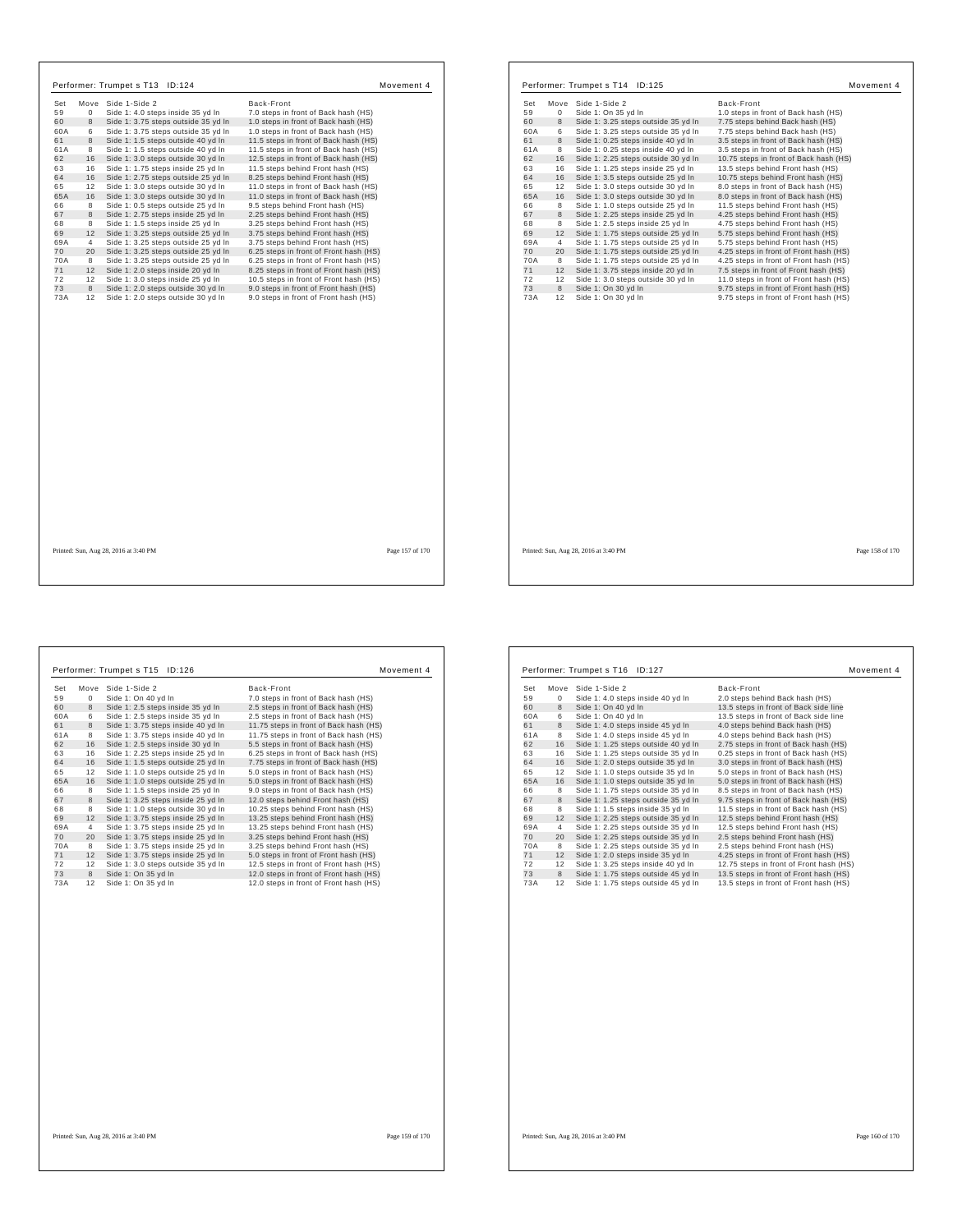| Performer: Trumpet s T17 ID:128                                                                                                                                                                                                                                                                                                                                                                                                                                                                                                                                                                                                                                                                                                                                                                                                                                                                                                                                                                                                                                                                                     | Movement 4                                                                                                                                                                                                                                                                                                                                                                                                                                                                                                                                                                                                                                                                                                                                                                                                                                                        | Performer: Trumpet s T18 ID:129                                                                                                                                                                                                                                                                                                                                                                                                                                                                                                                                                                                                                                                                                                                                                                                                                                                                                                                                                                                                                                                                                       | Movement 4                                                                                                                                                                                                                                                                                                                                                                                                                                                                                                                                                                                                                                                                                                                                                                                                                                                           |
|---------------------------------------------------------------------------------------------------------------------------------------------------------------------------------------------------------------------------------------------------------------------------------------------------------------------------------------------------------------------------------------------------------------------------------------------------------------------------------------------------------------------------------------------------------------------------------------------------------------------------------------------------------------------------------------------------------------------------------------------------------------------------------------------------------------------------------------------------------------------------------------------------------------------------------------------------------------------------------------------------------------------------------------------------------------------------------------------------------------------|-------------------------------------------------------------------------------------------------------------------------------------------------------------------------------------------------------------------------------------------------------------------------------------------------------------------------------------------------------------------------------------------------------------------------------------------------------------------------------------------------------------------------------------------------------------------------------------------------------------------------------------------------------------------------------------------------------------------------------------------------------------------------------------------------------------------------------------------------------------------|-----------------------------------------------------------------------------------------------------------------------------------------------------------------------------------------------------------------------------------------------------------------------------------------------------------------------------------------------------------------------------------------------------------------------------------------------------------------------------------------------------------------------------------------------------------------------------------------------------------------------------------------------------------------------------------------------------------------------------------------------------------------------------------------------------------------------------------------------------------------------------------------------------------------------------------------------------------------------------------------------------------------------------------------------------------------------------------------------------------------------|----------------------------------------------------------------------------------------------------------------------------------------------------------------------------------------------------------------------------------------------------------------------------------------------------------------------------------------------------------------------------------------------------------------------------------------------------------------------------------------------------------------------------------------------------------------------------------------------------------------------------------------------------------------------------------------------------------------------------------------------------------------------------------------------------------------------------------------------------------------------|
| Move Side 1-Side 2<br>Set<br>59<br>Side 1: 4.0 steps inside 35 yd In<br>$\Omega$<br>Side 1: 2.0 steps inside 35 yd In<br>60<br>8<br>60A<br>Side 1: 2.0 steps inside 35 yd In<br>6<br>8<br>Side 1: 2.25 steps outside 45 yd In<br>61<br>Side 1: 2.25 steps outside 45 yd In<br>61A<br>8<br>62<br>Side 1: 4.0 steps outside 35 yd In<br>16<br>63<br>Side 1: 3.5 steps inside 25 yd In<br>16<br>64<br>16<br>Side 1: On 25 yd In<br>65<br>Side 1: 2.0 steps inside 25 yd In<br>12<br>65A<br>Side 1: 2.0 steps inside 25 yd In<br>16<br>Side 1: 3.0 steps inside 25 yd In<br>66<br>8<br>Side 1: 3.75 steps outside 30 yd In<br>67<br>8<br>68<br>8<br>Side 1: 0.25 steps inside 30 yd In<br>69<br>12<br>Side 1: 2.75 steps outside 30 yd In<br>69A<br>Side 1: 2.75 steps outside 30 yd In<br>$\overline{4}$<br>70<br>Side 1: 2.75 steps outside 30 yd In<br>20<br><b>70A</b><br>Side 1: 2.75 steps outside 30 yd In<br>8<br>71<br>12 Side 1: 2.25 steps outside 30 yd In<br>72<br>Side 1: 1.0 steps outside 35 yd In<br>12<br>73<br>8<br>Side 1: 2.0 steps inside 35 yd In<br>73A<br>12 Side 1: 2.0 steps inside 35 yd In | Back-Front<br>2.0 steps behind Back hash (HS)<br>11.5 steps behind Back hash (HS)<br>11.5 steps behind Back hash (HS)<br>0.75 steps behind Back hash (HS)<br>0.75 steps behind Back hash (HS)<br>4.5 steps in front of Back hash (HS)<br>4.5 steps in front of Back hash (HS)<br>5.75 steps in front of Back hash (HS)<br>2.0 steps in front of Back hash (HS)<br>2.0 steps in front of Back hash (HS)<br>7.75 steps in front of Back hash (HS)<br>13.75 steps behind Front hash (HS)<br>11.5 steps behind Front hash (HS)<br>12.75 steps in front of Back hash (HS)<br>12.75 steps in front of Back hash (HS)<br>5.25 steps behind Front hash (HS)<br>5.25 steps behind Front hash (HS)<br>4.75 steps in front of Front hash (HS)<br>12.75 steps in front of Front hash (HS)<br>12.5 steps in front of Front hash (HS)<br>12.5 steps in front of Front hash (HS) | Set<br>Move Side 1-Side 2<br>59<br>$\mathbf 0$<br>Side 1: On 40 yd In<br>60<br>Side 1: 3.5 steps inside 35 yd In<br>8<br>60A<br>Side 1: 3.5 steps inside 35 yd In<br>6<br>61<br>8<br>Side 1: 2.0 steps outside 45 yd In<br>Side 1: 2.0 steps outside 45 yd In<br>61A<br>8<br>62<br>16<br>Side 1: 2.25 steps outside 35 yd In<br>63<br>16<br>Side 1: 3.0 steps outside 30 yd In<br>64<br>Side 1: 2.0 steps inside 25 yd In<br>16<br>65<br>Side 1: 3.0 steps outside 30 yd In<br>12<br>65A<br>16<br>Side 1: 3.0 steps outside 30 yd In<br>Side 1: 3.25 steps outside 30 yd In<br>66<br>8<br>67<br>8<br>Side 1: 2.5 steps outside 30 yd In<br>68<br>8<br>Side 1: 1.75 steps inside 30 yd In<br>69<br>12<br>Side 1: 1.5 steps outside 30 yd In<br>69A<br>Side 1: 1.5 steps outside 30 yd In<br>$\overline{4}$<br>70<br>20<br>Side 1: 1.5 steps outside 30 yd In<br>70A<br>Side 1: 1.5 steps outside 30 yd In<br>8<br>Side 1: 0.25 steps outside 30 yd In<br>71<br>12<br>72<br>12<br>Side 1: 1.0 steps inside 35 yd In<br>73<br>8<br>Side 1: 4.0 steps outside 40 yd In<br>73A<br>Side 1: 4.0 steps outside 40 yd In<br>12 | Back-Front<br>1.0 steps in front of Back hash (HS)<br>5.75 steps behind Back hash (HS)<br>5.75 steps behind Back hash (HS)<br>4.5 steps in front of Back hash (HS)<br>4.5 steps in front of Back hash (HS)<br>3.75 steps in front of Back hash (HS)<br>3.0 steps in front of Back hash (HS)<br>4.0 steps in front of Back hash (HS)<br>1.0 steps behind Back hash (HS)<br>1.0 steps behind Back hash (HS)<br>6.75 steps in front of Back hash (HS)<br>12.75 steps in front of Back hash (HS)<br>12.5 steps behind Front hash (HS)<br>11.0 steps in front of Back hash (HS)<br>11.0 steps in front of Back hash (HS)<br>7.0 steps behind Front hash (HS)<br>7.0 steps behind Front hash (HS)<br>4.5 steps in front of Front hash (HS)<br>13.0 steps in front of Front hash (HS)<br>12.75 steps in front of Front hash (HS)<br>12.75 steps in front of Front hash (HS) |
| Printed: Sun, Aug 28, 2016 at 3:40 PM                                                                                                                                                                                                                                                                                                                                                                                                                                                                                                                                                                                                                                                                                                                                                                                                                                                                                                                                                                                                                                                                               | Page 161 of 170                                                                                                                                                                                                                                                                                                                                                                                                                                                                                                                                                                                                                                                                                                                                                                                                                                                   | Printed: Sun, Aug 28, 2016 at 3:40 PM                                                                                                                                                                                                                                                                                                                                                                                                                                                                                                                                                                                                                                                                                                                                                                                                                                                                                                                                                                                                                                                                                 | Page 162 of 170                                                                                                                                                                                                                                                                                                                                                                                                                                                                                                                                                                                                                                                                                                                                                                                                                                                      |
|                                                                                                                                                                                                                                                                                                                                                                                                                                                                                                                                                                                                                                                                                                                                                                                                                                                                                                                                                                                                                                                                                                                     |                                                                                                                                                                                                                                                                                                                                                                                                                                                                                                                                                                                                                                                                                                                                                                                                                                                                   |                                                                                                                                                                                                                                                                                                                                                                                                                                                                                                                                                                                                                                                                                                                                                                                                                                                                                                                                                                                                                                                                                                                       |                                                                                                                                                                                                                                                                                                                                                                                                                                                                                                                                                                                                                                                                                                                                                                                                                                                                      |

|     |             | Performer: Trumpet s T19<br>ID:130  | Movement 4                             |
|-----|-------------|-------------------------------------|----------------------------------------|
| Set | Move        | Side 1-Side 2                       | Back-Front                             |
| 59  | $\mathbf 0$ | Side 1: On 45 yd In                 | 4.0 steps in front of Back hash (HS)   |
| 60  | 8           | Side 1: 2.25 steps inside 40 yd In  | 3.25 steps behind Back hash (HS)       |
| 60A | 6           | Side 1: 2.25 steps inside 40 yd In  | 3.25 steps behind Back hash (HS)       |
| 61  | 8           | Side 1: 4.0 steps inside 45 yd In   | 5.25 steps in front of Back hash (HS)  |
| 61A | 8           | Side 1: 4.0 steps inside 45 yd In   | 5.25 steps in front of Back hash (HS)  |
| 62  | 16          | Side 1: 2.25 steps inside 40 yd In  | 3.75 steps in front of Back hash (HS)  |
| 63  | 16          | Side 1: 2.75 steps inside 35 yd In  | 1.75 steps in front of Back hash (HS)  |
| 64  | 16          | Side 1: 2.25 steps inside 35 yd In  | 5.75 steps in front of Back hash (HS)  |
| 65  | 12          | Side 1: 3.0 steps inside 30 yd In   | 5.0 steps in front of Back hash (HS)   |
| 65A | 16          | Side 1: 3.0 steps inside 30 yd In   | 5.0 steps in front of Back hash (HS)   |
| 66  | 8           | Side 1: 0.75 steps inside 35 yd In  | 12.0 steps in front of Back hash (HS)  |
| 67  | 8           | Side 1: 2.5 steps inside 35 yd In   | 10.75 steps in front of Back hash (HS) |
| 68  | 8           | Side 1: 3.0 steps outside 40 yd In  | 10.5 steps in front of Back hash (HS)  |
| 69  | 12          | Side 1: 0.75 steps inside 35 yd In  | 9.25 steps behind Front hash (HS)      |
| 69A | 4           | Side 1: 0.75 steps inside 35 yd In  | 9.25 steps behind Front hash (HS)      |
| 70  | 20          | Side 1: 0.75 steps inside 35 yd In  | 0.75 steps in front of Front hash (HS) |
| 70A | 8           | Side 1: 0.75 steps inside 35 yd In  | 0.75 steps in front of Front hash (HS) |
| 71  | 12          | Side 1: 1.75 steps outside 40 yd In | 4.75 steps in front of Front hash (HS) |
| 72  | 12          | Side 1: 0.75 steps outside 45 yd In | 12.0 steps in front of Front hash (HS) |
| 73  | 8           | Side 1: 2.5 steps inside 45 yd In   | 13.0 steps in front of Front hash (HS) |
| 73A | 12          | Side 1: 2.5 steps inside 45 yd In   | 13.0 steps in front of Front hash (HS) |
|     |             |                                     |                                        |

|     |      | Performer: Trumpet s T20 ID:131     | Movement 4                              |
|-----|------|-------------------------------------|-----------------------------------------|
| Set | Move | Side 1-Side 2                       | Back-Front                              |
| 59  | 0    | Side 1: On 40 yd In                 | 4.0 steps in front of Back hash (HS)    |
| 60  | 8    | Side 1: 3.25 steps outside 40 yd In | 0.25 steps in front of Back hash (HS)   |
| 60A | 6    | Side 1: 3.25 steps outside 40 yd In | 0.25 steps in front of Back hash (HS)   |
| 61  | 8    | Side 1: 1.75 steps outside 45 yd In | 9.25 steps in front of Back hash (HS)   |
| 61A | 8    | Side 1: 1.75 steps outside 45 yd In | 9.25 steps in front of Back hash (HS)   |
| 62  | 16   | Side 1: 0.5 steps outside 35 yd In  | 3.25 steps in front of Back hash (HS)   |
| 63  | 16   | Side 1: 1.25 steps outside 30 yd In | 1.75 steps in front of Back hash (HS)   |
| 64  | 16   | Side 1: 3.75 steps outside 30 yd In | 3.0 steps in front of Back hash (HS)    |
| 65  | 12   | Side 1: On 30 yd In                 | 4.0 steps behind Back hash (HS)         |
| 65A | 16   | Side 1: On 30 yd In                 | 4.0 steps behind Back hash (HS)         |
| 66  | 8    | Side 1: 1.25 steps outside 30 yd In | 6.25 steps in front of Back hash (HS)   |
| 67  | 8    | Side 1: 0.75 steps outside 30 yd In | 11.5 steps in front of Back hash (HS)   |
| 68  | 8    | Side 1: 3.0 steps inside 30 yd In   | 13.5 steps behind Front hash (HS)       |
| 69  | 12   | Side 1: On 30 yd In                 | 9.0 steps in front of Back hash (HS)    |
| 69A | 4    | Side 1: On 30 yd In                 | 9.0 steps in front of Back hash (HS)    |
| 70  | 20   | Side 1: On 30 yd In                 | 9.0 steps behind Front hash (HS)        |
| 70A | 8    | Side 1: On 30 vd In                 | 9.0 steps behind Front hash (HS)        |
| 71  | 12   | Side 1: 1.75 steps inside 30 yd In  | 4.25 steps in front of Front hash (HS)  |
| 72  | 12   | Side 1: 3.0 steps inside 35 yd In   | 13.0 steps in front of Front hash (HS)  |
| 73  | 8    | Side 1: 2.0 steps outside 40 yd In  | 13.25 steps in front of Front hash (HS) |
| 73A | 12   | Side 1: 2.0 steps outside 40 yd In  | 13.25 steps in front of Front hash (HS) |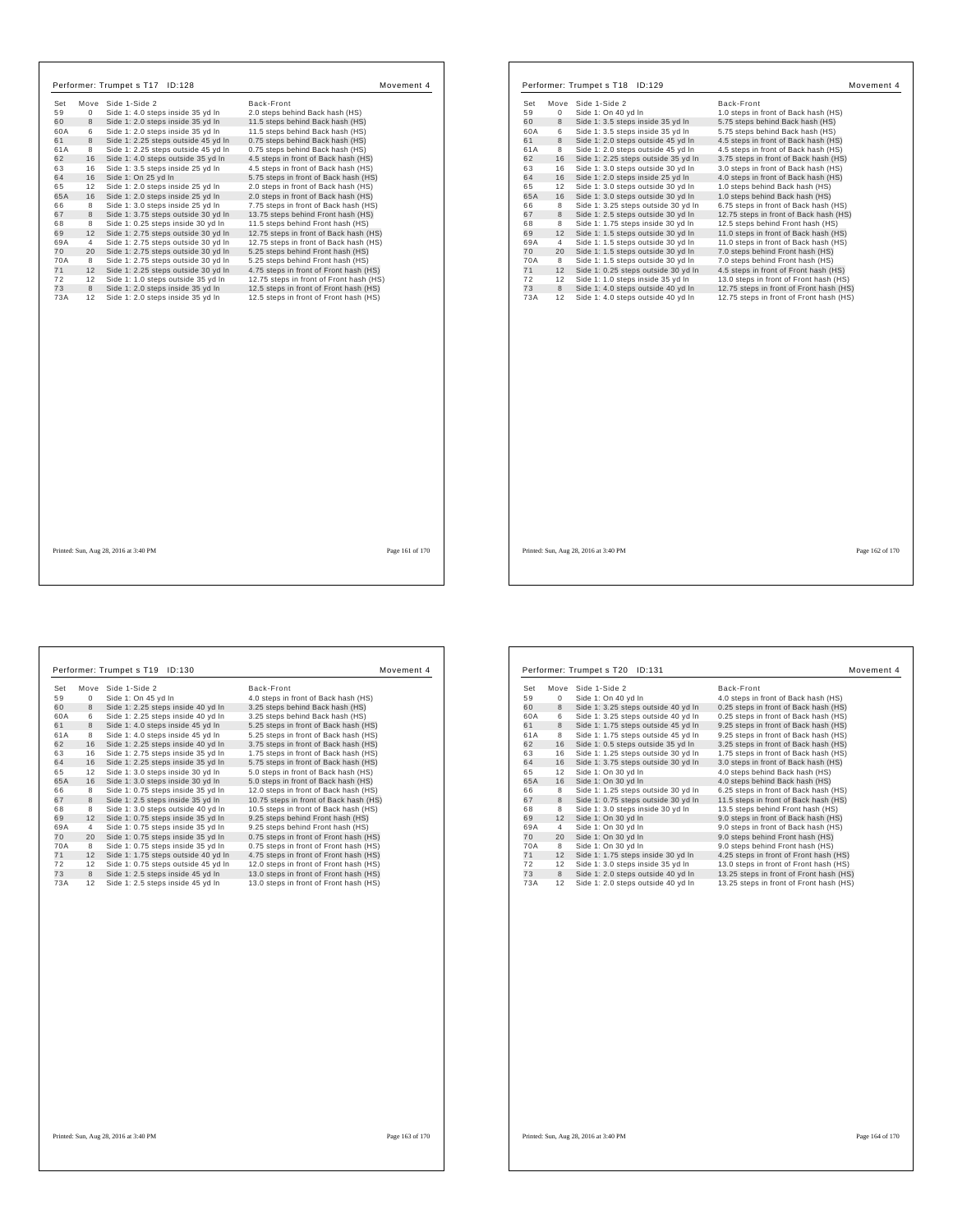| Set<br>59<br>$\mathbf 0$<br>60<br>$\bf{8}$<br>60A<br>6<br>61<br>8 | Move Side 1-Side 2<br>Side 1: 4.0 steps inside 35 yd In | Back-Front                             |
|-------------------------------------------------------------------|---------------------------------------------------------|----------------------------------------|
|                                                                   |                                                         | 4.0 steps in front of Back hash (HS)   |
|                                                                   | Side 1: 1.5 steps outside 35 yd In                      | 1.5 steps behind Back hash (HS)        |
|                                                                   | Side 1: 1.5 steps outside 35 yd In                      | 1.5 steps behind Back hash (HS)        |
|                                                                   | Side 1: 0.75 steps inside 40 vd In                      | 8.75 steps in front of Back hash (HS)  |
| 61A<br>8                                                          | Side 1: 0.75 steps inside 40 yd In                      | 8.75 steps in front of Back hash (HS)  |
| 62<br>16                                                          | Side 1: 1.25 steps outside 30 yd In                     | 9.25 steps in front of Back hash (HS)  |
| 63<br>16                                                          | Side 1: 1.0 steps inside 25 yd In                       | 12.25 steps in front of Back hash (HS) |
| 64<br>16                                                          | Side 1: 3.75 steps outside 25 yd In                     | 13.25 steps behind Front hash (HS)     |
| 65<br>12                                                          | Side 1: 3.0 steps outside 30 vd In                      | 5.0 steps in front of Back hash (HS)   |
| 65A<br>16                                                         | Side 1: 3.0 steps outside 30 yd In                      | 5.0 steps in front of Back hash (HS)   |
| 66<br>8                                                           | Side 1: 1.0 steps outside 25 vd In                      | 13.5 steps behind Front hash (HS)      |
| 67<br>8                                                           | Side 1: 2.0 steps inside 25 vd In                       | 6.25 steps behind Front hash (HS)      |
| 68<br>8                                                           | Side 1: 3.5 steps inside 25 yd In                       | 6.25 steps behind Front hash (HS)      |
| 69<br>12                                                          | Side 1: 0.5 steps outside 25 yd In                      | 7.5 steps behind Front hash (HS)       |
| 69A<br>4                                                          | Side 1: 0.5 steps outside 25 yd In                      | 7.5 steps behind Front hash (HS)       |
| 70<br>20                                                          | Side 1: 0.5 steps outside 25 yd In                      | 2.5 steps in front of Front hash (HS)  |
| 70A<br>8                                                          | Side 1: 0.5 steps outside 25 yd In                      | 2.5 steps in front of Front hash (HS)  |
| 71<br>12                                                          | Side 1: 2.25 steps outside 25 vd In                     | 6.75 steps in front of Front hash (HS) |
| 72<br>12                                                          | Side 1: 1.0 steps outside 30 yd In                      | 11.5 steps in front of Front hash (HS) |
| 73<br>8                                                           | Side 1: 2.0 steps inside 30 yd In                       | 10.5 steps in front of Front hash (HS) |
| 73A<br>12                                                         | Side 1: 2.0 steps inside 30 yd In                       | 10.5 steps in front of Front hash (HS) |
|                                                                   |                                                         |                                        |
|                                                                   | Printed: Sun, Aug 28, 2016 at 3:40 PM                   | Page 165 of 170                        |

| Set       | Move    | Side 1-Side 2                                                                  | Back-Front                                                             |
|-----------|---------|--------------------------------------------------------------------------------|------------------------------------------------------------------------|
| 59        | 0       | Side 2: On 45 yd In                                                            | on Front hash (HS)                                                     |
| 60        | 8       | Side 2: 2.5 steps outside of 50 yd In                                          | 1.5 steps behind Front hash (HS)                                       |
| 60A       | 6       | Side 2: 2.5 steps outside of 50 yd In                                          | 1.5 steps behind Front hash (HS)                                       |
| 61        | 8       | Side 2: 2.5 steps inside 45 yd In                                              | on Front hash (HS)                                                     |
| 61A       | 8       | Side 2: 2.5 steps inside 45 yd In                                              | on Front hash (HS)                                                     |
| 62        | 16      | On 50 yd In                                                                    | 2.0 steps behind Front hash (HS)                                       |
| 63        | 16      | On 50 yd In                                                                    | 8.0 steps behind Front hash (HS)                                       |
| 64        | 16      | Side 1: On 45 yd In                                                            | on Front hash (HS)                                                     |
| 65        | 12      | Side 1: 1.0 steps inside 45 yd In                                              | 8.0 steps in front of Front hash (HS)                                  |
| 65A       | 16      | Side 1: 1.0 steps inside 45 yd In                                              | 8.0 steps in front of Front hash (HS)                                  |
| 66        | 8       | Side 1: 4.0 steps inside 45 vd In                                              | 4.0 steps in front of Front hash (HS)                                  |
| 67        | 8       | Side 1: 4.0 steps inside 45 yd In                                              | 12.0 steps in front of Front hash (HS)                                 |
| 68        | 8       | Side 1: 4.0 steps inside 45 yd In                                              | 4.0 steps in front of Front hash (HS)                                  |
| 69        | 12      | Side 1: 3.0 steps inside 45 yd In                                              | 6.0 steps in front of Front hash (HS)                                  |
| 69A       | 4       | Side 1: 3.0 steps inside 45 yd In                                              | 6.0 steps in front of Front hash (HS)                                  |
| 70        | 20      | Side 1: 3.0 steps inside 45 yd In                                              | 12.0 steps behind Front side line                                      |
| 70A       | 8       | Side 1: 3.0 steps inside 45 yd In                                              | 12.0 steps behind Front side line                                      |
| 71        | 12      | Side 1: 2.25 steps inside 40 yd In                                             | 9.75 steps behind Front side line                                      |
| 72        | 12      | Side 1: 3.25 steps inside 45 yd In                                             | 8.75 steps behind Front side line                                      |
| 73<br>73A | 8<br>12 | Side 2: 0.5 steps outside of 50 yd In<br>Side 2: 0.5 steps outside of 50 yd In | 8.25 steps behind Front side line<br>8.25 steps behind Front side line |
|           |         |                                                                                |                                                                        |
|           |         |                                                                                |                                                                        |

 $\mathbf{I}$ 

| Set | Move        | Side 1-Side 2                         | Back-Front                             |
|-----|-------------|---------------------------------------|----------------------------------------|
| 59  | $\mathbf 0$ | Side 2: 4.0 steps outside 45 yd In    | on Front hash (HS)                     |
| 60  | 8           | Side 2: On 45 yd In                   | 1.25 steps in front of Front hash (HS) |
| 60A | 6           | Side 2: On 45 yd In                   | 1.25 steps in front of Front hash (HS) |
| 61  | 8           | Side 2: 1.0 steps outside 45 yd In    | 2.0 steps in front of Front hash (HS)  |
| 61A | 8           | Side 2: 1.0 steps outside 45 yd In    | 2.0 steps in front of Front hash (HS)  |
| 62  | 16          | Side 2: 4.0 steps outside of 50 yd In | 2.0 steps behind Front hash (HS)       |
| 63  | 16          | On 50 yd In                           | 12.0 steps behind Front hash (HS)      |
| 64  | 16          | Side 2: On 45 yd In                   | 4.0 steps behind Front hash (HS)       |
| 65  | 12          | Side 2: 1.0 steps inside 45 yd In     | 8.0 steps in front of Front hash (HS)  |
| 65A | 16          | Side 2: 1.0 steps inside 45 yd In     | 8.0 steps in front of Front hash (HS)  |
| 66  | 8           | Side 2: 4.0 steps outside of 50 yd In | 4.0 steps in front of Front hash (HS)  |
| 67  | 8           | Side 2: 4.0 steps outside of 50 yd In | 12.0 steps in front of Front hash (HS) |
| 68  | 8           | Side 2: 4.0 steps outside of 50 yd In | 4.0 steps in front of Front hash (HS)  |
| 69  | 12          | Side 2: 3.0 steps inside 45 yd In     | 6.0 steps in front of Front hash (HS)  |
| 69A | 4           | Side 2: 3.0 steps inside 45 yd In     | 6.0 steps in front of Front hash (HS)  |
| 70  | 20          | Side 2: 3.0 steps inside 45 yd In     | 12.0 steps behind Front side line      |
| 70A | 8           | Side 2: 3.0 steps inside 45 yd In     | 12.0 steps behind Front side line      |
| 71  | 12          | Side 1: 2.0 steps inside 45 yd In     | 12.0 steps behind Front side line      |
| 72  | 12          | Side 2: 3.0 steps outside of 50 yd In | 11.0 steps behind Front side line      |
| 73  | 8           | Side 2: 0.5 steps outside 45 yd In    | 11.0 steps behind Front side line      |
| 73A | 12          | Side 2: 0.5 steps outside 45 yd In    | 11.0 steps behind Front side line      |

| Set | Move | Side 1-Side 2                         | Back-Front                             |
|-----|------|---------------------------------------|----------------------------------------|
| 59  | 0    | Side 2: 4.0 steps outside 45 yd In    | 6.0 steps in front of Front hash (HS)  |
| 60  | 8    | Side 2: 2.75 steps inside 45 yd In    | 4.0 steps in front of Front hash (HS)  |
| 60A | 6    | Side 2: 2.75 steps inside 45 yd In    | 4.0 steps in front of Front hash (HS)  |
| 61  | 8    | Side 2: 2.5 steps inside 45 yd In     | 6.0 steps in front of Front hash (HS)  |
| 61A | 8    | Side 2: 2.5 steps inside 45 yd In     | 6.0 steps in front of Front hash (HS)  |
| 62  | 16   | Side 1: 4.0 steps inside 45 yd In     | 2.0 steps behind Front hash (HS)       |
| 63  | 16   | On 50 yd In                           | 4.0 steps behind Front hash (HS)       |
| 64  | 16   | Side 2: On 45 yd In                   | on Front hash (HS)                     |
| 65  | 12   | Side 2: 4.0 steps outside of 50 yd In | 11.0 steps in front of Front hash (HS) |
| 65A | 16   | Side 2: 4.0 steps outside of 50 yd In | 11.0 steps in front of Front hash (HS) |
| 66  | 8    | Side 2: 2.0 steps outside of 50 yd In | 4.0 steps in front of Front hash (HS)  |
| 67  | 8    | Side 2: 2.0 steps outside of 50 yd In | 12.0 steps in front of Front hash (HS) |
| 68  | 8    | Side 2: 2.0 steps outside of 50 yd In | 4.0 steps in front of Front hash (HS)  |
| 69  | 12   | Side 2: 2.5 steps outside of 50 yd In | 6.0 steps in front of Front hash (HS)  |
| 69A | 4    | Side 2: 2.5 steps outside of 50 yd In | 6.0 steps in front of Front hash (HS)  |
| 70  | 20   | Side 2: 2.5 steps outside of 50 yd In | 12.0 steps behind Front side line      |
| 70A | 8    | Side 2: 2.5 steps outside of 50 yd In | 12.0 steps behind Front side line      |
| 71  | 12   | Side 1: On 45 yd In                   | 11.25 steps behind Front side line     |
| 72  | 12   | Side 2: 1.0 steps outside of 50 yd In | 10.25 steps behind Front side line     |
| 73  | 8    | Side 2: 1.5 steps inside 45 yd In     | 10.25 steps behind Front side line     |
| 73A | 12   | Side 2: 1.5 steps inside 45 yd In     | 10.25 steps behind Front side line     |